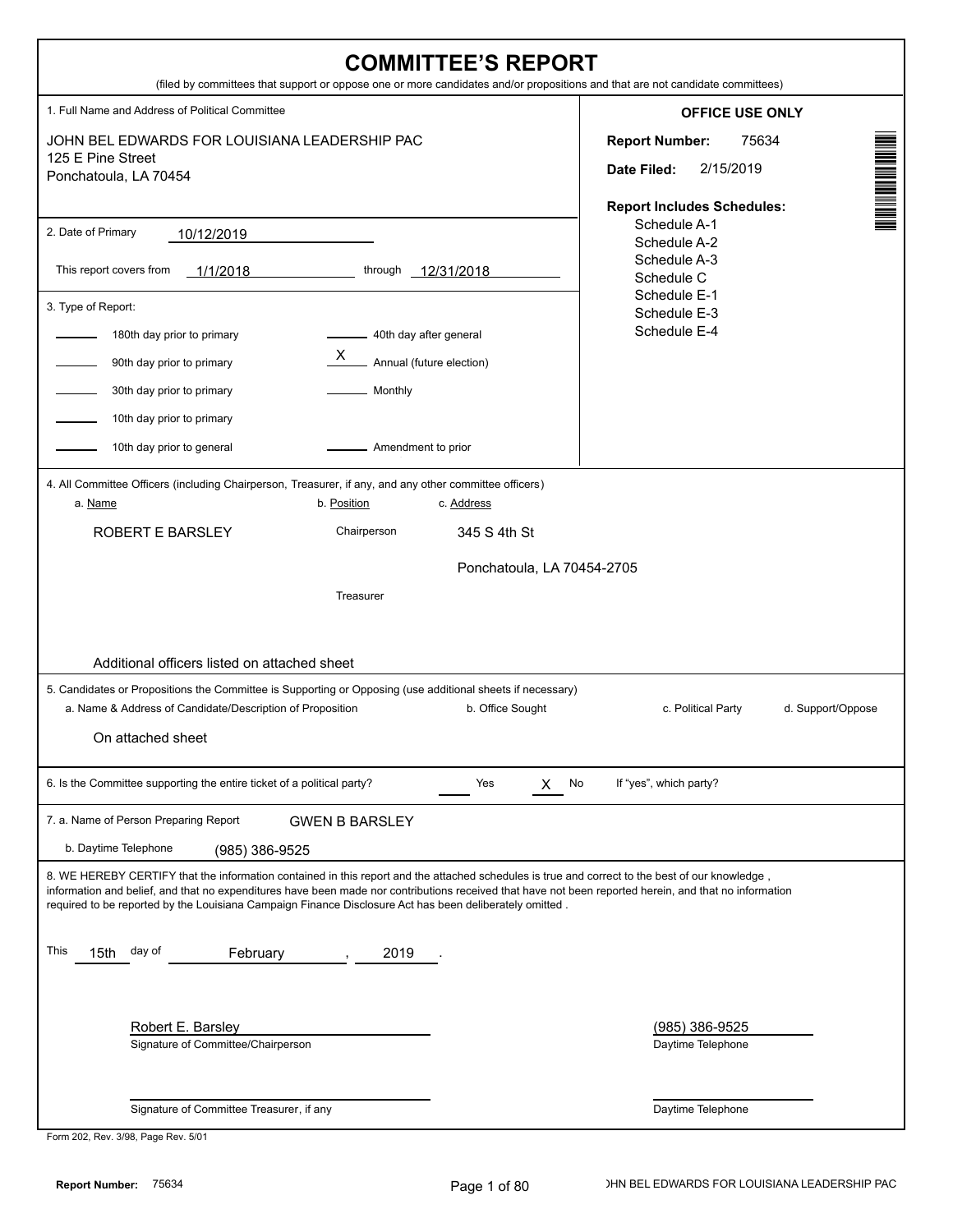| 4. All Committee Officers (including Chairperson, Treasurer, if any, and any other committee officers)     |                  |                  |                            |                   |
|------------------------------------------------------------------------------------------------------------|------------------|------------------|----------------------------|-------------------|
| a. Name                                                                                                    | b. Position      | c. Address       |                            |                   |
| <b>GWEN B BARSLEY</b>                                                                                      | Deputy Treasurer | 345 S 4th St     | Ponchatoula, LA 70454-2705 |                   |
| 5. Candidates or Propositions the Committee is Supporting or Opposing (use additional sheets if necessary) |                  |                  |                            |                   |
| a. Name & Address of Candidate/Description of Proposition                                                  |                  | b. Office Sought | c. Political Party         | d. Support/Oppose |
| JOHN BEL EDWARDS                                                                                           |                  | Governor         | Democrat                   | Support           |
| 1001 Capitol Access Rd                                                                                     |                  | Louisiana        |                            |                   |

0

Baton Rouge, LA 70802-4436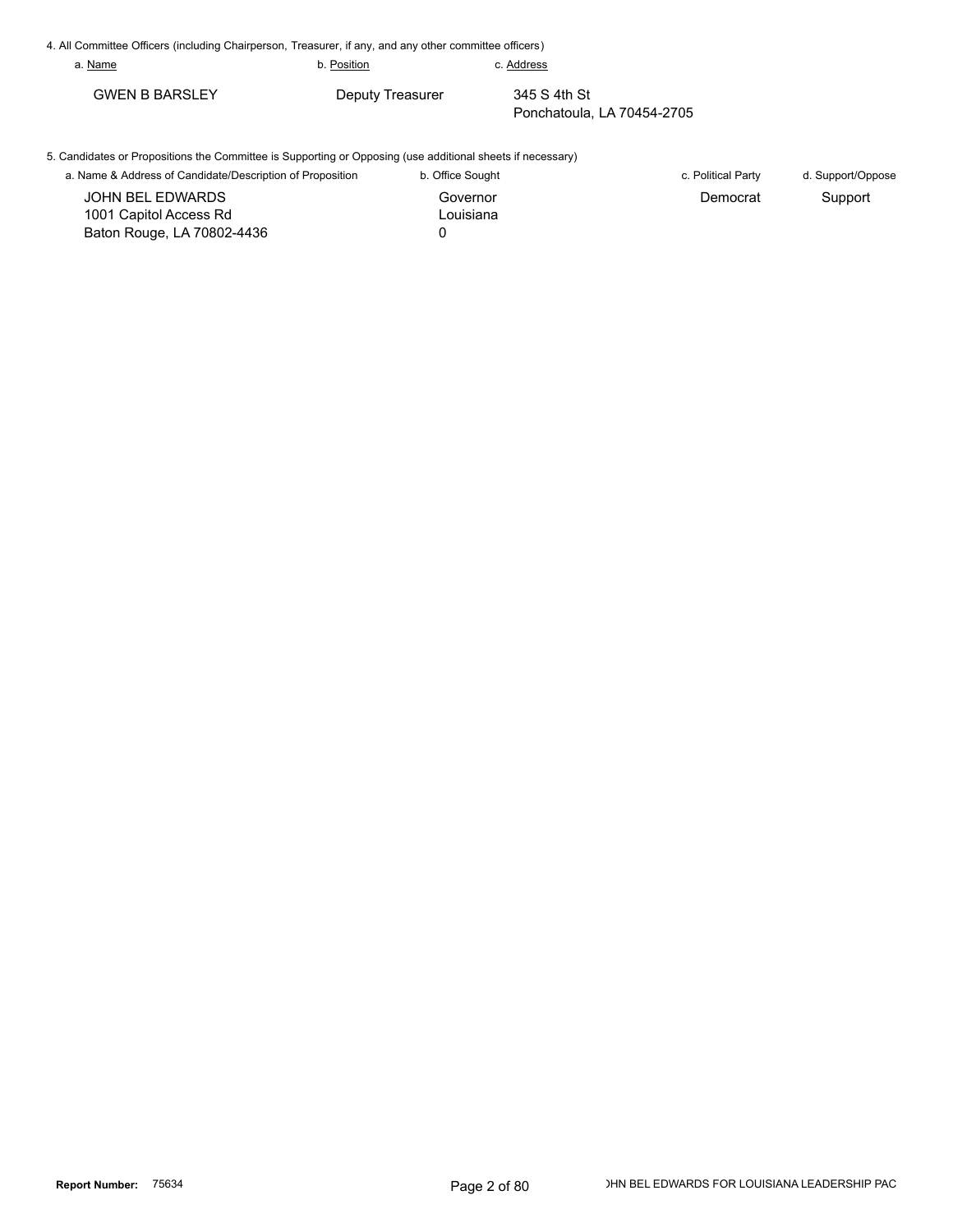### **SUMMARY PAGE**

| <b>RECEIPTS</b>                                    | <b>This Period</b> |
|----------------------------------------------------|--------------------|
| 1. Contributions (Schedule A-1)                    | \$393,311.96       |
| 2. In-kind Contributions (Schedule A-2)            | \$82,530.92        |
| 3. Campaign paraphernalia sales of \$25 or less    | \$0.00             |
| 4. <b>TOTAL CONTRIBUTIONS</b> (Lines $1 + 2 + 3$ ) | \$475,842.88       |
| 5. Other Receipts (Schedule A-3)                   | \$569.24           |
| 6. Loans Received (Schedule B)                     | \$0.00             |
| 7. Loan Repayments Received (Schedule D)           | \$0.00             |
| 8. TOTAL RECEIPTS (Lines $4 + 5 + 6 + 7$ )         | \$476,412.12       |

| <b>DISBURSEMENTS</b>                                     | <b>This Period</b> |
|----------------------------------------------------------|--------------------|
| 9. General Expenditures (Schedule E-1)                   | \$358,149.29       |
| 10. In-Kind Expenditures (Schedule E-2)                  | \$0.00             |
| 11. Contributions made to Candidates (Schedule E-3)      | \$17,700.00        |
| 12. <b>TOTAL EXPENDITURES</b> (Lines $9 + 10 + 11$ )     | \$375,849.29       |
| 13. Other Disbursements (Schedule E-4)                   | \$22,722.28        |
| 14. Loan Repayments Made (Schedule B)                    | \$0.00             |
| 15. Funds Loaned (Schedule D)                            | \$0.00             |
| 16. <b>TOTAL DISBURSEMENTS</b> (Lines 12 + 13 + 14 + 15) | \$398,571.57       |

| <b>FINANCIAL SUMMARY</b>                                                                                                                                                                                                                                                                                                                                                                                                                                                                                                                     | Amount       |
|----------------------------------------------------------------------------------------------------------------------------------------------------------------------------------------------------------------------------------------------------------------------------------------------------------------------------------------------------------------------------------------------------------------------------------------------------------------------------------------------------------------------------------------------|--------------|
| 17. Funds on hand at beginning of reporting period<br>(Must equal funds on hand at close from last report or -0- if first report for this committee)                                                                                                                                                                                                                                                                                                                                                                                         | \$271,152.93 |
| 18. Plus total receipts this period (less in-kind contributions received)<br>(Line 8 above minus line 2 above)                                                                                                                                                                                                                                                                                                                                                                                                                               | \$393,881.20 |
| 19. Less total disbursements this period (less in-kind expenditures)<br>(Line 16 above minus line 10 above)                                                                                                                                                                                                                                                                                                                                                                                                                                  | \$398,571.57 |
| 20. Funds on hand at close of reporting period<br>$\blacksquare$ $\blacksquare$ $\blacksquare$ $\blacksquare$ $\blacksquare$ $\blacksquare$ $\blacksquare$ $\blacksquare$ $\blacksquare$ $\blacksquare$ $\blacksquare$ $\blacksquare$ $\blacksquare$ $\blacksquare$ $\blacksquare$ $\blacksquare$ $\blacksquare$ $\blacksquare$ $\blacksquare$ $\blacksquare$ $\blacksquare$ $\blacksquare$ $\blacksquare$ $\blacksquare$ $\blacksquare$ $\blacksquare$ $\blacksquare$ $\blacksquare$ $\blacksquare$ $\blacksquare$ $\blacksquare$ $\blacks$ | \$266,462.56 |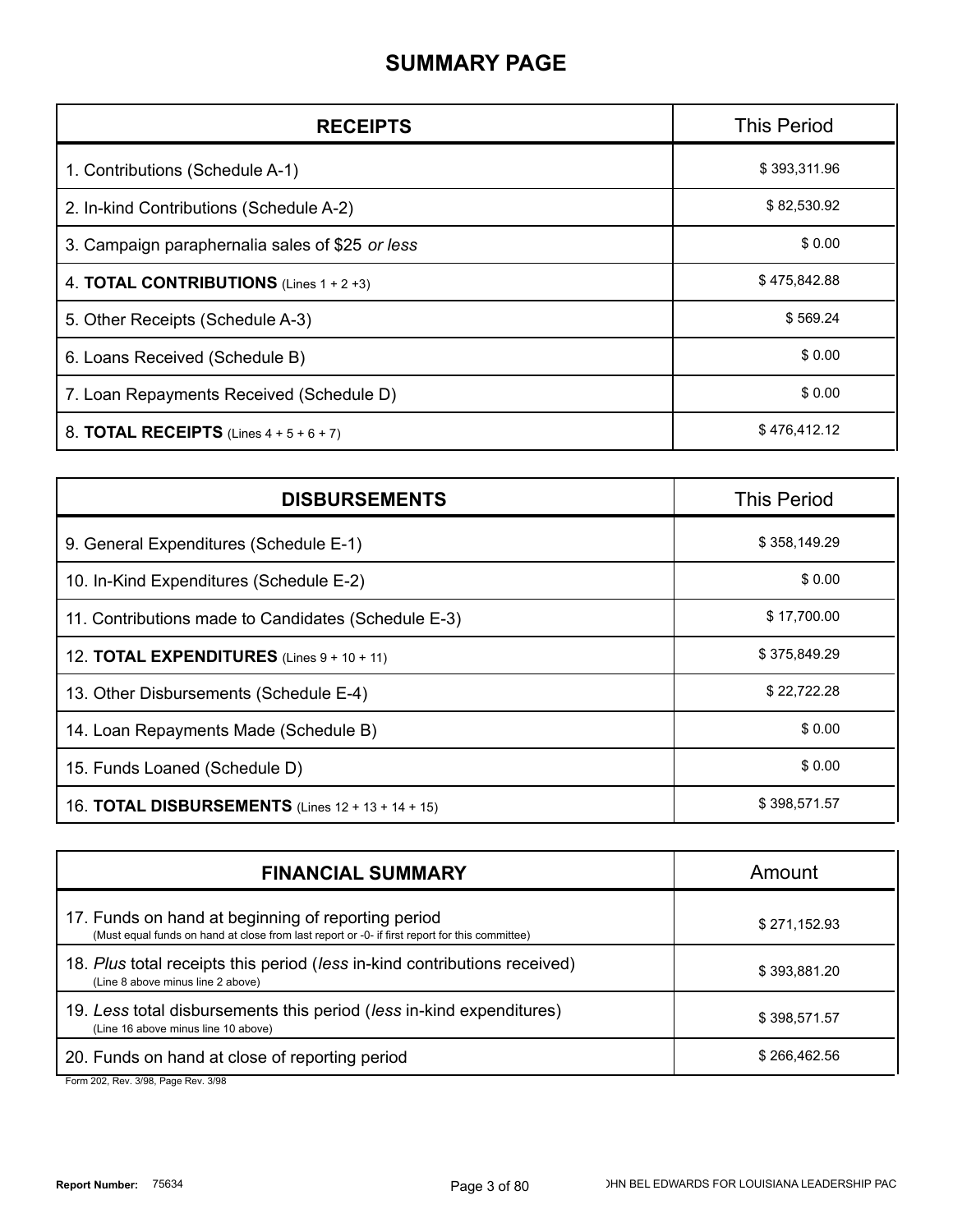### **SUMMARY PAGE (continued)**

| <b>INVESTMENTS</b>                                                                                                                                             | Amount |
|----------------------------------------------------------------------------------------------------------------------------------------------------------------|--------|
| 21. Of funds on hand at beginning of reporting period (Line 17, above), amount held in<br>investments (i.e., savings accounts, CD's, money market funds, etc.) | \$0.00 |
| 22. Of funds on hand at close of reporting period (Line 20, above), amount held in<br>investments                                                              | \$0.00 |

| <b>SPECIAL TRANSACTIONS</b>                                                                                                                                                               | <b>This Period</b> |
|-------------------------------------------------------------------------------------------------------------------------------------------------------------------------------------------|--------------------|
| 23. Contributions received from political committees<br>(From Schedules A-1 and A-2)                                                                                                      | \$36,000.00        |
| 24. All proceeds from the sale of tickets to fundraising events<br>(Receipts from the sale of tickets are contributions and must also be reported on<br>Schedule A-1)                     | \$0.00             |
| 25. Proceeds from the sale of campaign paraphernalia<br>(Receipts from the sale of campaign paraphernalia are contributions and must also<br>be reported on Schedule A-1 or Line 3 above) | \$0.00             |
| 26. Expenditures from petty cash fund<br>(Must also be reported on Schedule E-1)                                                                                                          | \$0.00             |

### **NOTICE**

A political committee must register in each calendar year in which it will have over \$500 of financial activity. The registration is accomplished by filing a Statement of Organization form and paying the \$100 filing fee. Statements of Organization are filed annually by January 31. Any committee which realizes that it will have over \$500 of financial activity after January 31 must register within ten days of its realization of that fact. However, if this occurs during the ten day period prior to an election the Statement of Organization must be filed within three days.

Political committees must file reports of receipts and disbursements on an annual basis. Annual reports are due by February 15 and should cover the preceding calendar year. Also, committees must file reports of receipts and disbursements on the same schedule as the candidates it supports or opposes. Reports are also due in connection with propositions (ballot issues) the committee supports or opposes. Schedules of reporting and filing dates for all elections are available from the Campaign Finance Office.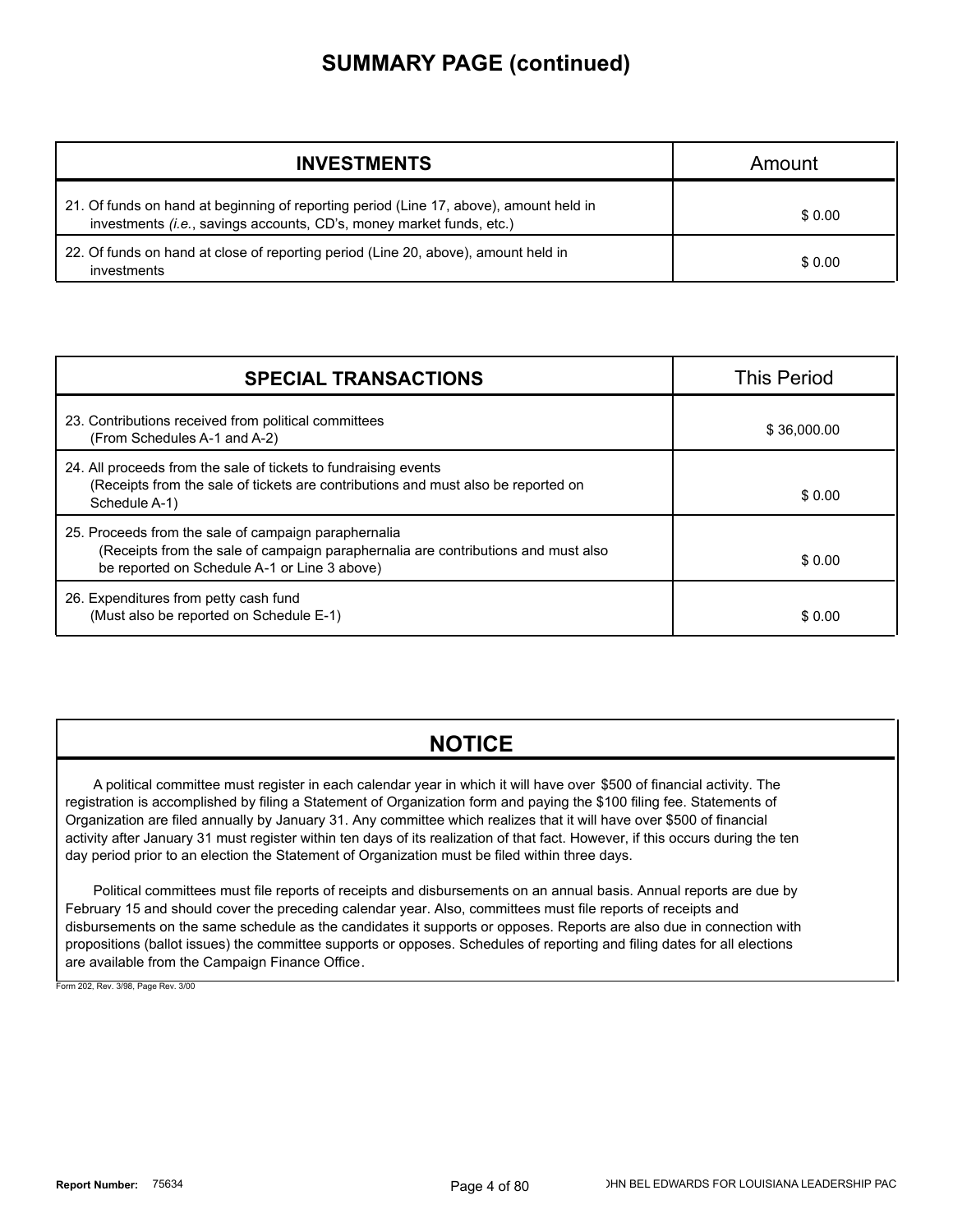| 1. Name and Address of Contributor                                                                               | 2. Contributions this Reporting Period |                                                     | 3. Total this Year |
|------------------------------------------------------------------------------------------------------------------|----------------------------------------|-----------------------------------------------------|--------------------|
|                                                                                                                  | a. Date(s)                             | b. Amount(s)                                        |                    |
| ACADIA ST. LANDRY GUEST HOME<br>830 S Broadway St<br>Church Point, LA 70525-4499                                 | 12/17/2018                             | \$5,000.00                                          | \$5,000.00         |
| POLITICAL COMMITTEE?<br>PARTY COMMITTEE?                                                                         |                                        |                                                     |                    |
| ACADIAN OAKS NURSING HOME LLCMAISON DE<br><b>LAFAYETTE</b><br>2707 Kaliste Saloom Rd<br>Lafayette, LA 70508-7139 | 10/09/2018                             | \$2,500.00                                          | \$10,000.00        |
| POLITICAL COMMITTEE?<br>PARTY COMMITTEE?                                                                         |                                        |                                                     |                    |
| ACADIAN OAKS NURSING HOME LLCMAISON DE<br><b>LAFAYETTE</b><br>2707 Kaliste Saloom Rd<br>Lafayette, LA 70508-7139 | 12/17/2018                             | \$5,000.00                                          | \$10,000.00        |
| POLITICAL COMMITTEE?<br>PARTY COMMITTEE?                                                                         |                                        |                                                     |                    |
| <b>AETNA PAC</b><br>20 F St NW<br>Ste 350<br>Washington, DC 20001-6706                                           | 11/01/2018                             | \$5,000.00                                          | \$5,000.00         |
| PARTY COMMITTEE?<br>POLITICAL COMMITTEE?<br>$\mathsf{X}$                                                         |                                        |                                                     |                    |
| AMERICAN FUEL & PETROCHEMICAL<br><b>MANUFACTURERS</b><br>1800 M St NW<br>Suite 900 North Tower                   | 12/17/2018                             | \$5,000.00                                          | \$5,000.00         |
| POLITICAL COMMITTEE?<br>PARTY COMMITTEE?                                                                         |                                        |                                                     |                    |
| <b>ARCADIS</b><br>10352 Plaza Americana Dr<br>Baton Rouge, LA 70816-8174                                         | 03/12/2018                             | \$5,000.00                                          | \$10,000.00        |
| POLITICAL COMMITTEE?<br>PARTY COMMITTEE?                                                                         |                                        |                                                     |                    |
| 4. SUBTOTAL (this page)                                                                                          |                                        | \$27,500.00                                         | N/A                |
| 5. TOTAL (complete only on last page of this schedule)                                                           |                                        |                                                     | N/A                |
| 6. CONTRIBUTIONS FROM POLITICAL COMMITTEES ONLY:                                                                 |                                        |                                                     |                    |
| SUBTOTAL (this page)<br>\$5,000.00<br>Form 202, Rev. 3/98, Page Rev. 3/98                                        |                                        | TOTAL (complete only on last page of this schedule) |                    |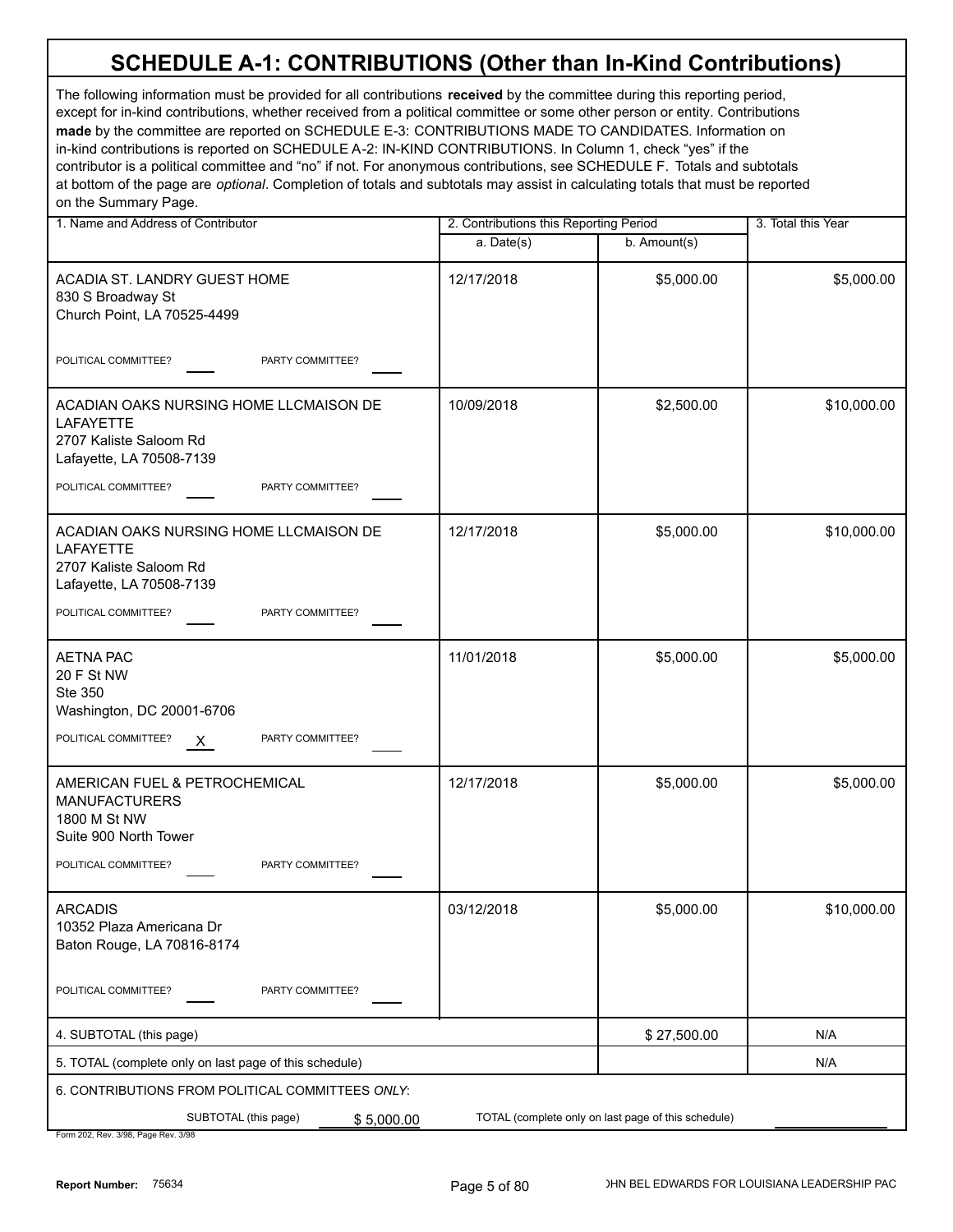The following information must be provided for all contributions **received** by the committee during this reporting period, except for in-kind contributions, whether received from a political committee or some other person or entity. Contributions **made** by the committee are reported on SCHEDULE E-3: CONTRIBUTIONS MADE TO CANDIDATES. Information on in-kind contributions is reported on SCHEDULE A-2: IN-KIND CONTRIBUTIONS. In Column 1, check "yes" if the contributor is a political committee and "no" if not. For anonymous contributions, see SCHEDULE F. Totals and subtotals at bottom of the page are *optional*. Completion of totals and subtotals may assist in calculating totals that must be reported on the Summary Page.

| 1. Name and Address of Contributor                                                                   |            | 2. Contributions this Reporting Period |             |  |
|------------------------------------------------------------------------------------------------------|------------|----------------------------------------|-------------|--|
|                                                                                                      | a. Date(s) | b. Amount(s)                           |             |  |
| <b>ASSISTED LIVING</b><br>4333 Shreveport Hwy<br>Pineville, LA 71360-3828                            | 12/17/2018 | \$400.00                               | \$400.00    |  |
| PARTY COMMITTEE?<br>POLITICAL COMMITTEE?                                                             |            |                                        |             |  |
| ATMOS ENERGY CORPORATION PAC<br>5430 Lyndon B Johnson Fwy<br><b>Ste 160</b><br>Dallas, TX 75240-2630 | 02/27/2018 | \$5,000.00                             | \$5,000.00  |  |
| POLITICAL COMMITTEE?<br>PARTY COMMITTEE?<br>$\mathsf{X}$                                             |            |                                        |             |  |
| BERNHARD LLC CORPORATE<br>8555 United Plaza Blvd<br>Ste 201<br>Baton Rouge, LA 70809-2258            | 11/01/2018 | \$50,000.00                            | \$50,000.00 |  |
| POLITICAL COMMITTEE?<br>PARTY COMMITTEE?                                                             |            |                                        |             |  |
| BROWN & BROWN OF LOUISIANA LLC<br>102 Asma Blvd<br>PO Box 81248<br>Lafayette, LA 70508-3842          | 12/17/2018 | \$5,000.00                             | \$5,000.00  |  |
| POLITICAL COMMITTEE?<br>PARTY COMMITTEE?                                                             |            |                                        |             |  |
| ELLEN D. BROWN<br>8610 Glen Haven Dr<br>Shreveport, LA 71106-6220                                    | 08/27/2018 | \$5,000.00                             | \$5,000.00  |  |
| POLITICAL COMMITTEE?<br>PARTY COMMITTEE?                                                             |            |                                        |             |  |
| CAMELOT BROOKSIDE I I C<br>4333 Shreveport Hwy<br>Pineville, LA 71360-3828                           | 12/17/2018 | \$400.00                               | \$400.00    |  |
| PARTY COMMITTEE?<br>POLITICAL COMMITTEE?                                                             |            |                                        |             |  |
| 4. SUBTOTAL (this page)                                                                              |            | \$65,800.00                            | N/A         |  |
| 5. TOTAL (complete only on last page of this schedule)                                               |            |                                        | N/A         |  |
| 6. CONTRIBUTIONS FROM POLITICAL COMMITTEES ONLY:                                                     |            |                                        |             |  |
| TOTAL (complete only on last page of this schedule)<br>SUBTOTAL (this page)<br>\$5,000.00            |            |                                        |             |  |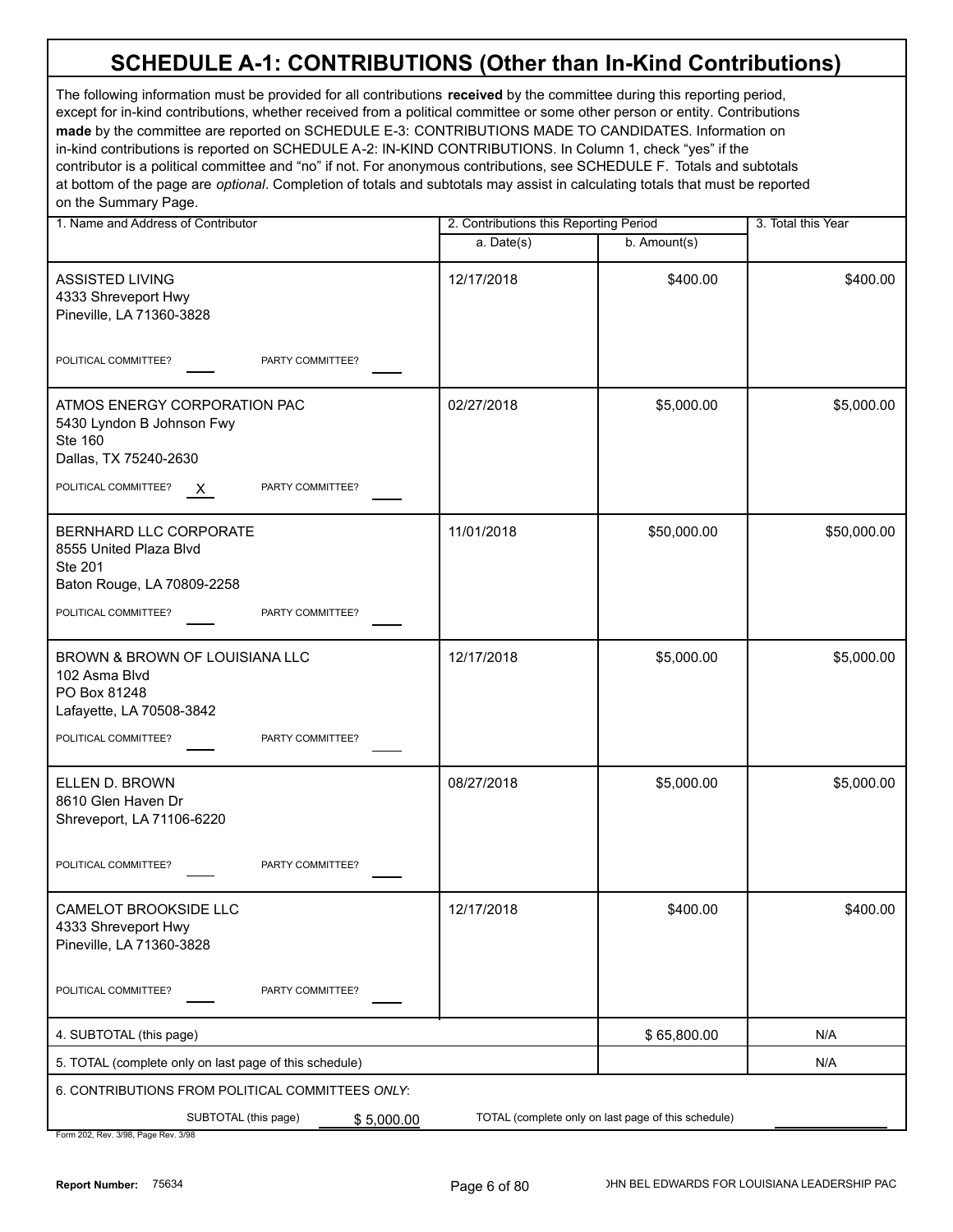The following information must be provided for all contributions **received** by the committee during this reporting period, except for in-kind contributions, whether received from a political committee or some other person or entity. Contributions **made** by the committee are reported on SCHEDULE E-3: CONTRIBUTIONS MADE TO CANDIDATES. Information on in-kind contributions is reported on SCHEDULE A-2: IN-KIND CONTRIBUTIONS. In Column 1, check "yes" if the contributor is a political committee and "no" if not. For anonymous contributions, see SCHEDULE F. Totals and subtotals at bottom of the page are *optional*. Completion of totals and subtotals may assist in calculating totals that must be reported on the Summary Page.

| 1. Name and Address of Contributor                                                                                             | 2. Contributions this Reporting Period |                                                     | 3. Total this Year |  |
|--------------------------------------------------------------------------------------------------------------------------------|----------------------------------------|-----------------------------------------------------|--------------------|--|
|                                                                                                                                | a. Date(s)                             | b. Amount(s)                                        |                    |  |
| CAMELOT OF BROUSSARD<br>4333 Shreveport Hwy<br>Pineville, LA 71360-3828                                                        | 12/17/2018                             | \$400.00                                            | \$400.00           |  |
| PARTY COMMITTEE?<br>POLITICAL COMMITTEE?                                                                                       |                                        |                                                     |                    |  |
| CAMELOT OF NORTH OAKS LLC<br>4333 Shreveport Hwy<br>Pineville, LA 71360-3828                                                   | 12/17/2018                             | \$400.00                                            | \$400.00           |  |
| POLITICAL COMMITTEE?<br>PARTY COMMITTEE?                                                                                       |                                        |                                                     |                    |  |
| <b>CAMELOT PLACE</b><br>4333 Shreveport Hwy<br>Pineville, LA 71360-3828                                                        | 12/17/2018                             | \$400.00                                            | \$400.00           |  |
| PARTY COMMITTEE?<br>POLITICAL COMMITTEE?                                                                                       |                                        |                                                     |                    |  |
| CHATEAU LIVING CENTER OF KENNER LLC<br>301 Veterans Blvd<br>Denham Springs, LA 70726-4722                                      | 12/17/2018                             | \$5,000.00                                          | \$5,000.00         |  |
| POLITICAL COMMITTEE?<br>PARTY COMMITTEE?                                                                                       |                                        |                                                     |                    |  |
| COCA-COLA BOTTLING COMPANY UNITED INC.<br>4600 E Lake Blvd<br>PO Box 2006<br>Birmingham, AL 35217-4000<br>POLITICAL COMMITTEE? | 10/12/2018                             | \$5,000.00                                          | \$5,000.00         |  |
| PARTY COMMITTEE?                                                                                                               |                                        |                                                     |                    |  |
| CONSTANT CARE TECHNOLOGY LLC<br>4333 Shreveport Hwy<br>Pineville, LA 71360-3828                                                | 12/17/2018                             | \$800.00                                            | \$800.00           |  |
| POLITICAL COMMITTEE?<br>PARTY COMMITTEE?                                                                                       |                                        |                                                     |                    |  |
| 4. SUBTOTAL (this page)                                                                                                        |                                        | \$12,000.00                                         | N/A                |  |
| 5. TOTAL (complete only on last page of this schedule)                                                                         |                                        |                                                     | N/A                |  |
| 6. CONTRIBUTIONS FROM POLITICAL COMMITTEES ONLY:                                                                               |                                        |                                                     |                    |  |
| SUBTOTAL (this page)<br>\$0.00                                                                                                 |                                        | TOTAL (complete only on last page of this schedule) |                    |  |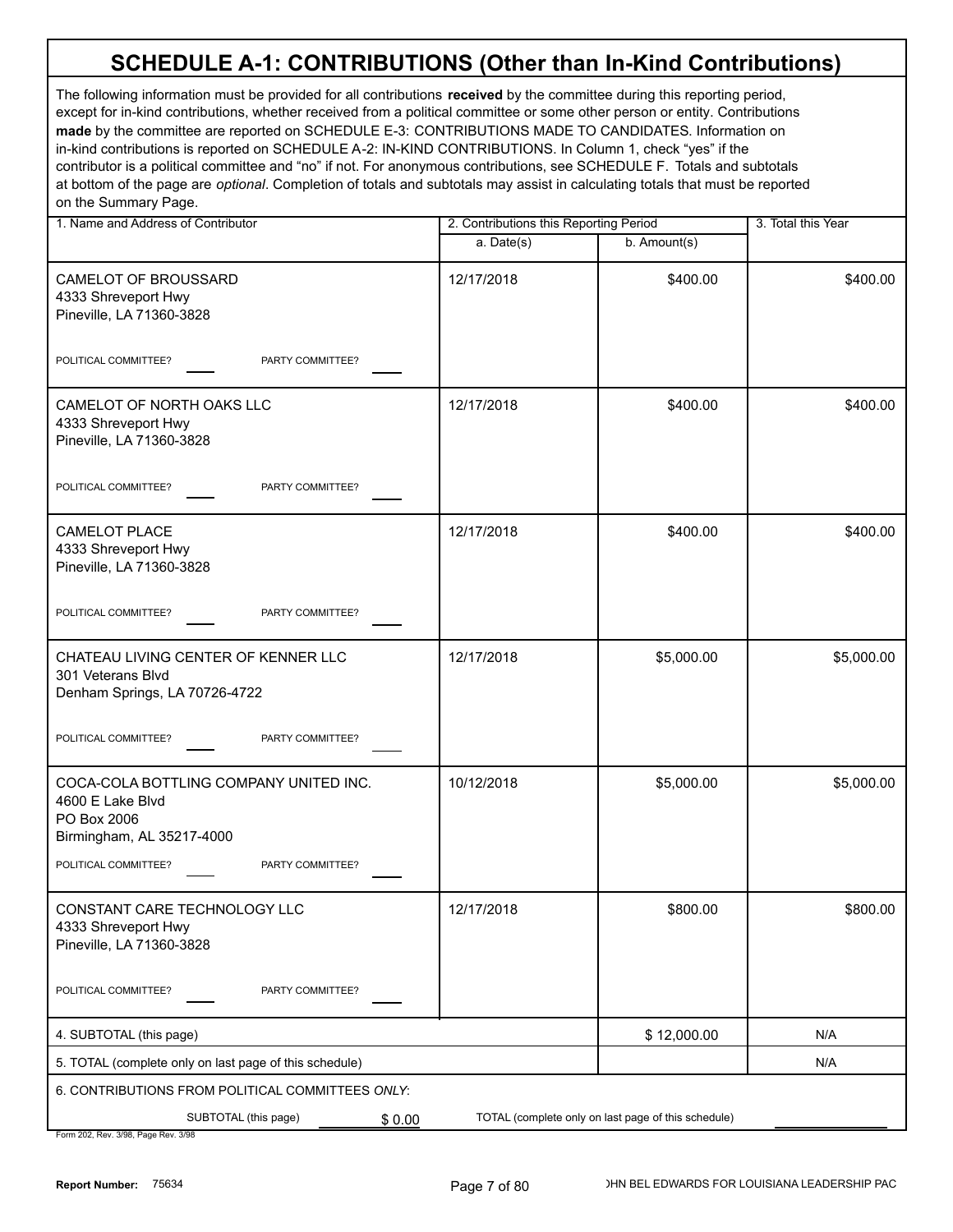| 1. Name and Address of Contributor                                                              | 2. Contributions this Reporting Period |                                                     | 3. Total this Year |
|-------------------------------------------------------------------------------------------------|----------------------------------------|-----------------------------------------------------|--------------------|
|                                                                                                 | a. Date(s)                             | b. Amount(s)                                        |                    |
| COURTYARD MANOR NURSE CARE CENTER<br>306 Sidney Martin Rd<br>Lafayette, LA 70507-4518           | 12/11/2018                             | \$5,000.00                                          | \$5,000.00         |
| POLITICAL COMMITTEE?<br>PARTY COMMITTEE?                                                        |                                        |                                                     |                    |
| DIVERSIFIED HEALTHCARE-ABBEVILLE LLC<br>10606 Timberlake Dr<br>Baton Rouge, LA 70810-6614       | 12/17/2018                             | \$2,500.00                                          | \$2,500.00         |
| POLITICAL COMMITTEE?<br>PARTY COMMITTEE?                                                        |                                        |                                                     |                    |
| ENVIRONMENTAL DEFENSE FUND PAC<br>3801 Canal St<br><b>Ste 400</b><br>New Orleans, LA 70119-6000 | 08/08/2018                             | \$1,000.00                                          | \$1,000.00         |
| POLITICAL COMMITTEE?<br>PARTY COMMITTEE?<br>$\mathsf{X}$                                        |                                        |                                                     |                    |
| EXTENDED CARE ASSOCIATES INC.<br>PO Box 6016<br>Ridgeland, MS 39158-6016                        | 12/17/2018                             | \$5,000.00                                          | \$10,000.00        |
| POLITICAL COMMITTEE?<br>PARTY COMMITTEE?                                                        |                                        |                                                     |                    |
| FIRST FLIGHT HOLDINGS LLC<br>10604 Coursey Blvd<br>Baton Rouge, LA 70816-4015                   | 03/07/2018                             | \$2,500.00                                          | \$2,500.00         |
| POLITICAL COMMITTEE?<br>PARTY COMMITTEE?                                                        |                                        |                                                     |                    |
| H. KIRK FISHER<br>19414 S Lakeway Ave<br>Baton Rouge, LA 70810-7964                             | 09/30/2018                             | \$30,000.00                                         | \$30,000.00        |
| POLITICAL COMMITTEE?<br>PARTY COMMITTEE?                                                        |                                        |                                                     |                    |
| 4. SUBTOTAL (this page)                                                                         |                                        | \$46,000.00                                         | N/A                |
| 5. TOTAL (complete only on last page of this schedule)                                          |                                        |                                                     | N/A                |
| 6. CONTRIBUTIONS FROM POLITICAL COMMITTEES ONLY:                                                |                                        |                                                     |                    |
| SUBTOTAL (this page)<br>\$1,000.00<br>Form 202 Rev 3/08 Rage Rev 3/08                           |                                        | TOTAL (complete only on last page of this schedule) |                    |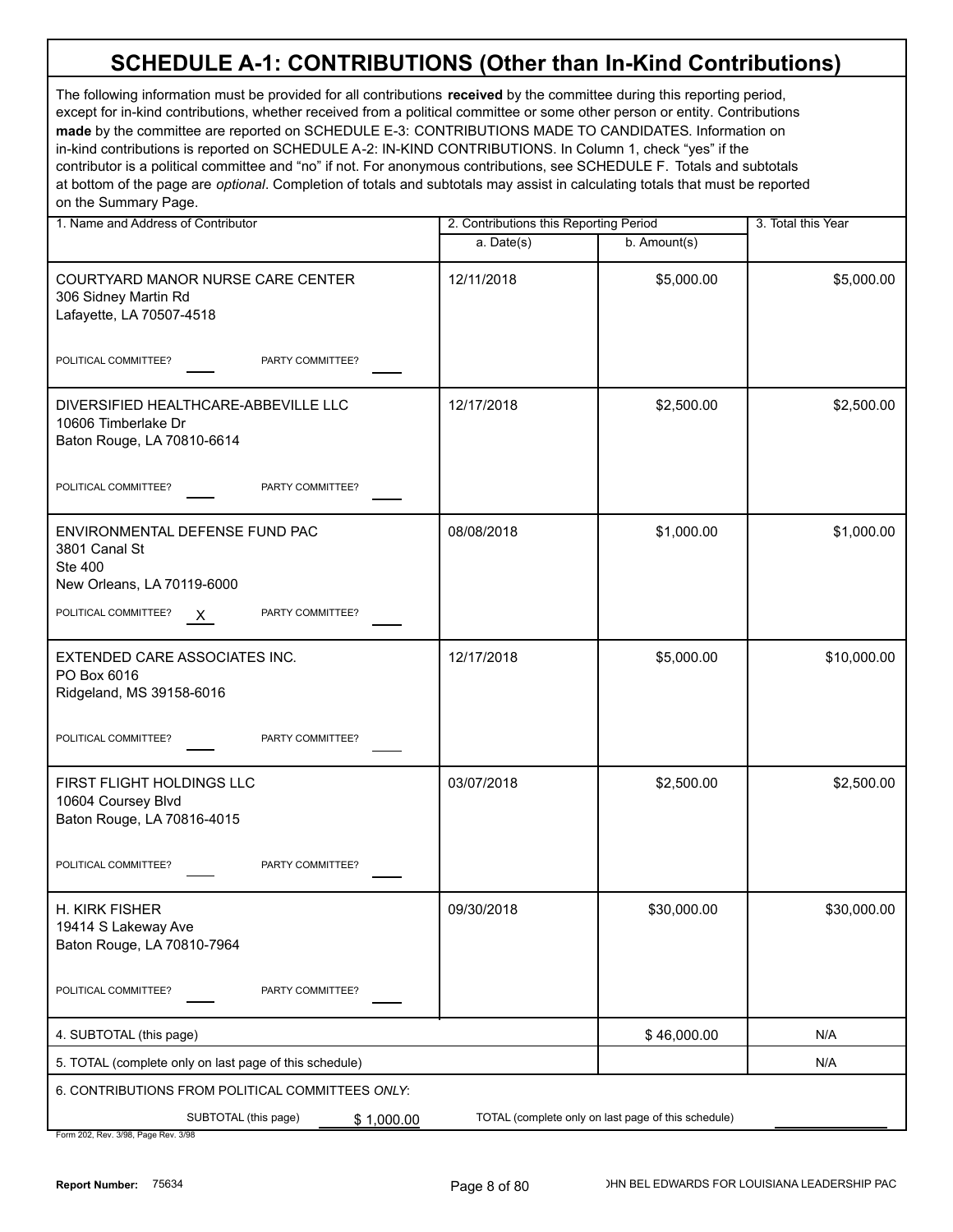| 1. Name and Address of Contributor                                                                                     | 2. Contributions this Reporting Period |                                                     | 3. Total this Year |
|------------------------------------------------------------------------------------------------------------------------|----------------------------------------|-----------------------------------------------------|--------------------|
|                                                                                                                        | a. Date(s)                             | b. Amount(s)                                        |                    |
| FLEUR DE LIS HEALTHCARE DBA COLFAX<br><b>REUNION NURSING &amp; REHAB</b><br>366 Webb Smith Dr<br>Colfax, LA 71417-1910 | 12/17/2018                             | \$5,000.00                                          | \$5,000.00         |
| POLITICAL COMMITTEE?<br>PARTY COMMITTEE?                                                                               |                                        |                                                     |                    |
| FOURTH PELICAN PAC<br>305 Wilkinson St<br>Gueydan, LA 70542-3223                                                       | 12/17/2018                             | \$3,000.00                                          | \$3,000.00         |
| POLITICAL COMMITTEE?<br>PARTY COMMITTEE?<br>X.                                                                         |                                        |                                                     |                    |
| FRIENDS OF FRANCISCAN HEALTHCARE PAC<br>742 N 5th St<br>Baton Rouge, LA 70802-5316                                     | 08/27/2018                             | \$5,000.00                                          | \$5,000.00         |
| POLITICAL COMMITTEE?<br>PARTY COMMITTEE?                                                                               |                                        |                                                     |                    |
| <b>GAMVEST LIMITED PARTNERSHIP</b><br>PO Box 52389<br>Shreveport, LA 71135-2389                                        | 12/11/2018                             | \$1,000.00                                          | \$1,000.00         |
| POLITICAL COMMITTEE?<br>PARTY COMMITTEE?                                                                               |                                        |                                                     |                    |
| GOLDEN AGE OF WELSH LLC<br>410 S Simmons St<br>Welsh, LA 70591-5028                                                    | 12/11/2018                             | \$5,000.00                                          | \$5,000.00         |
| POLITICAL COMMITTEE?<br>PARTY COMMITTEE?                                                                               |                                        |                                                     |                    |
| <b>GRACE NURSING HOME</b><br>10606 Timberlake Dr<br>Baton Rouge, LA 70810-6614                                         | 12/17/2018                             | \$2,500.00                                          | \$2,500.00         |
| POLITICAL COMMITTEE?<br>PARTY COMMITTEE?                                                                               |                                        |                                                     |                    |
| 4. SUBTOTAL (this page)                                                                                                |                                        | \$21,500.00                                         | N/A                |
| 5. TOTAL (complete only on last page of this schedule)                                                                 |                                        |                                                     | N/A                |
| 6. CONTRIBUTIONS FROM POLITICAL COMMITTEES ONLY:                                                                       |                                        |                                                     |                    |
| SUBTOTAL (this page)<br>\$3,000.00<br>Form 202, Rev. 3/98, Page Rev. 3/98                                              |                                        | TOTAL (complete only on last page of this schedule) |                    |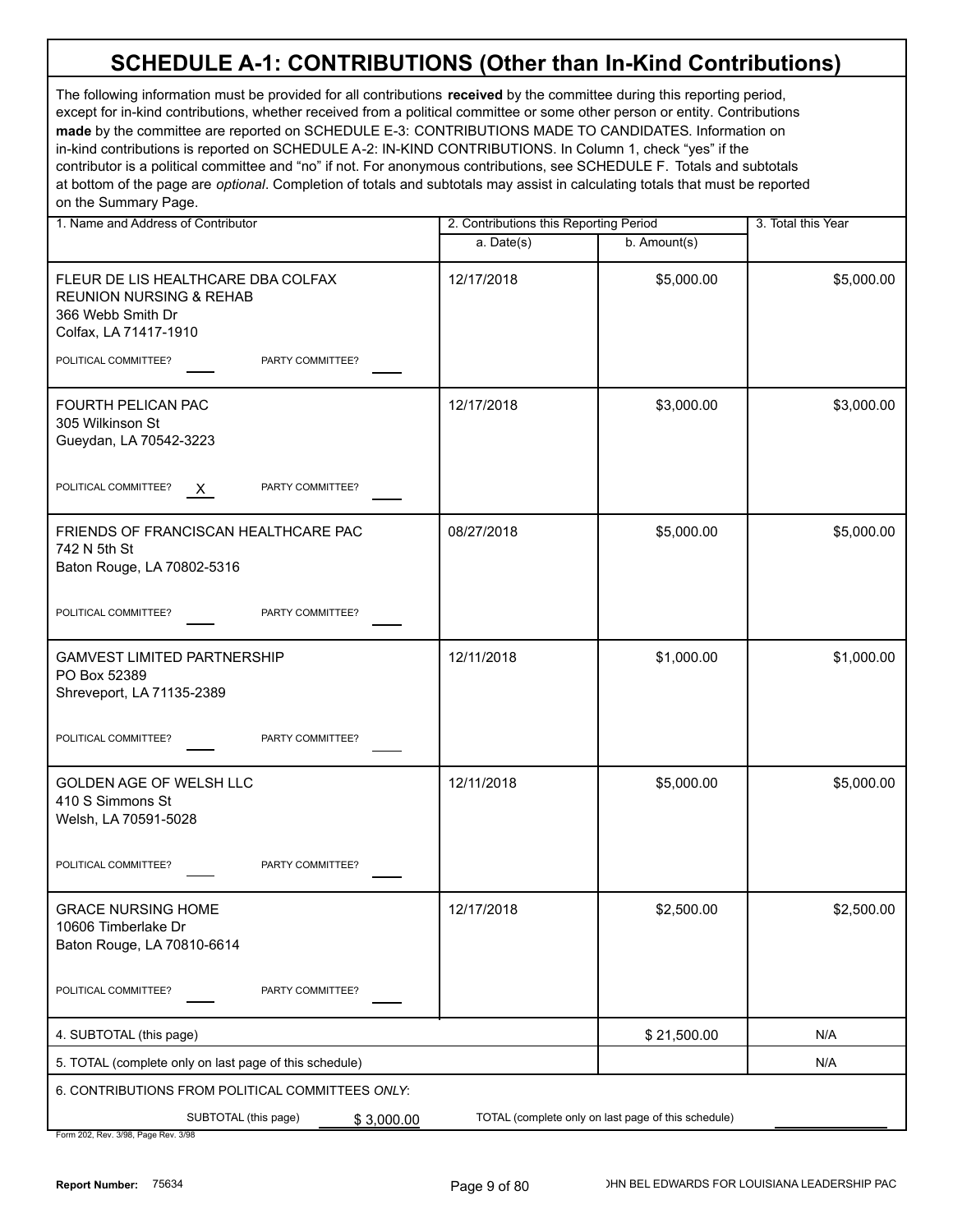| 1. Name and Address of Contributor                                                                                           | 2. Contributions this Reporting Period |              | 3. Total this Year |
|------------------------------------------------------------------------------------------------------------------------------|----------------------------------------|--------------|--------------------|
|                                                                                                                              | a. Date(s)                             | b. Amount(s) |                    |
| <b>GUEST HOUSE NURSING &amp; REHABILITATION</b><br>109 McClendon Church Rd<br>West Monroe, LA 71292-8052                     | 12/11/2018                             | \$2,500.00   | \$2,500.00         |
| POLITICAL COMMITTEE?<br>PARTY COMMITTEE?                                                                                     |                                        |              |                    |
| HIGHPOINT HEALTHCARE LLC<br>4754 Ocean Springs Blvd<br>Destin, FL 32541                                                      | 12/17/2018                             | \$5,000.00   | \$5,000.00         |
| PARTY COMMITTEE?<br>POLITICAL COMMITTEE?                                                                                     |                                        |              |                    |
| HR PROPERTY INVESTMENTS LLC<br>PO Box 6016<br>Ridgeland, MS 39158-6016                                                       | 12/17/2018                             | \$2,500.00   | \$7,500.00         |
| PARTY COMMITTEE?<br>POLITICAL COMMITTEE?                                                                                     |                                        |              |                    |
| LA ASSN. OF NURSE ANESTHETISTS (LA CRNA)<br>8550 United Plaza Blvd<br>Ste 1001<br>Baton Rouge, LA 70809-2256                 | 12/06/2018                             | \$1,000.00   | \$1,000.00         |
| POLITICAL COMMITTEE?<br>PARTY COMMITTEE?<br>$\mathsf{X}$                                                                     |                                        |              |                    |
| LACOMBE NURSING CENTRE/GOUX<br><b>ENTERPRISES INC</b><br>110 Oak Aly<br>Mandeville, LA 70471-3062                            | 12/11/2018                             | \$625.00     | \$625.00           |
| POLITICAL COMMITTEE?<br>PARTY COMMITTEE?                                                                                     |                                        |              |                    |
| LAE FUND FOR CHILDREN AND PUBLIC<br>EDUCATION (PAC)<br>8322 One Calais Ave<br>Baton Rouge, LA 70809-3412                     | 11/01/2018                             | \$1,000.00   | \$1,000.00         |
| POLITICAL COMMITTEE?<br>PARTY COMMITTEE?<br><u>X</u>                                                                         |                                        |              |                    |
| 4. SUBTOTAL (this page)                                                                                                      |                                        | \$12,625.00  | N/A                |
| 5. TOTAL (complete only on last page of this schedule)                                                                       |                                        |              | N/A                |
| 6. CONTRIBUTIONS FROM POLITICAL COMMITTEES ONLY:                                                                             |                                        |              |                    |
| SUBTOTAL (this page)<br>TOTAL (complete only on last page of this schedule)<br>\$2,000.00<br>Form 202 Rev 3/08 Page Rev 3/08 |                                        |              |                    |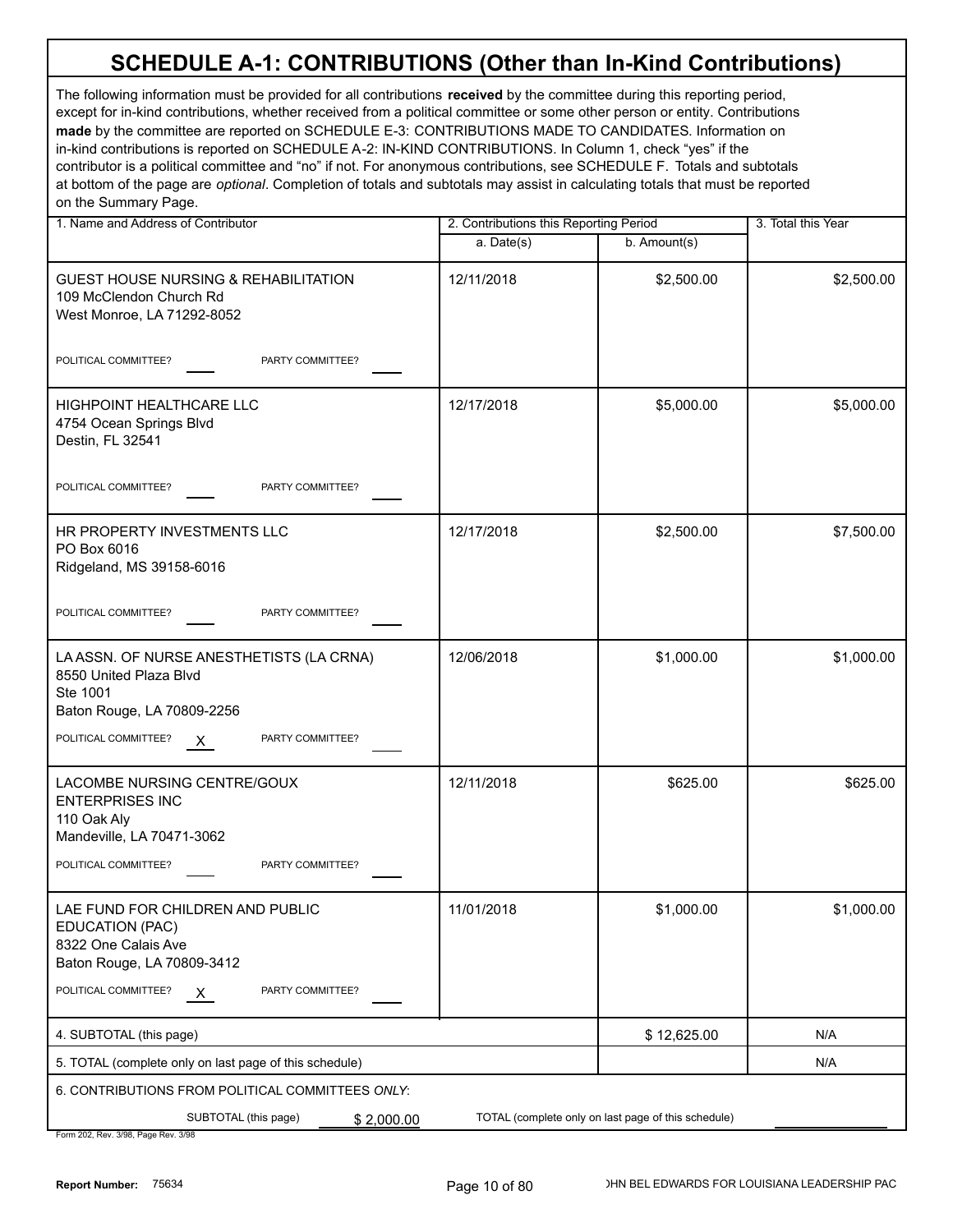| 1. Name and Address of Contributor                                                    | 2. Contributions this Reporting Period |                                                     | 3. Total this Year |
|---------------------------------------------------------------------------------------|----------------------------------------|-----------------------------------------------------|--------------------|
|                                                                                       | a. Date(s)                             | b. Amount(s)                                        |                    |
| CLAUDE BUDDY A LEACH JR.<br>7777 Nelson Rd<br>Lake Charles, LA 70605-8325             | 12/06/2018                             | \$2,500.00                                          | \$2,500.00         |
| POLITICAL COMMITTEE?<br>PARTY COMMITTEE?                                              |                                        |                                                     |                    |
| <b>LIFPAC</b><br>PO Box 40183<br>Baton Rouge, LA 70835-0183                           | 09/28/2018                             | \$5,000.00                                          | \$5,000.00         |
| POLITICAL COMMITTEE?<br>PARTY COMMITTEE?<br>X.                                        |                                        |                                                     |                    |
| LOUISIANA EXTENDED CARE CENTERS LLC<br>762 Avery Blvd N<br>Ridgeland, MS 39157-5219   | 12/17/2018                             | \$5,000.00                                          | \$5,000.00         |
| POLITICAL COMMITTEE?<br>PARTY COMMITTEE?                                              |                                        |                                                     |                    |
| LOUISIANA NURSING HOME PAC<br>7844 Office Park Blvd<br>Baton Rouge, LA 70809-7603     | 12/17/2018                             | \$5,000.00                                          | \$5,000.00         |
| POLITICAL COMMITTEE?<br>PARTY COMMITTEE?<br>$\mathsf{X}$                              |                                        |                                                     |                    |
| <b>MAGNOLIA ESTATES</b><br>4333 Shreveport Hwy<br>Pineville, LA 71360-3828            | 12/17/2018                             | \$400.00                                            | \$400.00           |
| POLITICAL COMMITTEE?<br>PARTY COMMITTEE?                                              |                                        |                                                     |                    |
| MALLETT AIR CONDITIONING & ELECTRICAL LLC<br>511 E Frontage Rd<br>lowa, LA 70647-4056 | 09/28/2018                             | \$5,000.00                                          | \$5,000.00         |
| POLITICAL COMMITTEE?<br>PARTY COMMITTEE?                                              |                                        |                                                     |                    |
| 4. SUBTOTAL (this page)                                                               |                                        | \$22,900.00                                         | N/A                |
| 5. TOTAL (complete only on last page of this schedule)                                |                                        |                                                     | N/A                |
| 6. CONTRIBUTIONS FROM POLITICAL COMMITTEES ONLY:                                      |                                        |                                                     |                    |
| SUBTOTAL (this page)<br>\$10,000.00<br>Form 202, Rev. 3/98, Page Rev. 3/98            |                                        | TOTAL (complete only on last page of this schedule) |                    |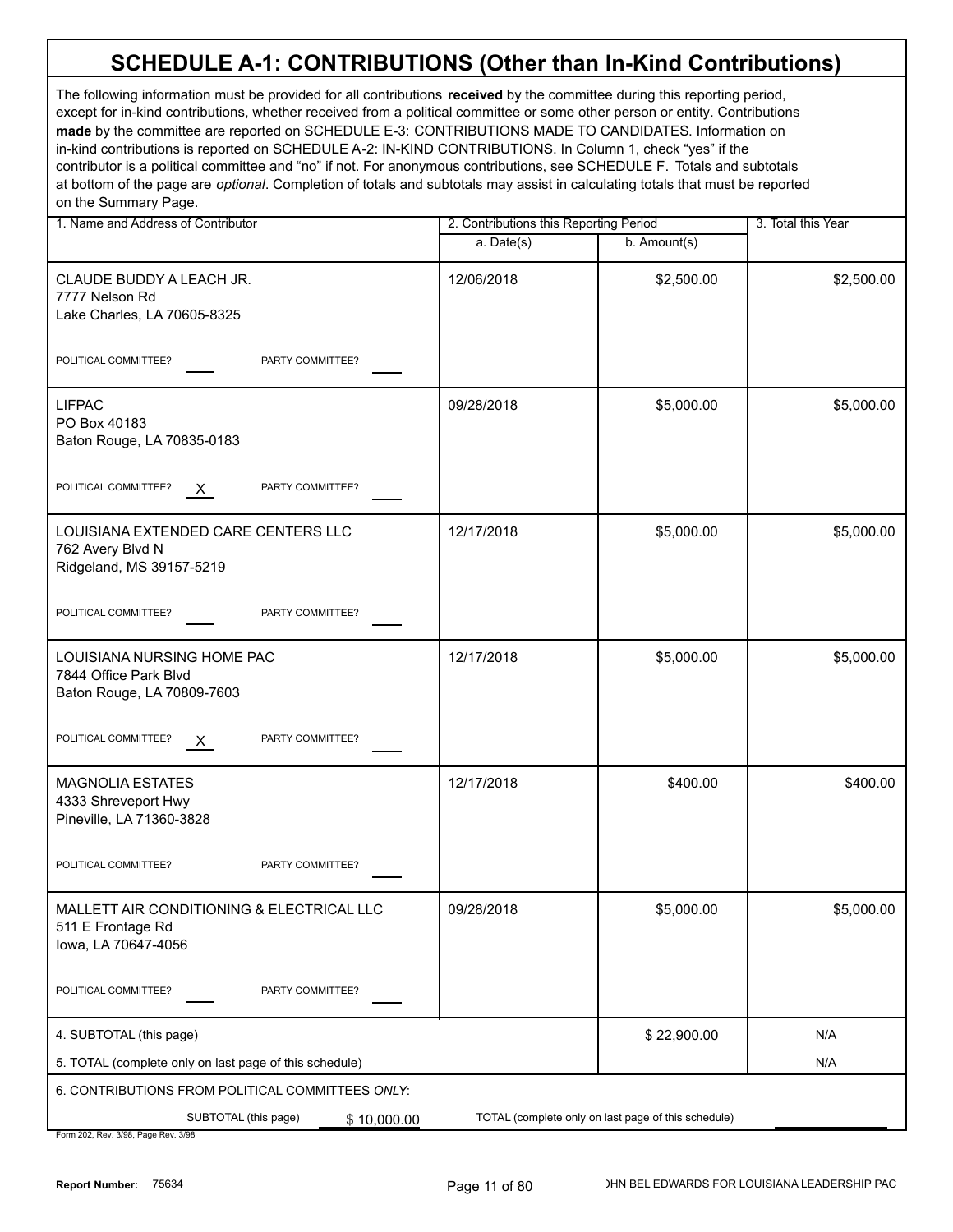The following information must be provided for all contributions **received** by the committee during this reporting period, except for in-kind contributions, whether received from a political committee or some other person or entity. Contributions **made** by the committee are reported on SCHEDULE E-3: CONTRIBUTIONS MADE TO CANDIDATES. Information on in-kind contributions is reported on SCHEDULE A-2: IN-KIND CONTRIBUTIONS. In Column 1, check "yes" if the contributor is a political committee and "no" if not. For anonymous contributions, see SCHEDULE F. Totals and subtotals at bottom of the page are *optional*. Completion of totals and subtotals may assist in calculating totals that must be reported on the Summary Page.

| 1. Name and Address of Contributor                                                                               |            | 2. Contributions this Reporting Period              |             |
|------------------------------------------------------------------------------------------------------------------|------------|-----------------------------------------------------|-------------|
|                                                                                                                  | a. Date(s) | b. Amount(s)                                        |             |
| <b>MEDICO LLC</b><br>762 Avery Blvd N<br>Ridgeland, MS 39157-5219                                                | 12/17/2018 | \$5,000.00                                          | \$10,000.00 |
| POLITICAL COMMITTEE?<br>PARTY COMMITTEE?                                                                         |            |                                                     |             |
| METAIRIE OPERATIONS LLC/DBA METAIRIE<br><b>HEALTHCARE CENTER</b><br>6401 Riverside Dr<br>Metairie, LA 70003-3206 | 12/11/2018 | \$625.00                                            | \$625.00    |
| POLITICAL COMMITTEE?<br>PARTY COMMITTEE?                                                                         |            |                                                     |             |
| NEXION HEALTH AT CLAIBORNE<br>1536 Claiborne Ave<br>Shreveport, LA 71103-4206                                    | 12/17/2018 | \$775.15                                            | \$775.15    |
| POLITICAL COMMITTEE?<br>PARTY COMMITTEE?                                                                         |            |                                                     |             |
| NEXION HEALTH AT GONZALES<br>905 W Cornerview St<br>Gonzales, LA 70737-3311                                      | 12/17/2018 | \$775.15                                            | \$775.15    |
| POLITICAL COMMITTEE?<br>PARTY COMMITTEE?                                                                         |            |                                                     |             |
| NEXION HEALTH AT IBERIA NORTH<br>1803 Jane St<br>New Iberia, LA 70563-1005                                       | 12/17/2018 | \$775.15                                            | \$775.15    |
| POLITICAL COMMITTEE?<br>PARTY COMMITTEE?                                                                         |            |                                                     |             |
| NEXION HEALTH AT IBERIA SOUTH<br>600 Bayard St<br>New Iberia, LA 70560-5734                                      | 12/17/2018 | \$775.15                                            | \$775.15    |
| POLITICAL COMMITTEE?<br>PARTY COMMITTEE?                                                                         |            |                                                     |             |
| 4. SUBTOTAL (this page)                                                                                          |            | \$8,725.60                                          | N/A         |
| 5. TOTAL (complete only on last page of this schedule)                                                           |            |                                                     | N/A         |
| 6. CONTRIBUTIONS FROM POLITICAL COMMITTEES ONLY:                                                                 |            |                                                     |             |
| SUBTOTAL (this page)<br>\$0.00                                                                                   |            | TOTAL (complete only on last page of this schedule) |             |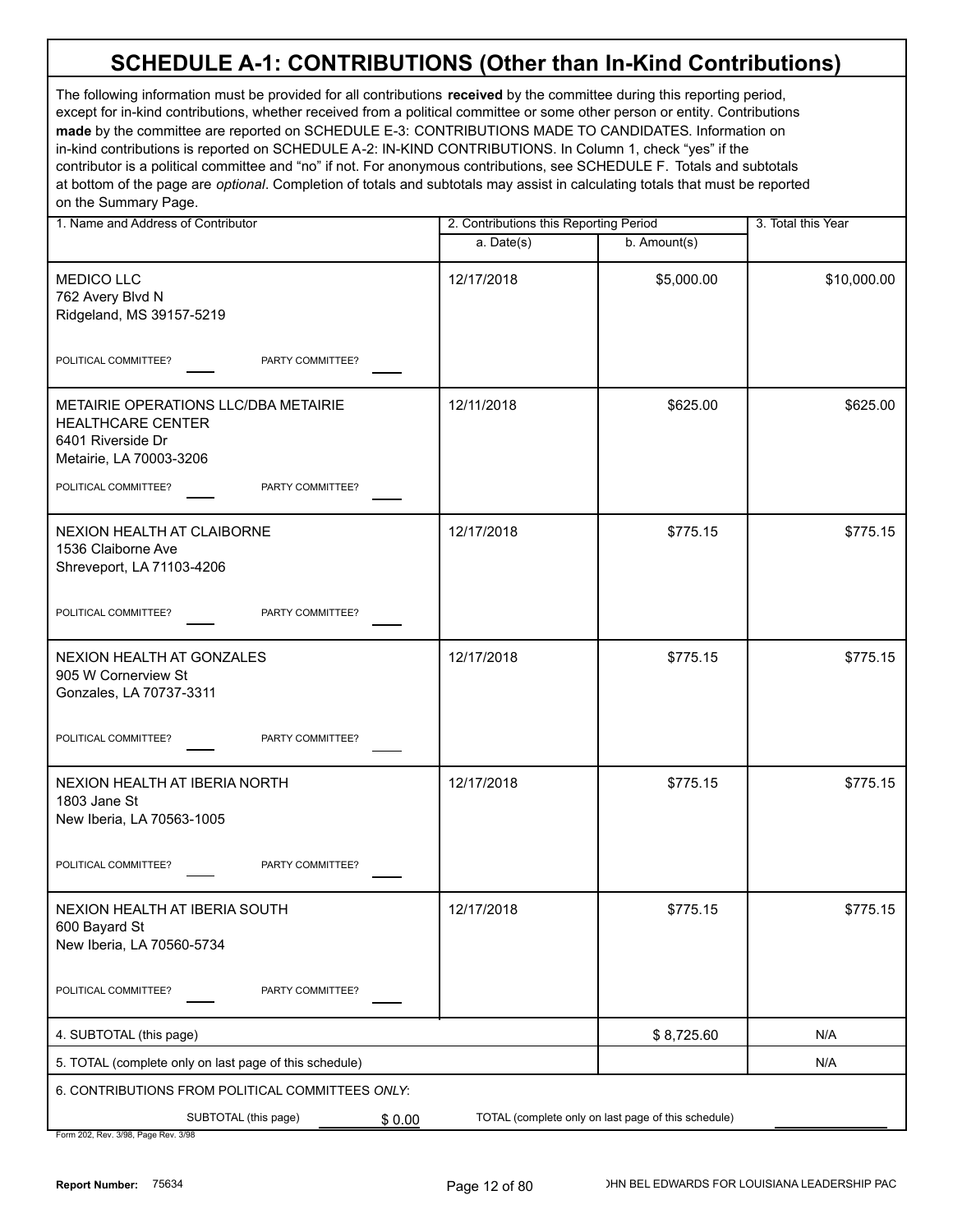The following information must be provided for all contributions **received** by the committee during this reporting period, except for in-kind contributions, whether received from a political committee or some other person or entity. Contributions **made** by the committee are reported on SCHEDULE E-3: CONTRIBUTIONS MADE TO CANDIDATES. Information on in-kind contributions is reported on SCHEDULE A-2: IN-KIND CONTRIBUTIONS. In Column 1, check "yes" if the contributor is a political committee and "no" if not. For anonymous contributions, see SCHEDULE F. Totals and subtotals at bottom of the page are *optional*. Completion of totals and subtotals may assist in calculating totals that must be reported on the Summary Page.

| 1. Name and Address of Contributor                                              | 2. Contributions this Reporting Period |                                                     | 3. Total this Year |
|---------------------------------------------------------------------------------|----------------------------------------|-----------------------------------------------------|--------------------|
|                                                                                 | a. Date(s)                             | b. Amount(s)                                        |                    |
| NEXION HEALTH AT KAPLAN<br>1300 W 8th St<br>Kaplan, LA 70548-2916               | 12/17/2018                             | \$775.15                                            | \$775.15           |
| POLITICAL COMMITTEE?<br>PARTY COMMITTEE?                                        |                                        |                                                     |                    |
| NEXION HEALTH AT MAISON JARDIN<br>516 Roderick St<br>Morgan City, LA 70380-2239 | 12/17/2018                             | \$775.15                                            | \$775.15           |
| POLITICAL COMMITTEE?<br>PARTY COMMITTEE?                                        |                                        |                                                     |                    |
| NEXION HEALTH AT MANY NORTH<br>120 Natchitoches Hwy 6 East<br>Many, LA 71449    | 12/17/2018                             | \$775.15                                            | \$775.15           |
| POLITICAL COMMITTEE?<br>PARTY COMMITTEE?                                        |                                        |                                                     |                    |
| NEXION HEALTH AT MARRERO<br>5301 August Ln<br>Marrero, LA 70072-3607            | 12/17/2018                             | \$775.15                                            | \$775.15           |
| POLITICAL COMMITTEE?<br>PARTY COMMITTEE?                                        |                                        |                                                     |                    |
| NEXION HEALTH AT MINDEN<br>400 Meadowview Dr<br>Minden, LA 71055-3522           | 12/17/2018                             | \$775.15                                            | \$775.15           |
| POLITICAL COMMITTEE?<br>PARTY COMMITTEE?                                        |                                        |                                                     |                    |
| NEXION HEALTH AT PATTERSON<br>910 Lia St<br>Patterson, LA 70392-4220            | 12/17/2018                             | \$775.15                                            | \$775.15           |
| POLITICAL COMMITTEE?<br>PARTY COMMITTEE?                                        |                                        |                                                     |                    |
| 4. SUBTOTAL (this page)                                                         |                                        | \$4,650.90                                          | N/A                |
| 5. TOTAL (complete only on last page of this schedule)                          |                                        |                                                     | N/A                |
| 6. CONTRIBUTIONS FROM POLITICAL COMMITTEES ONLY:                                |                                        |                                                     |                    |
| SUBTOTAL (this page)<br>\$0.00                                                  |                                        | TOTAL (complete only on last page of this schedule) |                    |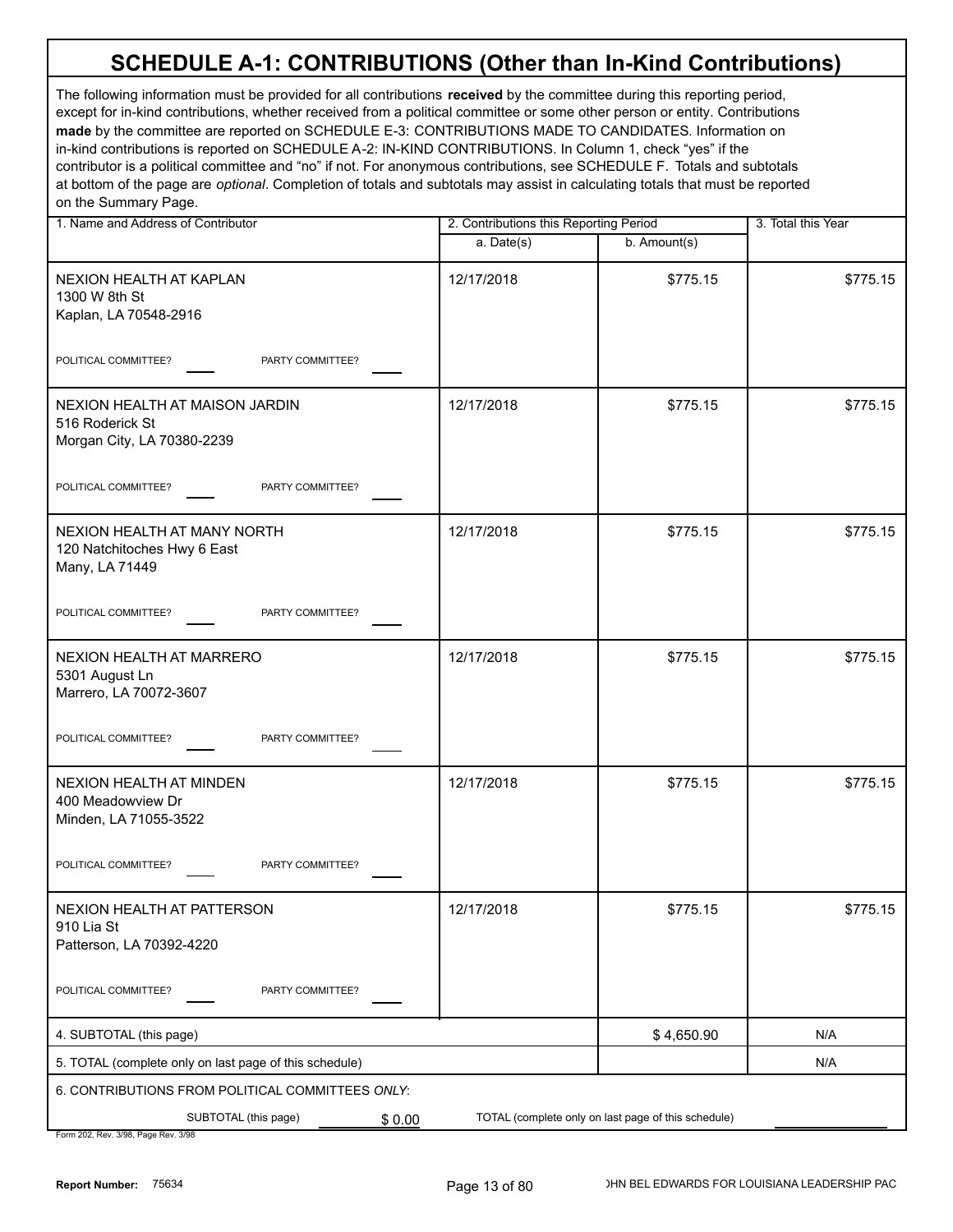| 1. Name and Address of Contributor                                                     | 2. Contributions this Reporting Period |                                                     | 3. Total this Year |
|----------------------------------------------------------------------------------------|----------------------------------------|-----------------------------------------------------|--------------------|
|                                                                                        | a. Date(s)                             | b. Amount(s)                                        |                    |
| NEXION HEALTH AT PIERREMONT<br>725 Mitchell Ln<br>Shreveport, LA 71106-2149            | 12/17/2018                             | \$775.15                                            | \$775.15           |
| POLITICAL COMMITTEE?<br>PARTY COMMITTEE?                                               |                                        |                                                     |                    |
| NEXION HEALTH AT THIBODAUX<br>1300 Lafourche Dr<br>Thibodaux, LA 70301-2438            | 12/17/2018                             | \$775.15                                            | \$775.15           |
| POLITICAL COMMITTEE?<br>PARTY COMMITTEE?                                               |                                        |                                                     |                    |
| NEXION HEALTH AT VIVIAN<br>912 S Pecan St<br>Vivian, LA 71082-3350                     | 12/17/2018                             | \$775.16                                            | \$775.16           |
| PARTY COMMITTEE?<br>POLITICAL COMMITTEE?                                               |                                        |                                                     |                    |
| NORTHRIDGE CARE CENTER<br>4333 Shreveport Hwy<br>Pineville, LA 71360-3828              | 12/17/2018                             | \$400.00                                            | \$400.00           |
| PARTY COMMITTEE?<br>POLITICAL COMMITTEE?                                               |                                        |                                                     |                    |
| NS NG INC/ DBA HAMMOND NURSING HOME<br>501 Old Covington Hwy<br>Hammond, LA 70403-5199 | 12/06/2018                             | \$500.00                                            | \$8,000.00         |
| POLITICAL COMMITTEE?<br>PARTY COMMITTEE?                                               |                                        |                                                     |                    |
| NS NG INC/ DBA HAMMOND NURSING HOME<br>501 Old Covington Hwy<br>Hammond, LA 70403-5199 | 12/11/2018                             | \$5,000.00                                          | \$8,000.00         |
| POLITICAL COMMITTEE?<br>PARTY COMMITTEE?                                               |                                        |                                                     |                    |
| 4. SUBTOTAL (this page)                                                                |                                        | \$8,225.46                                          | N/A                |
| 5. TOTAL (complete only on last page of this schedule)                                 |                                        |                                                     | N/A                |
| 6. CONTRIBUTIONS FROM POLITICAL COMMITTEES ONLY:                                       |                                        |                                                     |                    |
| SUBTOTAL (this page)<br>\$0.00<br>Earm 202 Roy 2/08 Bogs Roy 2/                        |                                        | TOTAL (complete only on last page of this schedule) |                    |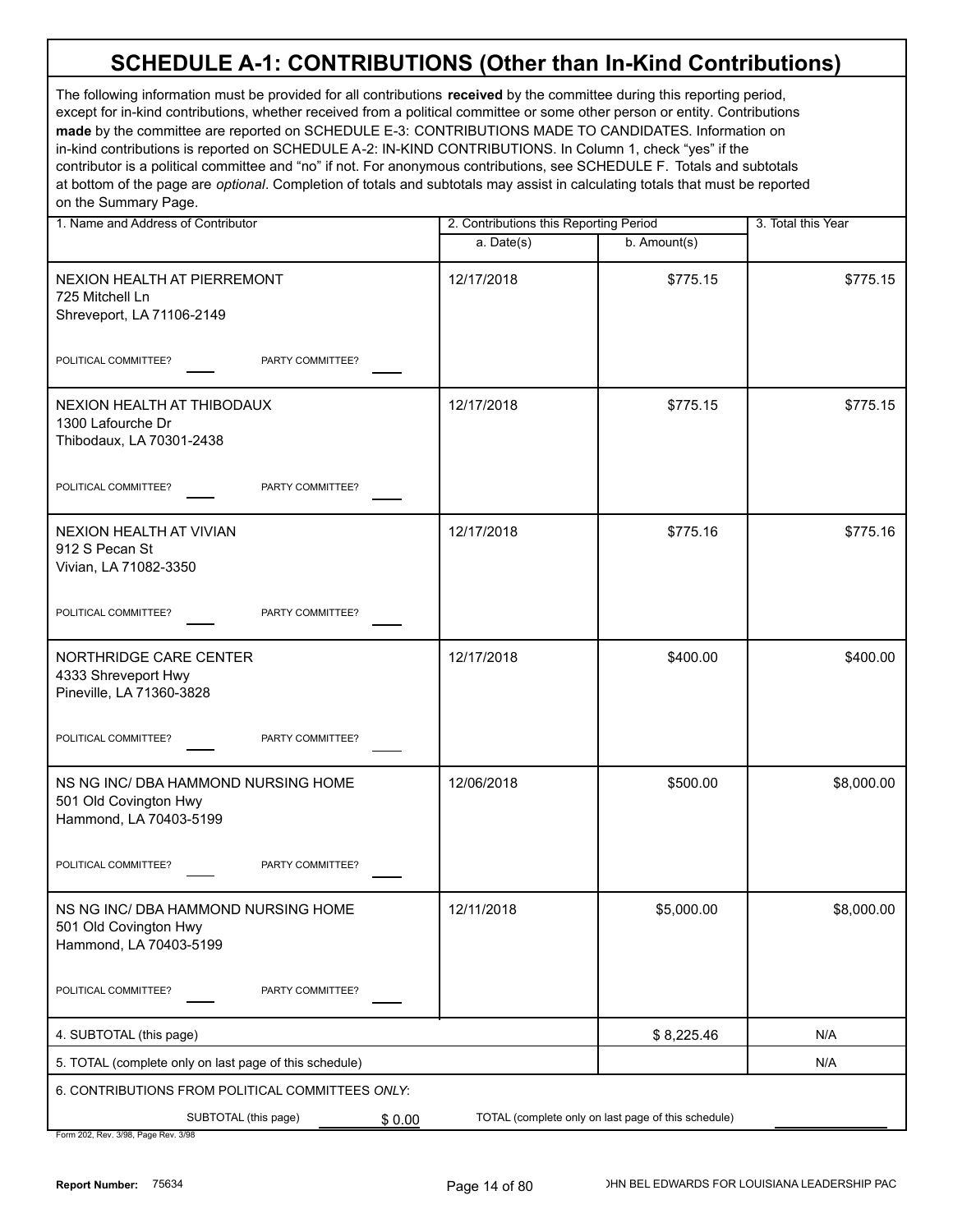| 1. Name and Address of Contributor                                                                                           | 2. Contributions this Reporting Period |              | 3. Total this Year |
|------------------------------------------------------------------------------------------------------------------------------|----------------------------------------|--------------|--------------------|
|                                                                                                                              | a. Date(s)                             | b. Amount(s) |                    |
| P & S LOCAL 60 THOMAS JEFFERSON FUND<br>3515 N I 10 Service Rd W<br>Metairie, LA 70002-5931                                  | 09/17/2018                             | \$5,000.00   | \$7,500.00         |
| POLITICAL COMMITTEE?<br>PARTY COMMITTEE?<br>$\mathsf{X}$                                                                     |                                        |              |                    |
| PAN AMERICAN ENGINEERS LLC<br>1717 Jackson St<br>Alexandria, LA 71301-6433                                                   | 09/28/2018                             | \$2,500.00   | \$2,500.00         |
| POLITICAL COMMITTEE?<br>PARTY COMMITTEE?                                                                                     |                                        |              |                    |
| PATHWAY MANAGEMENT INC<br>763 Avery Blvd N<br>Ridgeland, MS 39157-5218                                                       | 12/17/2018                             | \$2,500.00   | \$2,500.00         |
| POLITICAL COMMITTEE?<br>PARTY COMMITTEE?                                                                                     |                                        |              |                    |
| PLANTATION MANAGEMENT CO. LLC<br>301 Veterans Blvd<br>Denham Springs, LA 70726-4722                                          | 12/17/2018                             | \$5,000.00   | \$5,000.00         |
| POLITICAL COMMITTEE?<br>PARTY COMMITTEE?                                                                                     |                                        |              |                    |
| PLEXOS GROUP LLC<br>1800 City Farm Dr<br>Bldg 4B<br>Baton Rouge, LA 70806-7500<br>POLITICAL COMMITTEE?<br>PARTY COMMITTEE?   | 08/31/2018                             | \$25,000.00  | \$25,800.00        |
|                                                                                                                              |                                        |              |                    |
| PONTCHARTRAIN GUEST HOUSE INC.<br>2045 Highway 59<br>Mandeville, LA 70448-1909                                               | 12/11/2018                             | \$625.00     | \$625.00           |
| POLITICAL COMMITTEE?<br>PARTY COMMITTEE?                                                                                     |                                        |              |                    |
| 4. SUBTOTAL (this page)                                                                                                      |                                        | \$40,625.00  | N/A                |
| 5. TOTAL (complete only on last page of this schedule)                                                                       |                                        |              | N/A                |
| 6. CONTRIBUTIONS FROM POLITICAL COMMITTEES ONLY:                                                                             |                                        |              |                    |
| SUBTOTAL (this page)<br>TOTAL (complete only on last page of this schedule)<br>\$5,000.00<br>Form 202 Rev 3/08 Rage Rev 3/08 |                                        |              |                    |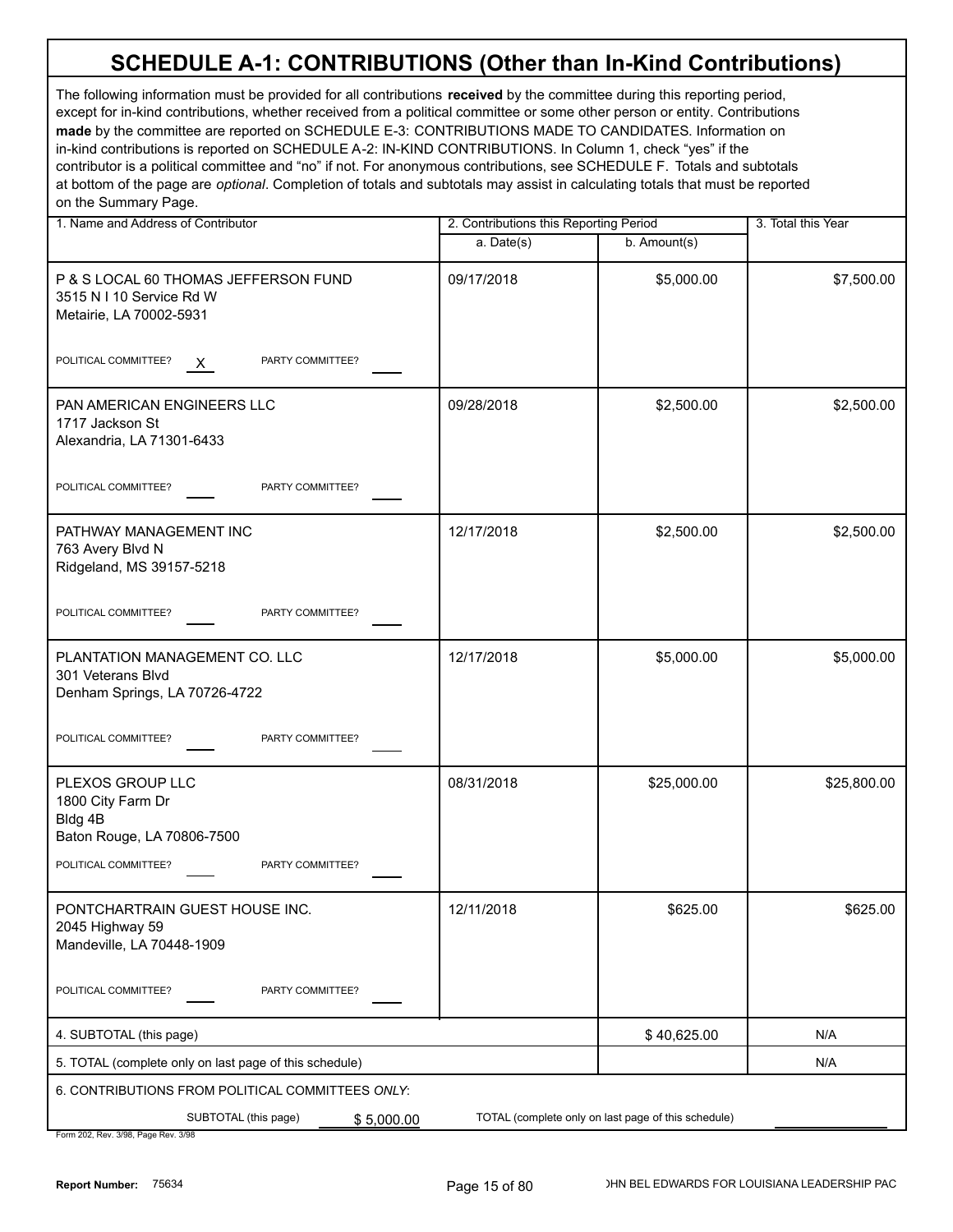The following information must be provided for all contributions **received** by the committee during this reporting period, except for in-kind contributions, whether received from a political committee or some other person or entity. Contributions **made** by the committee are reported on SCHEDULE E-3: CONTRIBUTIONS MADE TO CANDIDATES. Information on in-kind contributions is reported on SCHEDULE A-2: IN-KIND CONTRIBUTIONS. In Column 1, check "yes" if the contributor is a political committee and "no" if not. For anonymous contributions, see SCHEDULE F. Totals and subtotals at bottom of the page are *optional*. Completion of totals and subtotals may assist in calculating totals that must be reported on the Summary Page.

| 1. Name and Address of Contributor                                                                                        |            | 2. Contributions this Reporting Period              |            |
|---------------------------------------------------------------------------------------------------------------------------|------------|-----------------------------------------------------|------------|
|                                                                                                                           | a. Date(s) | b. Amount(s)                                        |            |
| PRIORITY GROUP HOLDINGS LLC/JO ELLEN<br>SMITH CONVALESCENT CENTER<br>4502 General Meyer Ave<br>New Orleans, LA 70131-3531 | 12/17/2018 | \$5,000.00                                          | \$5,000.00 |
| POLITICAL COMMITTEE?<br>PARTY COMMITTEE?                                                                                  |            |                                                     |            |
| PRIORITY MANAGEMENT GROUP<br>LLC/RESTHAVEN LIVING CENTER<br>1000 Chinaberry Dr<br><b>Ste 200</b>                          | 12/17/2018 | \$5,000.00                                          | \$5,000.00 |
| POLITICAL COMMITTEE?<br>PARTY COMMITTEE?                                                                                  |            |                                                     |            |
| PROGRESSIVE REHAB SOLUTIONS LLC<br>1000 Chinaberry Dr<br><b>Ste 200</b><br>Bossier City, LA 71111-2443                    | 12/17/2018 | \$5,000.00                                          | \$5,000.00 |
| POLITICAL COMMITTEE?<br>PARTY COMMITTEE?                                                                                  |            |                                                     |            |
| R. A. GOUX REAL ESTATE<br>2045 Highway 59<br>Mandeville, LA 70448-1909                                                    | 12/11/2018 | \$2,500.00                                          | \$2,500.00 |
| POLITICAL COMMITTEE?<br>PARTY COMMITTEE?                                                                                  |            |                                                     |            |
| <b>RAI SERVICES</b><br>PO Box 464<br>Winston Salem, NC 27102-0464                                                         | 12/17/2018 | \$5,000.00                                          | \$5,000.00 |
| POLITICAL COMMITTEE?<br>PARTY COMMITTEE?                                                                                  |            |                                                     |            |
| REG GEISMAR LLC<br>PO Box 888<br>Ames, IA 50010-0888                                                                      | 12/17/2018 | \$7,500.00                                          | \$7,500.00 |
| POLITICAL COMMITTEE?<br>PARTY COMMITTEE?                                                                                  |            |                                                     |            |
| 4. SUBTOTAL (this page)                                                                                                   |            | \$30,000.00                                         | N/A        |
| 5. TOTAL (complete only on last page of this schedule)                                                                    |            |                                                     | N/A        |
| 6. CONTRIBUTIONS FROM POLITICAL COMMITTEES ONLY:                                                                          |            |                                                     |            |
| SUBTOTAL (this page)<br>\$0.00<br>Form 202 Rev 3/08 Rage Rev 3/08                                                         |            | TOTAL (complete only on last page of this schedule) |            |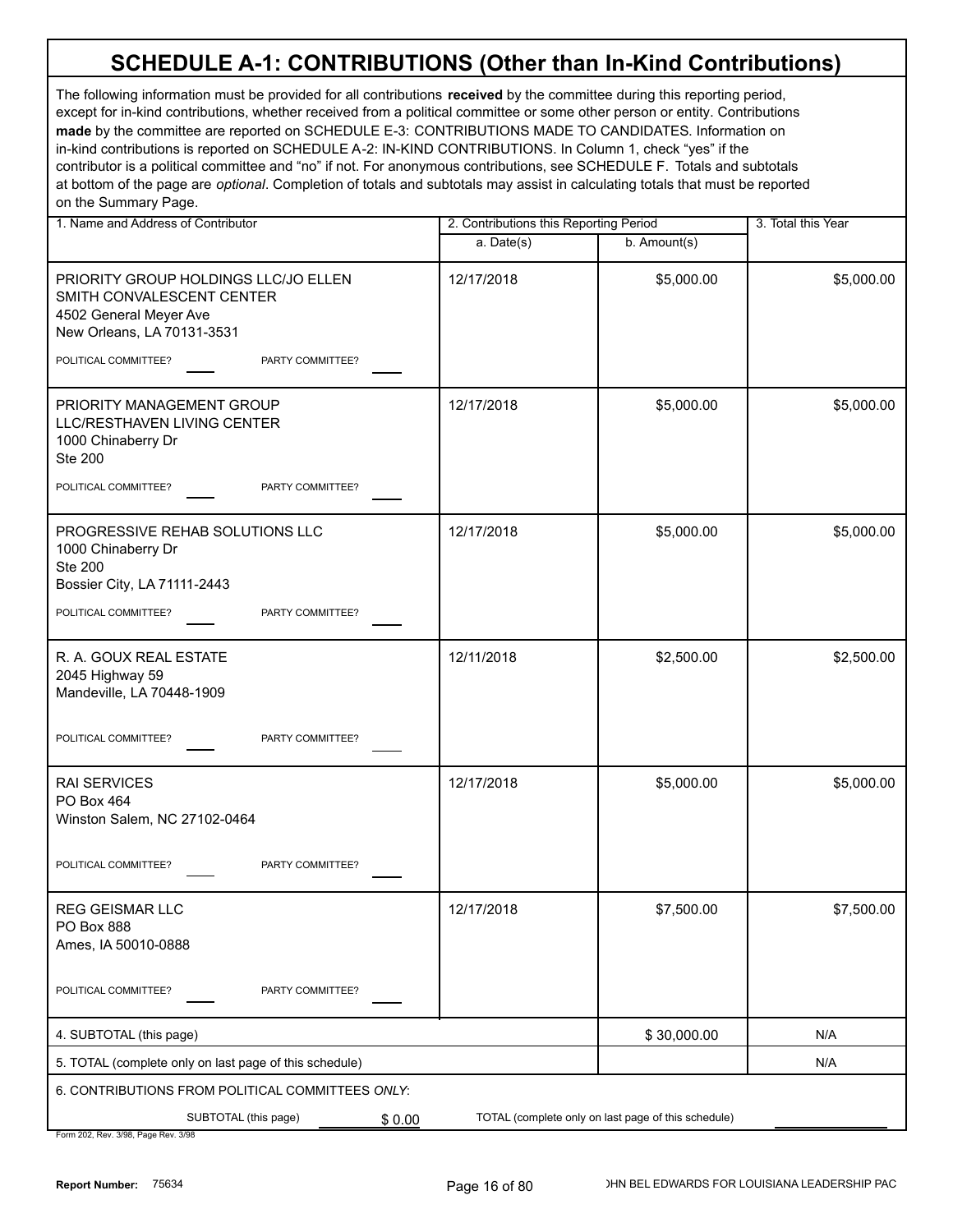| 1. Name and Address of Contributor                                                                                | 2. Contributions this Reporting Period |                                                     | 3. Total this Year |  |
|-------------------------------------------------------------------------------------------------------------------|----------------------------------------|-----------------------------------------------------|--------------------|--|
|                                                                                                                   | a. Date(s)                             | b. Amount(s)                                        |                    |  |
| RISK MANAGEMENT SERVICES<br>PO Box 7765<br>Metairie, LA 70010-7765                                                | 12/17/2018                             | \$5,000.00                                          | \$7,500.00         |  |
| POLITICAL COMMITTEE?<br>PARTY COMMITTEE?                                                                          |                                        |                                                     |                    |  |
| RIVER OAKS RETIREMENT MANOR<br>2500 E Simcoe St<br>Lafayette, LA 70501-6413                                       | 12/17/2018                             | \$5,000.00                                          | \$7,500.00         |  |
| POLITICAL COMMITTEE?<br>PARTY COMMITTEE?                                                                          |                                        |                                                     |                    |  |
| RIVERBEND NURSING & REHABILITATION<br>CENTER INC.<br>2045 Highway 59<br>Mandeville, LA 70448-1909                 | 12/11/2018                             | \$625.00                                            | \$625.00           |  |
| POLITICAL COMMITTEE?<br>PARTY COMMITTEE?                                                                          |                                        |                                                     |                    |  |
| RIVERLANDS HOME GROUP LLC/CHATEAU ST.<br>JAMES REHAB & RETIREMENT<br>1980 Jefferson Hwy<br>Lutcher, LA 70071-5119 | 12/17/2018                             | \$5,000.00                                          | \$5,000.00         |  |
| POLITICAL COMMITTEE?<br>PARTY COMMITTEE?                                                                          |                                        |                                                     |                    |  |
| SENIOR CARE CENTER OF HOUMA LLC<br>1386 W Tunnel Blvd<br>Houma, LA 70360-2731                                     | 12/17/2018                             | \$5,000.00                                          | \$7,500.00         |  |
| PARTY COMMITTEE?<br>POLITICAL COMMITTEE?                                                                          |                                        |                                                     |                    |  |
| SKRIVANOS ENGINEERING INC.<br>330 Marshall St<br>Ste 1250<br>Shreveport, LA 71101-3021                            | 09/17/2018                             | \$2,500.00                                          | \$2,500.00         |  |
| POLITICAL COMMITTEE?<br>PARTY COMMITTEE?                                                                          |                                        |                                                     |                    |  |
| 4. SUBTOTAL (this page)                                                                                           |                                        | \$23,125.00                                         | N/A                |  |
| 5. TOTAL (complete only on last page of this schedule)                                                            |                                        |                                                     | N/A                |  |
| 6. CONTRIBUTIONS FROM POLITICAL COMMITTEES ONLY:                                                                  |                                        |                                                     |                    |  |
| SUBTOTAL (this page)<br>\$0.00<br>Form 202, Rev. 3/98, Page Rev. 3/98                                             |                                        | TOTAL (complete only on last page of this schedule) |                    |  |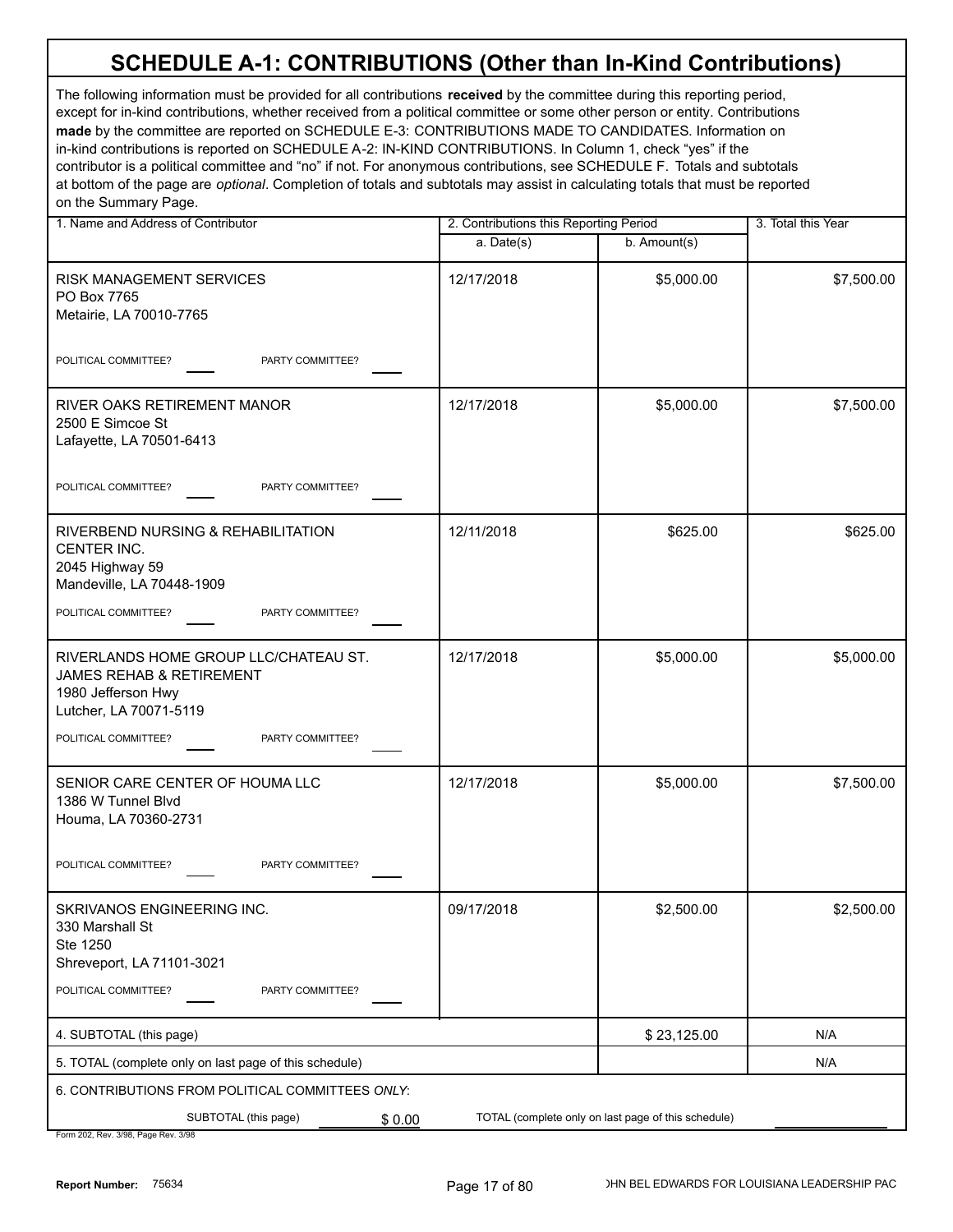| 1. Name and Address of Contributor                                                                  |            | 2. Contributions this Reporting Period              |            |  |
|-----------------------------------------------------------------------------------------------------|------------|-----------------------------------------------------|------------|--|
|                                                                                                     | a. Date(s) | b. Amount(s)                                        |            |  |
| SOUTHERN PLANTATION MANAGEMENT CO. LLC<br>4750 Ocean Blvd<br>Destin, FL 32541-5703                  | 12/17/2018 | \$5,000.00                                          | \$5,000.00 |  |
| POLITICAL COMMITTEE?<br>PARTY COMMITTEE?                                                            |            |                                                     |            |  |
| ST. AGNES NURSING HOME PARTNERSHIP LLP<br>PO Box 10<br>Breaux Bridge, LA 70517-0010                 | 12/17/2018 | \$5,000.00                                          | \$5,000.00 |  |
| PARTY COMMITTEE?<br>POLITICAL COMMITTEE?                                                            |            |                                                     |            |  |
| ST. FRANCISVILLE COUNTRY MANOR<br>15243 Hwy 10 East<br>Saint Francisville, LA 70775                 | 12/17/2018 | \$5,000.00                                          | \$5,000.00 |  |
| POLITICAL COMMITTEE?<br>PARTY COMMITTEE?                                                            |            |                                                     |            |  |
| ST. JOSEPH OF HARAHAN LLC<br>301 Veterans Blvd<br>Denham Springs, LA 70726-4722                     | 12/17/2018 | \$5,000.00                                          | \$5,000.00 |  |
| POLITICAL COMMITTEE?<br>PARTY COMMITTEE?                                                            |            |                                                     |            |  |
| ST. MARTIN DE PORRES MULTI-CARE CENTER<br>200 Teal St<br>Lake Charles, LA 70615-6841                | 12/17/2018 | \$4,000.00                                          | \$4,000.00 |  |
| POLITICAL COMMITTEE?<br>PARTY COMMITTEE?                                                            |            |                                                     |            |  |
| ST. MICHAEL PFU LLC/THE CARE CENTER OF<br><b>DEQUINCY</b><br>PO Box 1219<br>Dequincy, LA 70633-1219 | 12/17/2018 | \$4,000.00                                          | \$4,000.00 |  |
| POLITICAL COMMITTEE?<br>PARTY COMMITTEE?                                                            |            |                                                     |            |  |
| 4. SUBTOTAL (this page)                                                                             |            | \$28,000.00                                         | N/A        |  |
| 5. TOTAL (complete only on last page of this schedule)                                              |            |                                                     | N/A        |  |
| 6. CONTRIBUTIONS FROM POLITICAL COMMITTEES ONLY:                                                    |            |                                                     |            |  |
| SUBTOTAL (this page)<br>\$0.00<br>Form 202 Rev 3/08 Page Rev 3/08                                   |            | TOTAL (complete only on last page of this schedule) |            |  |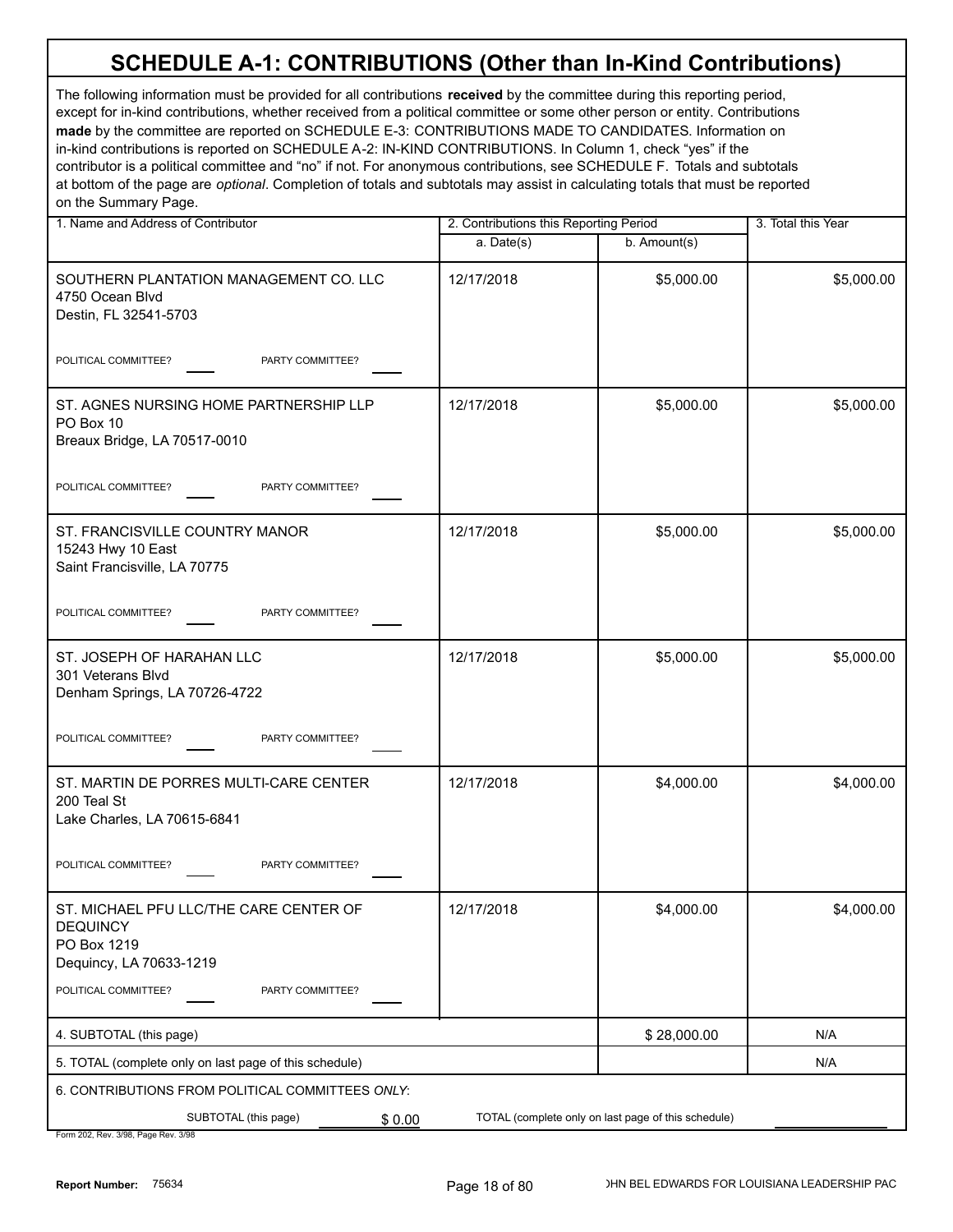| 1. Name and Address of Contributor                                                                           | 2. Contributions this Reporting Period |                                                     | 3. Total this Year |
|--------------------------------------------------------------------------------------------------------------|----------------------------------------|-----------------------------------------------------|--------------------|
|                                                                                                              | a. Date(s)                             | b. Amount(s)                                        |                    |
| TOWN & COUNTRY NURSING CENTER LLC/TOWN<br>& COUNTRY HEALTH & REHAB<br>614 Weston St<br>Minden, LA 71055-3699 | 12/17/2018                             | \$5,000.00                                          | \$5,000.00         |
| POLITICAL COMMITTEE?<br>PARTY COMMITTEE?                                                                     |                                        |                                                     |                    |
| <b>TRADITIONS SENIOR MANAGEMENT</b><br>24641 US Highway 19 N<br>Clearwater, FL 33763-5007                    | 12/17/2018                             | \$5,000.00                                          | \$5,000.00         |
| POLITICAL COMMITTEE?<br>PARTY COMMITTEE?                                                                     |                                        |                                                     |                    |
| <b>TRANSMED LLC</b><br>762 Avery Blvd N<br>Ridgeland, MS 39157-5219                                          | 12/17/2018                             | \$5,000.00                                          | \$5,000.00         |
| POLITICAL COMMITTEE?<br>PARTY COMMITTEE?                                                                     |                                        |                                                     |                    |
| TWIN OAKS NURSING HOME INC<br>2045 Highway 59<br><b>Attention Ronald Goux</b><br>Mandeville, LA 70448-1909   | 12/11/2018                             | \$2,500.00                                          | \$5,625.00         |
| POLITICAL COMMITTEE?<br>PARTY COMMITTEE?                                                                     |                                        |                                                     |                    |
| UNITEDHEALTH GROUP INC. PAC<br>701 Pennsylvania Ave NW<br><b>Ste 200</b><br>Washington, DC 20004-3610        | 03/07/2018                             | \$5,000.00                                          | \$5,000.00         |
| POLITICAL COMMITTEE?<br>PARTY COMMITTEE?<br>X                                                                |                                        |                                                     |                    |
| <b>URBAN SYSTEMS INC.</b><br>400 N Peters St<br><b>Ste 206</b><br>New Orleans, LA 70130-1095                 | 08/27/2018                             | \$5,000.00                                          | \$5,000.00         |
| POLITICAL COMMITTEE?<br>PARTY COMMITTEE?                                                                     |                                        |                                                     |                    |
| 4. SUBTOTAL (this page)                                                                                      |                                        | \$27,500.00                                         | N/A                |
| 5. TOTAL (complete only on last page of this schedule)                                                       |                                        |                                                     | N/A                |
| 6. CONTRIBUTIONS FROM POLITICAL COMMITTEES ONLY:                                                             |                                        |                                                     |                    |
| SUBTOTAL (this page)<br>\$5,000.00<br>Form 202, Rev. 3/98, Page Rev. 3/98                                    |                                        | TOTAL (complete only on last page of this schedule) |                    |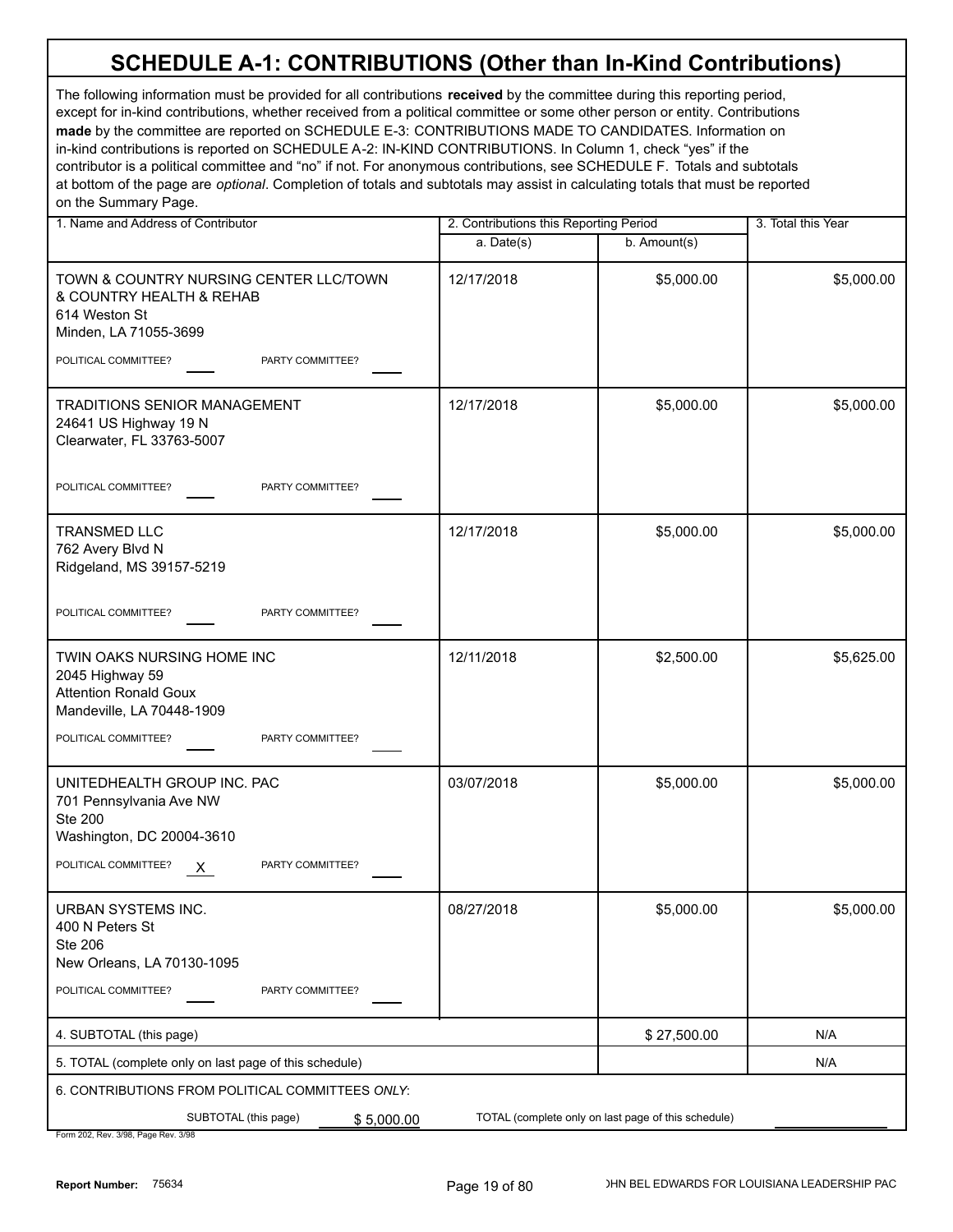The following information must be provided for all contributions **received** by the committee during this reporting period, except for in-kind contributions, whether received from a political committee or some other person or entity. Contributions **made** by the committee are reported on SCHEDULE E-3: CONTRIBUTIONS MADE TO CANDIDATES. Information on in-kind contributions is reported on SCHEDULE A-2: IN-KIND CONTRIBUTIONS. In Column 1, check "yes" if the contributor is a political committee and "no" if not. For anonymous contributions, see SCHEDULE F. Totals and subtotals at bottom of the page are *optional*. Completion of totals and subtotals may assist in calculating totals that must be reported on the Summary Page.

| 1. Name and Address of Contributor                                                                  |              | 2. Contributions this Reporting Period              |             |
|-----------------------------------------------------------------------------------------------------|--------------|-----------------------------------------------------|-------------|
|                                                                                                     | $a.$ Date(s) | b. Amount(s)                                        |             |
| <b>WAITR INC</b><br>4310 Ryan St<br><b>Ste 113</b><br>Lake Charles, LA 70605-4514                   | 10/12/2018   | \$1,000.00                                          | \$1,000.00  |
| POLITICAL COMMITTEE?<br>PARTY COMMITTEE?                                                            |              |                                                     |             |
| WALDON OPERATIONS LLC/WALDON<br><b>HEALTHCARE CENTER</b><br>2401 Idaho Ave<br>Kenner, LA 70062-5796 | 12/11/2018   | \$625.00                                            | \$625.00    |
| POLITICAL COMMITTEE?<br>PARTY COMMITTEE?                                                            |              |                                                     |             |
| <b>BLAYNE WEAVER</b><br>5404 Foxglove Dr<br>Bossier City, LA 71112-4914                             | 03/07/2018   | \$10.00                                             | \$10.00     |
| POLITICAL COMMITTEE?<br>PARTY COMMITTEE?                                                            |              |                                                     |             |
| WEST CARROLL HEALTH SYSTEMS<br>706 Ross St<br>Oak Grove, LA 71263-9798                              | 12/17/2018   | \$5,000.00                                          | \$5,000.00  |
| POLITICAL COMMITTEE?<br>PARTY COMMITTEE?                                                            |              |                                                     |             |
| TOMMY E WILLIAMS<br>1132 Woodstone Dr<br>Baton Rouge, LA 70808-5172                                 | 08/27/2018   | \$5,000.00                                          | \$10,000.00 |
| POLITICAL COMMITTEE?<br>PARTY COMMITTEE?                                                            |              |                                                     |             |
| WOODLAWN MANOR INC./ DBA THE OAKS<br>PO Box 3068<br>Monroe, LA 71210-3068                           | 12/11/2018   | \$2,500.00                                          | \$2,500.00  |
| POLITICAL COMMITTEE?<br>PARTY COMMITTEE?                                                            |              |                                                     |             |
| 4. SUBTOTAL (this page)                                                                             |              | \$14,135.00                                         | N/A         |
| 5. TOTAL (complete only on last page of this schedule)                                              |              | \$393,311.96                                        | N/A         |
| 6. CONTRIBUTIONS FROM POLITICAL COMMITTEES ONLY:                                                    |              |                                                     |             |
| SUBTOTAL (this page)<br>\$0.00                                                                      |              | TOTAL (complete only on last page of this schedule) | \$36,000.00 |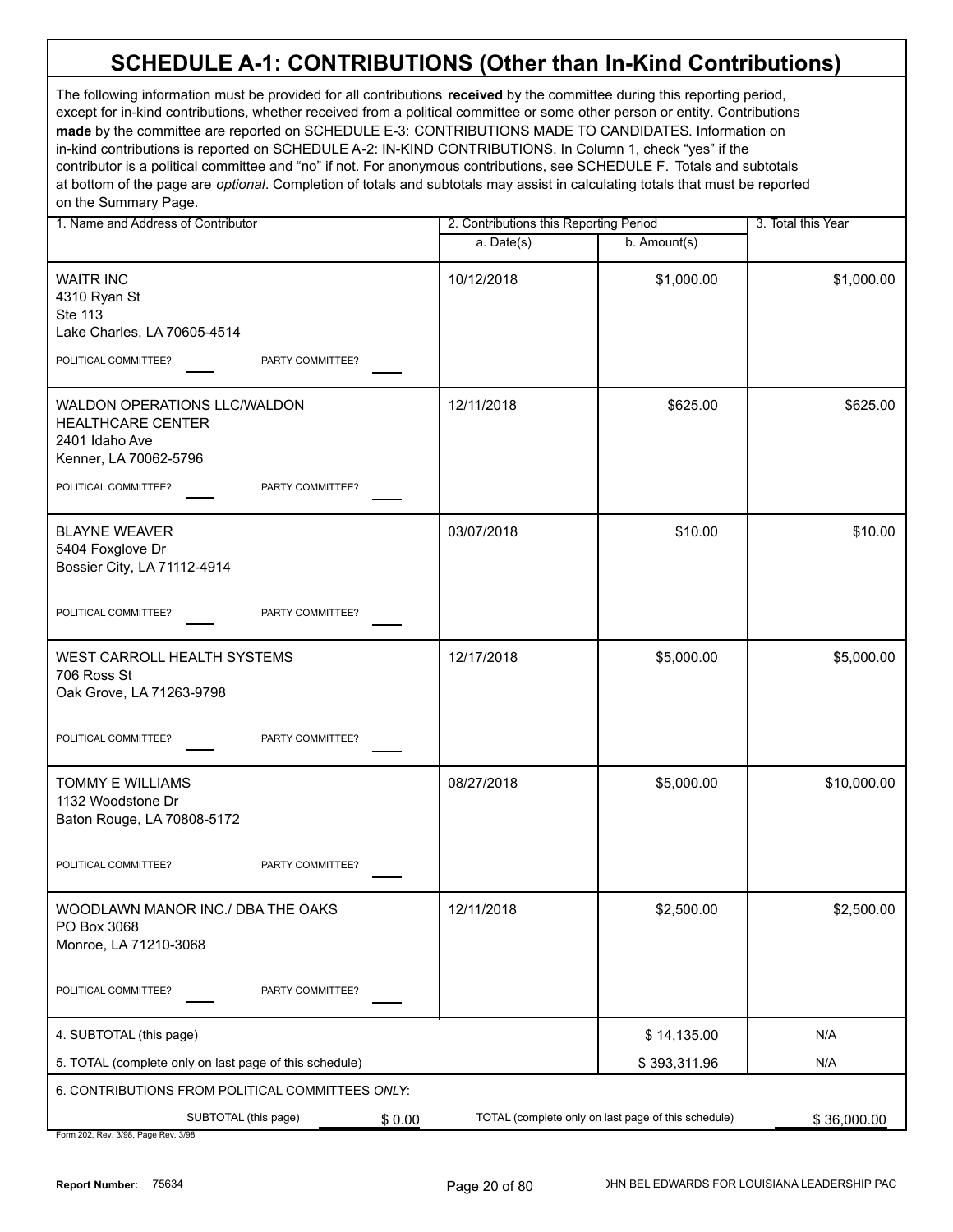### **SCHEDULE A-2: IN-KIND CONTRIBUTIONS RECEIVED**

The following information must be provided for all in-kind contributions **received** by the committee during this reporting period. Inkind contributions **made** by the committee (i.e. in-kind expenditures) are reported on SCHEDULE E-2: IN-KIND EXPENDITURES. In Column 1, check "yes" if the in-kind contributor is a political committee and "no" if not. For anonymous contributions see SCHEDULE F. Totals and subtotals at bottom of the page are *optional*. Completion of totals and subtotals may assist in calculating totals that must be reported on the Summary Page.

| 1. Name and Address of In-Kind Contributor                                     |                              | 2. In-Kind Contributions this Reporting Period |                                                     |              |  |
|--------------------------------------------------------------------------------|------------------------------|------------------------------------------------|-----------------------------------------------------|--------------|--|
|                                                                                | a. Description(s)            | b. Date(s)                                     | c. Amount(s)                                        |              |  |
| <b>ACADIAN AMBULANCE SERVICE</b><br>PO Box 98000<br>Lafayette, LA 70509-8000   | Air travel LA - DC           | 01/31/2018                                     | \$1,722.00                                          | \$102,722.28 |  |
| PARTY COMMITTEE?<br>POLITICAL COMMITTEE?                                       |                              |                                                |                                                     |              |  |
| ACADIAN AMBULANCE SERVICE<br>PO Box 98000<br>Lafayette, LA 70509-8000          | Plane Br - Denver<br>$-BR$   | 07/10/2018                                     | \$24,472.38                                         | \$102,722.28 |  |
| POLITICAL COMMITTEE?<br>PARTY COMMITTEE?                                       |                              |                                                |                                                     |              |  |
| ACADIAN AMBULANCE SERVICE<br>PO Box 98000<br>Lafayette, LA 70509-8000          | Air Travel LA -<br>DC - Tenn | 07/26/2018                                     | \$15, 147.65                                        | \$102,722.28 |  |
| PARTY COMMITTEE?<br>POLITICAL COMMITTEE?                                       |                              |                                                |                                                     |              |  |
| ACADIAN AMBULANCE SERVICE<br>PO Box 98000<br>Lafayette, LA 70509-8000          | Air travel I NY-LA           | 09/28/2018                                     | \$24,456.25                                         | \$102,722.28 |  |
| PARTY COMMITTEE?<br>POLITICAL COMMITTEE?                                       |                              |                                                |                                                     |              |  |
| MONGOSS INC.<br>17457A W McLin Rd<br>Livingston, LA 70754-2144                 | Air Travel LA - NY           | 09/28/2018                                     | \$932.64                                            | \$932.64     |  |
| PARTY COMMITTEE?<br>POLITICAL COMMITTEE?                                       |                              |                                                |                                                     |              |  |
| PLEXOS GROUP LLC<br>1800 City Farm Dr<br>Bldg 4B<br>Baton Rouge, LA 70806-7500 | Air travel<br>LA-NJ-LA       | 08/09/2018                                     | \$800.00                                            | \$800.00     |  |
| POLITICAL COMMITTEE?<br>PARTY COMMITTEE?                                       |                              |                                                |                                                     |              |  |
| 4. SUBTOTAL (this page)                                                        |                              |                                                | \$67,530.92                                         | N/A          |  |
| 5. TOTAL (complete only on last page of this schedule)                         |                              |                                                |                                                     | N/A          |  |
| 6. IN-KIND CONTRIBUTIONS FROM POLITICAL COMMITTEES                             |                              |                                                |                                                     |              |  |
| SUBTOTAL (this page)<br>\$0.00<br>Form 202 Rev 3/98 Page Rev 3/98              |                              |                                                | TOTAL (complete only on last page of this schedule) |              |  |

/98, Pag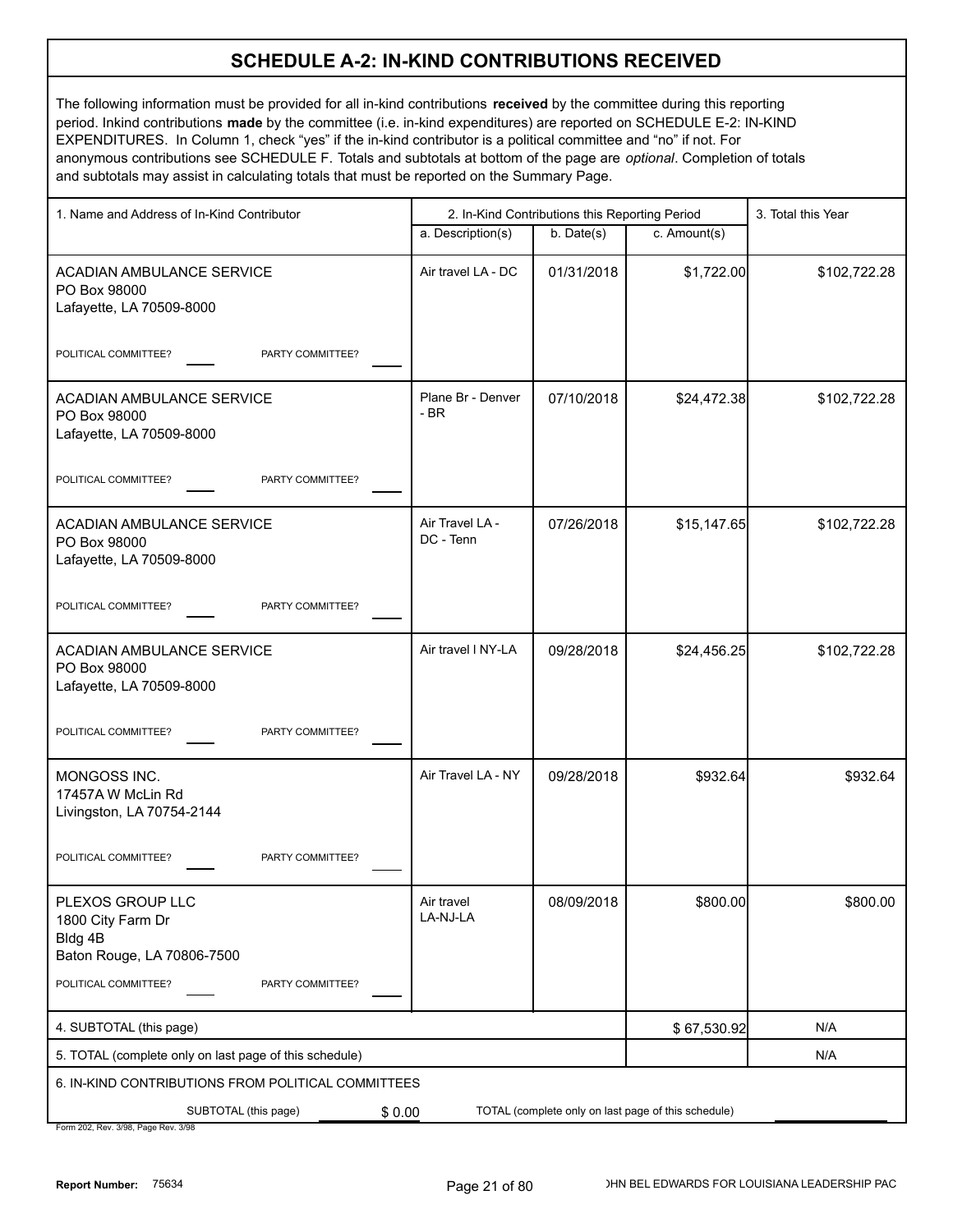#### **SCHEDULE A-2: IN-KIND CONTRIBUTIONS RECEIVED**

The following information must be provided for all in-kind contributions **received** by the committee during this reporting period. Inkind contributions **made** by the committee (i.e. in-kind expenditures) are reported on SCHEDULE E-2: IN-KIND EXPENDITURES. In Column 1, check "yes" if the in-kind contributor is a political committee and "no" if not. For anonymous contributions see SCHEDULE F. Totals and subtotals at bottom of the page are *optional*. Completion of totals and subtotals may assist in calculating totals that must be reported on the Summary Page.

| 1. Name and Address of In-Kind Contributor                                                                                     |                                                         | 2. In-Kind Contributions this Reporting Period |                                                     |             |  |
|--------------------------------------------------------------------------------------------------------------------------------|---------------------------------------------------------|------------------------------------------------|-----------------------------------------------------|-------------|--|
|                                                                                                                                | a. Description(s)                                       | $b.$ Date $(s)$                                | c. Amount(s)                                        |             |  |
| ST. JAMES DEVELOPMENT GROUP LLC<br>546 Carondelet St<br>New Orleans, LA 70130-3588<br>POLITICAL COMMITTEE?<br>PARTY COMMITTEE? | Fundraiser: food<br>beverage bar<br>facilities services | 12/31/2018                                     | \$15,000.00                                         | \$15,000.00 |  |
| 4. SUBTOTAL (this page)                                                                                                        |                                                         |                                                | \$15,000.00                                         | N/A         |  |
| 5. TOTAL (complete only on last page of this schedule)                                                                         |                                                         |                                                | \$82,530.92                                         | N/A         |  |
| 6. IN-KIND CONTRIBUTIONS FROM POLITICAL COMMITTEES                                                                             |                                                         |                                                |                                                     |             |  |
| SUBTOTAL (this page)<br>\$0.00                                                                                                 |                                                         |                                                | TOTAL (complete only on last page of this schedule) | \$0.00      |  |
| Form 202, Rev. 3/98, Page Rev. 3/98                                                                                            |                                                         |                                                |                                                     |             |  |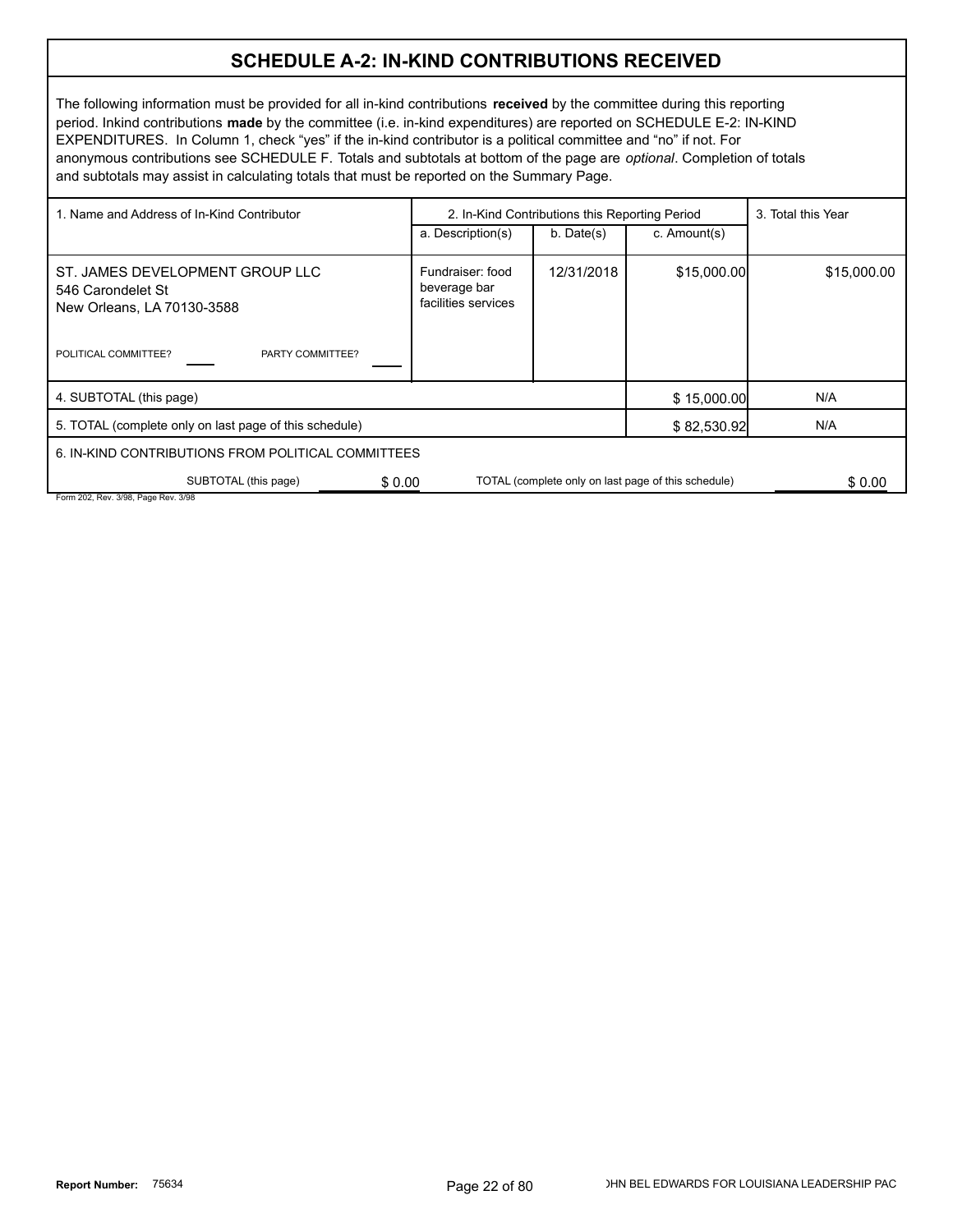### **SCHEDULE A-3: OTHER RECEIPTS**

This schedule is used to report those receipts that are not "contributions"; that is, monies received by the committee that are not paid to it for the purpose of supporting, opposing or otherwise influencing the nomination or election of candidates to public office or supporting or opposing propositions or questions submitted to the voters . Examples include interest or investment income. **Receipts should be reported on this schedule only if they have not been reported elsewhere in this report.** The explanation of the receipt should state the reason the payment was made to the committee.

| 1. Name and Address of Source                                                          | 2. Explanation                        | 3. Date    | 4. Amount |
|----------------------------------------------------------------------------------------|---------------------------------------|------------|-----------|
| LOUISIANA FIRST FOUNDATION INC<br>1001 Capitol Access Rd<br>Baton Rouge, LA 70802-4436 | Reimbursement for children's<br>books | 03/07/2018 | \$519.24  |
| PONCHATOULA STRAWBERRY FESTIVAL<br>PO Box 446<br>Ponchatoula, LA 70454-0446            | Refund of parade fee<br>(cancelled)   | 06/07/2018 | \$50.00   |
| 5. Total OTHER RECEIPTS during this reporting period                                   |                                       |            | \$569.24  |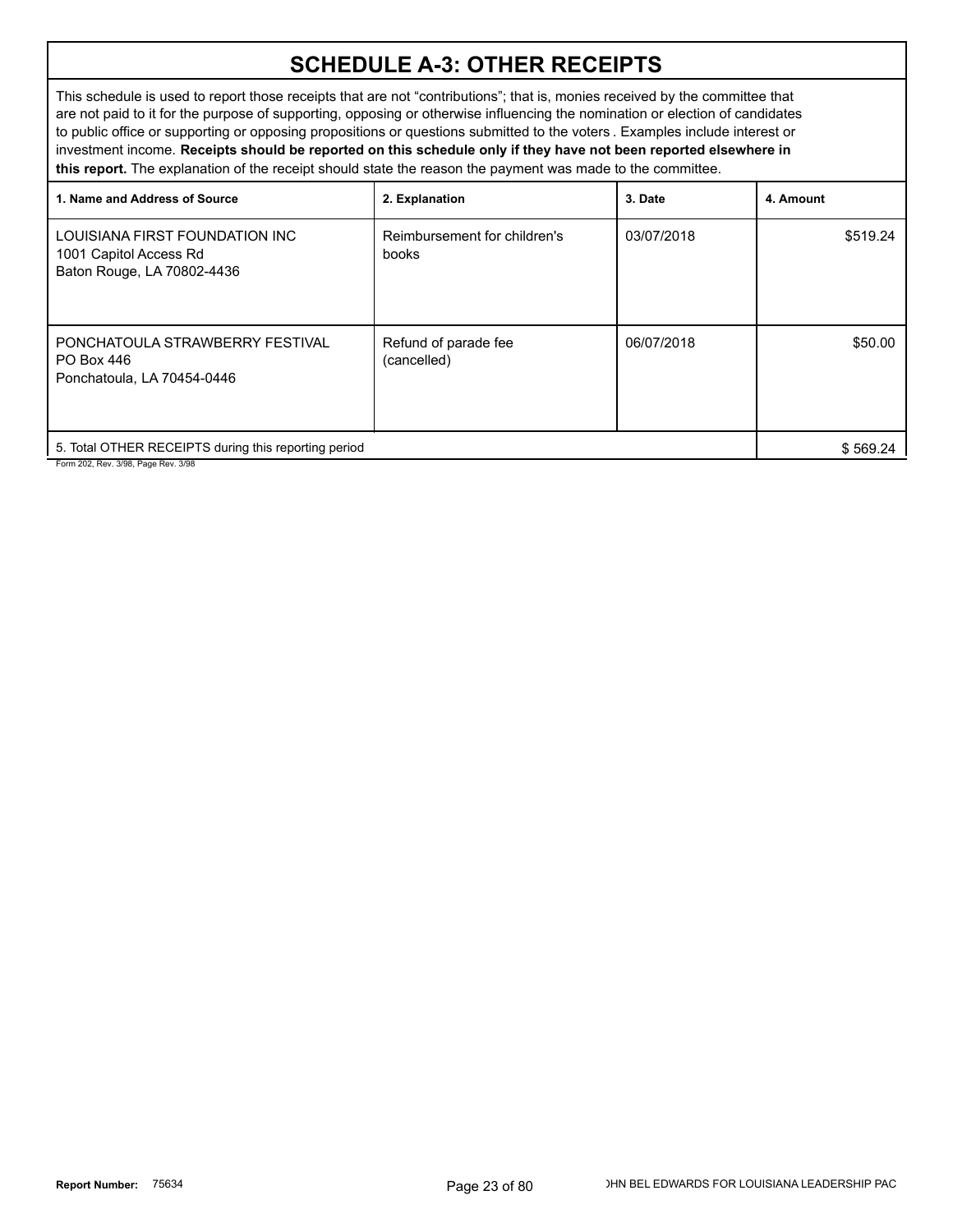### **SCHEDULE C: DEBTS & OBLIGATIONS (OTHER THAN LOANS)**

#### X \_\_\_\_\_\_\_DEBTS OWED BY THE CAMPAIGN \_\_\_\_\_\_\_\_\_\_\_\_\_\_DEBTS OWED TO THE CAMPAIGN

Use this schedule to report *either* debts owed by the committee *or* debts owed to the committee, checking the appropriate line above. If the campaign has experienced both types of debts, then copy this page and report them separately. Never combine debts owed by and debts owed to on the same page. Debts should be reported on this schedule until repaid. When repayments are made by the committee a corresponding entry should be made on SCHEDULE E-1: GENERAL EXPENDITURES. When repayments are received by the committee a corresponding entry should be made on SCHEDULE A-3: OTHER RECEIPTS.

| 1. Name and Address of Creditor/Debtor                                                                          | 2. Outstanding Bal-<br>ance Beginning This<br>Period | 3. Amount(s) Incurred<br>This Period<br>$^{(+)}$ | 4. Payment(s)<br>Made This Period<br>$(-)$ | 5. Outstanding Balance<br>at Close of This Period |
|-----------------------------------------------------------------------------------------------------------------|------------------------------------------------------|--------------------------------------------------|--------------------------------------------|---------------------------------------------------|
| <b>FAIR PAC</b><br>PO Box 66575<br>Baton Rouge, LA 70896-6575<br>Reason Debt Incurred: Exceeded allowable limit | \$5,000.00                                           | $$-5,000.00$                                     | \$0.00                                     | \$0.00                                            |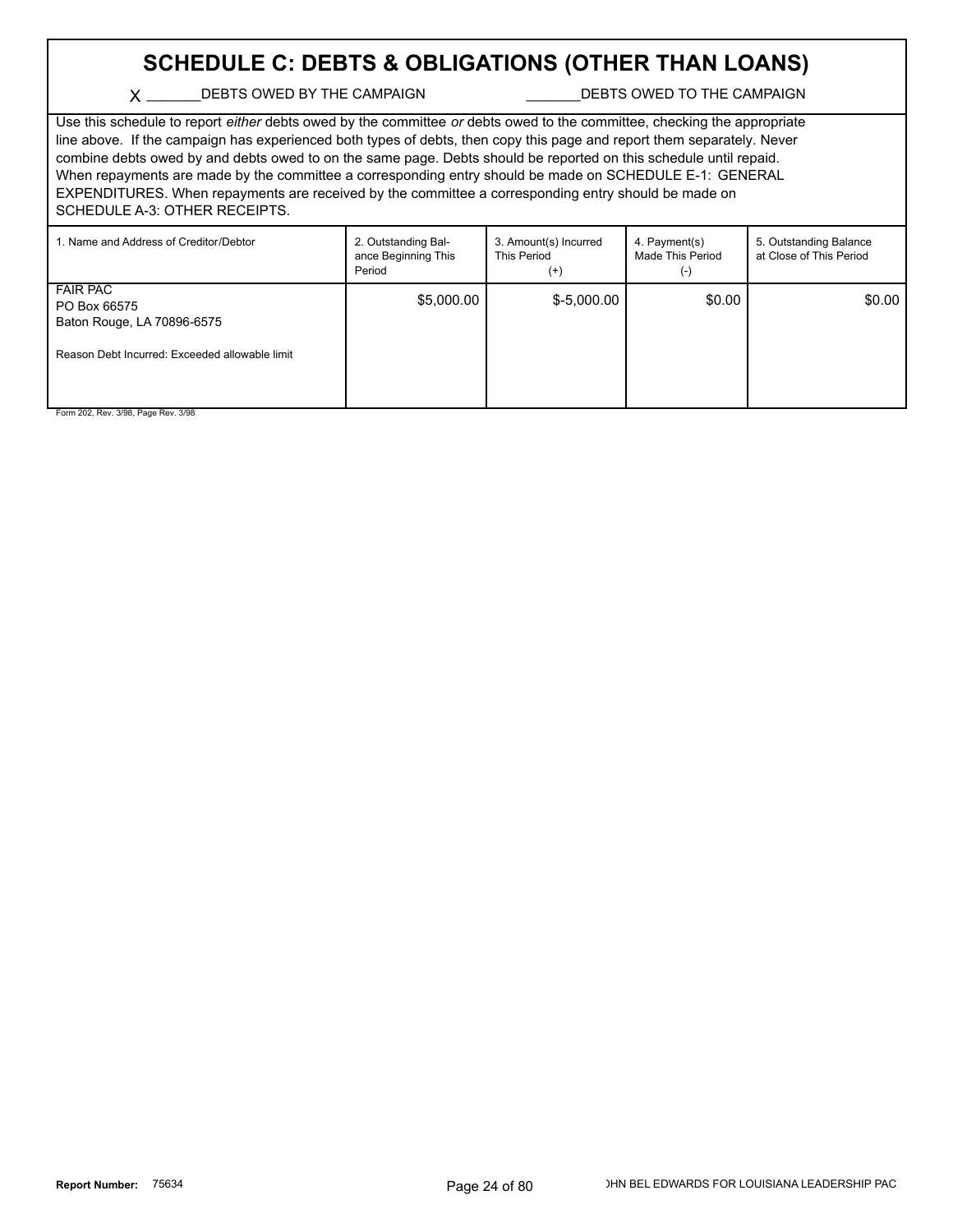Use this schedule to report information on most committee expenditures, during this reporting period. If the expenditure directly benefited a particular candidate(s), list the candidate(s)' name under Item 1. **However, (1) in-kind expenditures, and (2) expenditures to candidates or their committees should be reported on SCHEDULES E-2 and E-3, respectively, and should not be reported on this schedule.** An "expenditure" is any payment made for the purpose of supporting or opposing the election of a candidate for public office or supporting or opposing a proposition or question submitted to the voters. Expenditures include monies spent for the committee's general operating expenses . Any payments made that are not "expenditures" should be reported on SCHEDULE E-4: OTHER DISBURSEMENTS. Totals and subtotals at bottom of page are *optional* but will assist in completing the Summary Page.

| 1. Name and Address of Recipient                                                                     | 2. Expenditures this Reporting Period<br>a. Date(s)<br>b. Purpose(s)<br>c. Amount(s) |                                              |            |  |
|------------------------------------------------------------------------------------------------------|--------------------------------------------------------------------------------------|----------------------------------------------|------------|--|
| <b>ABEARS CAFE</b><br>809 Bayou Black Dr<br>Houma, LA 70360-7610                                     | 08/29/2018                                                                           | Lunch meeting: Shrimp<br>and Oyster Industry | \$863.86   |  |
| ACE HOTEL NEW ORLEANS<br>600 Carondelet St<br>New Orleans, LA 70130-3504                             | 10/09/2018                                                                           | Meeting: Parking                             | \$44.07    |  |
| <b>ACE PRODUCTS</b><br>1130 N Cosby Way<br>Anaheim, CA 92806-2005                                    | 10/01/2018                                                                           | Parade supply                                | \$46.98    |  |
| <b>ACTBLUE</b><br>366 Summer St<br>Somerville, MA 02144-3132                                         | 09/06/2018                                                                           | <b>Online Donations Service</b><br>Fee       | \$375.00   |  |
| <b>ACTBLUE</b><br>366 Summer St<br>Somerville, MA 02144-3132                                         | 10/05/2018                                                                           | <b>Online Donations Service</b><br>Fee       | \$450.00   |  |
| <b>AJAX TAVERN/LITTLE NELL</b><br>685 E Durant Ave<br>Aspen, CO 81611-2001                           | 08/11/2018                                                                           | <b>Travel: Meal</b>                          | \$374.60   |  |
| AKM CONSULTNG INC.<br>507 Lincoln Ave<br>Takoma Park, MD 20912-5823                                  | 10/08/2018                                                                           | Consulting work for New<br>York event        | \$2,500.00 |  |
| ALBERTSONS STORE #709<br>2950 College Dr<br>Baton Rouge, LA 70808-3203                               | 04/11/2018                                                                           | Event food                                   | \$247.63   |  |
| 3. SUBTOTAL (optional)                                                                               |                                                                                      |                                              | \$4,902.14 |  |
| 4. TOTAL (optional - complete only on last page of this schedule)<br>Form 202 Rev 3/98 Page Rev 3/98 |                                                                                      |                                              |            |  |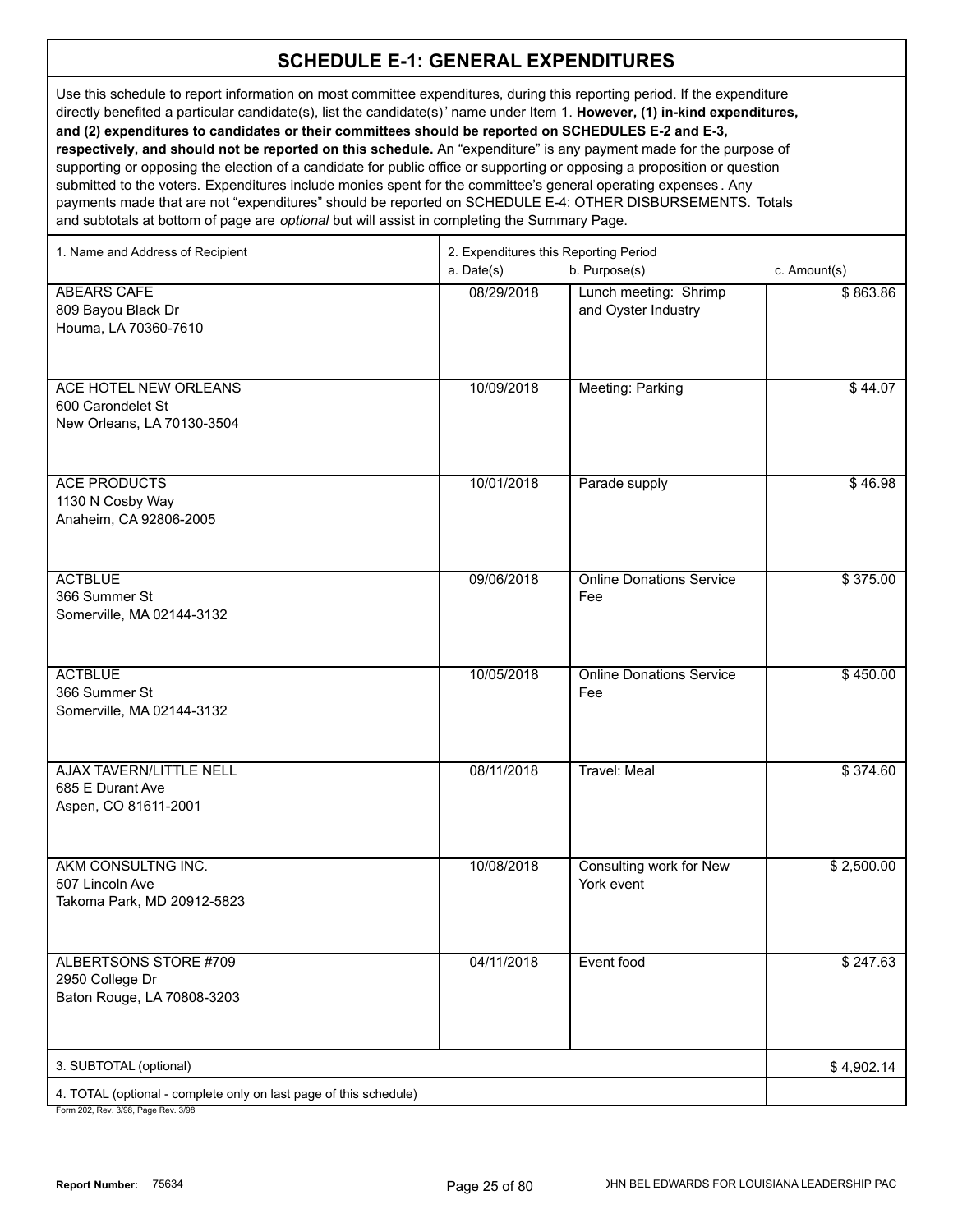Use this schedule to report information on most committee expenditures, during this reporting period. If the expenditure directly benefited a particular candidate(s), list the candidate(s)' name under Item 1. **However, (1) in-kind expenditures, and (2) expenditures to candidates or their committees should be reported on SCHEDULES E-2 and E-3, respectively, and should not be reported on this schedule.** An "expenditure" is any payment made for the purpose of supporting or opposing the election of a candidate for public office or supporting or opposing a proposition or question

submitted to the voters. Expenditures include monies spent for the committee's general operating expenses . Any payments made that are not "expenditures" should be reported on SCHEDULE E-4: OTHER DISBURSEMENTS. Totals and subtotals at bottom of page are *optional* but will assist in completing the Summary Page.

| 1. Name and Address of Recipient                                  | 2. Expenditures this Reporting Period |                           |              |  |
|-------------------------------------------------------------------|---------------------------------------|---------------------------|--------------|--|
|                                                                   | a. Date(s)                            | b. Purpose(s)             | c. Amount(s) |  |
| ALEXANDRIA YELLOW CAB                                             | 01/25/2018                            | Travel: Taxi service      | \$33.60      |  |
| 3014 Colvin St                                                    |                                       |                           |              |  |
| Alexandria, VA 22314-4544                                         |                                       |                           |              |  |
|                                                                   |                                       |                           |              |  |
|                                                                   |                                       |                           |              |  |
| <b>ALLAS FINE ART LLC</b>                                         | 12/21/2018                            | Frame repair              | \$60.50      |  |
| 12232 Industriplex Blvd<br><b>Ste 29</b>                          |                                       |                           |              |  |
| Baton Rouge, LA 70809-7105                                        |                                       |                           |              |  |
|                                                                   |                                       |                           |              |  |
| <b>ALLISON ROQUES PORTIER</b>                                     | 06/25/2018                            | Design and produce        | \$585.00     |  |
| 700 Whip St                                                       |                                       | honey labels              |              |  |
| Hammond, LA 70403-6256                                            |                                       |                           |              |  |
|                                                                   |                                       |                           |              |  |
|                                                                   |                                       |                           |              |  |
| ALLY-GATOR BOOKBITES LLC                                          | 02/27/2018                            | Children's books          | \$302.75     |  |
| 1428 Watkins St<br>Lake Charles, LA 70601-5850                    |                                       |                           |              |  |
|                                                                   |                                       |                           |              |  |
|                                                                   |                                       |                           |              |  |
| AMAZON.COM                                                        | 12/15/2018                            | Gift wrap supplies        | \$147.71     |  |
| 410 Terry Ave N                                                   |                                       |                           |              |  |
| Seattle, WA 98109-5210                                            |                                       |                           |              |  |
|                                                                   |                                       |                           |              |  |
|                                                                   |                                       |                           |              |  |
| <b>AMERICAN AIRLINES</b><br>4255 Amon Carter Blvd                 | 03/05/2018                            | <b>Travel: Airfare</b>    | \$830.00     |  |
| Fort Worth, TX 76155-2603                                         |                                       |                           |              |  |
|                                                                   |                                       |                           |              |  |
|                                                                   |                                       |                           |              |  |
| <b>AMERICAN AIRLINES</b>                                          | 06/20/2018                            | Travel: Airfare Santa Fe  | \$684.67     |  |
| 4255 Amon Carter Blvd                                             |                                       |                           |              |  |
| Fort Worth, TX 76155-2603                                         |                                       |                           |              |  |
|                                                                   |                                       |                           |              |  |
| <b>AMERICAN AIRLINES</b>                                          | 08/30/2018                            | <b>Travel: Airfare DC</b> | \$359.64     |  |
| 4255 Amon Carter Blvd                                             |                                       |                           |              |  |
| Fort Worth, TX 76155-2603                                         |                                       |                           |              |  |
|                                                                   |                                       |                           |              |  |
|                                                                   |                                       |                           |              |  |
| 3. SUBTOTAL (optional)                                            |                                       |                           | \$3,003.87   |  |
| 4. TOTAL (optional - complete only on last page of this schedule) |                                       |                           |              |  |
|                                                                   |                                       |                           |              |  |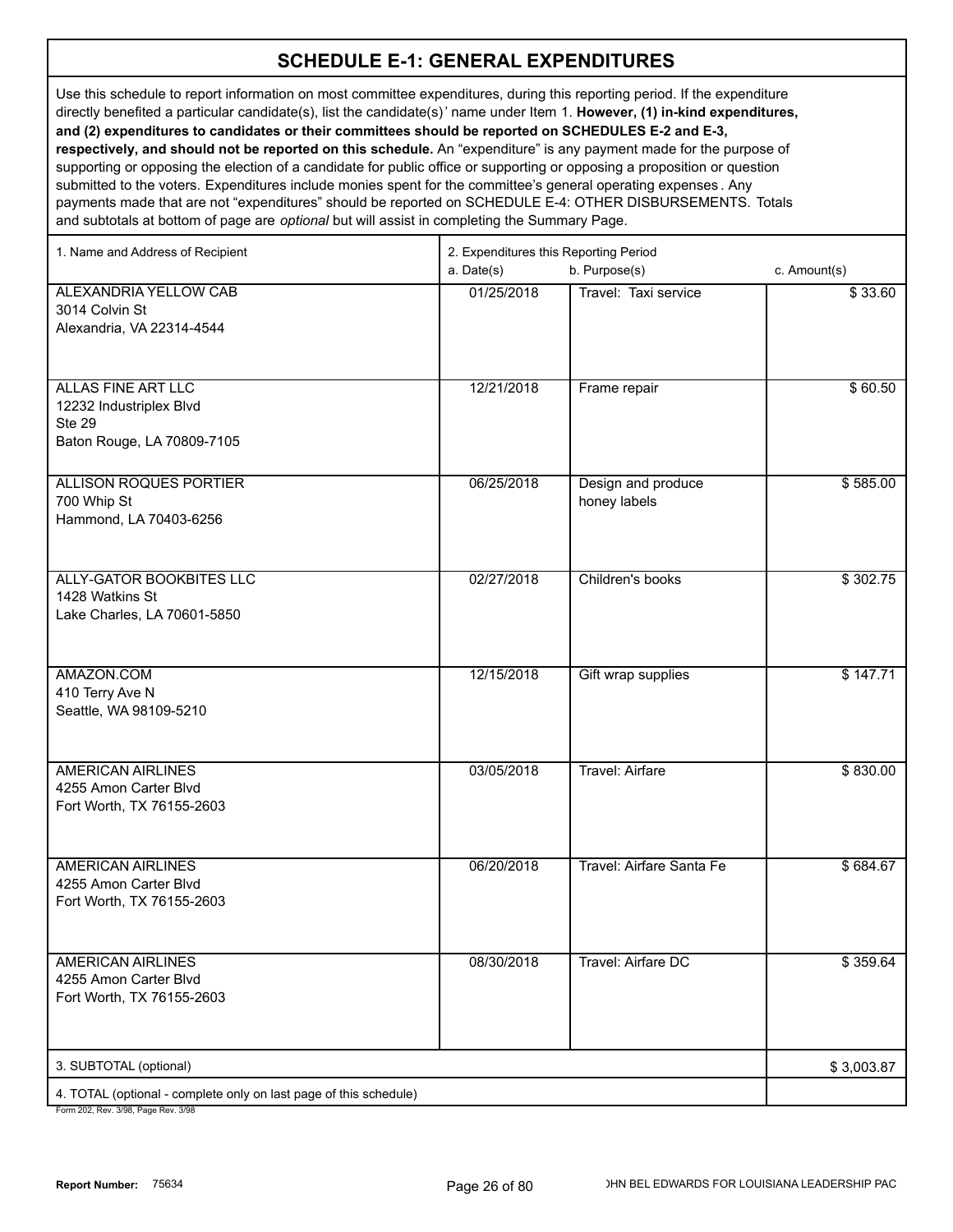Use this schedule to report information on most committee expenditures, during this reporting period. If the expenditure directly benefited a particular candidate(s), list the candidate(s)' name under Item 1. **However, (1) in-kind expenditures, and (2) expenditures to candidates or their committees should be reported on SCHEDULES E-2 and E-3, respectively, and should not be reported on this schedule.** An "expenditure" is any payment made for the purpose of supporting or opposing the election of a candidate for public office or supporting or opposing a proposition or question

submitted to the voters. Expenditures include monies spent for the committee's general operating expenses . Any payments made that are not "expenditures" should be reported on SCHEDULE E-4: OTHER DISBURSEMENTS. Totals and subtotals at bottom of page are *optional* but will assist in completing the Summary Page.

| 1. Name and Address of Recipient                                                                                | 2. Expenditures this Reporting Period |                                           |              |  |
|-----------------------------------------------------------------------------------------------------------------|---------------------------------------|-------------------------------------------|--------------|--|
|                                                                                                                 | a. Date(s)                            | b. Purpose(s)                             | c. Amount(s) |  |
| <b>AMERICAN AIRLINES</b><br>4255 Amon Carter Blvd<br>Fort Worth, TX 76155-2603                                  | 12/13/2018                            | Flight expense for<br>interview candidate | \$399.30     |  |
| AMITE GLASS AND RADIATOR WORKS INC.<br>223 NW Central Ave<br>PO Box 981<br>Amite, LA 70422-2426                 | 01/24/2018                            | Parade truck windshield<br>repair         | \$260.78     |  |
| AMITE OYSTER FESTIVAL<br>PO Box 1100<br>Amite, LA 70422-1100                                                    | 03/07/2018                            | Parade Fee                                | \$50.00      |  |
| ANCIENT ORDER OF THE HIBERNIANS<br>39003 Rosaryville Rd<br>39003 Rosaryville Road<br>Ponchatoula, LA 70454-7001 | 06/08/2018                            | Parade Truck Equipment                    | \$60.00      |  |
| <b>ANTON'S FINE JEWELRY</b><br>10675 Coursey Blvd<br>Baton Rouge, LA 70816-4384                                 | 11/29/2018                            | <b>Commemorative Gift</b><br>Items        | \$1,203.95   |  |
| APPLE STORE BATON ROUGE<br>6401 Bluebonnet Blvd<br>Baton Rouge, LA 70836-6401                                   | 10/30/2018                            | Cell phone supplies                       | \$95.22      |  |
| <b>ARSEMENT MEDIA GROUP</b><br>104 Live Oak Dr<br>Lafayette, LA 70503-3818                                      | 10/08/2018                            | <b>Production: Filming</b>                | \$400.00     |  |
| <b>GWEN B BARSLEY</b><br>345 S 4th St<br>Ponchatoula, LA 70454-2705                                             | 01/30/2018                            | <b>Contract Services</b>                  | \$950.00     |  |
| 3. SUBTOTAL (optional)                                                                                          |                                       |                                           | \$3,419.25   |  |
| 4. TOTAL (optional - complete only on last page of this schedule)<br>Form 202 Rev 3/98 Page Rev 3/98            |                                       |                                           |              |  |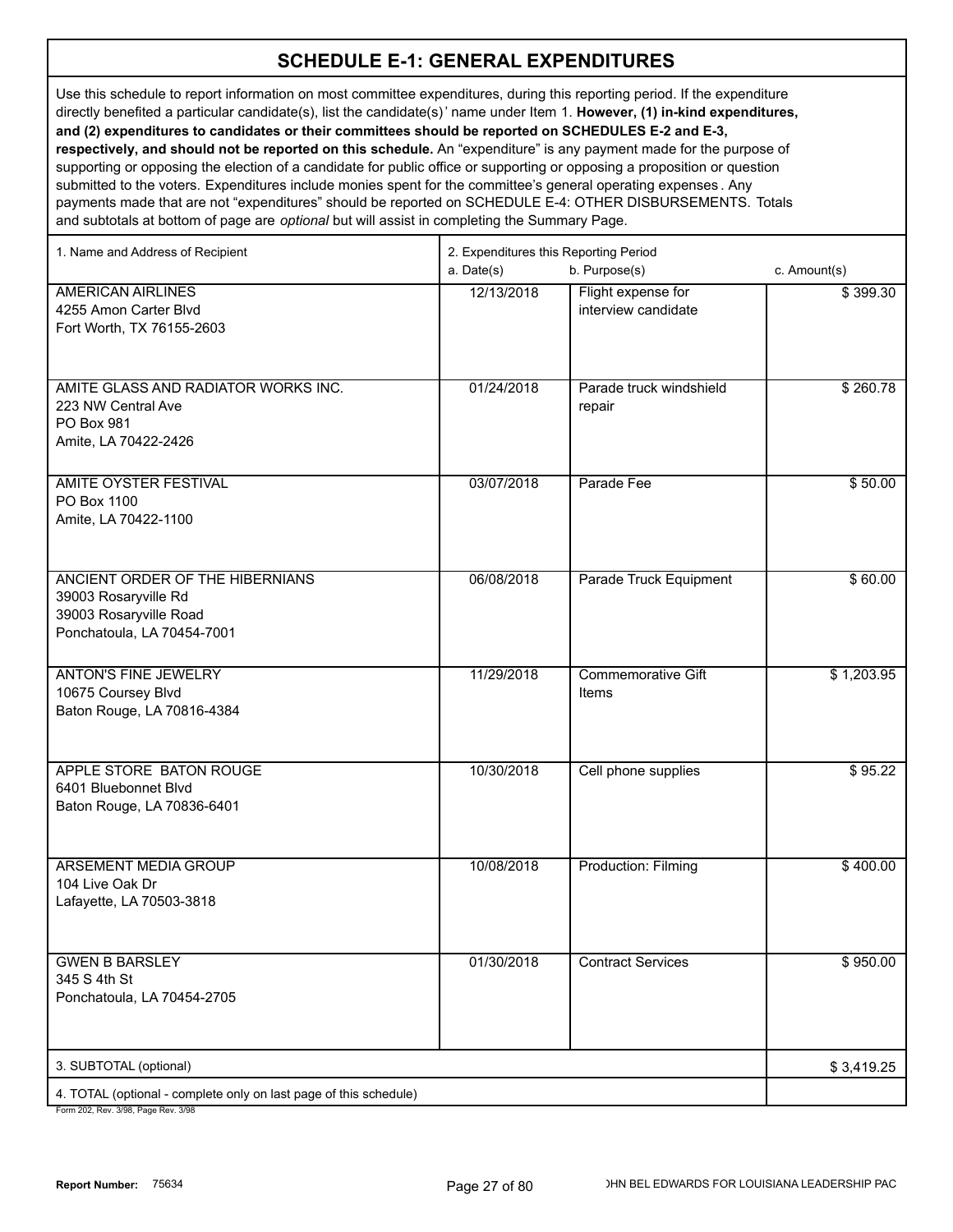Use this schedule to report information on most committee expenditures, during this reporting period. If the expenditure directly benefited a particular candidate(s), list the candidate(s)' name under Item 1. **However, (1) in-kind expenditures, and (2) expenditures to candidates or their committees should be reported on SCHEDULES E-2 and E-3, respectively, and should not be reported on this schedule.** An "expenditure" is any payment made for the purpose of supporting or opposing the election of a candidate for public office or supporting or opposing a proposition or question submitted to the voters. Expenditures include monies spent for the committee's general operating expenses . Any payments made that are not "expenditures" should be reported on SCHEDULE E-4: OTHER DISBURSEMENTS. Totals

and subtotals at bottom of page are *optional* but will assist in completing the Summary Page.

| 1. Name and Address of Recipient                                                           | 2. Expenditures this Reporting Period |                          |              |  |
|--------------------------------------------------------------------------------------------|---------------------------------------|--------------------------|--------------|--|
|                                                                                            | a. Date(s)                            | b. Purpose(s)            | c. Amount(s) |  |
| <b>GWEN B BARSLEY</b>                                                                      | 02/28/2018                            | <b>Contract Services</b> | \$950.00     |  |
| 345 S 4th St                                                                               |                                       |                          |              |  |
| Ponchatoula, LA 70454-2705                                                                 |                                       |                          |              |  |
|                                                                                            |                                       |                          |              |  |
|                                                                                            |                                       |                          |              |  |
| <b>GWEN B BARSLEY</b>                                                                      | 03/30/2018                            | <b>Contract Services</b> | \$950.00     |  |
| 345 S 4th St                                                                               |                                       |                          |              |  |
| Ponchatoula, LA 70454-2705                                                                 |                                       |                          |              |  |
|                                                                                            |                                       |                          |              |  |
|                                                                                            |                                       |                          |              |  |
| <b>GWEN B BARSLEY</b>                                                                      | 04/05/2018                            | <b>Event Staffing</b>    | \$400.00     |  |
| 345 S 4th St                                                                               |                                       |                          |              |  |
|                                                                                            |                                       |                          |              |  |
| Ponchatoula, LA 70454-2705                                                                 |                                       |                          |              |  |
|                                                                                            |                                       |                          |              |  |
|                                                                                            |                                       |                          |              |  |
| <b>GWEN B BARSLEY</b>                                                                      | 04/30/2018                            | <b>Contract Services</b> | \$950.00     |  |
| 345 S 4th St                                                                               |                                       |                          |              |  |
| Ponchatoula, LA 70454-2705                                                                 |                                       |                          |              |  |
|                                                                                            |                                       |                          |              |  |
|                                                                                            |                                       |                          |              |  |
| <b>GWEN B BARSLEY</b>                                                                      | 05/30/2018                            | <b>Contract Services</b> | \$950.00     |  |
| 345 S 4th St                                                                               |                                       |                          |              |  |
| Ponchatoula, LA 70454-2705                                                                 |                                       |                          |              |  |
|                                                                                            |                                       |                          |              |  |
|                                                                                            |                                       |                          |              |  |
| <b>GWEN B BARSLEY</b>                                                                      | 06/29/2018                            | <b>Contract Services</b> | \$950.00     |  |
| 345 S 4th St                                                                               |                                       |                          |              |  |
| Ponchatoula, LA 70454-2705                                                                 |                                       |                          |              |  |
|                                                                                            |                                       |                          |              |  |
|                                                                                            |                                       |                          |              |  |
| <b>GWEN B BARSLEY</b>                                                                      | 07/31/2018                            | <b>Contract Services</b> | \$950.00     |  |
| 345 S 4th St                                                                               |                                       |                          |              |  |
| Ponchatoula, LA 70454-2705                                                                 |                                       |                          |              |  |
|                                                                                            |                                       |                          |              |  |
|                                                                                            |                                       |                          |              |  |
| <b>GWEN B BARSLEY</b>                                                                      | 08/16/2018                            | <b>Event Staffing</b>    | \$280.00     |  |
| 345 S 4th St                                                                               |                                       |                          |              |  |
| Ponchatoula, LA 70454-2705                                                                 |                                       |                          |              |  |
|                                                                                            |                                       |                          |              |  |
|                                                                                            |                                       |                          |              |  |
| 3. SUBTOTAL (optional)                                                                     |                                       |                          | \$6,380.00   |  |
|                                                                                            |                                       |                          |              |  |
| 4. TOTAL (optional - complete only on last page of this schedule)<br>$2/00$ Dege Dev $2/0$ |                                       |                          |              |  |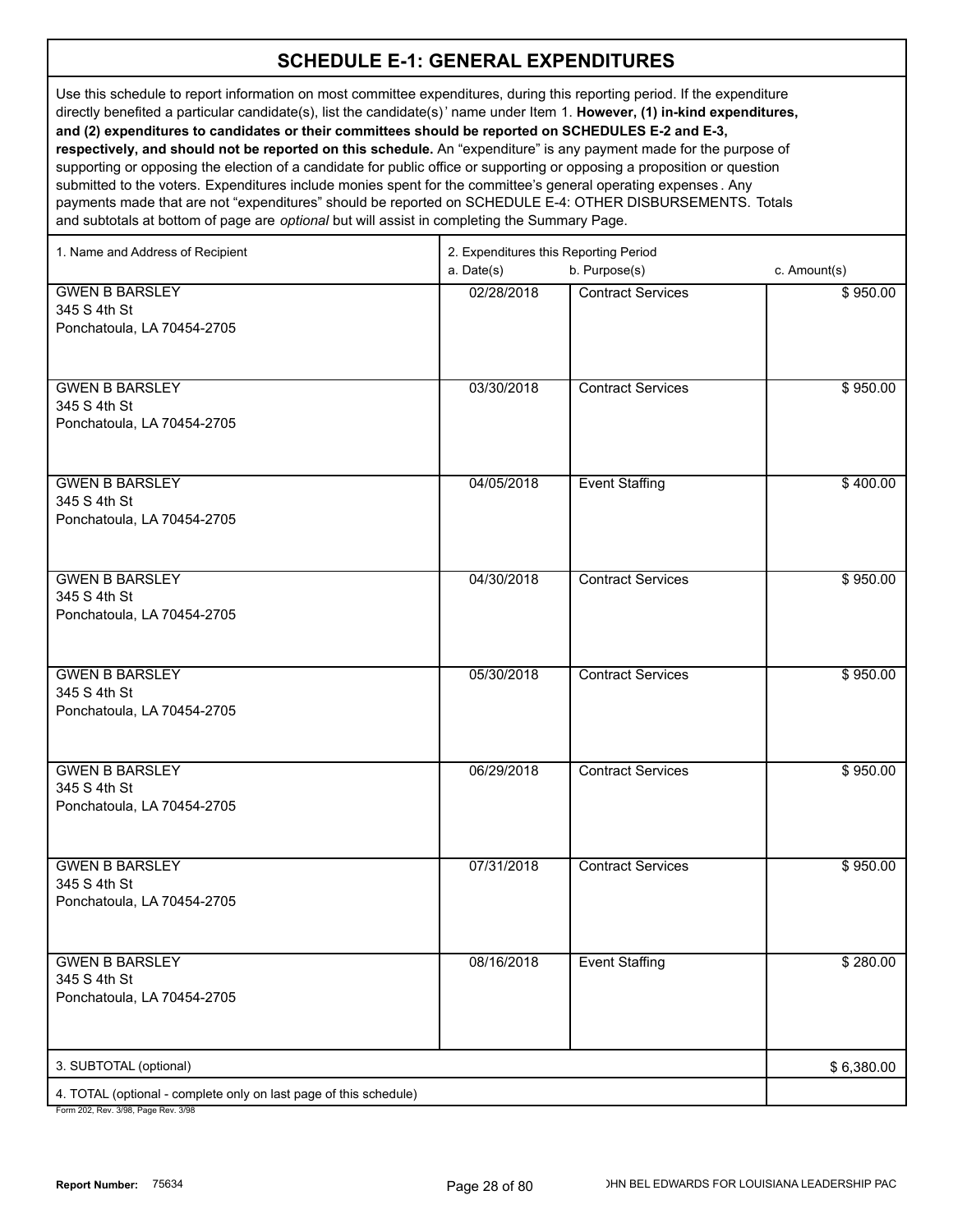Use this schedule to report information on most committee expenditures, during this reporting period. If the expenditure directly benefited a particular candidate(s), list the candidate(s)' name under Item 1. **However, (1) in-kind expenditures, and (2) expenditures to candidates or their committees should be reported on SCHEDULES E-2 and E-3, respectively, and should not be reported on this schedule.** An "expenditure" is any payment made for the purpose of supporting or opposing the election of a candidate for public office or supporting or opposing a proposition or question submitted to the voters. Expenditures include monies spent for the committee's general operating expenses . Any

payments made that are not "expenditures" should be reported on SCHEDULE E-4: OTHER DISBURSEMENTS. Totals and subtotals at bottom of page are *optional* but will assist in completing the Summary Page.

| 1. Name and Address of Recipient                                  | 2. Expenditures this Reporting Period |                          |              |  |
|-------------------------------------------------------------------|---------------------------------------|--------------------------|--------------|--|
|                                                                   | a. Date(s)                            | b. Purpose(s)            | c. Amount(s) |  |
| <b>GWEN B BARSLEY</b>                                             | 08/28/2018                            | Mileage Expenses         | \$871.46     |  |
| 345 S 4th St                                                      |                                       |                          |              |  |
| Ponchatoula, LA 70454-2705                                        |                                       |                          |              |  |
|                                                                   |                                       |                          |              |  |
|                                                                   |                                       |                          |              |  |
| <b>GWEN B BARSLEY</b>                                             | 08/30/2018                            | <b>Contract Services</b> | \$950.00     |  |
| 345 S 4th St                                                      |                                       |                          |              |  |
| Ponchatoula, LA 70454-2705                                        |                                       |                          |              |  |
|                                                                   |                                       |                          |              |  |
|                                                                   |                                       |                          |              |  |
| <b>GWEN B BARSLEY</b><br>345 S 4th St                             | 09/04/2018                            | <b>Event Staffing</b>    | \$520.00     |  |
| Ponchatoula, LA 70454-2705                                        |                                       |                          |              |  |
|                                                                   |                                       |                          |              |  |
|                                                                   |                                       |                          |              |  |
| <b>GWEN B BARSLEY</b>                                             | 09/28/2018                            | <b>Contract Services</b> | \$950.00     |  |
| 345 S 4th St                                                      |                                       |                          |              |  |
| Ponchatoula, LA 70454-2705                                        |                                       |                          |              |  |
|                                                                   |                                       |                          |              |  |
|                                                                   |                                       |                          |              |  |
| <b>GWEN B BARSLEY</b>                                             | 10/31/2018                            | <b>Contract Services</b> | \$950.00     |  |
| 345 S 4th St                                                      |                                       |                          |              |  |
| Ponchatoula, LA 70454-2705                                        |                                       |                          |              |  |
|                                                                   |                                       |                          |              |  |
| <b>GWEN B BARSLEY</b>                                             | 11/30/2018                            | Contract Services        | \$950.00     |  |
| 345 S 4th St                                                      |                                       |                          |              |  |
| Ponchatoula, LA 70454-2705                                        |                                       |                          |              |  |
|                                                                   |                                       |                          |              |  |
|                                                                   |                                       |                          |              |  |
| <b>GWEN B BARSLEY</b>                                             | 12/17/2018                            | <b>Event Staffing</b>    | \$800.00     |  |
| 345 S 4th St                                                      |                                       |                          |              |  |
| Ponchatoula, LA 70454-2705                                        |                                       |                          |              |  |
|                                                                   |                                       |                          |              |  |
|                                                                   |                                       |                          |              |  |
| <b>GWEN B BARSLEY</b>                                             | 12/31/2018                            | <b>Contract Services</b> | \$950.00     |  |
| 345 S 4th St<br>Ponchatoula, LA 70454-2705                        |                                       |                          |              |  |
|                                                                   |                                       |                          |              |  |
|                                                                   |                                       |                          |              |  |
| 3. SUBTOTAL (optional)                                            |                                       |                          | \$6,941.46   |  |
| 4. TOTAL (optional - complete only on last page of this schedule) |                                       |                          |              |  |
|                                                                   |                                       |                          |              |  |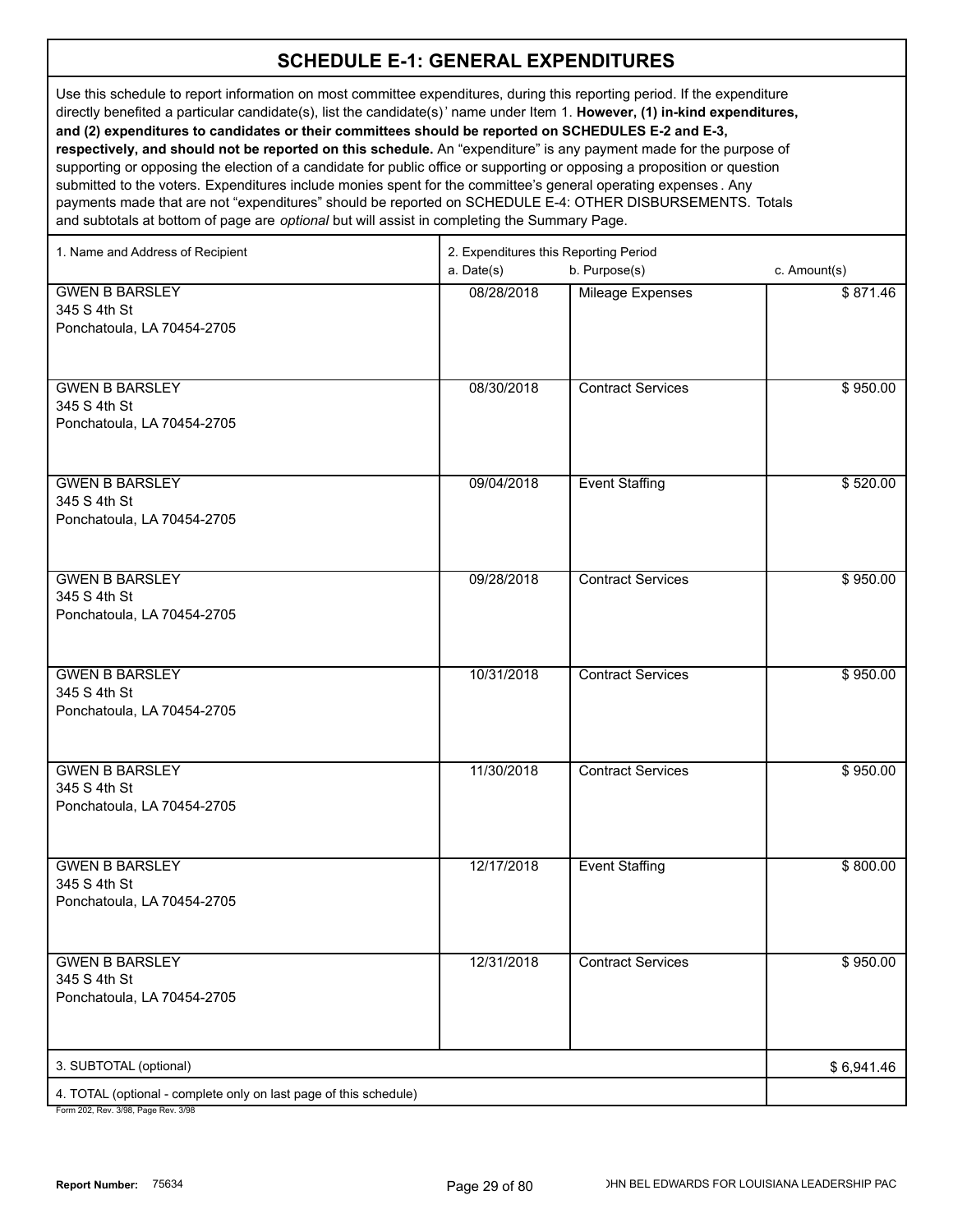Use this schedule to report information on most committee expenditures, during this reporting period. If the expenditure directly benefited a particular candidate(s), list the candidate(s)' name under Item 1. **However, (1) in-kind expenditures, and (2) expenditures to candidates or their committees should be reported on SCHEDULES E-2 and E-3, respectively, and should not be reported on this schedule.** An "expenditure" is any payment made for the purpose of supporting or opposing the election of a candidate for public office or supporting or opposing a proposition or question submitted to the voters. Expenditures include monies spent for the committee's general operating expenses . Any payments made that are not "expenditures" should be reported on SCHEDULE E-4: OTHER DISBURSEMENTS. Totals

and subtotals at bottom of page are *optional* but will assist in completing the Summary Page.

| 1. Name and Address of Recipient                                                              | 2. Expenditures this Reporting Period<br>b. Purpose(s)<br>a. Date(s)<br>c. Amount(s) |                                    |            |  |
|-----------------------------------------------------------------------------------------------|--------------------------------------------------------------------------------------|------------------------------------|------------|--|
| <b>BATON ROUGE PRINTING</b><br>1130 Commercial Dr<br>Port Allen, LA 70767-3224                | 08/08/2018                                                                           | <b>Office Supplies</b>             | \$654.85   |  |
| BEADS BY THE DOZEN<br>333 Edwards Ave<br>Harahan, LA 70123-4205                               | 03/08/2018                                                                           | Parade throws                      | \$658.47   |  |
| <b>BEADS BY THE DOZEN</b><br>333 Edwards Ave<br>Harahan, LA 70123-4205                        | 08/14/2018                                                                           | Parade throws                      | \$957.82   |  |
| <b>BEADS BY THE DOZEN</b><br>333 Edwards Ave<br>Harahan, LA 70123-4205                        | 10/12/2018                                                                           | Parade throws                      | \$863.38   |  |
| <b>BEADS BY THE DOZEN</b><br>333 Edwards Ave<br>Harahan, LA 70123-4205                        | 11/15/2018                                                                           | Parade throws                      | \$1,028.53 |  |
| <b>BERNARD'S PRALINES - HARVEY</b><br>1950 Manhattan Blvd<br>Ste 114<br>Harvey, LA 70058-3581 | 11/29/2018                                                                           | <b>Commemorative Gift</b><br>Items | \$346.50   |  |
| JAMES JIM M BERNHARD, JR<br>17000 Highland Rd<br>Baton Rouge, LA 70810-5807                   | 02/02/2018                                                                           | Plane: Jan 1 LSU Bowl<br>game      | \$1,588.00 |  |
| BEST BUY - HAMMOND #1388<br>2020 Hammond Square Dr<br>Hammond, LA 70403-6156                  | 03/30/2018                                                                           | <b>Office Equipment</b>            | \$439.98   |  |
| 3. SUBTOTAL (optional)                                                                        |                                                                                      |                                    | \$6,537.53 |  |
| 4. TOTAL (optional - complete only on last page of this schedule)                             |                                                                                      |                                    |            |  |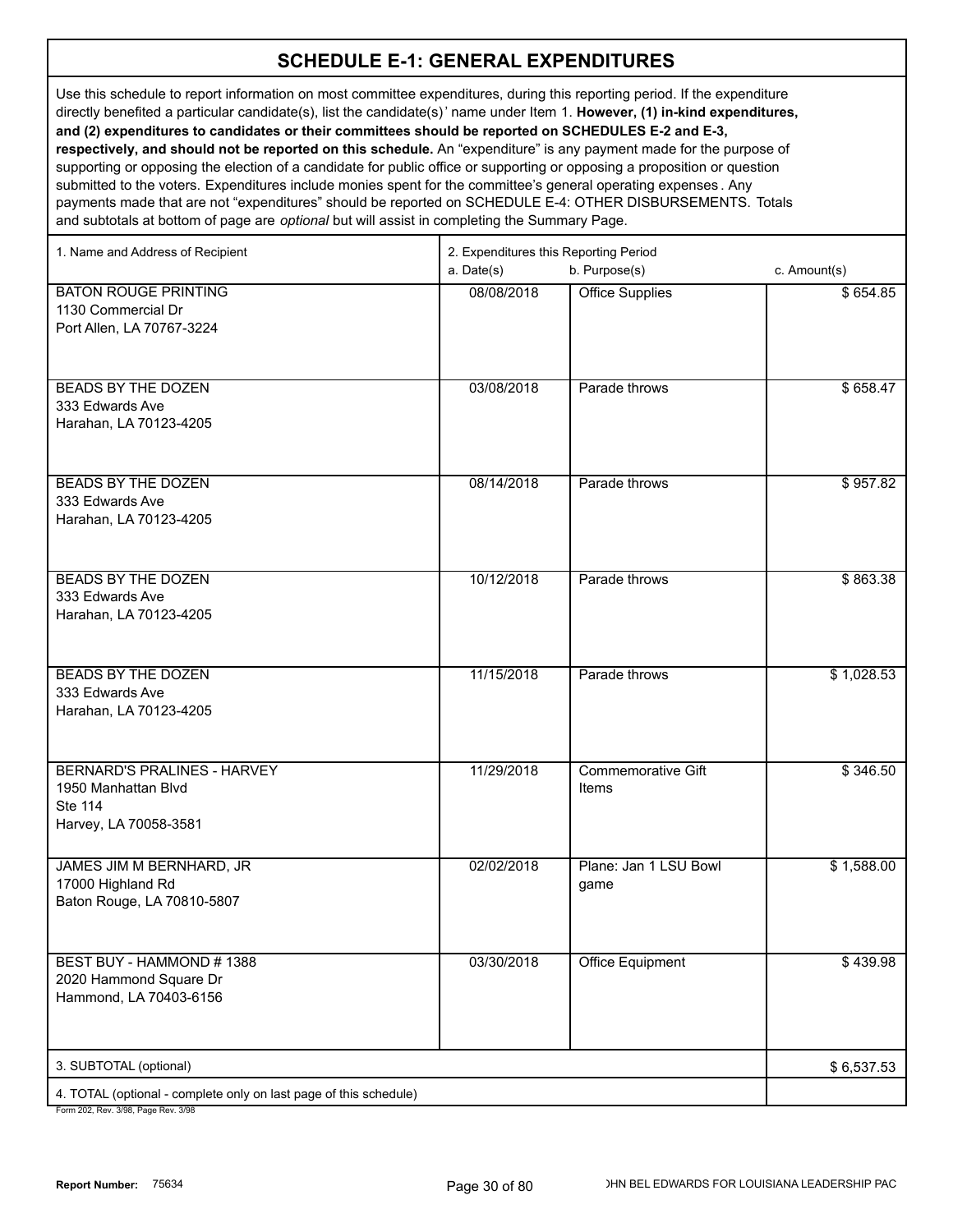Use this schedule to report information on most committee expenditures, during this reporting period. If the expenditure directly benefited a particular candidate(s), list the candidate(s)' name under Item 1. **However, (1) in-kind expenditures, and (2) expenditures to candidates or their committees should be reported on SCHEDULES E-2 and E-3,** 

**respectively, and should not be reported on this schedule.** An "expenditure" is any payment made for the purpose of supporting or opposing the election of a candidate for public office or supporting or opposing a proposition or question submitted to the voters. Expenditures include monies spent for the committee's general operating expenses . Any payments made that are not "expenditures" should be reported on SCHEDULE E-4: OTHER DISBURSEMENTS. Totals and subtotals at bottom of page are *optional* but will assist in completing the Summary Page.

| 1. Name and Address of Recipient                                                            | 2. Expenditures this Reporting Period |                                            |              |  |  |
|---------------------------------------------------------------------------------------------|---------------------------------------|--------------------------------------------|--------------|--|--|
|                                                                                             | a. Date(s)                            | b. Purpose(s)                              | c. Amount(s) |  |  |
| BEST BUY - HAMMOND # 1388<br>2020 Hammond Square Dr<br>Hammond, LA 70403-6156               | 11/18/2018                            | Office equipment                           | \$752.98     |  |  |
| BEST BUY - HAMMOND #1388<br>2020 Hammond Square Dr<br>Hammond, LA 70403-6156                | 12/10/2018                            | <b>Office Equipment</b>                    | \$311.89     |  |  |
| BILLY HEROMAN'S FLOWERLAND<br>10812 N Harrells Ferry Rd<br>Baton Rouge, LA 70816-8224       | 04/12/2018                            | <b>Memorial Flowers</b>                    | \$98.95      |  |  |
| <b>BREAUX BRIDGE CRAWFISH FESTIVAL</b><br>PO Box 25<br>Breaux Bridge, LA 70517-0025         | 04/10/2018                            | Parade Fee                                 | \$75.00      |  |  |
| <b>BROADCAST &amp; PRODUCTION SERVICE</b><br>1422 Independence Dr<br>Slidell, LA 70458-2123 | 02/26/2018                            | Rental Teleprompter and<br><b>Services</b> | \$2,788.22   |  |  |
| <b>BROADCAST &amp; PRODUCTION SERVICE</b><br>1422 Independence Dr<br>Slidell, LA 70458-2123 | 03/28/2018                            | Rental of Teleprompter &<br>Services       | \$2,542.61   |  |  |
| CAFE POPULAR-TEL AVIV<br>Rehov Dizengoff 197<br>Tel Aviv,                                   | 10/30/2018                            | Travel: Food Tel Aviv                      | \$40.84      |  |  |
| <b>CAMPAIGN FINANCE</b><br>PO Box 4368<br>Baton Rouge, LA 70821-4368                        | 02/14/2018                            | <b>Annual Filing Fee</b>                   | \$100.00     |  |  |
| 3. SUBTOTAL (optional)                                                                      |                                       |                                            | \$6,710.49   |  |  |
| 4. TOTAL (optional - complete only on last page of this schedule)                           |                                       |                                            |              |  |  |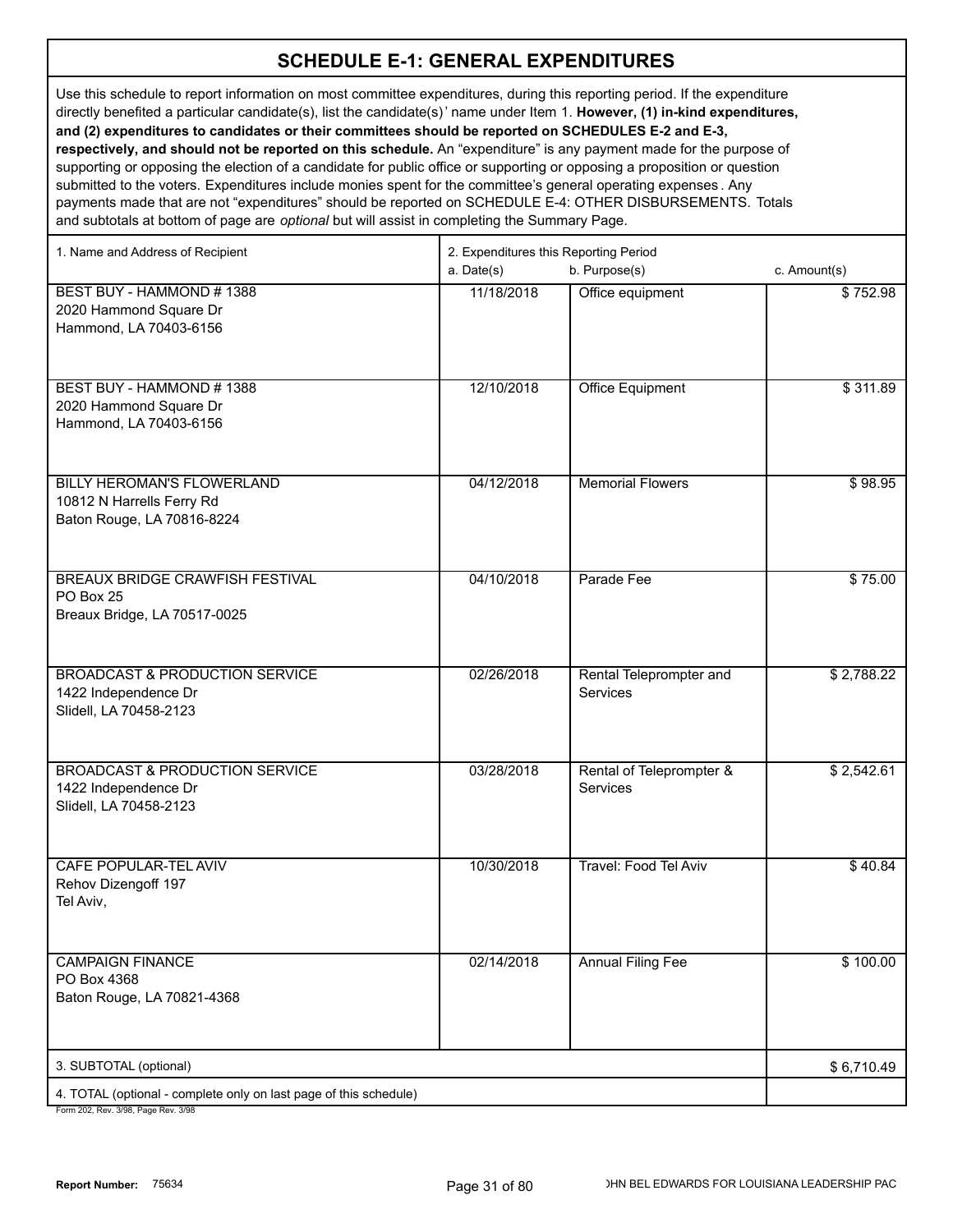Use this schedule to report information on most committee expenditures, during this reporting period. If the expenditure directly benefited a particular candidate(s), list the candidate(s)' name under Item 1. **However, (1) in-kind expenditures, and (2) expenditures to candidates or their committees should be reported on SCHEDULES E-2 and E-3, respectively, and should not be reported on this schedule.** An "expenditure" is any payment made for the purpose of supporting or opposing the election of a candidate for public office or supporting or opposing a proposition or question

submitted to the voters. Expenditures include monies spent for the committee's general operating expenses . Any payments made that are not "expenditures" should be reported on SCHEDULE E-4: OTHER DISBURSEMENTS. Totals and subtotals at bottom of page are *optional* but will assist in completing the Summary Page.

| 1. Name and Address of Recipient                                  | 2. Expenditures this Reporting Period |                     |              |  |
|-------------------------------------------------------------------|---------------------------------------|---------------------|--------------|--|
|                                                                   | a. Date(s)                            | b. Purpose(s)       | c. Amount(s) |  |
| <b>CAPITOL CITY PRODUCE</b>                                       | 04/06/2018                            | Event food          | \$107.43     |  |
| 16550 Commercial Ave                                              |                                       |                     |              |  |
| Baton Rouge, LA 70816-1644                                        |                                       |                     |              |  |
|                                                                   |                                       |                     |              |  |
|                                                                   |                                       |                     |              |  |
| <b>CBGB LAB</b>                                                   | 10/26/2018                            | <b>Travel: Meal</b> | \$27.42      |  |
| 3 Brewster Rd                                                     |                                       |                     |              |  |
| Newark Liberty International Airport<br>Newark, NJ 07114-3702     |                                       |                     |              |  |
|                                                                   |                                       |                     |              |  |
| <b>ALLIE CENNI</b>                                                | 08/10/2018                            | Intern pay          | \$83.75      |  |
| 530 E Cypress St                                                  |                                       |                     |              |  |
| Ponchatoula, LA 70454-2738                                        |                                       |                     |              |  |
|                                                                   |                                       |                     |              |  |
|                                                                   |                                       |                     |              |  |
| <b>ALLIE CENNI</b>                                                | 10/31/2018                            | Intern pay          | \$77.50      |  |
| 530 E Cypress St                                                  |                                       |                     |              |  |
| Ponchatoula, LA 70454-2738                                        |                                       |                     |              |  |
|                                                                   |                                       |                     |              |  |
| <b>ALLIE CENNI</b>                                                | 12/01/2018                            | Intern pay          | \$152.50     |  |
| 530 E Cypress St                                                  |                                       |                     |              |  |
| Ponchatoula, LA 70454-2738                                        |                                       |                     |              |  |
|                                                                   |                                       |                     |              |  |
|                                                                   |                                       |                     |              |  |
| <b>ALLIE CENNI</b>                                                | 12/24/2018                            | Intern pay          | \$87.50      |  |
| 530 E Cypress St                                                  |                                       |                     |              |  |
| Ponchatoula, LA 70454-2738                                        |                                       |                     |              |  |
|                                                                   |                                       |                     |              |  |
| <b>CENTERPLATE</b>                                                | 01/09/2018                            | Food and Beverage   | \$1,680.04   |  |
| 1501 Girod St                                                     |                                       | arena event         |              |  |
| New Orleans, LA 70113-3124                                        |                                       |                     |              |  |
|                                                                   |                                       |                     |              |  |
|                                                                   |                                       |                     |              |  |
| <b>CENTERPLATE</b><br>1501 Girod St                               | 03/01/2018                            | Food and Beverage   | \$347.90     |  |
| New Orleans, LA 70113-3124                                        |                                       | arena event         |              |  |
|                                                                   |                                       |                     |              |  |
|                                                                   |                                       |                     |              |  |
| 3. SUBTOTAL (optional)                                            |                                       |                     | \$2,564.04   |  |
| 4. TOTAL (optional - complete only on last page of this schedule) |                                       |                     |              |  |
| 202 Bay 2/08 Bags Bay 2/08                                        |                                       |                     |              |  |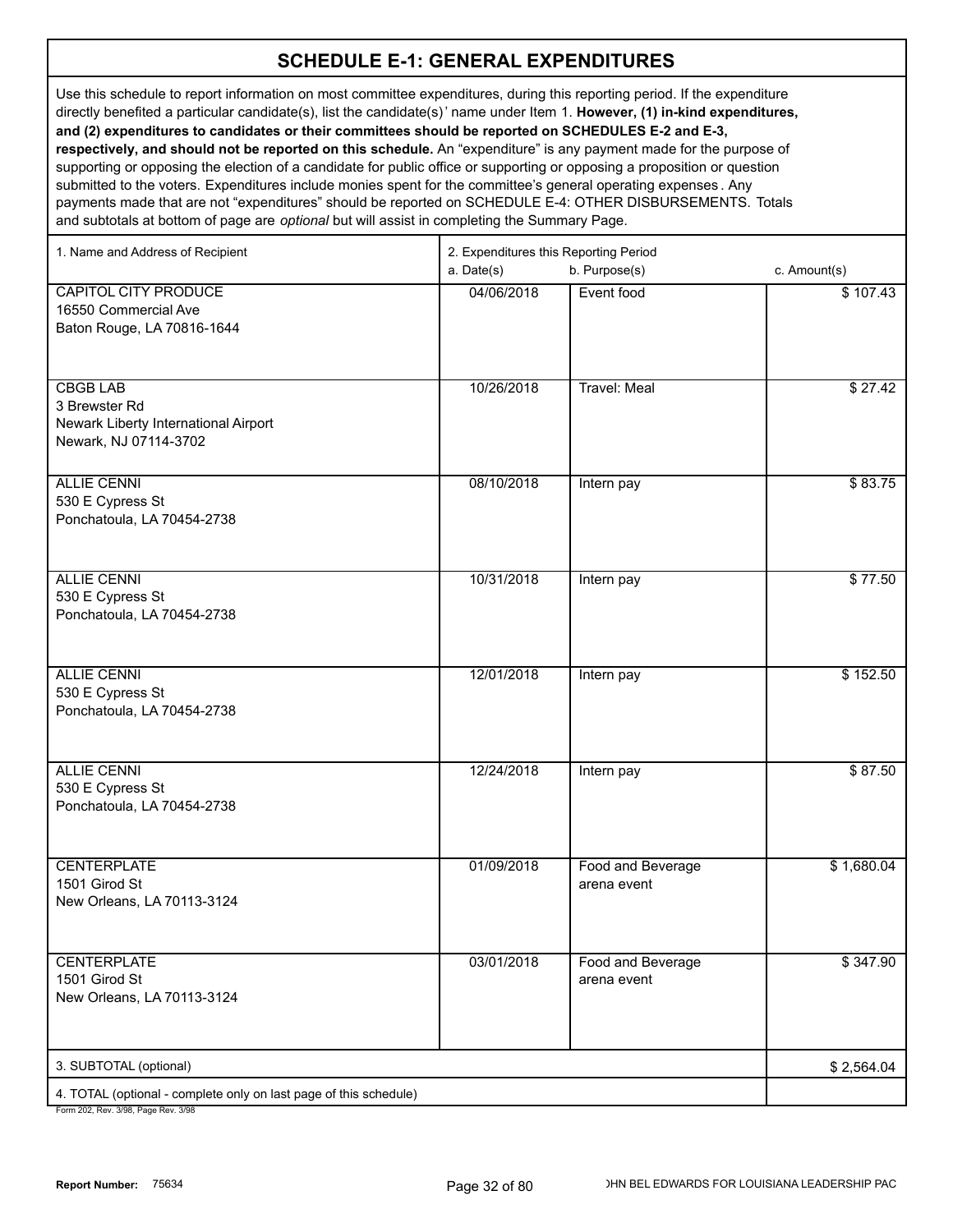Use this schedule to report information on most committee expenditures, during this reporting period. If the expenditure directly benefited a particular candidate(s), list the candidate(s)' name under Item 1. **However, (1) in-kind expenditures, and (2) expenditures to candidates or their committees should be reported on SCHEDULES E-2 and E-3, respectively, and should not be reported on this schedule.** An "expenditure" is any payment made for the purpose of supporting or opposing the election of a candidate for public office or supporting or opposing a proposition or question submitted to the voters. Expenditures include monies spent for the committee's general operating expenses . Any payments made that are not "expenditures" should be reported on SCHEDULE E-4: OTHER DISBURSEMENTS. Totals and subtotals at bottom of page are *optional* but will assist in completing the Summary Page.

| 1. Name and Address of Recipient                                                                         | 2. Expenditures this Reporting Period<br>a. Date(s) | c. Amount(s)                                      |            |
|----------------------------------------------------------------------------------------------------------|-----------------------------------------------------|---------------------------------------------------|------------|
| <b>CENTERPLATE</b><br>1501 Girod St<br>New Orleans, LA 70113-3124                                        | 03/17/2018                                          | b. Purpose(s)<br>Food and Beverage<br>arena event | \$585.80   |
| <b>CENTERPLATE</b><br>1501 Girod St<br>New Orleans, LA 70113-3124                                        | 03/18/2018                                          | Food and Beverage<br>arena event                  | \$434.70   |
| <b>CENTERPLATE</b><br>1501 Girod St<br>New Orleans, LA 70113-3124                                        | 03/25/2018                                          | Food and Beverage<br>arena event                  | \$401.17   |
| <b>CENTERPLATE</b><br>1501 Girod St<br>New Orleans, LA 70113-3124                                        | 05/27/2018                                          | Food and Beverage<br>arena event                  | \$1,132.30 |
| <b>CENTERPLATE</b><br>1501 Girod St<br>New Orleans, LA 70113-3124                                        | 05/27/2018                                          | Food and Beverage<br>arena event                  | \$1,460.60 |
| <b>CENTERPLATE</b><br>1501 Girod St<br>New Orleans, LA 70113-3124                                        | 06/12/2018                                          | Food and Beverage<br>arena event                  | \$85.47    |
| <b>CENTERPLATE</b><br>1501 Girod St<br>New Orleans, LA 70113-3124                                        | 06/21/2018                                          | Food and Beverage<br>arena event                  | \$1,173.23 |
| <b>CENTERPLATE</b><br>1501 Girod St<br>New Orleans, LA 70113-3124                                        | 07/18/2018                                          | Food and Beverage<br>arena event                  | \$840.70   |
| 3. SUBTOTAL (optional)                                                                                   |                                                     |                                                   | \$6,113.97 |
| 4. TOTAL (optional - complete only on last page of this schedule)<br>Form 202, Rev. 3/98. Page Rev. 3/98 |                                                     |                                                   |            |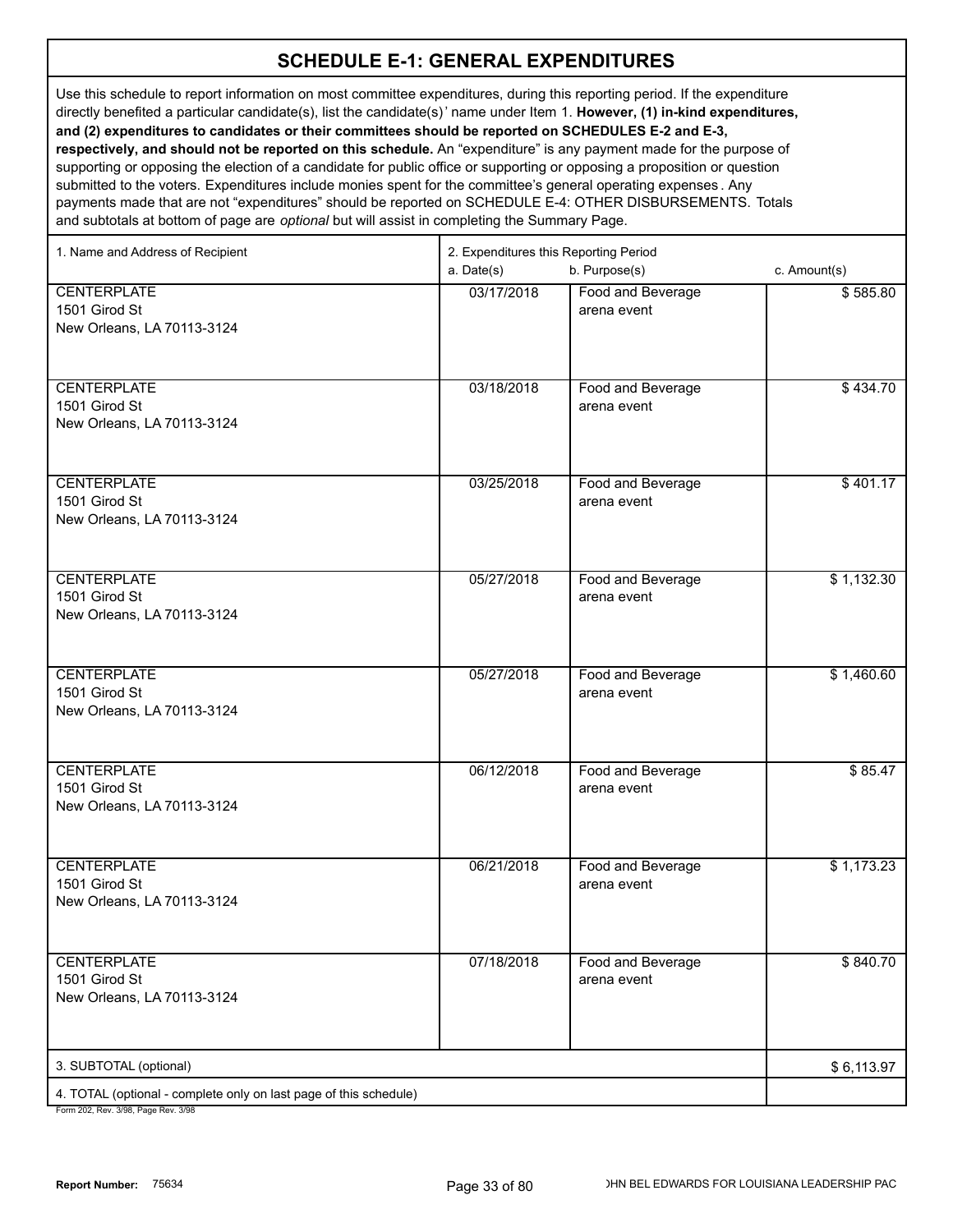Use this schedule to report information on most committee expenditures, during this reporting period. If the expenditure directly benefited a particular candidate(s), list the candidate(s)' name under Item 1. **However, (1) in-kind expenditures, and (2) expenditures to candidates or their committees should be reported on SCHEDULES E-2 and E-3, respectively, and should not be reported on this schedule.** An "expenditure" is any payment made for the purpose of supporting or opposing the election of a candidate for public office or supporting or opposing a proposition or question submitted to the voters. Expenditures include monies spent for the committee's general operating expenses . Any payments made that are not "expenditures" should be reported on SCHEDULE E-4: OTHER DISBURSEMENTS. Totals and subtotals at bottom of page are *optional* but will assist in completing the Summary Page.

| 1. Name and Address of Recipient                                                                     | 2. Expenditures this Reporting Period<br>a. Date(s)<br>b. Purpose(s)<br>c. Amount(s) |                                  |            |
|------------------------------------------------------------------------------------------------------|--------------------------------------------------------------------------------------|----------------------------------|------------|
| <b>CENTERPLATE</b><br>1501 Girod St<br>New Orleans, LA 70113-3124                                    | 08/23/2018                                                                           | Food and Beverage<br>Arena Event | \$825.55   |
| <b>CENTERPLATE</b><br>1501 Girod St<br>New Orleans, LA 70113-3124                                    | 09/11/2018                                                                           | Food and Beverage<br>arena event | \$1,377.19 |
| <b>CENTERPLATE</b><br>1501 Girod St<br>New Orleans, LA 70113-3124                                    | 09/24/2018                                                                           | Food and Beverage<br>Arena Event | \$1,225.51 |
| <b>CENTERPLATE</b><br>1501 Girod St<br>New Orleans, LA 70113-3124                                    | 09/24/2018                                                                           | Food and Beverage<br>Arena Event | \$889.89   |
| <b>CENTERPLATE</b><br>1501 Girod St<br>New Orleans, LA 70113-3124                                    | 09/25/2018                                                                           | Food and Beverage<br>Arena Event | \$1,099.66 |
| <b>CENTERPLATE</b><br>1501 Girod St<br>New Orleans, LA 70113-3124                                    | 10/31/2018                                                                           | Food and Beverage<br>Arena Event | \$2,428.02 |
| <b>CENTERPLATE</b><br>1501 Girod St<br>New Orleans, LA 70113-3124                                    | 12/11/2018                                                                           | Food and Beverage<br>arena event | \$1,434.46 |
| <b>CHICKEN SHACK NO. 5</b><br>3939 Pawtucket St<br>Baton Rouge, LA 70805-5644                        | 02/27/2018                                                                           | Meeting: Lunch                   | \$177.09   |
| 3. SUBTOTAL (optional)                                                                               |                                                                                      |                                  | \$9,457.37 |
| 4. TOTAL (optional - complete only on last page of this schedule)<br>Form 202 Rev 3/98 Page Rev 3/98 |                                                                                      |                                  |            |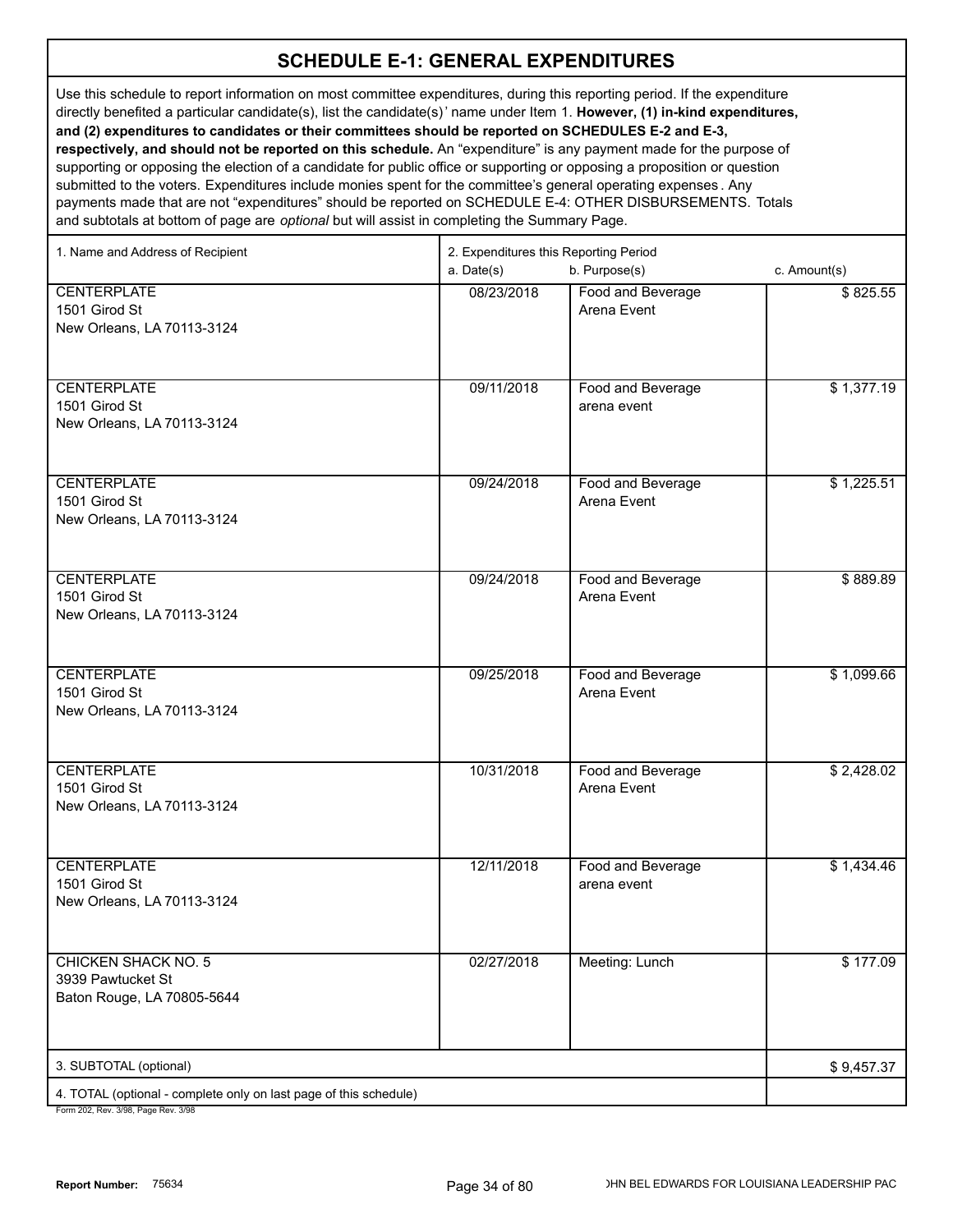Use this schedule to report information on most committee expenditures, during this reporting period. If the expenditure directly benefited a particular candidate(s), list the candidate(s)' name under Item 1. **However, (1) in-kind expenditures, and (2) expenditures to candidates or their committees should be reported on SCHEDULES E-2 and E-3, respectively, and should not be reported on this schedule.** An "expenditure" is any payment made for the purpose of supporting or opposing the election of a candidate for public office or supporting or opposing a proposition or question

submitted to the voters. Expenditures include monies spent for the committee's general operating expenses . Any payments made that are not "expenditures" should be reported on SCHEDULE E-4: OTHER DISBURSEMENTS. Totals and subtotals at bottom of page are *optional* but will assist in completing the Summary Page.

| 1. Name and Address of Recipient                                  | 2. Expenditures this Reporting Period |                                |              |  |
|-------------------------------------------------------------------|---------------------------------------|--------------------------------|--------------|--|
|                                                                   | a. Date(s)                            | b. Purpose(s)                  | c. Amount(s) |  |
| <b>CHICKEN SHACK NO. 5</b>                                        | 02/27/2018                            | Meeting: Lunch                 | \$38.50      |  |
| 3939 Pawtucket St                                                 |                                       |                                |              |  |
| Baton Rouge, LA 70805-5644                                        |                                       |                                |              |  |
|                                                                   |                                       |                                |              |  |
|                                                                   |                                       |                                |              |  |
| CHOCTAW PROVISION COMPANY INC.<br>PO Box 4703                     | 04/06/2018                            | Event food                     | \$91.60      |  |
| Baton Rouge, LA 70821-4703                                        |                                       |                                |              |  |
|                                                                   |                                       |                                |              |  |
|                                                                   |                                       |                                |              |  |
| CHURCHILL HOTEL WASHINGTON DC                                     | 01/28/2018                            | Travel: Hotel DC               | \$1,028.00   |  |
| 1914 Connecticut Ave NW                                           |                                       |                                |              |  |
| Washington, DC 20009-5705                                         |                                       |                                |              |  |
|                                                                   |                                       |                                |              |  |
|                                                                   |                                       |                                |              |  |
| CLARK SERVICES AUDIO-VISUAL & EXHIBITS INC.                       | 05/22/2018                            | <b>Equipment Rental: ULL</b>   | \$1,065.00   |  |
| PO Box 91265<br>Lafayette, LA 70509-1265                          |                                       | <b>Special Session Address</b> |              |  |
|                                                                   |                                       |                                |              |  |
|                                                                   |                                       |                                |              |  |
| COASTAL CONSERVATION ASSOCIATION                                  | 08/02/2018                            | Legislators' Rodeo             | \$180.00     |  |
| 12241 Industriplex Blvd                                           |                                       | Registration                   |              |  |
| Baton Rouge, LA 70809-5255                                        |                                       |                                |              |  |
|                                                                   |                                       |                                |              |  |
|                                                                   |                                       |                                |              |  |
| <b>COCHA</b>                                                      | 12/19/2018                            | Meeting: Lunch                 | \$32.40      |  |
| 445 N 6th St<br>Baton Rouge, LA 70802-5511                        |                                       |                                |              |  |
|                                                                   |                                       |                                |              |  |
|                                                                   |                                       |                                |              |  |
| <b>COMMANDER'S PALACE</b>                                         | 12/11/2018                            | Lunch with Veteran             | \$298.15     |  |
| 1427 Washington Ave                                               |                                       | traveling US to meet all       |              |  |
| New Orleans, LA 70130-5751                                        |                                       | Govs                           |              |  |
|                                                                   |                                       |                                |              |  |
|                                                                   |                                       |                                | \$309.26     |  |
| <b>COMMISSARY AT THE LINE LA</b><br>3515 Wilshire Blvd            | 10/02/2018                            | Meeting: Lunch                 |              |  |
| Los Angeles, CA 90010-2301                                        |                                       |                                |              |  |
|                                                                   |                                       |                                |              |  |
|                                                                   |                                       |                                |              |  |
| 3. SUBTOTAL (optional)                                            |                                       |                                | \$3,042.91   |  |
| 4. TOTAL (optional - complete only on last page of this schedule) |                                       |                                |              |  |
|                                                                   |                                       |                                |              |  |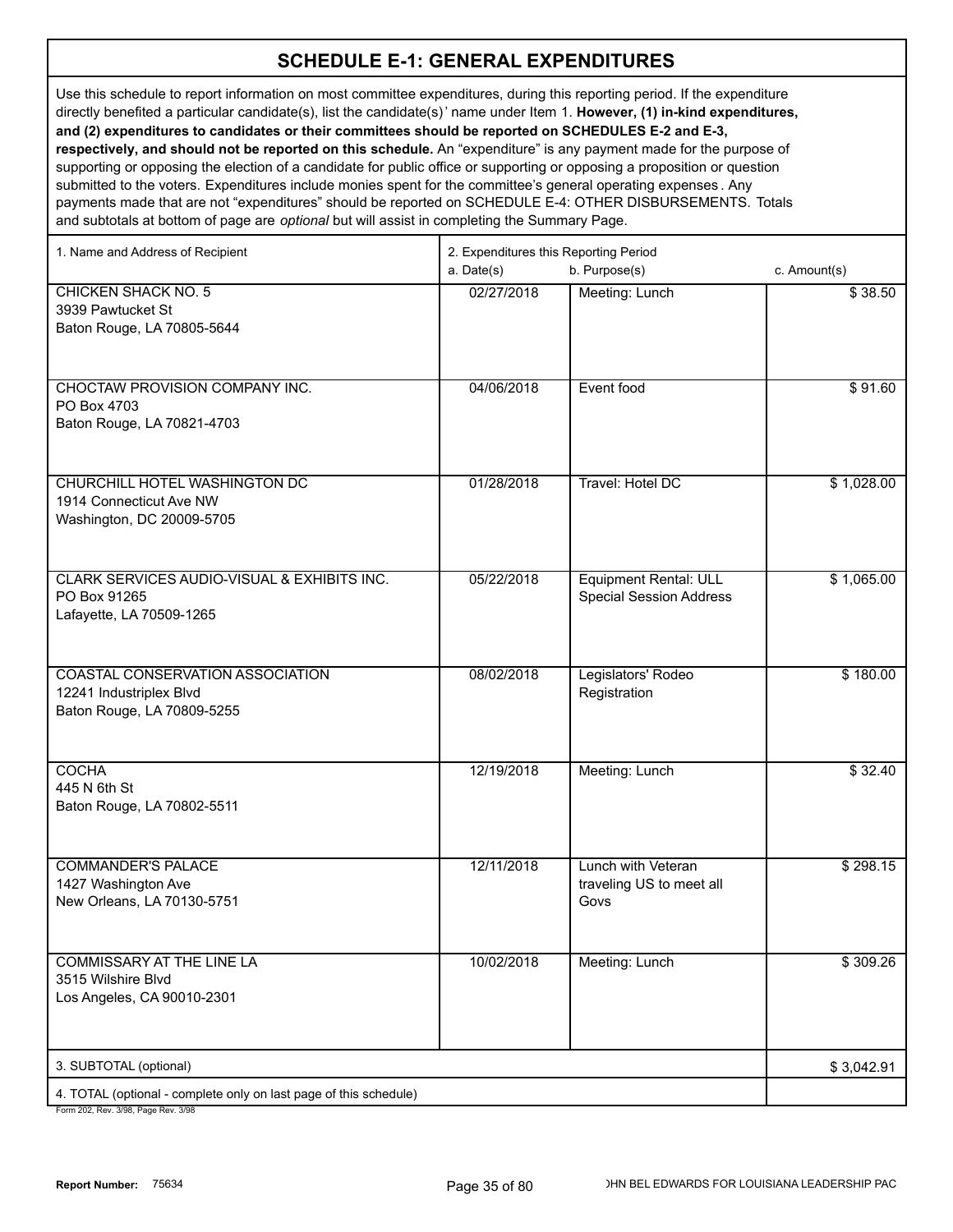Use this schedule to report information on most committee expenditures, during this reporting period. If the expenditure directly benefited a particular candidate(s), list the candidate(s)' name under Item 1. **However, (1) in-kind expenditures, and (2) expenditures to candidates or their committees should be reported on SCHEDULES E-2 and E-3, respectively, and should not be reported on this schedule.** An "expenditure" is any payment made for the purpose of supporting or opposing the election of a candidate for public office or supporting or opposing a proposition or question submitted to the voters. Expenditures include monies spent for the committee's general operating expenses . Any

payments made that are not "expenditures" should be reported on SCHEDULE E-4: OTHER DISBURSEMENTS. Totals and subtotals at bottom of page are *optional* but will assist in completing the Summary Page.

| 1. Name and Address of Recipient                                  | 2. Expenditures this Reporting Period |                          |                  |  |
|-------------------------------------------------------------------|---------------------------------------|--------------------------|------------------|--|
|                                                                   | a. Date(s)                            | b. Purpose(s)            | c. Amount(s)     |  |
| <b>COMPUTER HEAVEN INC.</b>                                       | 06/18/2018                            | <b>Office Supplies</b>   | \$8.78           |  |
| 577 Oak Villa Blvd                                                |                                       |                          |                  |  |
| Baton Rouge, LA 70815-8410                                        |                                       |                          |                  |  |
|                                                                   |                                       |                          |                  |  |
|                                                                   |                                       |                          |                  |  |
| COSTCO                                                            | 03/24/2018                            | <b>Office Supplies</b>   | \$64.75          |  |
| 10000 Dawnadele Ave<br>Baton Rouge, LA 70809-2591                 |                                       |                          |                  |  |
|                                                                   |                                       |                          |                  |  |
|                                                                   |                                       |                          |                  |  |
| COSTCO                                                            | 08/30/2018                            | <b>Office Equipment</b>  | \$54.69          |  |
| 10000 Dawnadele Ave                                               |                                       |                          |                  |  |
| Baton Rouge, LA 70809-2591                                        |                                       |                          |                  |  |
|                                                                   |                                       |                          |                  |  |
|                                                                   |                                       |                          |                  |  |
| COSTCO                                                            | 12/09/2018                            | Office Equipment- laptop | \$1,094.49       |  |
| 10000 Dawnadele Ave<br>Baton Rouge, LA 70809-2591                 |                                       |                          |                  |  |
|                                                                   |                                       |                          |                  |  |
|                                                                   |                                       |                          |                  |  |
| <b>COWBELL</b>                                                    | 06/12/2018                            | Meeting: Lunch           | \$51.00          |  |
| 8801 Oak St                                                       |                                       |                          |                  |  |
| New Orleans, LA 70118-1225                                        |                                       |                          |                  |  |
|                                                                   |                                       |                          |                  |  |
|                                                                   |                                       |                          |                  |  |
| <b>COWBELL</b><br>8801 Oak St                                     | 09/21/2018                            | Meeting: Lunch           | \$60.00          |  |
| New Orleans, LA 70118-1225                                        |                                       |                          |                  |  |
|                                                                   |                                       |                          |                  |  |
|                                                                   |                                       |                          |                  |  |
| <b>CRAFT LA</b>                                                   | 11/14/2018                            | <b>Travel: Meal</b>      | \$346.80         |  |
| 10100 Constellation Blvd                                          |                                       |                          |                  |  |
| Los Angeles, CA 90067-4604                                        |                                       |                          |                  |  |
|                                                                   |                                       |                          |                  |  |
|                                                                   |                                       |                          |                  |  |
| <b>CUTRER'S MEAT MARKET</b><br>74621 North River Road             | 04/06/2018                            | Event food               | $\sqrt{$189.72}$ |  |
| Kentwood, LA 70444-3913                                           |                                       |                          |                  |  |
|                                                                   |                                       |                          |                  |  |
|                                                                   |                                       |                          |                  |  |
| 3. SUBTOTAL (optional)                                            |                                       |                          | \$1,870.23       |  |
| 4. TOTAL (optional - complete only on last page of this schedule) |                                       |                          |                  |  |
| Form 202 Rev. 3/08 Rane Rev. 3/08                                 |                                       |                          |                  |  |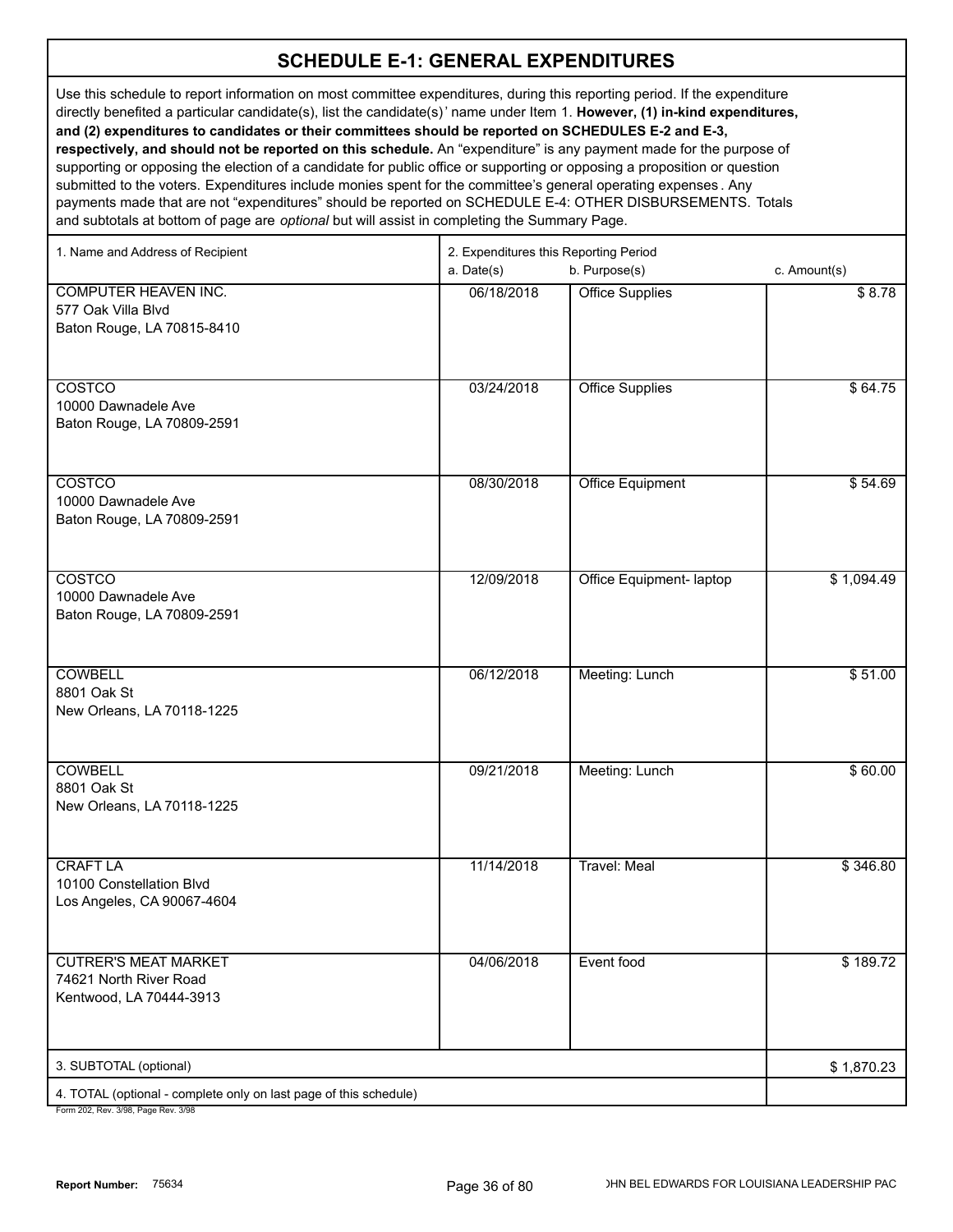Use this schedule to report information on most committee expenditures, during this reporting period. If the expenditure directly benefited a particular candidate(s), list the candidate(s)' name under Item 1. **However, (1) in-kind expenditures, and (2) expenditures to candidates or their committees should be reported on SCHEDULES E-2 and E-3, respectively, and should not be reported on this schedule.** An "expenditure" is any payment made for the purpose of supporting or opposing the election of a candidate for public office or supporting or opposing a proposition or question

submitted to the voters. Expenditures include monies spent for the committee's general operating expenses . Any payments made that are not "expenditures" should be reported on SCHEDULE E-4: OTHER DISBURSEMENTS. Totals and subtotals at bottom of page are *optional* but will assist in completing the Summary Page.

| 1. Name and Address of Recipient                                                  | 2. Expenditures this Reporting Period |                              |              |
|-----------------------------------------------------------------------------------|---------------------------------------|------------------------------|--------------|
|                                                                                   | a. Date(s)                            | b. Purpose(s)                | c. Amount(s) |
| <b>CUTRER'S MEAT MARKET</b><br>74621 North River Road<br>Kentwood, LA 70444-3913  | 11/30/2018                            | Parade Crew Food             | \$92.91      |
| <b>CVS - BATON ROUGE</b><br>3200 Highland Rd<br>Baton Rouge, LA 70802-7917        | 06/14/2018                            | Event supplies               | \$8.55       |
| <b>DARYL &amp; SONS</b><br>7657 Perkins Rd<br>Ste C<br>Baton Rouge, LA 70810-1117 | 01/30/2018                            | <b>Commemorative Framing</b> | \$156.54     |
| <b>DARYL &amp; SONS</b><br>7657 Perkins Rd<br>Ste C<br>Baton Rouge, LA 70810-1117 | 03/21/2018                            | <b>Commemorative Framing</b> | \$247.13     |
| <b>DARYL &amp; SONS</b><br>7657 Perkins Rd<br>Ste C<br>Baton Rouge, LA 70810-1117 | 04/19/2018                            | <b>Commemorative Framing</b> | \$110.98     |
| <b>DARYL &amp; SONS</b><br>7657 Perkins Rd<br>Ste C<br>Baton Rouge, LA 70810-1117 | 09/18/2018                            | <b>Commemorative Framing</b> | \$53.35      |
| <b>DARYL &amp; SONS</b><br>7657 Perkins Rd<br>Ste C<br>Baton Rouge, LA 70810-1117 | 09/19/2018                            | <b>Commemorative Framing</b> | \$149.86     |
| <b>DARYL &amp; SONS</b><br>7657 Perkins Rd<br>Ste C<br>Baton Rouge, LA 70810-1117 | 10/10/2018                            | <b>Commemorative Framing</b> | \$140.40     |
| 3. SUBTOTAL (optional)                                                            |                                       |                              | \$959.72     |
| 4. TOTAL (optional - complete only on last page of this schedule)                 |                                       |                              |              |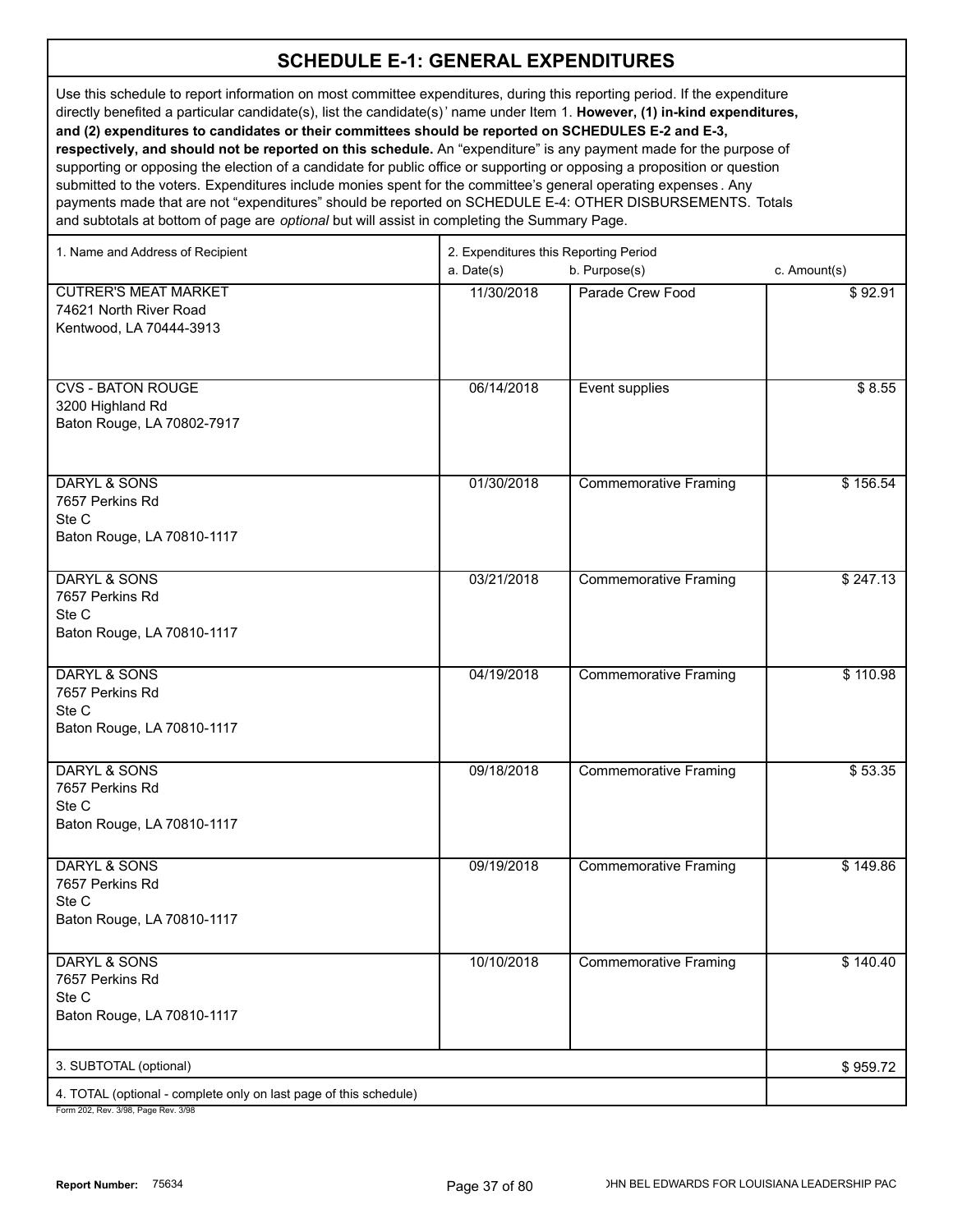Use this schedule to report information on most committee expenditures, during this reporting period. If the expenditure directly benefited a particular candidate(s), list the candidate(s)' name under Item 1. **However, (1) in-kind expenditures, and (2) expenditures to candidates or their committees should be reported on SCHEDULES E-2 and E-3, respectively, and should not be reported on this schedule.** An "expenditure" is any payment made for the purpose of supporting or opposing the election of a candidate for public office or supporting or opposing a proposition or question submitted to the voters. Expenditures include monies spent for the committee's general operating expenses . Any payments made that are not "expenditures" should be reported on SCHEDULE E-4: OTHER DISBURSEMENTS. Totals

and subtotals at bottom of page are *optional* but will assist in completing the Summary Page.

| 1. Name and Address of Recipient                                         | 2. Expenditures this Reporting Period |                            |              |
|--------------------------------------------------------------------------|---------------------------------------|----------------------------|--------------|
|                                                                          | a. Date(s)                            | b. Purpose(s)              | c. Amount(s) |
| <b>DC TAXI SERVICE</b><br>1842 Lamont St NW<br>Washington, DC 20010-2604 | 01/29/2018                            | Travel: Taxi service       | \$24.16      |
| <b>DC VIP CAB</b><br>2606 Bladensburg Rd NE<br>Washington, DC 20018-1423 | 01/25/2018                            | Travel: Taxi service       | \$30.75      |
| <b>DELTA AIRLINES</b><br>1030 Delta Blvd<br>Atlanta, GA 30354-1989       | 01/08/2018                            | Travel: Airfare DC         | \$353.00     |
| <b>DELTA AIRLINES</b><br>1030 Delta Blvd<br>Atlanta, GA 30354-1989       | 01/08/2018                            | Travel: Airfare DC         | \$353.00     |
| <b>DELTA AIRLINES</b><br>1030 Delta Blvd<br>Atlanta, GA 30354-1989       | 01/10/2018                            | Travel: Airfare DC         | \$496.00     |
| <b>DELTA AIRLINES</b><br>1030 Delta Blvd<br>Atlanta, GA 30354-1989       | 01/10/2018                            | Travel: Airline fee        | \$9.00       |
| <b>DELTA AIRLINES</b><br>1030 Delta Blvd<br>Atlanta, GA 30354-1989       | 08/21/2018                            | Travel: Airfare New York   | \$209.20     |
| <b>DELTA AIRLINES</b><br>1030 Delta Blvd<br>Atlanta, GA 30354-1989       | 09/21/2018                            | <b>Travel: Airfare LAX</b> | \$2,385.60   |
| 3. SUBTOTAL (optional)                                                   |                                       |                            | \$3,860.71   |
| 4. TOTAL (optional - complete only on last page of this schedule)        |                                       |                            |              |
| Form 202 Rev 3/98 Page Rev 3/98                                          |                                       |                            |              |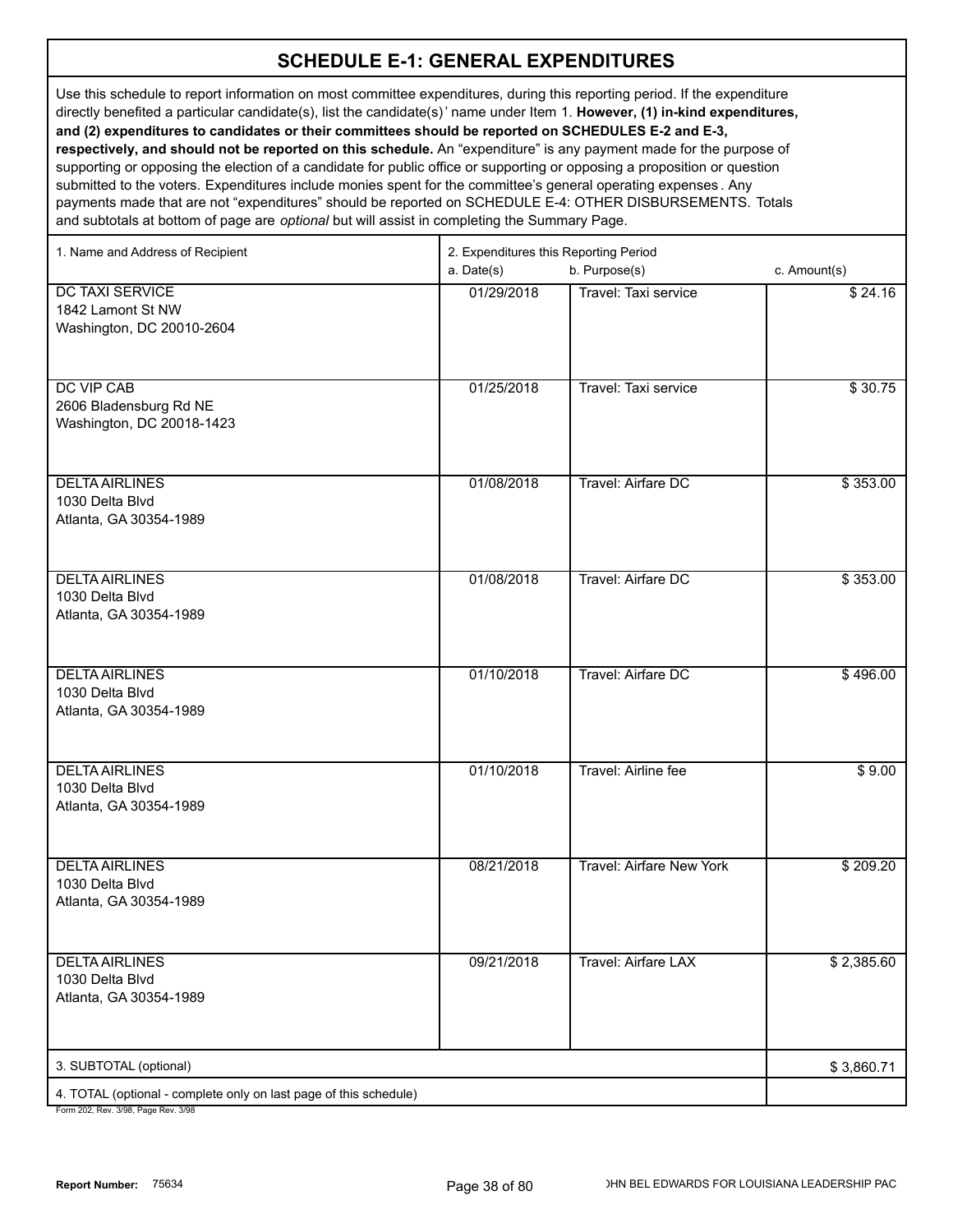Use this schedule to report information on most committee expenditures, during this reporting period. If the expenditure directly benefited a particular candidate(s), list the candidate(s)' name under Item 1. **However, (1) in-kind expenditures, and (2) expenditures to candidates or their committees should be reported on SCHEDULES E-2 and E-3, respectively, and should not be reported on this schedule.** An "expenditure" is any payment made for the purpose of supporting or opposing the election of a candidate for public office or supporting or opposing a proposition or question submitted to the voters. Expenditures include monies spent for the committee's general operating expenses . Any payments made that are not "expenditures" should be reported on SCHEDULE E-4: OTHER DISBURSEMENTS. Totals

and subtotals at bottom of page are *optional* but will assist in completing the Summary Page.

| 1. Name and Address of Recipient                                                                       | 2. Expenditures this Reporting Period |                            |              |
|--------------------------------------------------------------------------------------------------------|---------------------------------------|----------------------------|--------------|
|                                                                                                        | a. Date(s)                            | b. Purpose(s)              | c. Amount(s) |
| <b>DELTA AIRLINES</b>                                                                                  | 09/30/2018                            | <b>Travel: Airfare LAX</b> | \$299.96     |
| 1030 Delta Blvd                                                                                        |                                       |                            |              |
| Atlanta, GA 30354-1989                                                                                 |                                       |                            |              |
|                                                                                                        |                                       |                            |              |
| <b>DELTA AIRLINES</b>                                                                                  | 10/03/2018                            | Flight wifi                | \$34.00      |
| 1030 Delta Blvd                                                                                        |                                       |                            |              |
| Atlanta, GA 30354-1989                                                                                 |                                       |                            |              |
|                                                                                                        |                                       |                            |              |
| <b>DELTA AIRLINES</b>                                                                                  | 11/14/2018                            | Travel: LA to Los Angeles  | \$2,765.64   |
| 1030 Delta Blvd                                                                                        |                                       | (prison reform panel)      |              |
| Atlanta, GA 30354-1989                                                                                 |                                       |                            |              |
|                                                                                                        |                                       |                            |              |
|                                                                                                        |                                       |                            |              |
| <b>DELTA AIRLINES</b>                                                                                  | 11/14/2018                            | Flight wifi                | \$34.00      |
| 1030 Delta Blvd<br>Atlanta, GA 30354-1989                                                              |                                       |                            |              |
|                                                                                                        |                                       |                            |              |
|                                                                                                        |                                       |                            |              |
| <b>DELTA AIRLINES</b>                                                                                  | 12/13/2018                            | Flight expense for         | \$430.80     |
| 1030 Delta Blvd                                                                                        |                                       | interview candidate        |              |
| Atlanta, GA 30354-1989                                                                                 |                                       |                            |              |
|                                                                                                        |                                       |                            |              |
| <b>DELTA AIRLINES</b>                                                                                  | 12/27/2018                            | Travel: Airfare DC         | \$271.80     |
| 1030 Delta Blvd                                                                                        |                                       |                            |              |
| Atlanta, GA 30354-1989                                                                                 |                                       |                            |              |
|                                                                                                        |                                       |                            |              |
| <b>DELTA AIRLINES</b>                                                                                  | 12/27/2018                            | Travel: Airfare DC         | \$271.80     |
| 1030 Delta Blvd                                                                                        |                                       |                            |              |
| Atlanta, GA 30354-1989                                                                                 |                                       |                            |              |
|                                                                                                        |                                       |                            |              |
| <b>DOLLAR TREE #2111</b>                                                                               | 11/29/2018                            | <b>DGA</b> gift supplies   | \$32.58      |
| 3141 College Dr                                                                                        |                                       |                            |              |
| Baton Rouge, LA 70808-3190                                                                             |                                       |                            |              |
|                                                                                                        |                                       |                            |              |
|                                                                                                        |                                       |                            |              |
| 3. SUBTOTAL (optional)                                                                                 |                                       |                            | \$4,140.58   |
| 4. TOTAL (optional - complete only on last page of this schedule)<br>Form 202 Rev. 3/08 Page Rev. 3/08 |                                       |                            |              |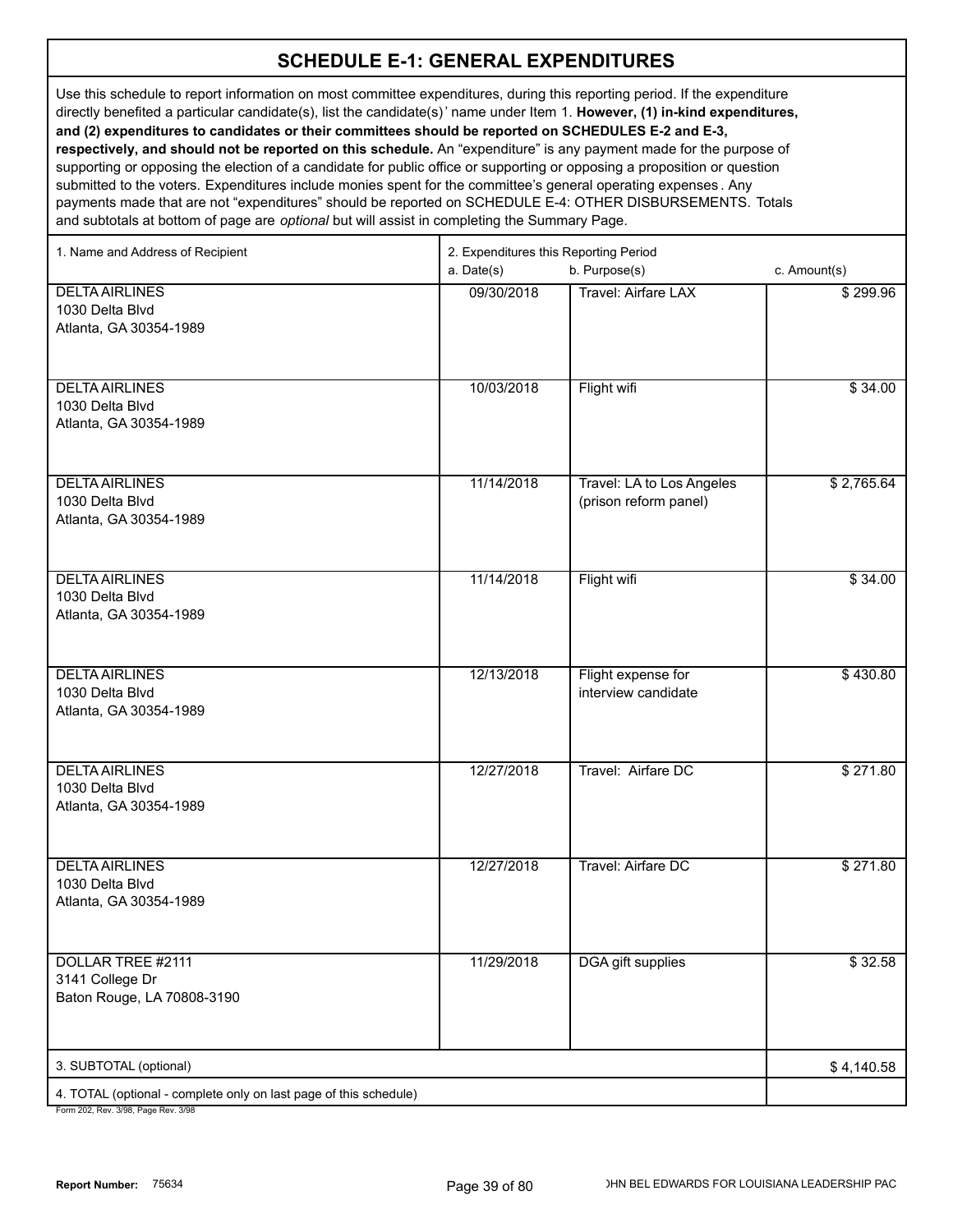Use this schedule to report information on most committee expenditures, during this reporting period. If the expenditure directly benefited a particular candidate(s), list the candidate(s)' name under Item 1. **However, (1) in-kind expenditures, and (2) expenditures to candidates or their committees should be reported on SCHEDULES E-2 and E-3, respectively, and should not be reported on this schedule.** An "expenditure" is any payment made for the purpose of supporting or opposing the election of a candidate for public office or supporting or opposing a proposition or question submitted to the voters. Expenditures include monies spent for the committee's general operating expenses . Any

payments made that are not "expenditures" should be reported on SCHEDULE E-4: OTHER DISBURSEMENTS. Totals and subtotals at bottom of page are *optional* but will assist in completing the Summary Page.

| 1. Name and Address of Recipient                                  | 2. Expenditures this Reporting Period |                         |              |
|-------------------------------------------------------------------|---------------------------------------|-------------------------|--------------|
|                                                                   | a. Date(s)                            | b. Purpose(s)           | c. Amount(s) |
| <b>DRAKES CATERING</b>                                            | 09/17/2018                            | Catering LSU event      | \$1,214.03   |
| PO Box 86730                                                      |                                       |                         |              |
| Baton Rouge, LA 70879-6730                                        |                                       |                         |              |
|                                                                   |                                       |                         |              |
|                                                                   |                                       |                         |              |
| <b>DRAKES CATERING</b>                                            | 10/01/2018                            | Catering LSU event      | \$1,038.91   |
| PO Box 86730                                                      |                                       |                         |              |
| Baton Rouge, LA 70879-6730                                        |                                       |                         |              |
|                                                                   |                                       |                         |              |
|                                                                   |                                       |                         |              |
| <b>DRAKES CATERING</b>                                            | 10/10/2018                            | Catering LSU event      | \$948.07     |
| PO Box 86730                                                      |                                       |                         |              |
| Baton Rouge, LA 70879-6730                                        |                                       |                         |              |
|                                                                   |                                       |                         |              |
|                                                                   |                                       |                         |              |
| <b>DRAKES CATERING</b>                                            | 10/13/2018                            | Catering LSU event      | \$978.71     |
| PO Box 86730                                                      |                                       |                         |              |
| Baton Rouge, LA 70879-6730                                        |                                       |                         |              |
|                                                                   |                                       |                         |              |
|                                                                   |                                       |                         |              |
| <b>DRAKES CATERING</b><br>PO Box 86730                            | 10/20/2018                            | Catering LSU event      | \$977.62     |
| Baton Rouge, LA 70879-6730                                        |                                       |                         |              |
|                                                                   |                                       |                         |              |
|                                                                   |                                       |                         |              |
| <b>DRAKES CATERING</b>                                            | 11/03/2018                            | Catering LSU event      | \$896.63     |
| PO Box 86730                                                      |                                       |                         |              |
| Baton Rouge, LA 70879-6730                                        |                                       |                         |              |
|                                                                   |                                       |                         |              |
|                                                                   |                                       |                         |              |
| <b>DRAKES CATERING</b>                                            | 11/17/2018                            | Catering LSU event      | \$861.60     |
| PO Box 86730                                                      |                                       |                         |              |
| Baton Rouge, LA 70879-6730                                        |                                       |                         |              |
|                                                                   |                                       |                         |              |
|                                                                   |                                       |                         |              |
| <b>DRIFTWOOD CASK &amp; BARREL</b>                                | 06/14/2018                            | Event food and beverage | \$220.75     |
| 326 3rd St                                                        |                                       |                         |              |
| Baton Rouge, LA 70801-1307                                        |                                       |                         |              |
|                                                                   |                                       |                         |              |
|                                                                   |                                       |                         |              |
| 3. SUBTOTAL (optional)                                            |                                       |                         | \$7,136.32   |
| 4. TOTAL (optional - complete only on last page of this schedule) |                                       |                         |              |
|                                                                   |                                       |                         |              |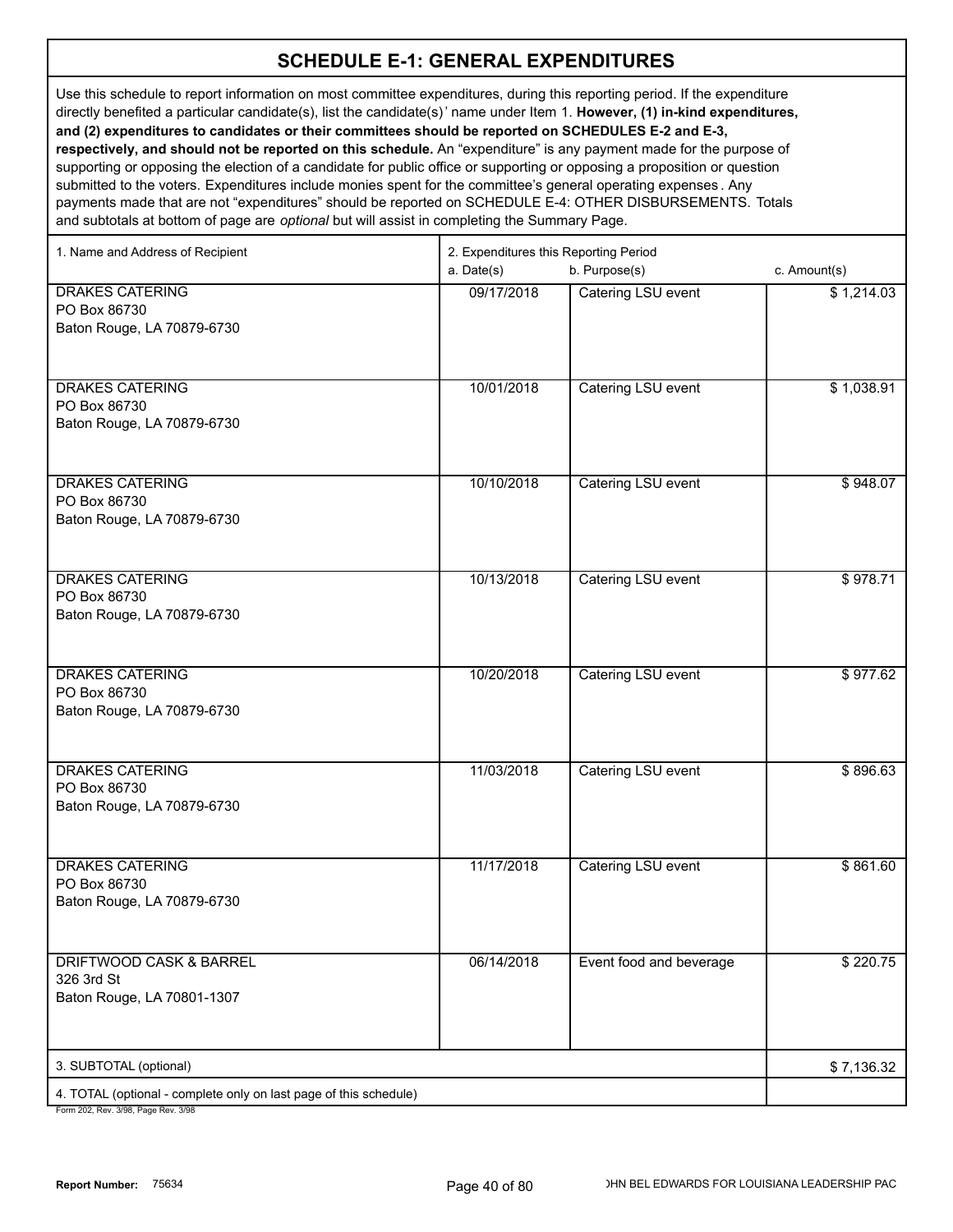Use this schedule to report information on most committee expenditures, during this reporting period. If the expenditure directly benefited a particular candidate(s), list the candidate(s)' name under Item 1. **However, (1) in-kind expenditures, and (2) expenditures to candidates or their committees should be reported on SCHEDULES E-2 and E-3, respectively, and should not be reported on this schedule.** An "expenditure" is any payment made for the purpose of supporting or opposing the election of a candidate for public office or supporting or opposing a proposition or question submitted to the voters. Expenditures include monies spent for the committee's general operating expenses . Any payments made that are not "expenditures" should be reported on SCHEDULE E-4: OTHER DISBURSEMENTS. Totals and subtotals at bottom of page are *optional* but will assist in completing the Summary Page.

| 1. Name and Address of Recipient                                                                     | 2. Expenditures this Reporting Period<br>a. Date(s) | c. Amount(s)                              |            |
|------------------------------------------------------------------------------------------------------|-----------------------------------------------------|-------------------------------------------|------------|
| <b>DRIVER SUPPORT</b><br>7600 N Capital Of Texas Hwy<br><b>Bldg B</b><br>Austin, TX 78731-1184       | 12/05/2018                                          | <b>Technical Support</b><br>software 1 yr | \$119.88   |
| <b>ERT CONSULTING</b><br>411 Adams St<br>New Orleans, LA 70118-3815                                  | 01/09/2018                                          | <b>Travel: Mileage</b>                    | \$277.83   |
| ERT CONSULTING<br>411 Adams St<br>New Orleans, LA 70118-3815                                         | 01/09/2018                                          | <b>Fundraising Services-</b>              | \$2,932.00 |
| <b>ERT CONSULTING</b><br>411 Adams St<br>New Orleans, LA 70118-3815                                  | 01/12/2018                                          | <b>Contract Salary</b>                    | \$900.00   |
| <b>ERT CONSULTING</b><br>411 Adams St<br>New Orleans, LA 70118-3815                                  | 01/30/2018                                          | <b>Contract Salary</b>                    | \$900.00   |
| <b>ERT CONSULTING</b><br>411 Adams St<br>New Orleans, LA 70118-3815                                  | 02/15/2018                                          | <b>Contract Salary</b>                    | \$900.00   |
| <b>ERT CONSULTING</b><br>411 Adams St<br>New Orleans, LA 70118-3815                                  | 02/28/2018                                          | <b>Contract Salary</b>                    | \$900.00   |
| <b>ERT CONSULTING</b><br>411 Adams St<br>New Orleans, LA 70118-3815                                  | 03/15/2018                                          | <b>Contract Salary</b>                    | \$1,000.00 |
| 3. SUBTOTAL (optional)                                                                               |                                                     |                                           | \$7,929.71 |
| 4. TOTAL (optional - complete only on last page of this schedule)<br>Form 202 Rev 3/98 Page Rev 3/98 |                                                     |                                           |            |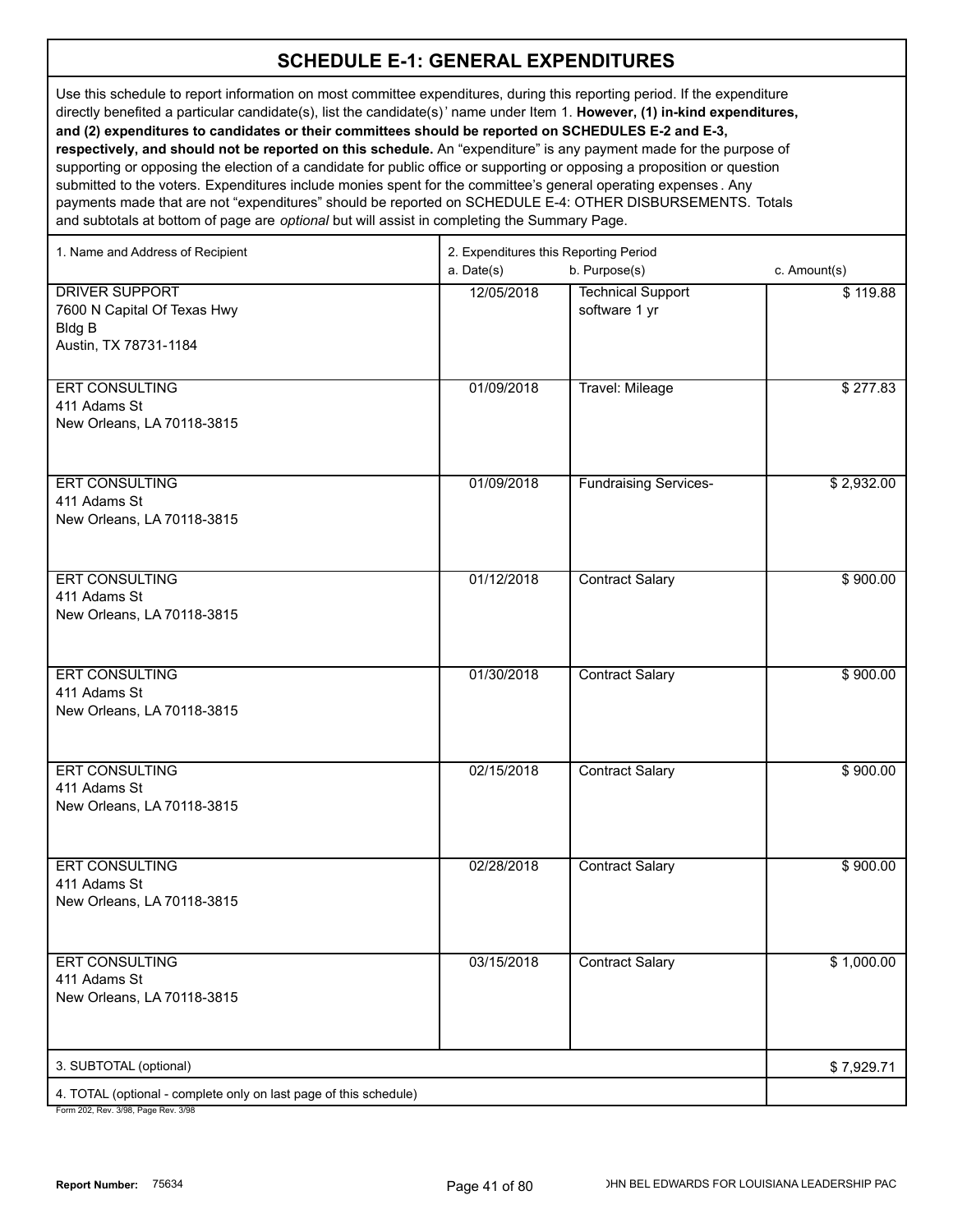Use this schedule to report information on most committee expenditures, during this reporting period. If the expenditure directly benefited a particular candidate(s), list the candidate(s)' name under Item 1. **However, (1) in-kind expenditures, and (2) expenditures to candidates or their committees should be reported on SCHEDULES E-2 and E-3, respectively, and should not be reported on this schedule.** An "expenditure" is any payment made for the purpose of supporting or opposing the election of a candidate for public office or supporting or opposing a proposition or question submitted to the voters. Expenditures include monies spent for the committee's general operating expenses . Any payments made that are not "expenditures" should be reported on SCHEDULE E-4: OTHER DISBURSEMENTS. Totals

and subtotals at bottom of page are *optional* but will assist in completing the Summary Page.

| b. Purpose(s)<br>c. Amount(s)<br>a. Date(s)<br><b>ERT CONSULTING</b><br>03/30/2018<br><b>Contract Salary</b><br>\$1,000.00<br>411 Adams St<br>New Orleans, LA 70118-3815<br><b>ERT CONSULTING</b><br>04/13/2018<br><b>Contract Salary</b><br>\$1,000.00<br>411 Adams St |
|-------------------------------------------------------------------------------------------------------------------------------------------------------------------------------------------------------------------------------------------------------------------------|
|                                                                                                                                                                                                                                                                         |
|                                                                                                                                                                                                                                                                         |
|                                                                                                                                                                                                                                                                         |
|                                                                                                                                                                                                                                                                         |
|                                                                                                                                                                                                                                                                         |
|                                                                                                                                                                                                                                                                         |
|                                                                                                                                                                                                                                                                         |
| New Orleans, LA 70118-3815                                                                                                                                                                                                                                              |
|                                                                                                                                                                                                                                                                         |
|                                                                                                                                                                                                                                                                         |
| <b>ERT CONSULTING</b><br>04/30/2018<br><b>Contract Salary</b><br>\$1,000.00                                                                                                                                                                                             |
| 411 Adams St                                                                                                                                                                                                                                                            |
| New Orleans, LA 70118-3815                                                                                                                                                                                                                                              |
|                                                                                                                                                                                                                                                                         |
|                                                                                                                                                                                                                                                                         |
| <b>ERT CONSULTING</b><br>05/15/2018<br><b>Contract Salary</b><br>\$1,000.00                                                                                                                                                                                             |
| 411 Adams St                                                                                                                                                                                                                                                            |
| New Orleans, LA 70118-3815                                                                                                                                                                                                                                              |
|                                                                                                                                                                                                                                                                         |
| <b>ERT CONSULTING</b><br>05/30/2018<br><b>Contract Salary</b><br>\$900.00                                                                                                                                                                                               |
| 411 Adams St                                                                                                                                                                                                                                                            |
| New Orleans, LA 70118-3815                                                                                                                                                                                                                                              |
|                                                                                                                                                                                                                                                                         |
|                                                                                                                                                                                                                                                                         |
| <b>ERT CONSULTING</b><br>06/15/2018<br><b>Contract Salary</b><br>\$900.00                                                                                                                                                                                               |
| 411 Adams St                                                                                                                                                                                                                                                            |
| New Orleans, LA 70118-3815                                                                                                                                                                                                                                              |
|                                                                                                                                                                                                                                                                         |
| <b>ERT CONSULTING</b><br>06/29/2018<br><b>Contract Salary</b><br>\$900.00                                                                                                                                                                                               |
| 411 Adams St                                                                                                                                                                                                                                                            |
| New Orleans, LA 70118-3815                                                                                                                                                                                                                                              |
|                                                                                                                                                                                                                                                                         |
|                                                                                                                                                                                                                                                                         |
| <b>ERT CONSULTING</b><br>07/13/2018<br><b>Contract Salary</b><br>\$900.00                                                                                                                                                                                               |
| 411 Adams St                                                                                                                                                                                                                                                            |
| New Orleans, LA 70118-3815                                                                                                                                                                                                                                              |
|                                                                                                                                                                                                                                                                         |
|                                                                                                                                                                                                                                                                         |
| 3. SUBTOTAL (optional)<br>\$7,600.00                                                                                                                                                                                                                                    |
| 4. TOTAL (optional - complete only on last page of this schedule)<br>Form 202 Roy 2/08 Bogo Roy 2/08                                                                                                                                                                    |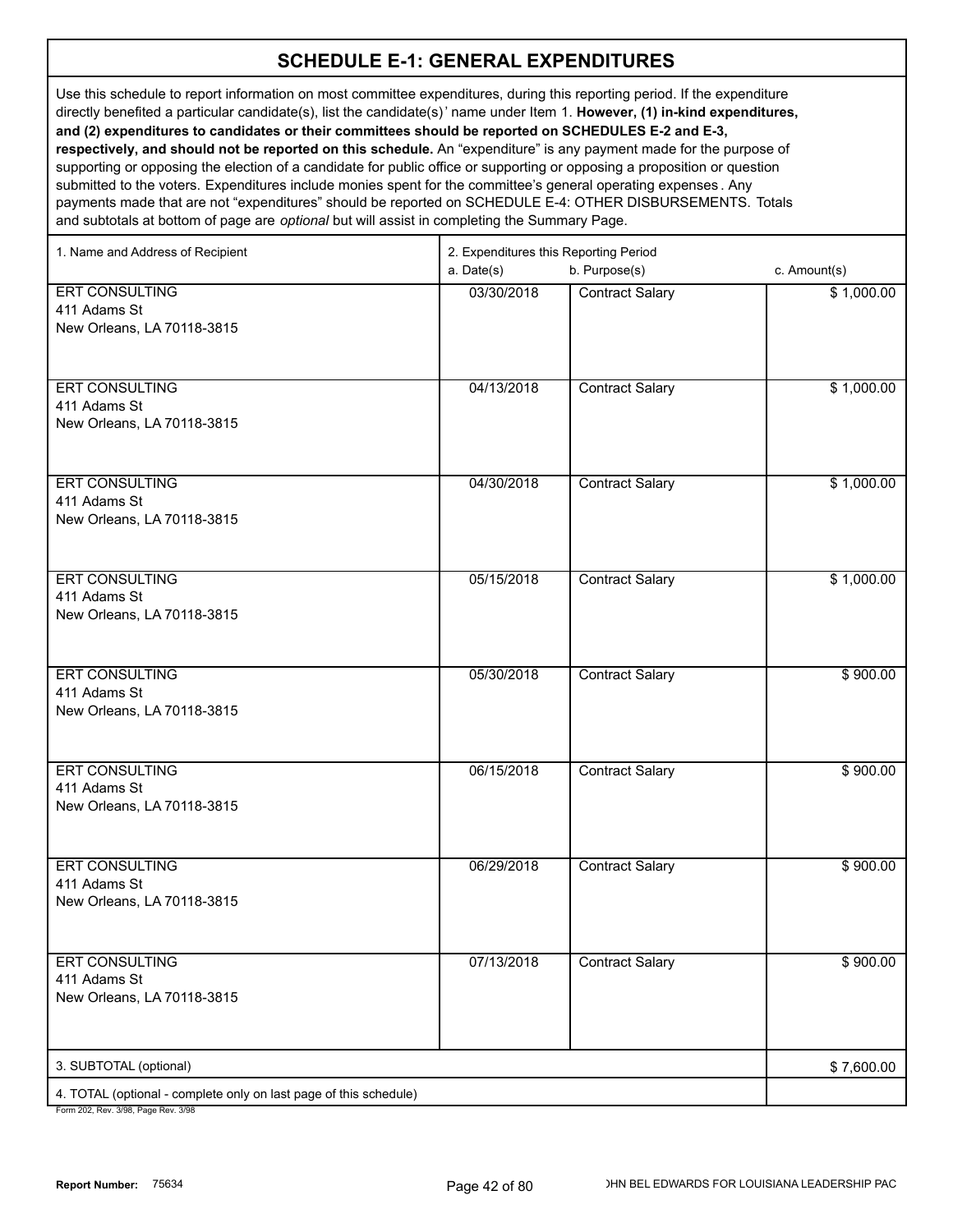Use this schedule to report information on most committee expenditures, during this reporting period. If the expenditure directly benefited a particular candidate(s), list the candidate(s)' name under Item 1. **However, (1) in-kind expenditures, and (2) expenditures to candidates or their committees should be reported on SCHEDULES E-2 and E-3, respectively, and should not be reported on this schedule.** An "expenditure" is any payment made for the purpose of supporting or opposing the election of a candidate for public office or supporting or opposing a proposition or question submitted to the voters. Expenditures include monies spent for the committee's general operating expenses . Any payments made that are not "expenditures" should be reported on SCHEDULE E-4: OTHER DISBURSEMENTS. Totals and subtotals at bottom of page are *optional* but will assist in completing the Summary Page.

| 1. Name and Address of Recipient                                                                         | 2. Expenditures this Reporting Period<br>a. Date(s)<br>b. Purpose(s)<br>c. Amount(s) |                         |            |
|----------------------------------------------------------------------------------------------------------|--------------------------------------------------------------------------------------|-------------------------|------------|
| <b>ERT CONSULTING</b><br>411 Adams St<br>New Orleans, LA 70118-3815                                      | 07/31/2018                                                                           | <b>Contract Salary</b>  | \$900.00   |
| ERT CONSULTING<br>411 Adams St<br>New Orleans, LA 70118-3815                                             | 08/15/2018                                                                           | <b>Contract Salary</b>  | \$900.00   |
| <b>ERT CONSULTING</b><br>411 Adams St<br>New Orleans, LA 70118-3815                                      | 08/30/2018                                                                           | <b>Contract Salary</b>  | \$900.00   |
| <b>ERT CONSULTING</b><br>411 Adams St<br>New Orleans, LA 70118-3815                                      | 09/14/2018                                                                           | <b>Contract Salary</b>  | \$900.00   |
| <b>ERT CONSULTING</b><br>411 Adams St<br>New Orleans, LA 70118-3815                                      | 09/28/2018                                                                           | <b>Contract Salary</b>  | \$900.00   |
| <b>ERT CONSULTING</b><br>411 Adams St<br>New Orleans, LA 70118-3815                                      | 10/15/2018                                                                           | <b>Contract Salary</b>  | \$900.00   |
| <b>ERT CONSULTING</b><br>411 Adams St<br>New Orleans, LA 70118-3815                                      | 10/29/2018                                                                           | <b>Mileage Expenses</b> | \$1,165.16 |
| <b>ERT CONSULTING</b><br>411 Adams St<br>New Orleans, LA 70118-3815                                      | 11/15/2018                                                                           | <b>Contract Salary</b>  | \$900.00   |
| 3. SUBTOTAL (optional)                                                                                   |                                                                                      |                         | \$7,465.16 |
| 4. TOTAL (optional - complete only on last page of this schedule)<br>Form 202, Rev. 3/98, Page Rev. 3/98 |                                                                                      |                         |            |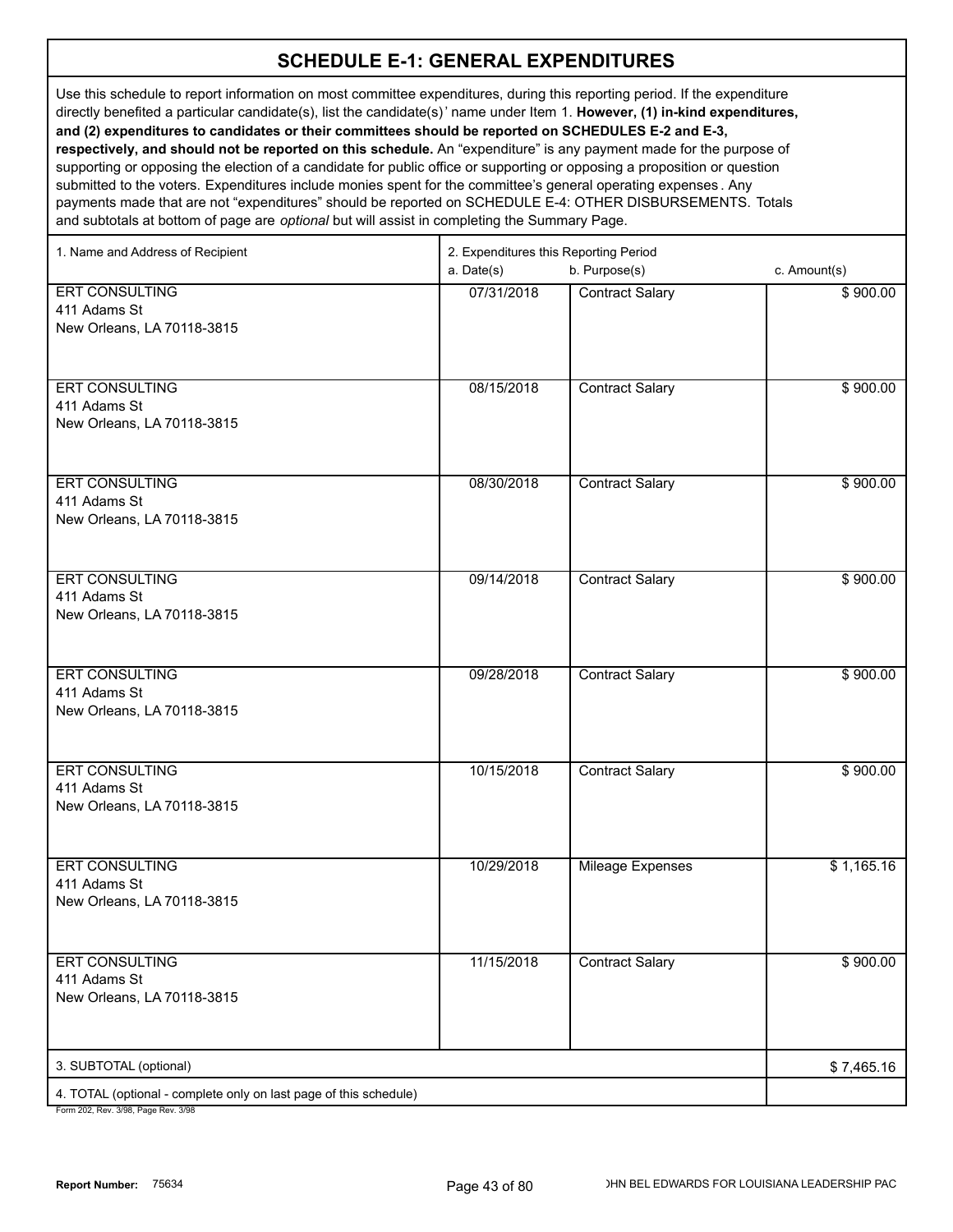Use this schedule to report information on most committee expenditures, during this reporting period. If the expenditure directly benefited a particular candidate(s), list the candidate(s)' name under Item 1. **However, (1) in-kind expenditures, and (2) expenditures to candidates or their committees should be reported on SCHEDULES E-2 and E-3, respectively, and should not be reported on this schedule.** An "expenditure" is any payment made for the purpose of supporting or opposing the election of a candidate for public office or supporting or opposing a proposition or question submitted to the voters. Expenditures include monies spent for the committee's general operating expenses . Any payments made that are not "expenditures" should be reported on SCHEDULE E-4: OTHER DISBURSEMENTS. Totals

and subtotals at bottom of page are *optional* but will assist in completing the Summary Page.

| a. Date(s)<br>b. Purpose(s)<br>c. Amount(s)<br><b>ERT CONSULTING</b><br>11/30/2018<br><b>Contract Salary</b><br>\$900.00<br>411 Adams St<br>New Orleans, LA 70118-3815<br><b>ERT CONSULTING</b><br>12/15/2018<br><b>Contract Salary</b><br>\$900.00<br>411 Adams St<br>New Orleans, LA 70118-3815<br><b>ERT CONSULTING</b><br>12/28/2018<br><b>Contract Salary</b><br>\$900.00<br>411 Adams St<br>New Orleans, LA 70118-3815<br><b>ESPECIALLY FOR YOU</b><br>11/27/2018<br><b>Memorial Flowers</b><br>\$99.00<br>124 E Pine St<br>Ponchatoula, LA 70454-2502<br><b>EXPEDIA GROUP</b><br><b>Booking Fee</b><br>\$15.00<br>09/21/2018<br>333 108th Ave NE<br>Bellevue, WA 98004-5703<br>06/02/2018<br>FEDEX CORPORATE OFFICE<br>Postage and Mailing<br>\$20.33<br>942 Shady Grove Rd S<br>Memphis, TN 38120-4117<br>FEDEX CORPORATE OFFICE<br>07/09/2018<br>Postage and Mailing<br>942 Shady Grove Rd S<br>Memphis, TN 38120-4117<br>07/10/2018<br><b>FEDEX CORPORATE OFFICE</b><br>Postage and Mailing<br>\$29.46<br>942 Shady Grove Rd S<br>Memphis, TN 38120-4117<br>3. SUBTOTAL (optional)<br>\$2,890.76<br>4. TOTAL (optional - complete only on last page of this schedule) | 1. Name and Address of Recipient | 2. Expenditures this Reporting Period |  |  |
|---------------------------------------------------------------------------------------------------------------------------------------------------------------------------------------------------------------------------------------------------------------------------------------------------------------------------------------------------------------------------------------------------------------------------------------------------------------------------------------------------------------------------------------------------------------------------------------------------------------------------------------------------------------------------------------------------------------------------------------------------------------------------------------------------------------------------------------------------------------------------------------------------------------------------------------------------------------------------------------------------------------------------------------------------------------------------------------------------------------------------------------------------------------------------------|----------------------------------|---------------------------------------|--|--|
|                                                                                                                                                                                                                                                                                                                                                                                                                                                                                                                                                                                                                                                                                                                                                                                                                                                                                                                                                                                                                                                                                                                                                                                 |                                  |                                       |  |  |
| \$26.97                                                                                                                                                                                                                                                                                                                                                                                                                                                                                                                                                                                                                                                                                                                                                                                                                                                                                                                                                                                                                                                                                                                                                                         |                                  |                                       |  |  |
|                                                                                                                                                                                                                                                                                                                                                                                                                                                                                                                                                                                                                                                                                                                                                                                                                                                                                                                                                                                                                                                                                                                                                                                 |                                  |                                       |  |  |
|                                                                                                                                                                                                                                                                                                                                                                                                                                                                                                                                                                                                                                                                                                                                                                                                                                                                                                                                                                                                                                                                                                                                                                                 |                                  |                                       |  |  |
|                                                                                                                                                                                                                                                                                                                                                                                                                                                                                                                                                                                                                                                                                                                                                                                                                                                                                                                                                                                                                                                                                                                                                                                 |                                  |                                       |  |  |
|                                                                                                                                                                                                                                                                                                                                                                                                                                                                                                                                                                                                                                                                                                                                                                                                                                                                                                                                                                                                                                                                                                                                                                                 |                                  |                                       |  |  |
|                                                                                                                                                                                                                                                                                                                                                                                                                                                                                                                                                                                                                                                                                                                                                                                                                                                                                                                                                                                                                                                                                                                                                                                 |                                  |                                       |  |  |
|                                                                                                                                                                                                                                                                                                                                                                                                                                                                                                                                                                                                                                                                                                                                                                                                                                                                                                                                                                                                                                                                                                                                                                                 |                                  |                                       |  |  |
|                                                                                                                                                                                                                                                                                                                                                                                                                                                                                                                                                                                                                                                                                                                                                                                                                                                                                                                                                                                                                                                                                                                                                                                 |                                  |                                       |  |  |
|                                                                                                                                                                                                                                                                                                                                                                                                                                                                                                                                                                                                                                                                                                                                                                                                                                                                                                                                                                                                                                                                                                                                                                                 |                                  |                                       |  |  |
|                                                                                                                                                                                                                                                                                                                                                                                                                                                                                                                                                                                                                                                                                                                                                                                                                                                                                                                                                                                                                                                                                                                                                                                 |                                  |                                       |  |  |
|                                                                                                                                                                                                                                                                                                                                                                                                                                                                                                                                                                                                                                                                                                                                                                                                                                                                                                                                                                                                                                                                                                                                                                                 |                                  |                                       |  |  |
|                                                                                                                                                                                                                                                                                                                                                                                                                                                                                                                                                                                                                                                                                                                                                                                                                                                                                                                                                                                                                                                                                                                                                                                 |                                  |                                       |  |  |
|                                                                                                                                                                                                                                                                                                                                                                                                                                                                                                                                                                                                                                                                                                                                                                                                                                                                                                                                                                                                                                                                                                                                                                                 |                                  |                                       |  |  |
|                                                                                                                                                                                                                                                                                                                                                                                                                                                                                                                                                                                                                                                                                                                                                                                                                                                                                                                                                                                                                                                                                                                                                                                 |                                  |                                       |  |  |
|                                                                                                                                                                                                                                                                                                                                                                                                                                                                                                                                                                                                                                                                                                                                                                                                                                                                                                                                                                                                                                                                                                                                                                                 |                                  |                                       |  |  |
|                                                                                                                                                                                                                                                                                                                                                                                                                                                                                                                                                                                                                                                                                                                                                                                                                                                                                                                                                                                                                                                                                                                                                                                 |                                  |                                       |  |  |
|                                                                                                                                                                                                                                                                                                                                                                                                                                                                                                                                                                                                                                                                                                                                                                                                                                                                                                                                                                                                                                                                                                                                                                                 |                                  |                                       |  |  |
|                                                                                                                                                                                                                                                                                                                                                                                                                                                                                                                                                                                                                                                                                                                                                                                                                                                                                                                                                                                                                                                                                                                                                                                 |                                  |                                       |  |  |
|                                                                                                                                                                                                                                                                                                                                                                                                                                                                                                                                                                                                                                                                                                                                                                                                                                                                                                                                                                                                                                                                                                                                                                                 |                                  |                                       |  |  |
|                                                                                                                                                                                                                                                                                                                                                                                                                                                                                                                                                                                                                                                                                                                                                                                                                                                                                                                                                                                                                                                                                                                                                                                 |                                  |                                       |  |  |
|                                                                                                                                                                                                                                                                                                                                                                                                                                                                                                                                                                                                                                                                                                                                                                                                                                                                                                                                                                                                                                                                                                                                                                                 |                                  |                                       |  |  |
|                                                                                                                                                                                                                                                                                                                                                                                                                                                                                                                                                                                                                                                                                                                                                                                                                                                                                                                                                                                                                                                                                                                                                                                 |                                  |                                       |  |  |
|                                                                                                                                                                                                                                                                                                                                                                                                                                                                                                                                                                                                                                                                                                                                                                                                                                                                                                                                                                                                                                                                                                                                                                                 |                                  |                                       |  |  |
|                                                                                                                                                                                                                                                                                                                                                                                                                                                                                                                                                                                                                                                                                                                                                                                                                                                                                                                                                                                                                                                                                                                                                                                 |                                  |                                       |  |  |
|                                                                                                                                                                                                                                                                                                                                                                                                                                                                                                                                                                                                                                                                                                                                                                                                                                                                                                                                                                                                                                                                                                                                                                                 |                                  |                                       |  |  |
|                                                                                                                                                                                                                                                                                                                                                                                                                                                                                                                                                                                                                                                                                                                                                                                                                                                                                                                                                                                                                                                                                                                                                                                 |                                  |                                       |  |  |
|                                                                                                                                                                                                                                                                                                                                                                                                                                                                                                                                                                                                                                                                                                                                                                                                                                                                                                                                                                                                                                                                                                                                                                                 |                                  |                                       |  |  |
|                                                                                                                                                                                                                                                                                                                                                                                                                                                                                                                                                                                                                                                                                                                                                                                                                                                                                                                                                                                                                                                                                                                                                                                 |                                  |                                       |  |  |
|                                                                                                                                                                                                                                                                                                                                                                                                                                                                                                                                                                                                                                                                                                                                                                                                                                                                                                                                                                                                                                                                                                                                                                                 |                                  |                                       |  |  |
|                                                                                                                                                                                                                                                                                                                                                                                                                                                                                                                                                                                                                                                                                                                                                                                                                                                                                                                                                                                                                                                                                                                                                                                 |                                  |                                       |  |  |
|                                                                                                                                                                                                                                                                                                                                                                                                                                                                                                                                                                                                                                                                                                                                                                                                                                                                                                                                                                                                                                                                                                                                                                                 |                                  |                                       |  |  |
|                                                                                                                                                                                                                                                                                                                                                                                                                                                                                                                                                                                                                                                                                                                                                                                                                                                                                                                                                                                                                                                                                                                                                                                 |                                  |                                       |  |  |
|                                                                                                                                                                                                                                                                                                                                                                                                                                                                                                                                                                                                                                                                                                                                                                                                                                                                                                                                                                                                                                                                                                                                                                                 |                                  |                                       |  |  |
|                                                                                                                                                                                                                                                                                                                                                                                                                                                                                                                                                                                                                                                                                                                                                                                                                                                                                                                                                                                                                                                                                                                                                                                 |                                  |                                       |  |  |
|                                                                                                                                                                                                                                                                                                                                                                                                                                                                                                                                                                                                                                                                                                                                                                                                                                                                                                                                                                                                                                                                                                                                                                                 |                                  |                                       |  |  |
|                                                                                                                                                                                                                                                                                                                                                                                                                                                                                                                                                                                                                                                                                                                                                                                                                                                                                                                                                                                                                                                                                                                                                                                 |                                  |                                       |  |  |
|                                                                                                                                                                                                                                                                                                                                                                                                                                                                                                                                                                                                                                                                                                                                                                                                                                                                                                                                                                                                                                                                                                                                                                                 |                                  |                                       |  |  |
|                                                                                                                                                                                                                                                                                                                                                                                                                                                                                                                                                                                                                                                                                                                                                                                                                                                                                                                                                                                                                                                                                                                                                                                 |                                  |                                       |  |  |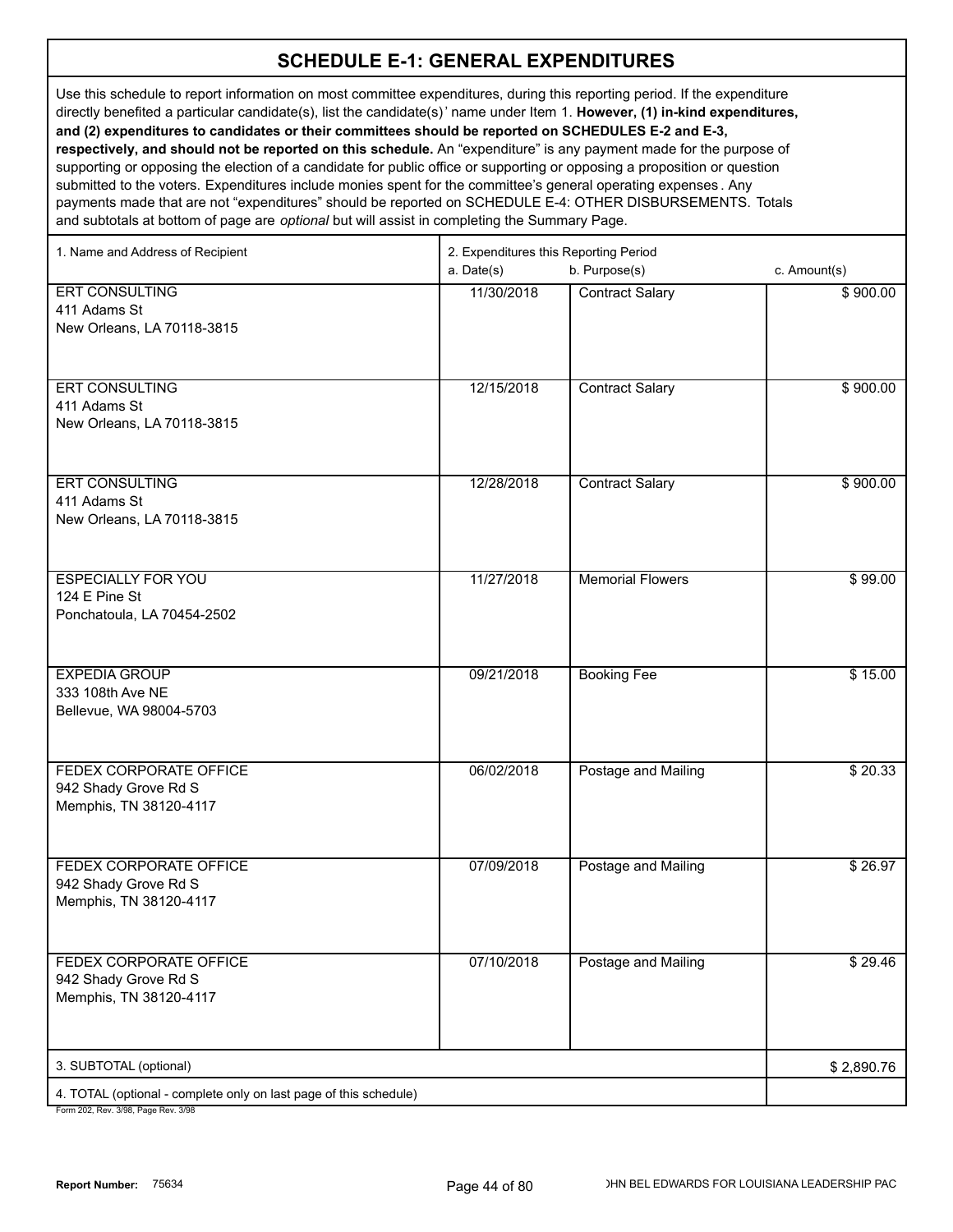Use this schedule to report information on most committee expenditures, during this reporting period. If the expenditure directly benefited a particular candidate(s), list the candidate(s)' name under Item 1. **However, (1) in-kind expenditures, and (2) expenditures to candidates or their committees should be reported on SCHEDULES E-2 and E-3, respectively, and should not be reported on this schedule.** An "expenditure" is any payment made for the purpose of

supporting or opposing the election of a candidate for public office or supporting or opposing a proposition or question submitted to the voters. Expenditures include monies spent for the committee's general operating expenses . Any payments made that are not "expenditures" should be reported on SCHEDULE E-4: OTHER DISBURSEMENTS. Totals and subtotals at bottom of page are *optional* but will assist in completing the Summary Page.

| 1. Name and Address of Recipient                                                | 2. Expenditures this Reporting Period |                     |              |
|---------------------------------------------------------------------------------|---------------------------------------|---------------------|--------------|
|                                                                                 | a. Date(s)                            | b. Purpose(s)       | c. Amount(s) |
| FEDEX CORPORATE OFFICE<br>942 Shady Grove Rd S<br>Memphis, TN 38120-4117        | 07/28/2018                            | Postage and Mailing | \$42.47      |
| FEDEX CORPORATE OFFICE<br>942 Shady Grove Rd S<br>Memphis, TN 38120-4117        | 08/09/2018                            | Postage and Mailing | \$24.99      |
| FEDEX CORPORATE OFFICE<br>942 Shady Grove Rd S<br>Memphis, TN 38120-4117        | 10/15/2018                            | Postage and mailing | \$23.76      |
| FEDEX CORPORATE OFFICE<br>942 Shady Grove Rd S<br>Memphis, TN 38120-4117        | 11/10/2018                            | Postage and mailing | \$15.97      |
| FEDEX CORPORATE OFFICE<br>942 Shady Grove Rd S<br>Memphis, TN 38120-4117        | 11/29/2018                            | Printing            | \$19.97      |
| FEDEX CORPORATE OFFICE<br>942 Shady Grove Rd S<br>Memphis, TN 38120-4117        | 12/08/2018                            | Postage and mailing | \$23.90      |
| FEDEX CORPORATE OFFICE<br>942 Shady Grove Rd S<br>Memphis, TN 38120-4117        | 12/20/2018                            | Postage and mailing | \$23.11      |
| <b>FEDEX CORPORATE OFFICE</b><br>942 Shady Grove Rd S<br>Memphis, TN 38120-4117 | 12/25/2018                            | Postage and mailing | \$23.11      |
| 3. SUBTOTAL (optional)                                                          |                                       |                     | \$197.28     |
| 4. TOTAL (optional - complete only on last page of this schedule)               |                                       |                     |              |
|                                                                                 |                                       |                     |              |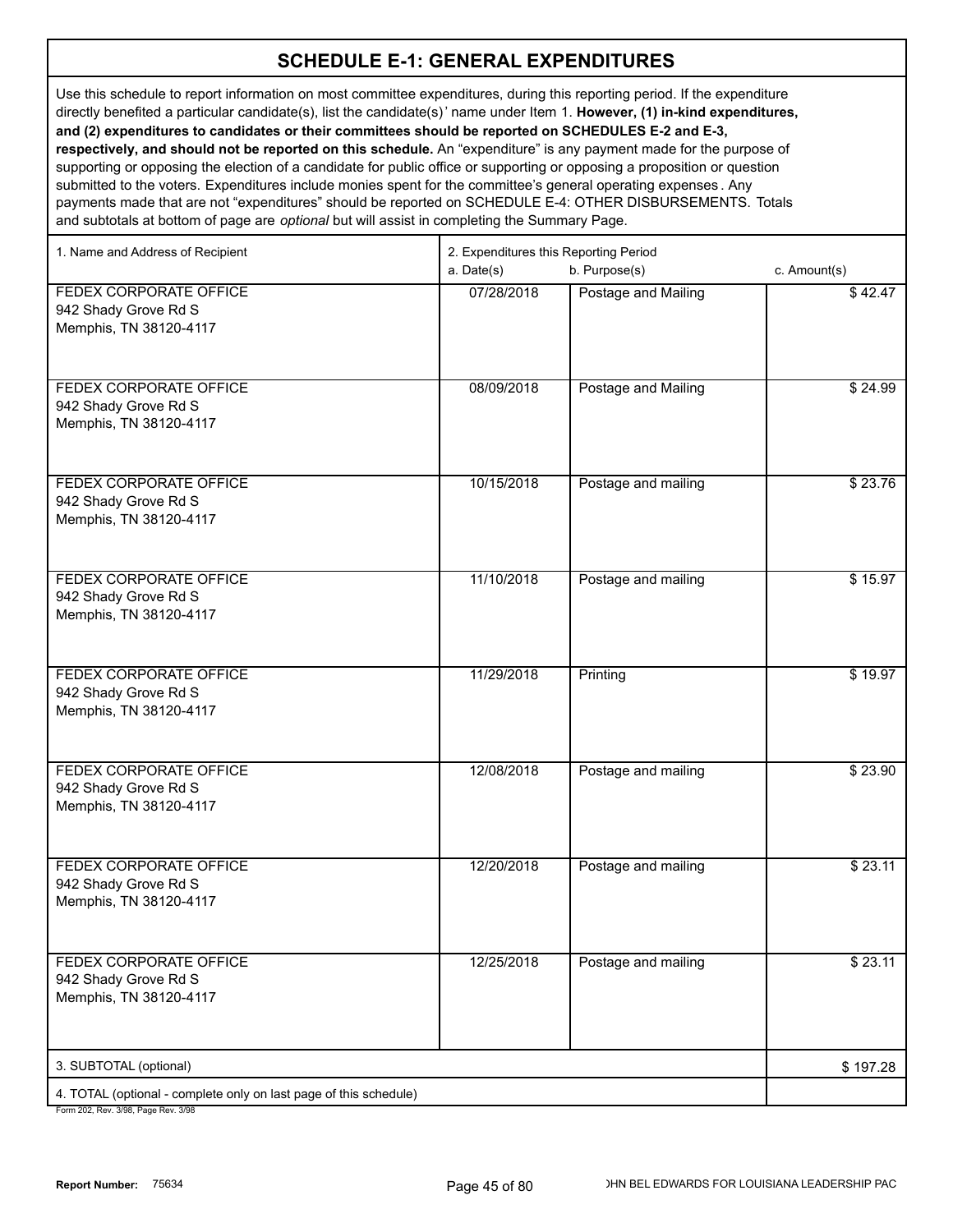Use this schedule to report information on most committee expenditures, during this reporting period. If the expenditure directly benefited a particular candidate(s), list the candidate(s)' name under Item 1. **However, (1) in-kind expenditures, and (2) expenditures to candidates or their committees should be reported on SCHEDULES E-2 and E-3, respectively, and should not be reported on this schedule.** An "expenditure" is any payment made for the purpose of supporting or opposing the election of a candidate for public office or supporting or opposing a proposition or question submitted to the voters. Expenditures include monies spent for the committee's general operating expenses . Any payments made that are not "expenditures" should be reported on SCHEDULE E-4: OTHER DISBURSEMENTS. Totals and subtotals at bottom of page are *optional* but will assist in completing the Summary Page.

| 1. Name and Address of Recipient                                                                         | 2. Expenditures this Reporting Period<br>a. Date(s) | b. Purpose(s)                                  | c. Amount(s) |
|----------------------------------------------------------------------------------------------------------|-----------------------------------------------------|------------------------------------------------|--------------|
| <b>FRANKLIN</b><br>PO Box 1269<br>Baton Rouge, LA 70821-1269                                             | 01/11/2018                                          | <b>Printing and Maililng</b><br><b>Invites</b> | \$195.80     |
| <b>FRANKLIN</b><br>PO Box 1269<br>Baton Rouge, LA 70821-1269                                             | 04/10/2018                                          | Easter invites printing &<br>mailing           | \$606.72     |
| <b>FRANKLIN</b><br>PO Box 1269<br>Baton Rouge, LA 70821-1269                                             | 12/18/2018                                          | Event invites and mailing                      | \$2,454.27   |
| <b>FRANKLIN</b><br>PO Box 1269<br>Baton Rouge, LA 70821-1269                                             | 12/31/2018                                          | Invitation preparation and<br>mailing          | \$4,840.10   |
| <b>GIACONA CORPORATION</b><br>121 Industrial Ave<br>Jefferson, LA 70121-2901                             | 03/27/2018                                          | Parade throws                                  | \$2,618.40   |
| <b>GIACONA CORPORATION</b><br>121 Industrial Ave<br>Jefferson, LA 70121-2901                             | 08/20/2018                                          | Parade throws                                  | \$3,462.40   |
| <b>GIACONA CORPORATION</b><br>121 Industrial Ave<br>Jefferson, LA 70121-2901                             | 11/01/2018                                          | Parade throws                                  | \$3,652.81   |
| <b>GOVERNOR'S MANSION PRESERVATION</b><br><b>FOUNDATION</b><br>117 Oakwood Dr<br>Franklin, LA 70538-6314 | 06/27/2018                                          | Commemorative Gift<br>Items                    | \$455.70     |
| 3. SUBTOTAL (optional)                                                                                   |                                                     |                                                | \$18,286.20  |
| 4. TOTAL (optional - complete only on last page of this schedule)                                        |                                                     |                                                |              |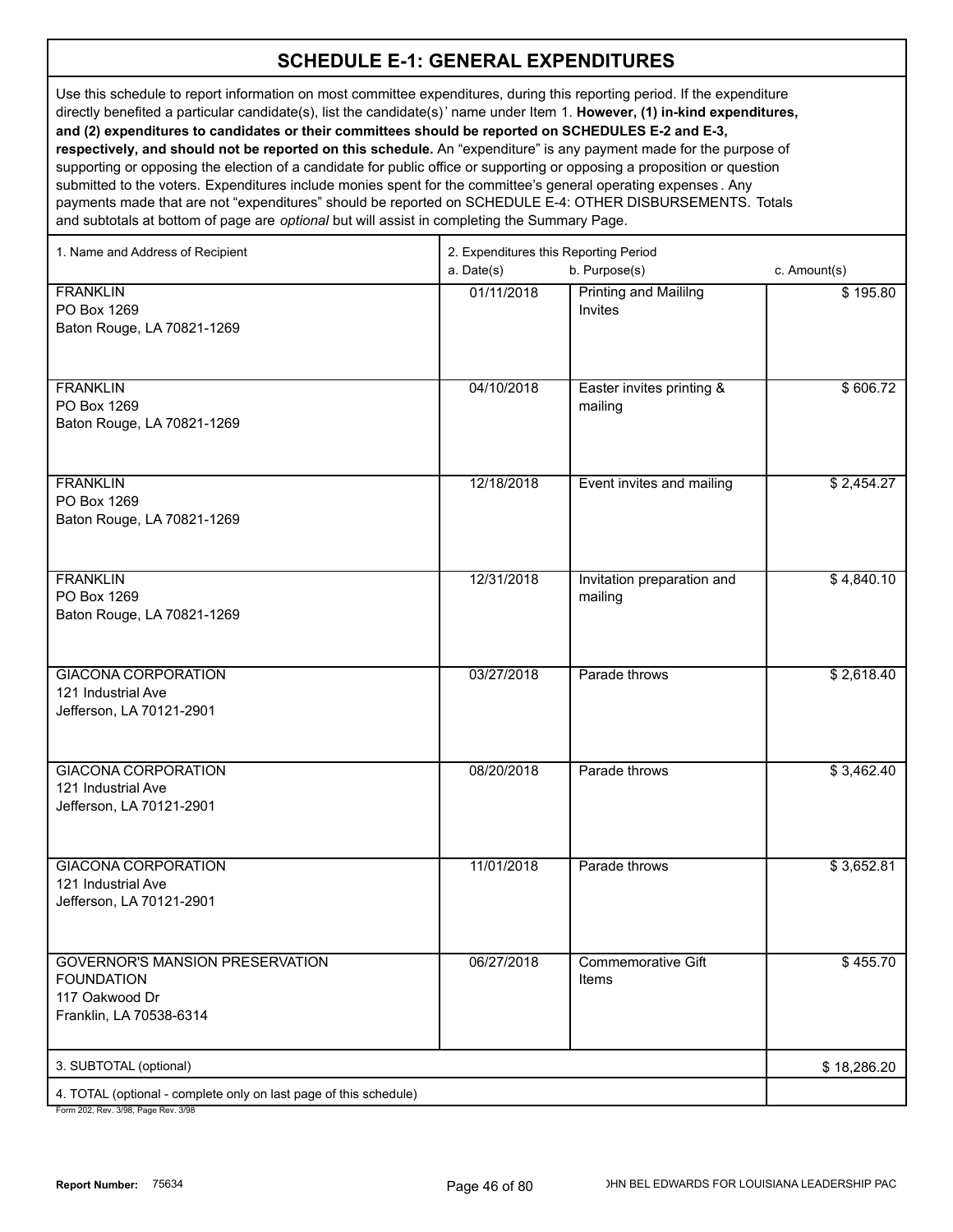Use this schedule to report information on most committee expenditures, during this reporting period. If the expenditure directly benefited a particular candidate(s), list the candidate(s)' name under Item 1. **However, (1) in-kind expenditures, and (2) expenditures to candidates or their committees should be reported on SCHEDULES E-2 and E-3, respectively, and should not be reported on this schedule.** An "expenditure" is any payment made for the purpose of supporting or opposing the election of a candidate for public office or supporting or opposing a proposition or question submitted to the voters. Expenditures include monies spent for the committee's general operating expenses . Any payments made that are not "expenditures" should be reported on SCHEDULE E-4: OTHER DISBURSEMENTS. Totals and subtotals at bottom of page are *optional* but will assist in completing the Summary Page.

| 1. Name and Address of Recipient                                                                     | 2. Expenditures this Reporting Period<br>a. Date(s)<br>b. Purpose(s)<br>c. Amount(s) |                                    |            |
|------------------------------------------------------------------------------------------------------|--------------------------------------------------------------------------------------|------------------------------------|------------|
| <b>GRIDIRON</b><br>PO Box 44131<br>Baton Rouge, LA 70804-4131                                        | 03/08/2018                                                                           | <b>Event Tickets</b>               | \$500.00   |
| <b>GRIDIRON</b><br>PO Box 44131<br>Baton Rouge, LA 70804-4131                                        | 03/21/2018                                                                           | <b>Event Tickets</b>               | \$250.00   |
| <b>LANE GRIGAS</b><br>18041 Ashton Dr<br>Hammond, LA 70403-0268                                      | 01/03/2018                                                                           | <b>Commemorative Gift</b><br>Items | \$750.00   |
| <b>GUITARCENTER</b><br>1000 S Clearview Pkwy<br>Ste 1040<br>New Orleans, LA 70123-2320               | 08/30/2018                                                                           | Office Equipment: Sound<br>System  | \$2,677.33 |
| HAMMOND CHAMBER OF COMMERCE<br>400 NW Railroad Ave<br>Hammond, LA 70401-3200                         | 06/09/2018                                                                           | Meeting: Lunch                     | \$40.00    |
| <b>HAMMOND ROTARY CLUB</b><br>PO Box 1486<br>Hammond, LA 70404-1486                                  | 10/08/2018                                                                           | Parade Fee                         | \$125.00   |
| HAMMOND UNION OF POLICE<br>PO Box 1274<br>Hammond, LA 70404-1274                                     | 06/19/2018                                                                           | Donation                           | \$550.00   |
| <b>HARLAND CLARK</b><br>15955 La Cantera Pkwy<br>San Antonio, TX 78256-2589                          | 03/14/2018                                                                           | <b>Banking supplies</b>            | \$83.17    |
| 3. SUBTOTAL (optional)                                                                               |                                                                                      |                                    | \$4,975.50 |
| 4. TOTAL (optional - complete only on last page of this schedule)<br>Form 202 Rev 3/98 Page Rev 3/98 |                                                                                      |                                    |            |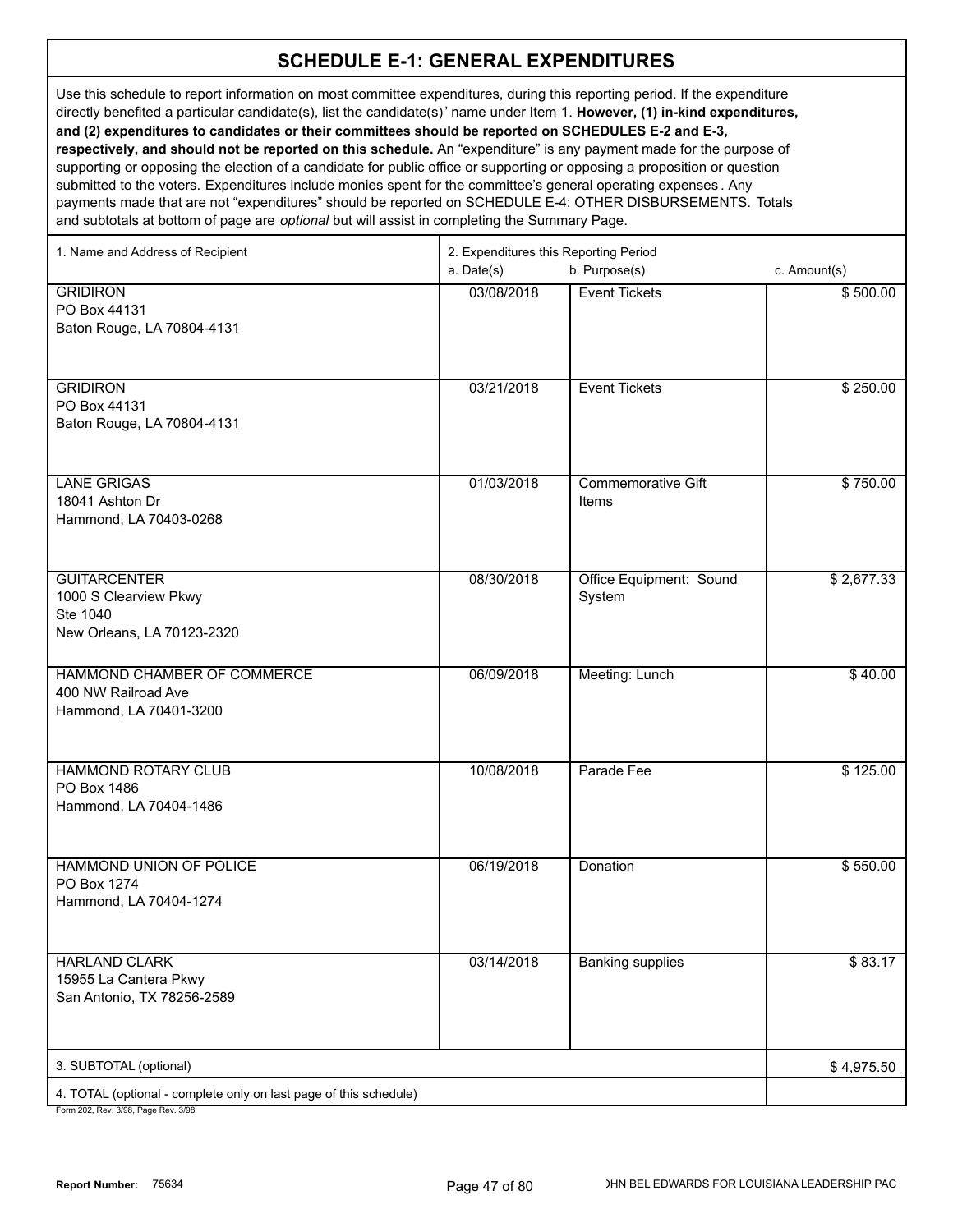Use this schedule to report information on most committee expenditures, during this reporting period. If the expenditure directly benefited a particular candidate(s), list the candidate(s)' name under Item 1. **However, (1) in-kind expenditures, and (2) expenditures to candidates or their committees should be reported on SCHEDULES E-2 and E-3, respectively, and should not be reported on this schedule.** An "expenditure" is any payment made for the purpose of supporting or opposing the election of a candidate for public office or supporting or opposing a proposition or question submitted to the voters. Expenditures include monies spent for the committee's general operating expenses . Any payments made that are not "expenditures" should be reported on SCHEDULE E-4: OTHER DISBURSEMENTS. Totals

and subtotals at bottom of page are *optional* but will assist in completing the Summary Page.

| 1. Name and Address of Recipient                                  | 2. Expenditures this Reporting Period |                              |              |
|-------------------------------------------------------------------|---------------------------------------|------------------------------|--------------|
|                                                                   | a. Date(s)                            | b. Purpose(s)                | c. Amount(s) |
| <b>HEAVENLY GIFTS</b>                                             | 09/27/2018                            | Name Badge                   | \$13.12      |
| 114 E Pine St                                                     |                                       |                              |              |
| Ponchatoula, LA 70454-2502                                        |                                       |                              |              |
|                                                                   |                                       |                              |              |
| <b>AUDRY H HENDRY</b>                                             | 03/05/2018                            | <b>Seasonal Decorations</b>  | \$100.00     |
| PO Box 277                                                        |                                       |                              |              |
| Amite, LA 70422-0277                                              |                                       |                              |              |
|                                                                   |                                       |                              |              |
|                                                                   |                                       |                              |              |
| <b>HERBSAINT</b>                                                  | 11/30/2018                            | <b>DGA Meeting: Lunch</b>    | \$332.38     |
| 701 Saint Charles Ave                                             |                                       |                              |              |
| New Orleans, LA 70130-3713                                        |                                       |                              |              |
|                                                                   |                                       |                              |              |
| <b>HILTON TEL AVIV</b>                                            | 11/01/2018                            | <b>Travel: Food Tel Aviv</b> | \$221.09     |
| Ha Yarkon St. 205                                                 |                                       |                              |              |
| Tel Aviv-Yafo 6340506,                                            |                                       |                              |              |
|                                                                   |                                       |                              |              |
| <b>HILTON WASHINGTON DC</b>                                       | 01/29/2018                            | <b>Table Service Fee</b>     | \$205.50     |
| 1919 Connecticut Ave NW                                           |                                       |                              |              |
| Washington, DC 20009-5701                                         |                                       |                              |              |
|                                                                   |                                       |                              |              |
| <b>HILTON WASHINGTON DC</b>                                       | 01/29/2018                            | Event: Food and              | \$401.02     |
| 1919 Connecticut Ave NW                                           |                                       | Beverage                     |              |
| Washington, DC 20009-5701                                         |                                       |                              |              |
|                                                                   |                                       |                              |              |
|                                                                   |                                       |                              |              |
| <b>HILTON WASHINGTON DC</b><br>1919 Connecticut Ave NW            | 01/29/2018                            | Travel: Hotel DC (suite)     | \$5,873.16   |
| Washington, DC 20009-5701                                         |                                       |                              |              |
|                                                                   |                                       |                              |              |
|                                                                   |                                       |                              |              |
| <b>HILTON WASHINGTON DC</b>                                       | 01/29/2018                            | Travel: Hotel DC             | \$7,759.32   |
| 1919 Connecticut Ave NW                                           |                                       | (Rooms)                      |              |
| Washington, DC 20009-5701                                         |                                       |                              |              |
|                                                                   |                                       |                              |              |
| 3. SUBTOTAL (optional)                                            |                                       |                              | \$14,905.59  |
| 4. TOTAL (optional - complete only on last page of this schedule) |                                       |                              |              |
| $2/00$ Dege Dev. $2/0$                                            |                                       |                              |              |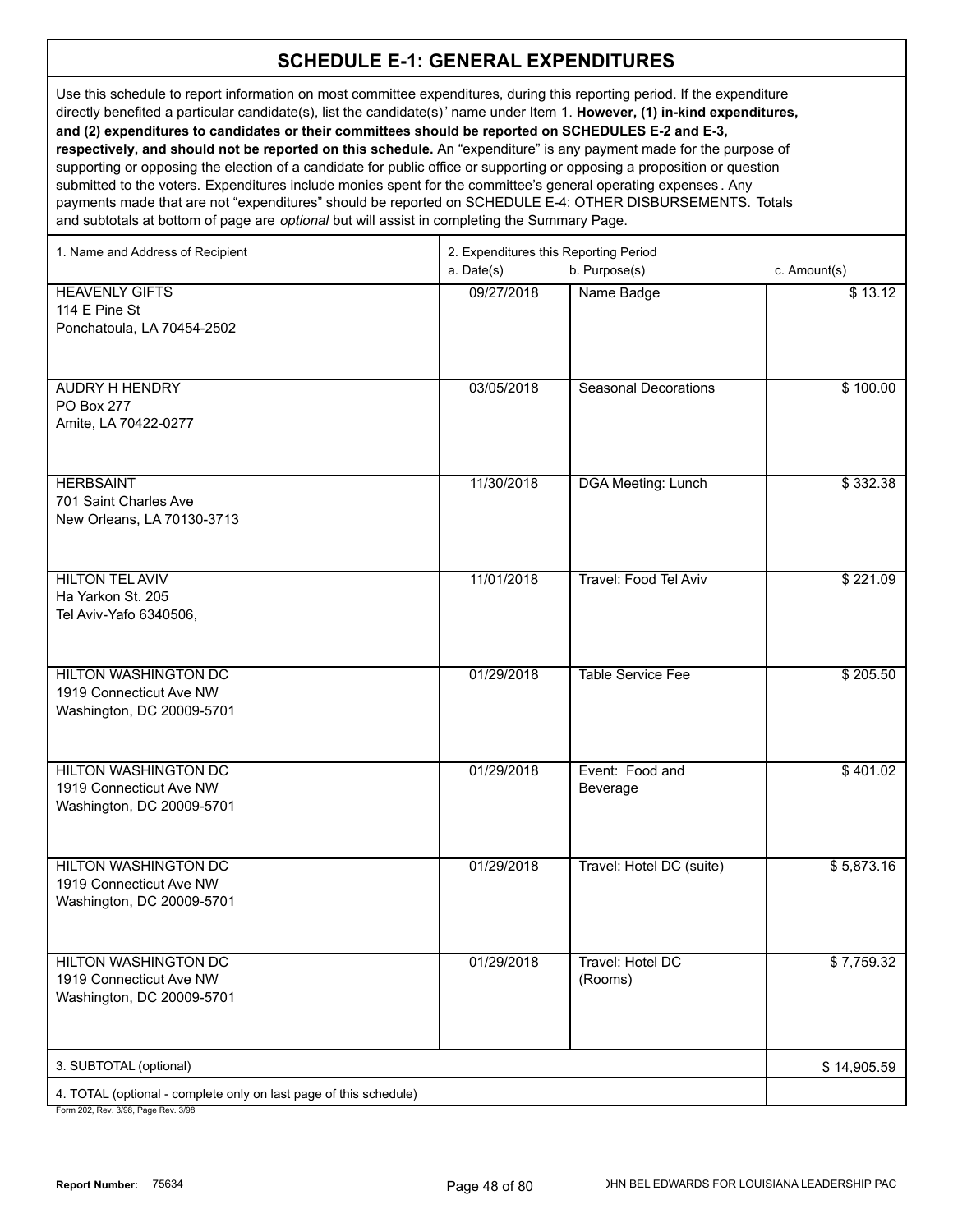Use this schedule to report information on most committee expenditures, during this reporting period. If the expenditure directly benefited a particular candidate(s), list the candidate(s)' name under Item 1. **However, (1) in-kind expenditures, and (2) expenditures to candidates or their committees should be reported on SCHEDULES E-2 and E-3, respectively, and should not be reported on this schedule.** An "expenditure" is any payment made for the purpose of supporting or opposing the election of a candidate for public office or supporting or opposing a proposition or question submitted to the voters. Expenditures include monies spent for the committee's general operating expenses . Any payments made that are not "expenditures" should be reported on SCHEDULE E-4: OTHER DISBURSEMENTS. Totals and subtotals at bottom of page are *optional* but will assist in completing the Summary Page.

| 1. Name and Address of Recipient                                                                     | 2. Expenditures this Reporting Period<br>a. Date(s) | c. Amount(s)                   |             |
|------------------------------------------------------------------------------------------------------|-----------------------------------------------------|--------------------------------|-------------|
| <b>HILTON WASHINGTON DC</b><br>1919 Connecticut Ave NW<br>Washington, DC 20009-5701                  | 01/29/2018                                          | Suite Events: Food<br>Beverage | \$9,972.51  |
| <b>HILTON WASHINGTON DC</b><br>1919 Connecticut Ave NW<br>Washington, DC 20009-5701                  | 08/22/2018                                          | Travel: Hotel DC               | \$293.89    |
| <b>HILTON WASHINGTON DC</b><br>1919 Connecticut Ave NW<br>Washington, DC 20009-5701                  | 12/04/2018                                          | Suite food and beverage        | \$1,484.90  |
| <b>HOBBY LOBBY - BATON ROUGE</b><br>3121 College Dr<br>Baton Rouge, LA 70808-3141                    | 11/27/2018                                          | <b>DGA</b> gift supplies       | \$96.14     |
| HOOD - TEL AVIV<br>Shabazi Street<br>Neve Tzedek<br>Tel Aviv,                                        | 10/29/2018                                          | <b>Travel: Food Tel Aviv</b>   | \$126.02    |
| <b>HOSTING DUDE</b><br>14747 N Northsight Blvd<br>Ste 111<br>Scottsdale, AZ 85260-2633               | 07/05/2018                                          | Domain Fee                     | \$32.61     |
| <b>HOSTING DUDE</b><br>14747 N Northsight Blvd<br>Ste 111<br>Scottsdale, AZ 85260-2633               | 08/21/2018                                          | Domain website annual<br>fees  | \$175.49    |
| HOTEL DE VILLE RESTAURANT - TEL AVIV<br>Dizengoff St. 230<br>Tel Aviv-Yafo,                          | 10/30/2018                                          | Travel: Food Tel Aviv          | \$111.57    |
| 3. SUBTOTAL (optional)                                                                               |                                                     |                                | \$12,293.13 |
| 4. TOTAL (optional - complete only on last page of this schedule)<br>Form 202 Rev 3/98 Page Rev 3/98 |                                                     |                                |             |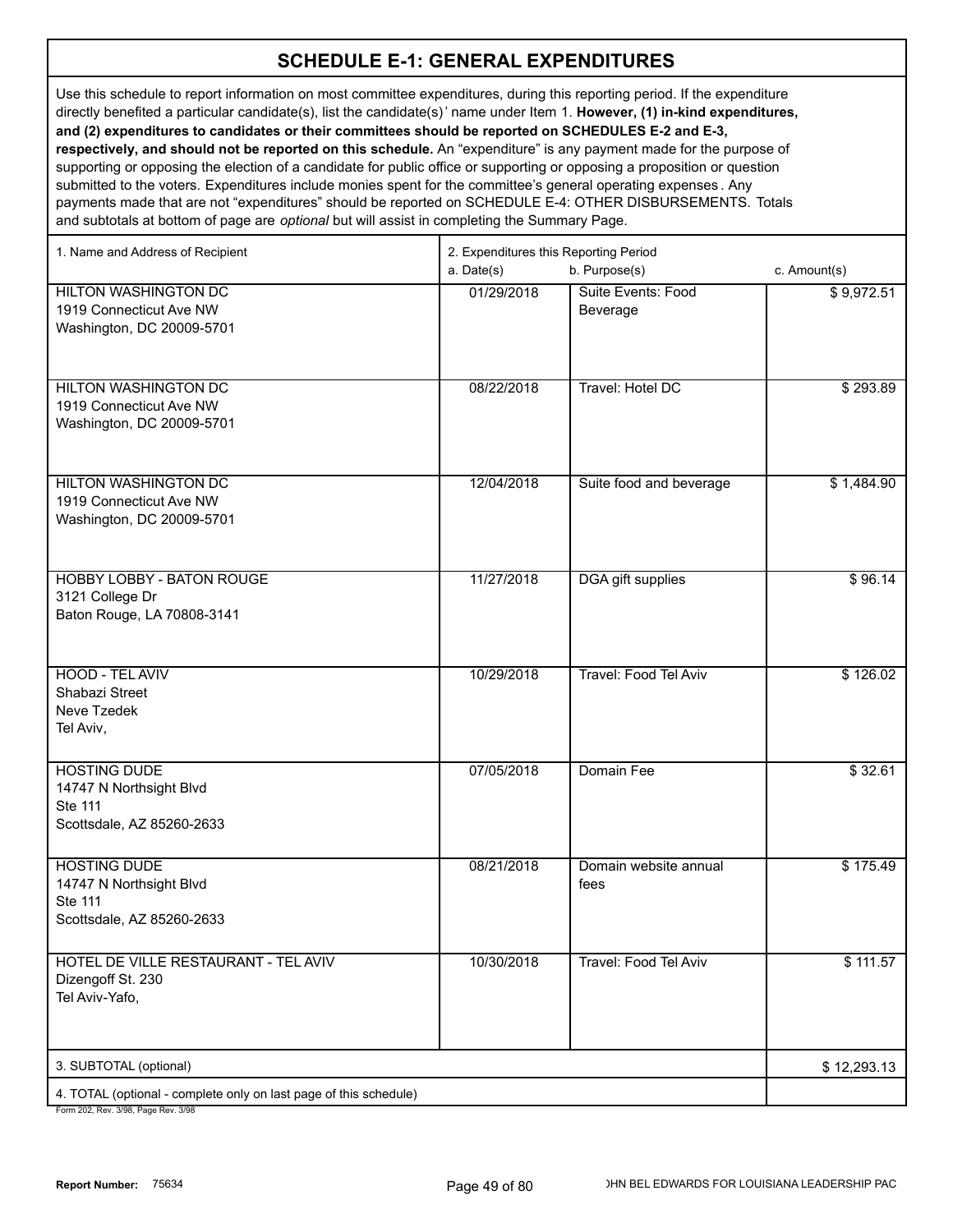Use this schedule to report information on most committee expenditures, during this reporting period. If the expenditure directly benefited a particular candidate(s), list the candidate(s)' name under Item 1. **However, (1) in-kind expenditures, and (2) expenditures to candidates or their committees should be reported on SCHEDULES E-2 and E-3, respectively, and should not be reported on this schedule.** An "expenditure" is any payment made for the purpose of supporting or opposing the election of a candidate for public office or supporting or opposing a proposition or question

submitted to the voters. Expenditures include monies spent for the committee's general operating expenses . Any payments made that are not "expenditures" should be reported on SCHEDULE E-4: OTHER DISBURSEMENTS. Totals and subtotals at bottom of page are *optional* but will assist in completing the Summary Page.

| 1. Name and Address of Recipient                                                     | 2. Expenditures this Reporting Period |                                        |              |  |
|--------------------------------------------------------------------------------------|---------------------------------------|----------------------------------------|--------------|--|
|                                                                                      | a. Date(s)                            | b. Purpose(s)                          | c. Amount(s) |  |
| HOUSE DEMOCRATIC CAMPAIGN COMMITTEE<br>PO Box 4385<br>Baton Rouge, LA 70821-4385     | 05/01/2018                            | Event Sponsorship                      | \$2,500.00   |  |
| HYATT REGENCY - DENVER AT CCC<br>650 15th St<br>Denver, CO 80202-4207                | 07/09/2018                            | <b>Travel: Hotel</b>                   | \$562.54     |  |
| INTERNATIONAL RICE FESTIVAL<br>PO Box 1900<br>Crowley, LA 70527-1900                 | 08/10/2018                            | Parade Fee                             | \$500.00     |  |
| <b>INTUIT INC.</b><br>2700 Coast Ave<br>Mountain View, CA 94043-1140                 | 05/14/2018                            | Software                               | \$209.95     |  |
| <b>JAMES LAMBERT RIGGS &amp; ASSOCIATES</b><br>PO Box 369<br>Hammond, LA 70404-0369  | 02/09/2018                            | <b>Accounting Services</b>             | \$67.50      |  |
| <b>JASON'S DELI</b><br>6725 Siegen Ln<br>Baton Rouge, LA 70809-4589                  | 08/27/2018                            | Meeting: Lunch                         | \$155.95     |  |
| JIMMY JOHNS - CORP OFFICE FOR LA<br>2012 Old Sterlington Rd<br>Monroe, LA 71203-3027 | 04/11/2018                            | Event food                             | \$137.70     |  |
| JOHN FINCH AUTOMOTIVE<br>51532 Finch Ln<br>Independence, LA 70443-2522               | 06/25/2018                            | Parade Truck: Repairs &<br>maintenance | \$1,283.51   |  |
| 3. SUBTOTAL (optional)                                                               |                                       |                                        | \$5,417.15   |  |
| 4. TOTAL (optional - complete only on last page of this schedule)                    |                                       |                                        |              |  |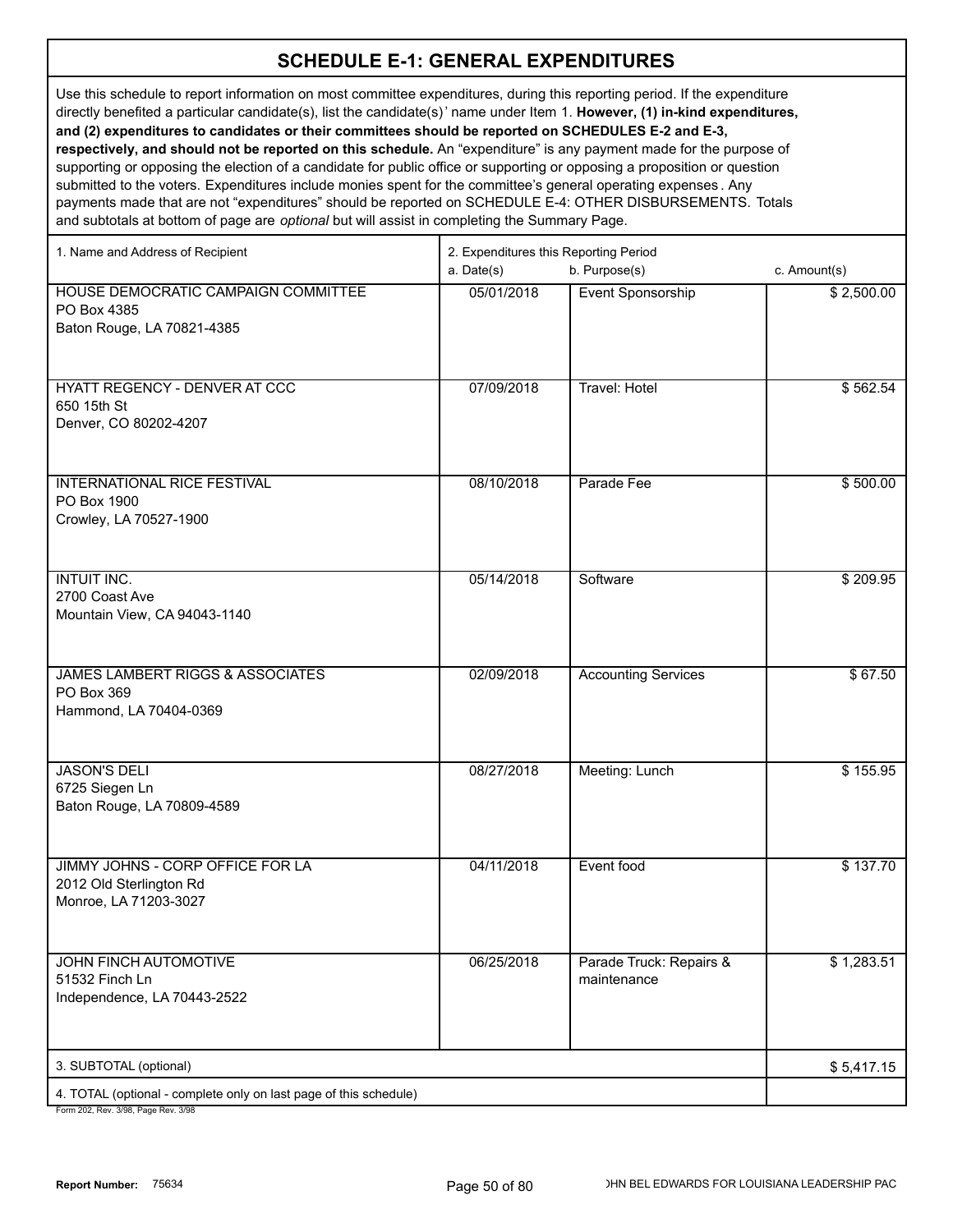Use this schedule to report information on most committee expenditures, during this reporting period. If the expenditure directly benefited a particular candidate(s), list the candidate(s)' name under Item 1. **However, (1) in-kind expenditures, and (2) expenditures to candidates or their committees should be reported on SCHEDULES E-2 and E-3, respectively, and should not be reported on this schedule.** An "expenditure" is any payment made for the purpose of supporting or opposing the election of a candidate for public office or supporting or opposing a proposition or question submitted to the voters. Expenditures include monies spent for the committee's general operating expenses . Any payments made that are not "expenditures" should be reported on SCHEDULE E-4: OTHER DISBURSEMENTS. Totals and subtotals at bottom of page are *optional* but will assist in completing the Summary Page.

| 1. Name and Address of Recipient                                                | 2. Expenditures this Reporting Period<br>a. Date(s) | b. Purpose(s)                          | c. Amount(s) |
|---------------------------------------------------------------------------------|-----------------------------------------------------|----------------------------------------|--------------|
| <b>JW SIGNS</b><br>22420 Fletcher Rd<br>Ponchatoula, LA 70454-5414              | 10/08/2018                                          | JBE banners (2)                        | \$700.00     |
| <b>KALURAH STREET GRILL</b><br>2857 Perkins Rd<br>Baton Rouge, LA 70808-2247    | 11/13/2018                                          | Fundraiser Food and<br>Beverage        | \$922.00     |
| LA BOCA RESTAURANT<br>870 Tchoupitoulas St<br>New Orleans, LA 70130-3614        | 08/18/2018                                          | Meeting: Lunch                         | \$173.78     |
| LA COTTON FESTIVAL<br>1293 Lee St<br>Ville Platte, LA 70586-6312                | 08/29/2018                                          | Parade Fee                             | \$100.00     |
| LA MADELEINE<br>3300 Severn Ave<br><b>Ste 201</b><br>Metairie, LA 70002-3440    | 01/16/2018                                          | Meeting: Lunch                         | \$67.84      |
| <b>LA POLITICAL</b><br>PO Box 84779<br>Baton Rouge, LA 70884-4779               | 01/29/2018                                          | Subscription 1 year                    | \$145.00     |
| <b>LA TRUFFE SAUVAGE</b><br>815 W Bayou Pines Dr<br>Lake Charles, LA 70601-7076 | 12/10/2018                                          | <b>Fundraiser Food and</b><br>Beverage | \$6,180.56   |
| <b>LAMB &amp; ASSOCIATES</b><br>2315 Line Ave<br>Shreveport, LA 71104-2130      | 08/09/2018                                          | <b>Commemorative Gift</b><br>Items     | \$4,148.33   |
| 3. SUBTOTAL (optional)                                                          |                                                     |                                        | \$12,437.51  |
| 4. TOTAL (optional - complete only on last page of this schedule)<br>$2/00 - 5$ |                                                     |                                        |              |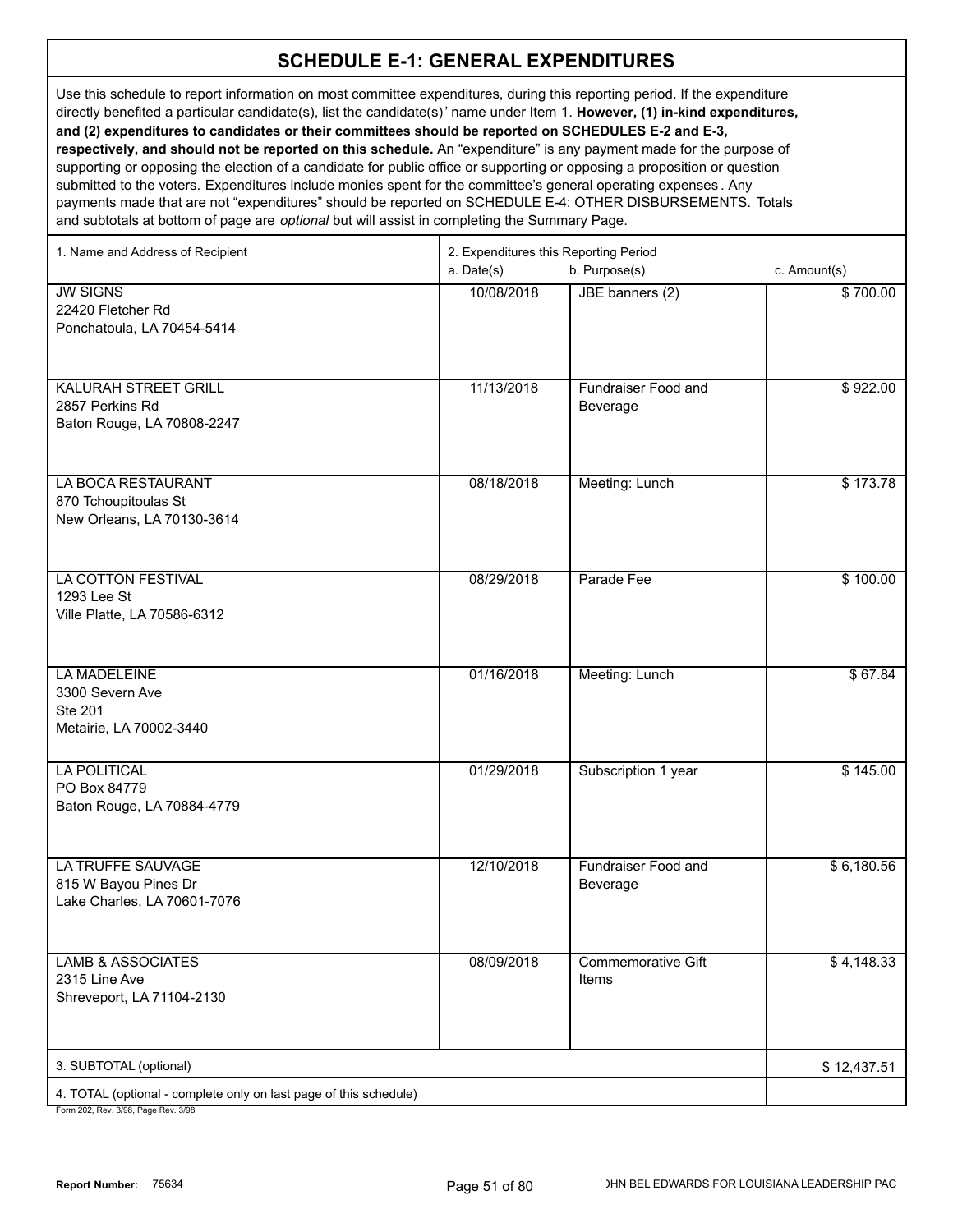Use this schedule to report information on most committee expenditures, during this reporting period. If the expenditure directly benefited a particular candidate(s), list the candidate(s)' name under Item 1. **However, (1) in-kind expenditures, and (2) expenditures to candidates or their committees should be reported on SCHEDULES E-2 and E-3, respectively, and should not be reported on this schedule.** An "expenditure" is any payment made for the purpose of supporting or opposing the election of a candidate for public office or supporting or opposing a proposition or question

submitted to the voters. Expenditures include monies spent for the committee's general operating expenses . Any payments made that are not "expenditures" should be reported on SCHEDULE E-4: OTHER DISBURSEMENTS. Totals and subtotals at bottom of page are *optional* but will assist in completing the Summary Page.

| 1. Name and Address of Recipient                                  | 2. Expenditures this Reporting Period |                                |              |  |
|-------------------------------------------------------------------|---------------------------------------|--------------------------------|--------------|--|
|                                                                   | a. Date(s)                            | b. Purpose(s)                  | c. Amount(s) |  |
| <b>LAMB &amp; ASSOCIATES</b>                                      | 10/26/2018                            | <b>Commemorative Gift</b>      | \$1,708.43   |  |
| 2315 Line Ave                                                     |                                       | Items                          |              |  |
| Shreveport, LA 71104-2130                                         |                                       |                                |              |  |
|                                                                   |                                       |                                |              |  |
|                                                                   |                                       |                                |              |  |
| <b>LAMB &amp; ASSOCIATES</b><br>2315 Line Ave                     | 11/14/2018                            | Commemorative Gift<br>Items    | \$3,903.58   |  |
| Shreveport, LA 71104-2130                                         |                                       |                                |              |  |
|                                                                   |                                       |                                |              |  |
|                                                                   |                                       |                                |              |  |
| <b>LANDRY'S SEAFOOD HOUSE</b>                                     | 04/21/2018                            | Travel: Meal                   | \$86.71      |  |
| 620 Decatur St                                                    |                                       |                                |              |  |
| Unit 1A                                                           |                                       |                                |              |  |
| New Orleans, LA 70130-1010                                        |                                       |                                |              |  |
|                                                                   |                                       |                                |              |  |
| LAPPE'S BEE SUPPLY & HONEY FARM LLC                               | 07/30/2018                            | <b>Supplies for Governor's</b> | \$526.52     |  |
| 117 Florence Ave                                                  |                                       | Honey                          |              |  |
| East Peru, IA 50222-8311                                          |                                       |                                |              |  |
|                                                                   |                                       |                                |              |  |
| LEE MICHAELS FINE JEWELRY                                         | 03/15/2018                            | <b>Commemorative Gift</b>      | \$528.00     |  |
| 11314 Cloverland Ave                                              |                                       | Items                          |              |  |
| Baton Rouge, LA 70809-4279                                        |                                       |                                |              |  |
|                                                                   |                                       |                                |              |  |
|                                                                   |                                       |                                |              |  |
| LEE MICHAELS FINE JEWELRY                                         | 12/13/2018                            | <b>Commemorative Gift</b>      | \$979.82     |  |
| 11314 Cloverland Ave<br>Baton Rouge, LA 70809-4279                |                                       | Items                          |              |  |
|                                                                   |                                       |                                |              |  |
|                                                                   |                                       |                                |              |  |
| LOUIS ARMSTRONG NEW ORLEANS                                       | 01/28/2018                            | <b>Travel: Airport Parking</b> | \$75.00      |  |
| <b>INTERNATIONAL AIRPORT</b>                                      |                                       |                                |              |  |
| 900 Airline Dr                                                    |                                       |                                |              |  |
| Kenner, LA 70062-6923                                             |                                       |                                |              |  |
|                                                                   |                                       |                                |              |  |
| LOUIS ARMSTRONG NEW ORLEANS                                       | 11/02/2018                            | Travel: Parking Israel trip    | \$141.00     |  |
| <b>INTERNATIONAL AIRPORT</b><br>900 Airline Dr                    |                                       |                                |              |  |
| Kenner, LA 70062-6923                                             |                                       |                                |              |  |
|                                                                   |                                       |                                |              |  |
| 3. SUBTOTAL (optional)                                            |                                       |                                | \$7,949.06   |  |
| 4. TOTAL (optional - complete only on last page of this schedule) |                                       |                                |              |  |
|                                                                   |                                       |                                |              |  |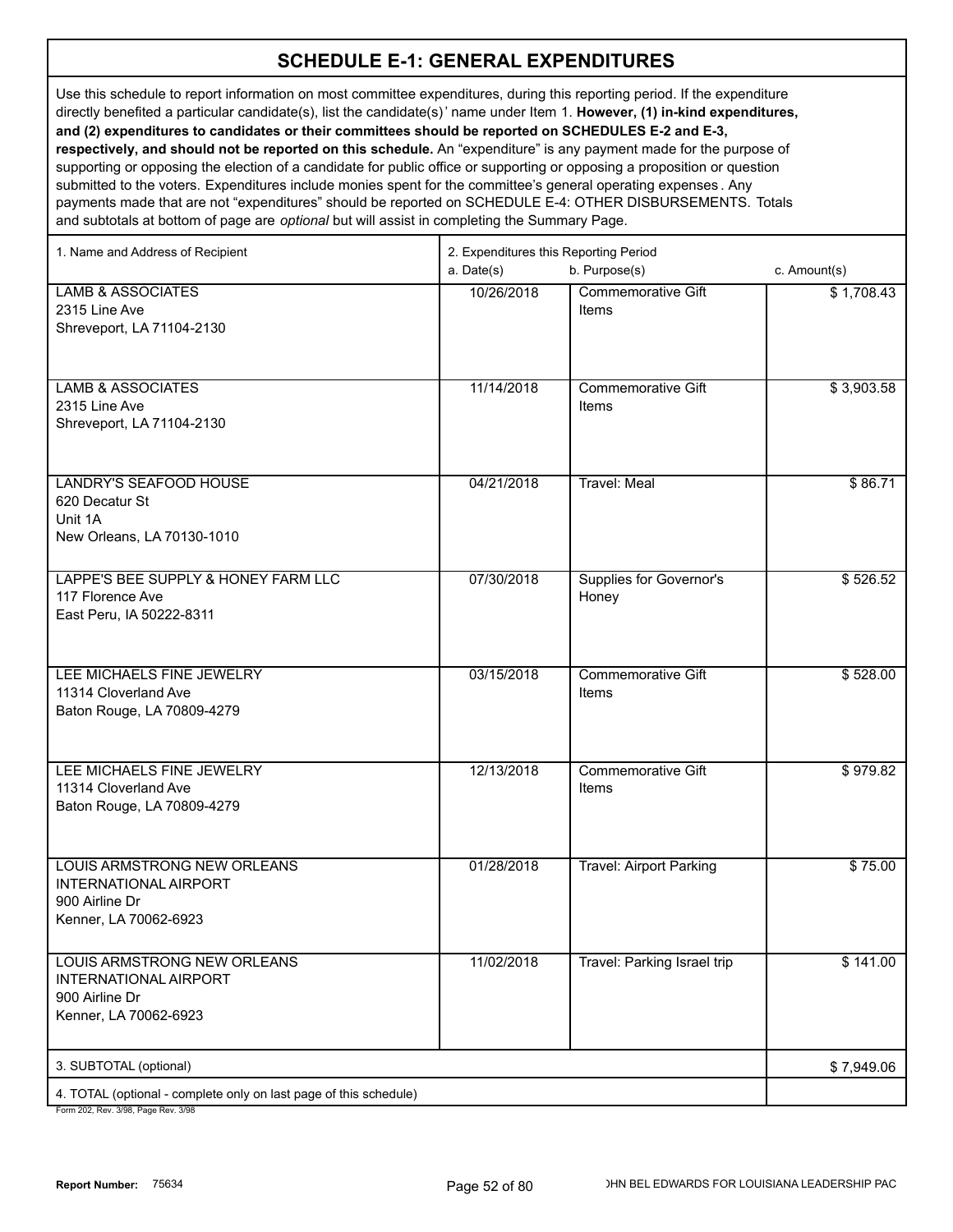Use this schedule to report information on most committee expenditures, during this reporting period. If the expenditure directly benefited a particular candidate(s), list the candidate(s)' name under Item 1. **However, (1) in-kind expenditures, and (2) expenditures to candidates or their committees should be reported on SCHEDULES E-2 and E-3, respectively, and should not be reported on this schedule.** An "expenditure" is any payment made for the purpose of supporting or opposing the election of a candidate for public office or supporting or opposing a proposition or question submitted to the voters. Expenditures include monies spent for the committee's general operating expenses . Any

payments made that are not "expenditures" should be reported on SCHEDULE E-4: OTHER DISBURSEMENTS. Totals and subtotals at bottom of page are *optional* but will assist in completing the Summary Page.

| 1. Name and Address of Recipient                                  | 2. Expenditures this Reporting Period |                          |              |  |
|-------------------------------------------------------------------|---------------------------------------|--------------------------|--------------|--|
|                                                                   | a. Date(s)                            | b. Purpose(s)            | c. Amount(s) |  |
| <b>LOUISIANA CRAWFISH TIME</b>                                    | 05/21/2018                            | Event food               | \$151.81     |  |
| 2019 Verot School Rd                                              |                                       |                          |              |  |
| Lafayette, LA 70508-6345                                          |                                       |                          |              |  |
|                                                                   |                                       |                          |              |  |
|                                                                   |                                       |                          |              |  |
| LOUISIANA DEMOCRATIC PARTY                                        | 01/11/2018                            | Donation                 | \$25,000.00  |  |
| 701 Government St                                                 |                                       |                          |              |  |
| Baton Rouge, LA 70802-6028                                        |                                       |                          |              |  |
|                                                                   |                                       |                          |              |  |
|                                                                   |                                       |                          |              |  |
| LOUISIANA DEMOCRATIC PARTY                                        | 03/29/2018                            | Sponsorship: True Blue   | \$5,000.00   |  |
| 701 Government St                                                 |                                       | Gala                     |              |  |
| Baton Rouge, LA 70802-6028                                        |                                       |                          |              |  |
|                                                                   |                                       |                          |              |  |
| LOUISIANA DEPARTMENT OF PUBLIC SAFETY                             | 02/09/2018                            | Excess baggage fees      | \$1,600.00   |  |
| AND CORRECTIONS                                                   |                                       |                          |              |  |
| PO Box 64886                                                      |                                       |                          |              |  |
| PO Box 64886                                                      |                                       |                          |              |  |
|                                                                   |                                       |                          |              |  |
| LOUISIANA HOME & FOREIGN MISSIONS BAPTIST                         | 07/20/2018                            | Sponsorship of Table     | \$450.00     |  |
| <b>CONVENTION</b>                                                 |                                       |                          |              |  |
| 5539 Valley Forge Ave                                             |                                       |                          |              |  |
| Baton Rouge, LA 70808-3545                                        |                                       |                          |              |  |
|                                                                   |                                       |                          |              |  |
| LOUISIANA SECRETARY OF STATE                                      | 06/26/2018                            | <b>Annual Filing Fee</b> | \$35.00      |  |
| 8585 Archives Ave                                                 |                                       |                          |              |  |
| Baton Rouge, LA 70809-2421                                        |                                       |                          |              |  |
|                                                                   |                                       |                          |              |  |
|                                                                   |                                       |                          |              |  |
| LOUISIANA SUGAR CANE FESTIVAL & FAIR                              | 08/02/2018                            | Parade Fee               | \$250.00     |  |
| <b>ASSOCIATION</b>                                                |                                       |                          |              |  |
| PO Box 9768                                                       |                                       |                          |              |  |
| New Iberia, LA 70562-9768                                         |                                       |                          |              |  |
| <b>LSU ATHLETIC DEPARTMENT</b>                                    | 03/29/2018                            | <b>Event Tickets</b>     | \$44.00      |  |
| N Stadium Road                                                    |                                       |                          |              |  |
| Baton Rouge, LA 70802                                             |                                       |                          |              |  |
|                                                                   |                                       |                          |              |  |
|                                                                   |                                       |                          |              |  |
| 3. SUBTOTAL (optional)                                            |                                       |                          | \$32,530.81  |  |
| 4. TOTAL (optional - complete only on last page of this schedule) |                                       |                          |              |  |
| Form 202 Rev. 3/08 Rage Rev. 3/08                                 |                                       |                          |              |  |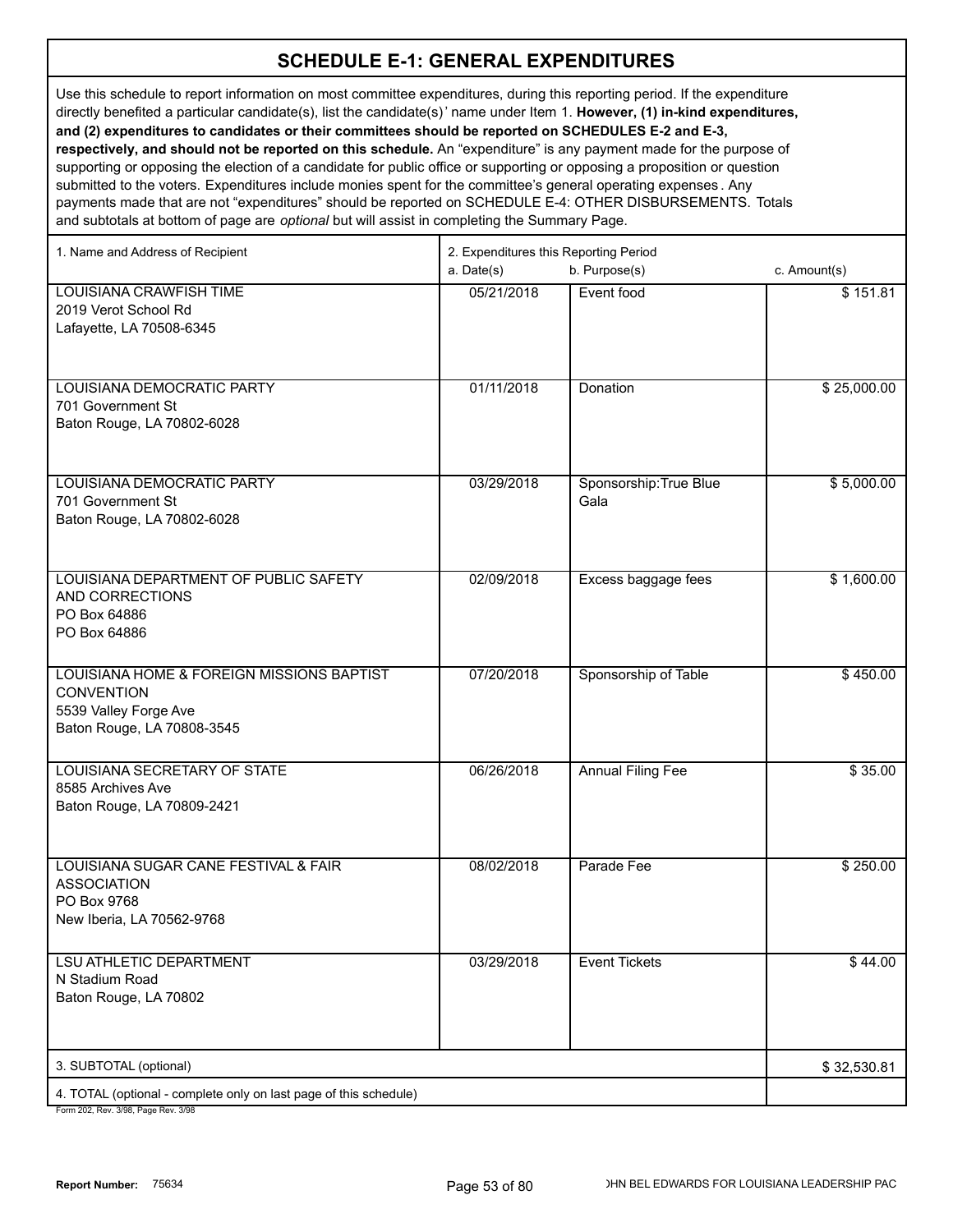Use this schedule to report information on most committee expenditures, during this reporting period. If the expenditure directly benefited a particular candidate(s), list the candidate(s)' name under Item 1. **However, (1) in-kind expenditures, and (2) expenditures to candidates or their committees should be reported on SCHEDULES E-2 and E-3, respectively, and should not be reported on this schedule.** An "expenditure" is any payment made for the purpose of

supporting or opposing the election of a candidate for public office or supporting or opposing a proposition or question submitted to the voters. Expenditures include monies spent for the committee's general operating expenses . Any payments made that are not "expenditures" should be reported on SCHEDULE E-4: OTHER DISBURSEMENTS. Totals and subtotals at bottom of page are *optional* but will assist in completing the Summary Page.

| b. Purpose(s)<br>a. Date(s)<br>c. Amount(s)<br><b>LSU ATHLETIC DEPARTMENT</b><br>07/10/2018<br>\$10,200.00<br><b>Event Tickets</b><br>N Stadium Road<br>Baton Rouge, LA 70802<br><b>MANDINA'S</b><br>10/18/2018<br>Meeting: Lunch<br>\$128.71<br>3800 Canal St<br>New Orleans, LA 70119-6037<br>MANSURS ON THE BOULEVARD<br>09/12/2018<br>\$80.00<br>Event planning: Lunch<br>5720 Corporate Blvd<br>Ste A<br>Baton Rouge, LA 70808-2534 |
|------------------------------------------------------------------------------------------------------------------------------------------------------------------------------------------------------------------------------------------------------------------------------------------------------------------------------------------------------------------------------------------------------------------------------------------|
|                                                                                                                                                                                                                                                                                                                                                                                                                                          |
|                                                                                                                                                                                                                                                                                                                                                                                                                                          |
|                                                                                                                                                                                                                                                                                                                                                                                                                                          |
|                                                                                                                                                                                                                                                                                                                                                                                                                                          |
|                                                                                                                                                                                                                                                                                                                                                                                                                                          |
|                                                                                                                                                                                                                                                                                                                                                                                                                                          |
|                                                                                                                                                                                                                                                                                                                                                                                                                                          |
|                                                                                                                                                                                                                                                                                                                                                                                                                                          |
|                                                                                                                                                                                                                                                                                                                                                                                                                                          |
|                                                                                                                                                                                                                                                                                                                                                                                                                                          |
|                                                                                                                                                                                                                                                                                                                                                                                                                                          |
|                                                                                                                                                                                                                                                                                                                                                                                                                                          |
|                                                                                                                                                                                                                                                                                                                                                                                                                                          |
|                                                                                                                                                                                                                                                                                                                                                                                                                                          |
| <b>MAROON BELLS</b><br>08/12/2018<br>Event tickets<br>\$600.00                                                                                                                                                                                                                                                                                                                                                                           |
| 3133 Maroon Creek Rd                                                                                                                                                                                                                                                                                                                                                                                                                     |
| Aspen, CO 81611-3560                                                                                                                                                                                                                                                                                                                                                                                                                     |
|                                                                                                                                                                                                                                                                                                                                                                                                                                          |
| <b>Commemorative Gift</b><br><b>MARTIN WINE CELLAR</b><br>11/29/2018<br>\$515.34                                                                                                                                                                                                                                                                                                                                                         |
| 7248 Perkins Rd<br>Items                                                                                                                                                                                                                                                                                                                                                                                                                 |
| Baton Rouge, LA 70808-4783                                                                                                                                                                                                                                                                                                                                                                                                               |
|                                                                                                                                                                                                                                                                                                                                                                                                                                          |
| <b>MATHERNE'S SUPERMARKET</b><br>04/02/2018<br>Event food<br>\$255.92                                                                                                                                                                                                                                                                                                                                                                    |
| 7580 Bluebonnet Blvd                                                                                                                                                                                                                                                                                                                                                                                                                     |
| Baton Rouge, LA 70810-1627                                                                                                                                                                                                                                                                                                                                                                                                               |
|                                                                                                                                                                                                                                                                                                                                                                                                                                          |
| MATHERNE'S SUPERMARKET<br>04/06/2018<br>Event food<br>\$1,643.56                                                                                                                                                                                                                                                                                                                                                                         |
| 7580 Bluebonnet Blvd                                                                                                                                                                                                                                                                                                                                                                                                                     |
| Baton Rouge, LA 70810-1627                                                                                                                                                                                                                                                                                                                                                                                                               |
|                                                                                                                                                                                                                                                                                                                                                                                                                                          |
| 06/14/2018<br><b>MATHERNE'S SUPERMARKET</b><br>Event supplies<br>\$10.07                                                                                                                                                                                                                                                                                                                                                                 |
| 7580 Bluebonnet Blvd                                                                                                                                                                                                                                                                                                                                                                                                                     |
| Baton Rouge, LA 70810-1627                                                                                                                                                                                                                                                                                                                                                                                                               |
|                                                                                                                                                                                                                                                                                                                                                                                                                                          |
|                                                                                                                                                                                                                                                                                                                                                                                                                                          |
| 3. SUBTOTAL (optional)<br>\$13,433.60                                                                                                                                                                                                                                                                                                                                                                                                    |
| 4. TOTAL (optional - complete only on last page of this schedule)<br>Form 202 Roy 2/08 Rogo Roy 2/08                                                                                                                                                                                                                                                                                                                                     |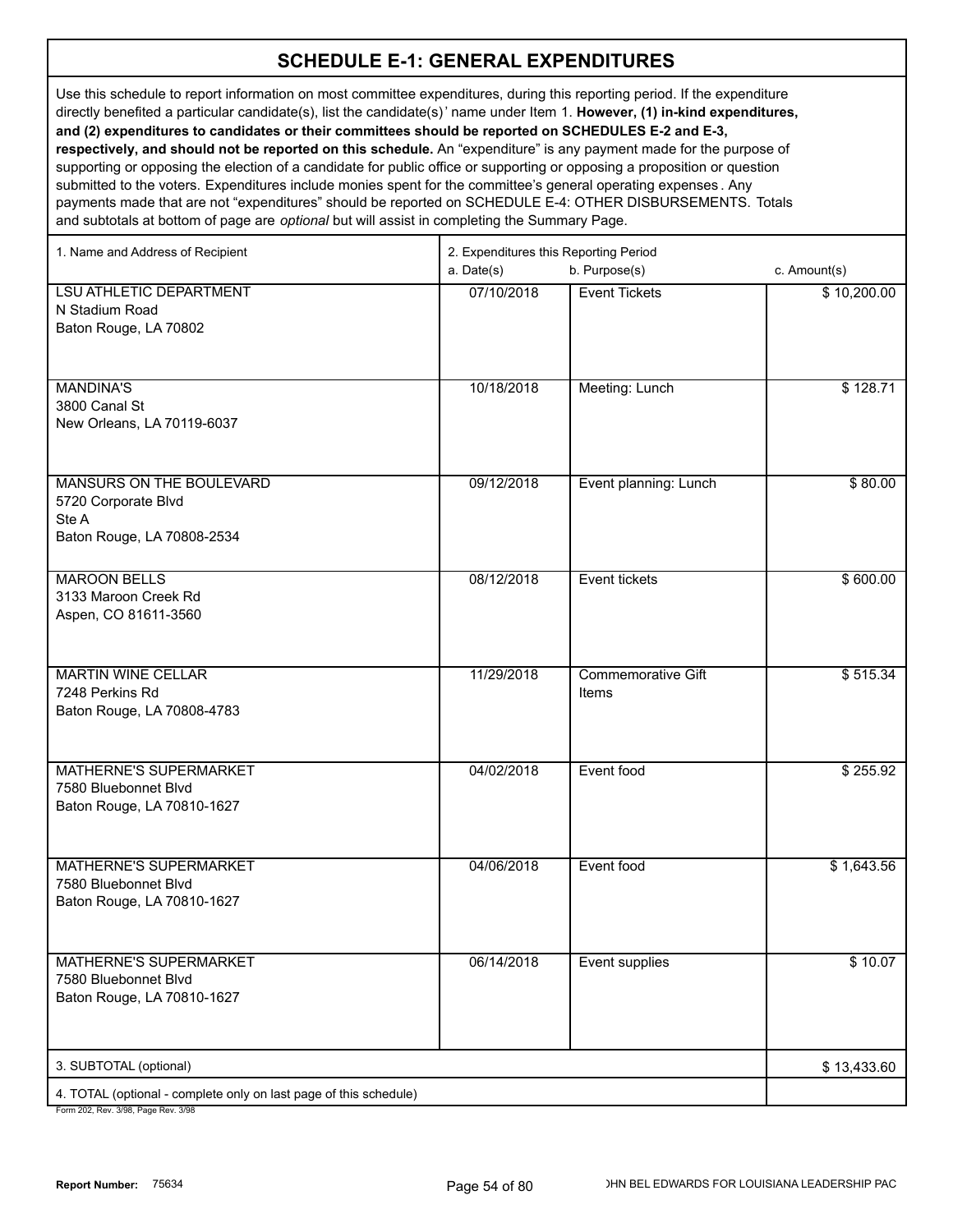Use this schedule to report information on most committee expenditures, during this reporting period. If the expenditure directly benefited a particular candidate(s), list the candidate(s)' name under Item 1. **However, (1) in-kind expenditures, and (2) expenditures to candidates or their committees should be reported on SCHEDULES E-2 and E-3, respectively, and should not be reported on this schedule.** An "expenditure" is any payment made for the purpose of supporting or opposing the election of a candidate for public office or supporting or opposing a proposition or question submitted to the voters. Expenditures include monies spent for the committee's general operating expenses . Any payments made that are not "expenditures" should be reported on SCHEDULE E-4: OTHER DISBURSEMENTS. Totals and subtotals at bottom of page are *optional* but will assist in completing the Summary Page.

| 1. Name and Address of Recipient                                                                     | 2. Expenditures this Reporting Period<br>a. Date(s) | c. Amount(s)                                |             |
|------------------------------------------------------------------------------------------------------|-----------------------------------------------------|---------------------------------------------|-------------|
| <b>MCAFEE CORP</b><br>2821 Mission College Blvd<br>Santa Clara, CA 95054-1838                        | 11/27/2018                                          | <b>Virus Protection office</b><br>computers | \$262.66    |
| MCCRORY'S GARAGE 0135<br>1000 Iberville St<br>New Orleans, LA 70112-3118                             | 11/30/2018                                          | <b>DGA</b> parking                          | \$12.00     |
| <b>METRY CAB SERVICE</b><br>3625 Airline Dr<br>Metairie, LA 70001-5803                               | 12/03/2018                                          | Taxi service                                | \$17.28     |
| <b>MICROSOFT STORE</b><br>1 Lone Tree Rd S<br>Fargo, ND 58104-3911                                   | 05/09/2018                                          | Software                                    | \$109.99    |
| MIDDENDORF'S RESTAURANT<br>75 Manchac Way<br>Akers, LA 70421-3004                                    | 02/14/2018                                          | Meeting: Lunch                              | \$66.00     |
| MIDDENDORF'S RESTAURANT<br>75 Manchac Way<br>Akers, LA 70421-3004                                    | 10/31/2018                                          | Fundraiser: food<br>beverage staffvenue     | \$17,779.27 |
| <b>MIDDENDORF'S RESTAURANT</b><br>75 Manchac Way<br>Akers, LA 70421-3004                             | 10/31/2018                                          | Meeting: Lunch                              | \$74.00     |
| MILLA - TEL AVIV<br>Dizengoff St. 164<br>Tel Aviv-Yafo,                                              | 10/30/2018                                          | Travel: Food Tel Aviv                       | \$23.38     |
| 3. SUBTOTAL (optional)                                                                               |                                                     |                                             | \$18,344.58 |
| 4. TOTAL (optional - complete only on last page of this schedule)<br>Form 202 Rev 3/98 Page Rev 3/98 |                                                     |                                             |             |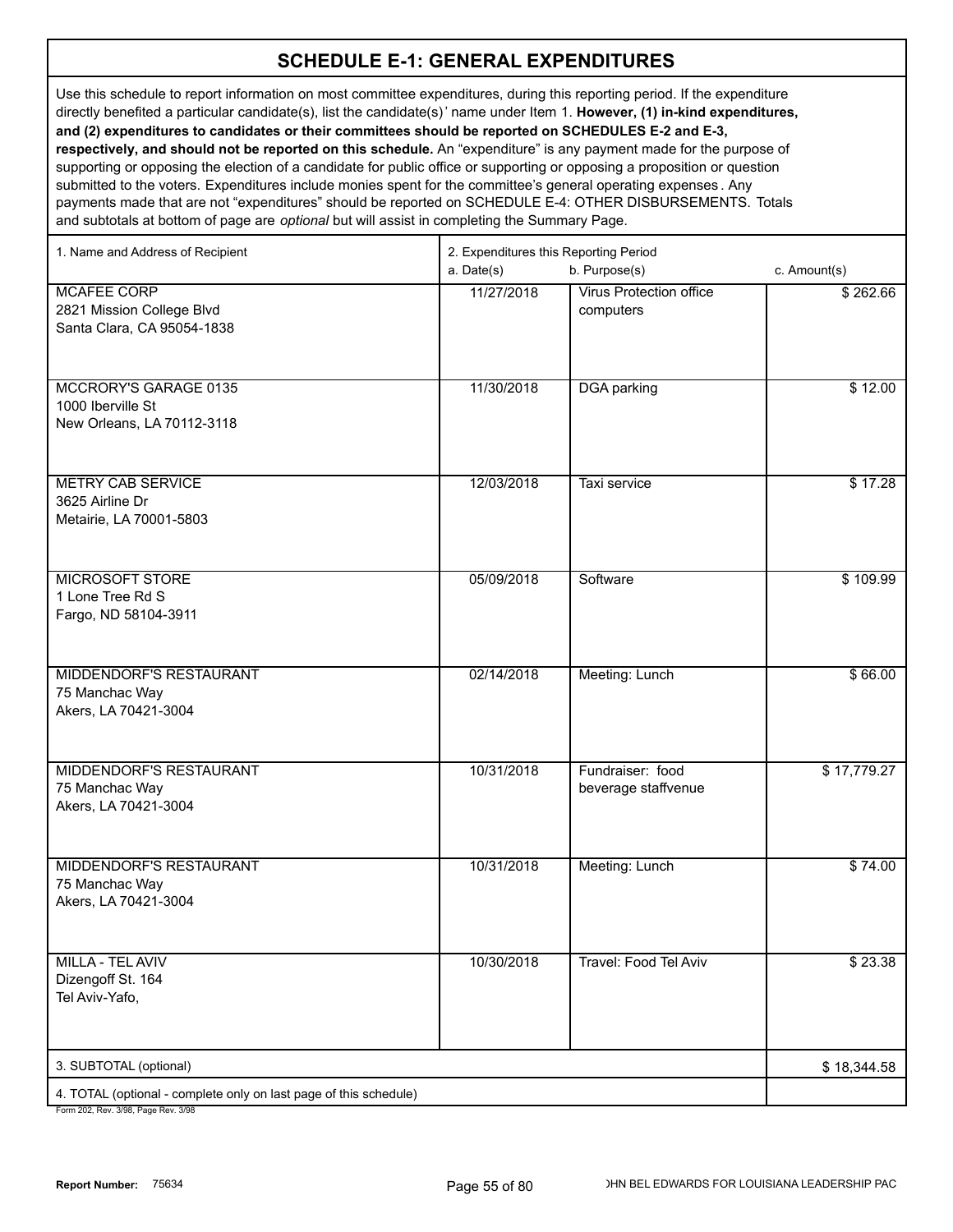Use this schedule to report information on most committee expenditures, during this reporting period. If the expenditure directly benefited a particular candidate(s), list the candidate(s)' name under Item 1. **However, (1) in-kind expenditures, and (2) expenditures to candidates or their committees should be reported on SCHEDULES E-2 and E-3, respectively, and should not be reported on this schedule.** An "expenditure" is any payment made for the purpose of supporting or opposing the election of a candidate for public office or supporting or opposing a proposition or question submitted to the voters. Expenditures include monies spent for the committee's general operating expenses . Any

payments made that are not "expenditures" should be reported on SCHEDULE E-4: OTHER DISBURSEMENTS. Totals and subtotals at bottom of page are *optional* but will assist in completing the Summary Page.

| b. Purpose(s)<br>a. Date(s)<br>c. Amount(s)<br><b>MYSTIC KREWE OF LOUISIANIANS</b><br>01/10/2018<br><b>Event Tickets</b><br>\$8,800.00<br>8941 Jefferson Hwy<br><b>Ste 200</b><br>Baton Rouge, LA 70809-2407<br><b>NEW SOUTH PARKING</b><br><b>Travel: Airport Parking</b><br>\$92.50<br>01/28/2018<br>800 Airline Dr<br>Kenner, LA 70062-6921<br><b>NEW SOUTH PARKING</b><br>11/02/2018<br><b>Travel: Parking Airport</b><br>\$141.00<br>800 Airline Dr<br>Kenner, LA 70062-6921<br>09/17/2018<br><b>Travel: Hotel NY</b><br>NEW YORK MARRIOTT EAST SIDE<br>\$2,663.62<br>525 Lexington Avenue at 49th Street |
|----------------------------------------------------------------------------------------------------------------------------------------------------------------------------------------------------------------------------------------------------------------------------------------------------------------------------------------------------------------------------------------------------------------------------------------------------------------------------------------------------------------------------------------------------------------------------------------------------------------|
|                                                                                                                                                                                                                                                                                                                                                                                                                                                                                                                                                                                                                |
|                                                                                                                                                                                                                                                                                                                                                                                                                                                                                                                                                                                                                |
|                                                                                                                                                                                                                                                                                                                                                                                                                                                                                                                                                                                                                |
|                                                                                                                                                                                                                                                                                                                                                                                                                                                                                                                                                                                                                |
| New York, NY 10017                                                                                                                                                                                                                                                                                                                                                                                                                                                                                                                                                                                             |
| <b>NGP VAN</b><br>01/02/2018<br><b>Management Software</b><br>\$100.00<br>1101 15th St NW<br>Ste 500<br>Washington, DC 20005-5006                                                                                                                                                                                                                                                                                                                                                                                                                                                                              |
| <b>NGP VAN</b><br>02/02/2018<br>Management Software<br>\$100.00<br>1101 15th St NW<br>Ste 500<br>Washington, DC 20005-5006                                                                                                                                                                                                                                                                                                                                                                                                                                                                                     |
| <b>NGP VAN</b><br>03/02/2018<br><b>Management Software</b><br>\$100.00<br>1101 15th St NW<br>Ste 500<br>Washington, DC 20005-5006                                                                                                                                                                                                                                                                                                                                                                                                                                                                              |
| 04/02/2018<br>\$100.00<br><b>NGP VAN</b><br><b>Management Software</b><br>1101 15th St NW<br>Ste 500<br>Washington, DC 20005-5006                                                                                                                                                                                                                                                                                                                                                                                                                                                                              |
| 3. SUBTOTAL (optional)<br>\$12,097.12                                                                                                                                                                                                                                                                                                                                                                                                                                                                                                                                                                          |
| 4. TOTAL (optional - complete only on last page of this schedule)                                                                                                                                                                                                                                                                                                                                                                                                                                                                                                                                              |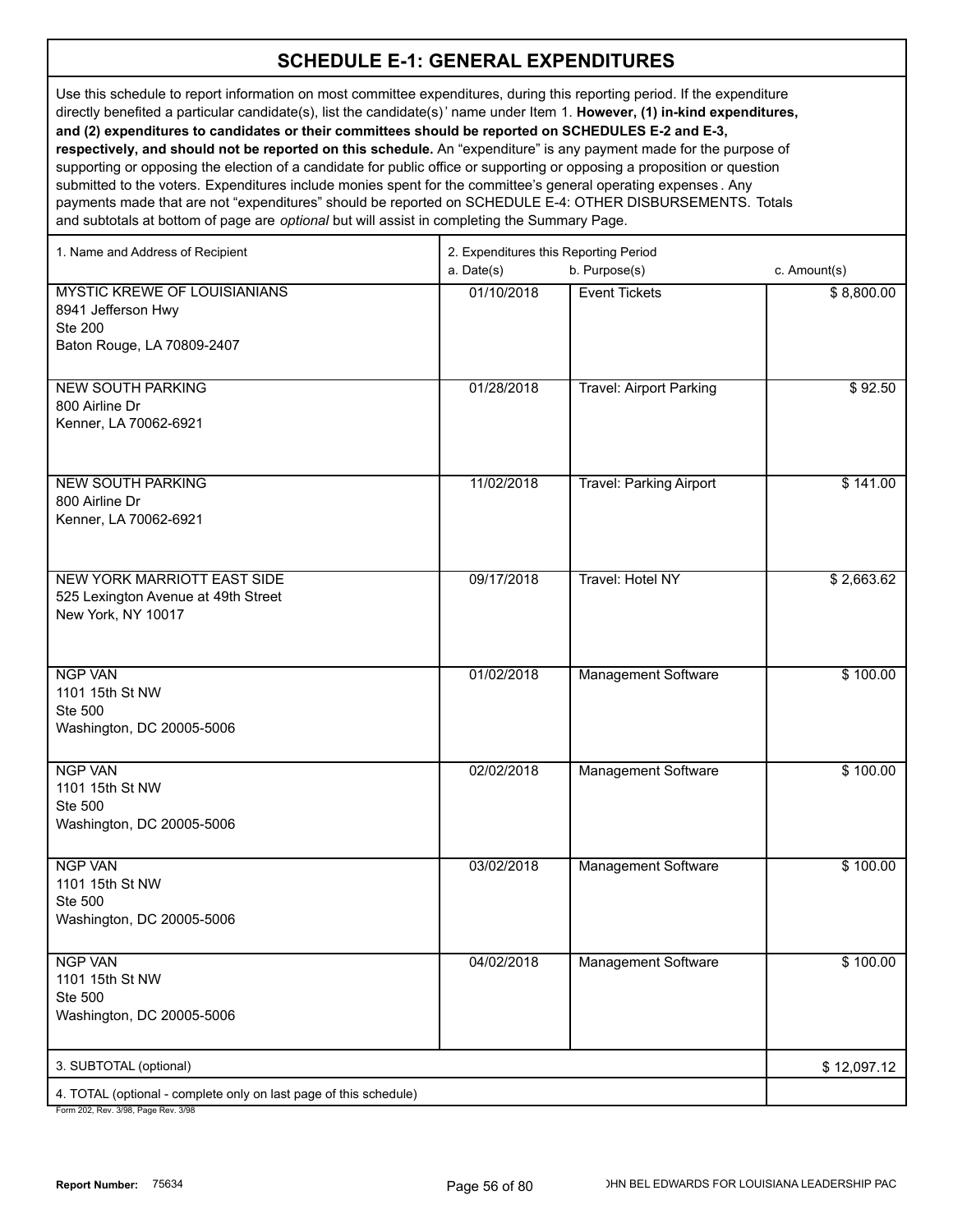Use this schedule to report information on most committee expenditures, during this reporting period. If the expenditure directly benefited a particular candidate(s), list the candidate(s)' name under Item 1. **However, (1) in-kind expenditures, and (2) expenditures to candidates or their committees should be reported on SCHEDULES E-2 and E-3, respectively, and should not be reported on this schedule.** An "expenditure" is any payment made for the purpose of supporting or opposing the election of a candidate for public office or supporting or opposing a proposition or question submitted to the voters. Expenditures include monies spent for the committee's general operating expenses . Any payments made that are not "expenditures" should be reported on SCHEDULE E-4: OTHER DISBURSEMENTS. Totals and subtotals at bottom of page are *optional* but will assist in completing the Summary Page.

| 1. Name and Address of Recipient                                          | 2. Expenditures this Reporting Period<br>a. Date(s) | c. Amount(s)               |          |
|---------------------------------------------------------------------------|-----------------------------------------------------|----------------------------|----------|
| <b>NGP VAN</b><br>1101 15th St NW<br>Ste 500<br>Washington, DC 20005-5006 | 05/02/2018                                          | Management Software        | \$100.00 |
| <b>NGP VAN</b><br>1101 15th St NW<br>Ste 500<br>Washington, DC 20005-5006 | 06/01/2018                                          | Management Software        | \$100.00 |
| <b>NGP VAN</b><br>1101 15th St NW<br>Ste 500<br>Washington, DC 20005-5006 | 07/01/2018                                          | Management Software        | \$100.00 |
| <b>NGP VAN</b><br>1101 15th St NW<br>Ste 500<br>Washington, DC 20005-5006 | 08/01/2018                                          | <b>Management Software</b> | \$100.00 |
| <b>NGP VAN</b><br>1101 15th St NW<br>Ste 500<br>Washington, DC 20005-5006 | 09/04/2018                                          | <b>Management Software</b> | \$100.00 |
| <b>NGP VAN</b><br>1101 15th St NW<br>Ste 500<br>Washington, DC 20005-5006 | 10/01/2018                                          | Management Software        | \$100.00 |
| <b>NGP VAN</b><br>1101 15th St NW<br>Ste 500<br>Washington, DC 20005-5006 | 11/01/2018                                          | Management Software        | \$100.00 |
| <b>NGP VAN</b><br>1101 15th St NW<br>Ste 500<br>Washington, DC 20005-5006 | 12/01/2018                                          | <b>Management Software</b> | \$100.00 |
| 3. SUBTOTAL (optional)                                                    |                                                     |                            | \$800.00 |
| 4. TOTAL (optional - complete only on last page of this schedule)         |                                                     |                            |          |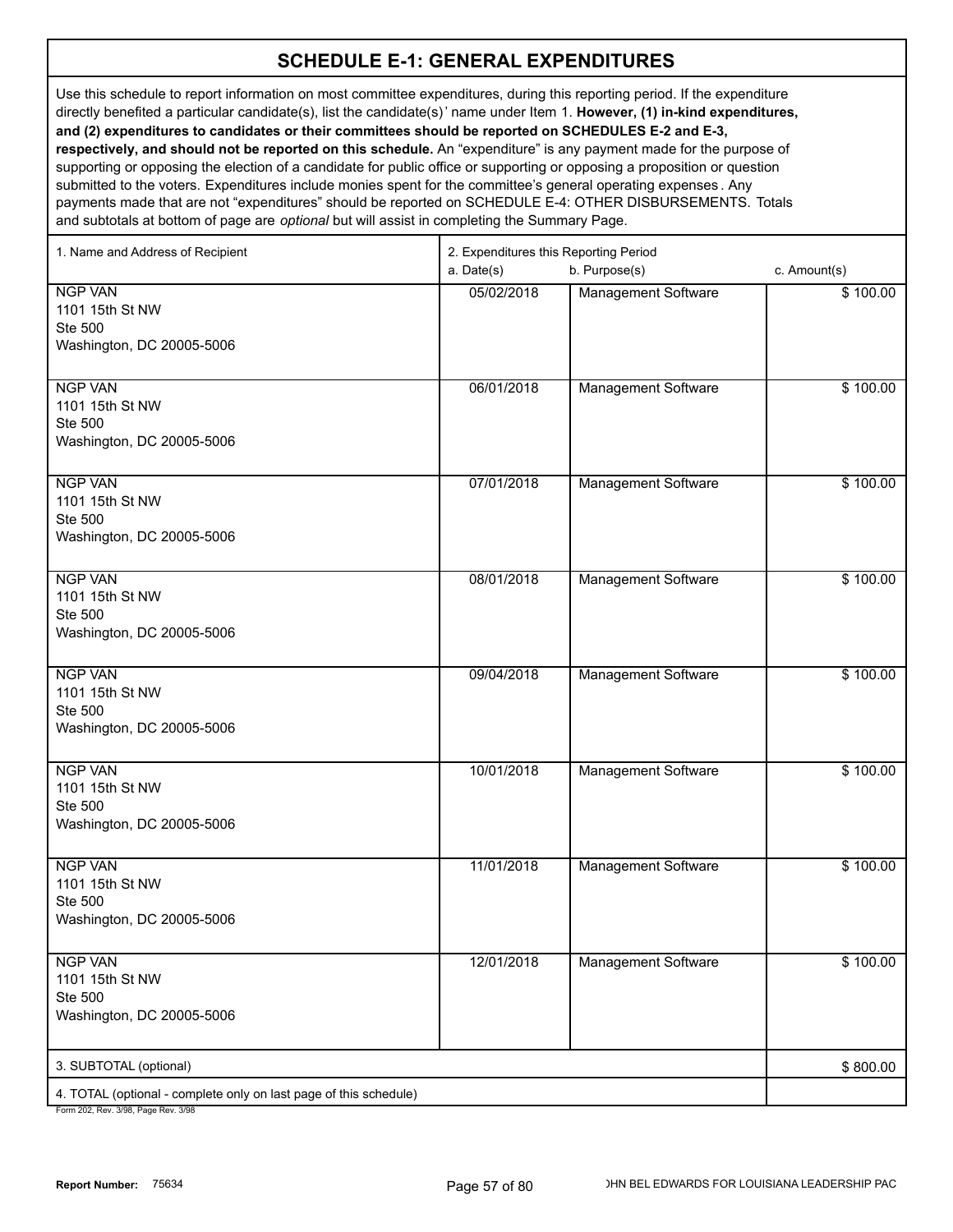Use this schedule to report information on most committee expenditures, during this reporting period. If the expenditure directly benefited a particular candidate(s), list the candidate(s)' name under Item 1. **However, (1) in-kind expenditures, and (2) expenditures to candidates or their committees should be reported on SCHEDULES E-2 and E-3, respectively, and should not be reported on this schedule.** An "expenditure" is any payment made for the purpose of supporting or opposing the election of a candidate for public office or supporting or opposing a proposition or question submitted to the voters. Expenditures include monies spent for the committee's general operating expenses . Any

payments made that are not "expenditures" should be reported on SCHEDULE E-4: OTHER DISBURSEMENTS. Totals and subtotals at bottom of page are *optional* but will assist in completing the Summary Page.

| 1. Name and Address of Recipient                                  | 2. Expenditures this Reporting Period |                           |              |
|-------------------------------------------------------------------|---------------------------------------|---------------------------|--------------|
|                                                                   | a. Date(s)                            | b. Purpose(s)             | c. Amount(s) |
| <b>NOLA COUTURE</b>                                               | 12/10/2018                            | <b>Commemorative Gift</b> | \$1,335.30   |
| 3308 Magazine St                                                  |                                       | <b>Items</b>              |              |
| New Orleans, LA 70115-2411                                        |                                       |                           |              |
|                                                                   |                                       |                           |              |
| NORTECH DOWNTOWN LLC                                              | 04/18/2018                            | Office Equipment- laptop  | \$1,428.90   |
| 110 E Thomas St                                                   |                                       |                           |              |
| Hammond, LA 70401-3376                                            |                                       |                           |              |
|                                                                   |                                       |                           |              |
|                                                                   |                                       |                           |              |
| NORTECH DOWNTOWN LLC<br>110 E Thomas St                           | 05/10/2018                            | Office Equipment- laptop  | \$1,428.90   |
| Hammond, LA 70401-3376                                            |                                       |                           |              |
|                                                                   |                                       |                           |              |
|                                                                   |                                       |                           |              |
| <b>OFFICE DEPOT</b>                                               | 01/07/2018                            | <b>Office Supplies</b>    | \$60.47      |
| 2260 W Thomas St<br>Hammond, LA 70401-2828                        |                                       |                           |              |
|                                                                   |                                       |                           |              |
|                                                                   |                                       |                           |              |
| <b>OFFICE DEPOT</b>                                               | 01/08/2018                            | <b>Office Supplies</b>    | \$201.99     |
| 2260 W Thomas St                                                  |                                       |                           |              |
| Hammond, LA 70401-2828                                            |                                       |                           |              |
|                                                                   |                                       |                           |              |
| <b>OFFICE DEPOT</b>                                               | 01/14/2018                            | <b>Office Supplies</b>    | \$29.58      |
| 2260 W Thomas St                                                  |                                       |                           |              |
| Hammond, LA 70401-2828                                            |                                       |                           |              |
|                                                                   |                                       |                           |              |
| OFFICE DEPOT                                                      | 02/13/2018                            | <b>Office Supplies</b>    | \$177.52     |
| 2260 W Thomas St                                                  |                                       |                           |              |
| Hammond, LA 70401-2828                                            |                                       |                           |              |
|                                                                   |                                       |                           |              |
| OFFICE DEPOT                                                      | 02/14/2018                            | <b>Office Software</b>    | \$131.99     |
| 2260 W Thomas St                                                  |                                       |                           |              |
| Hammond, LA 70401-2828                                            |                                       |                           |              |
|                                                                   |                                       |                           |              |
|                                                                   |                                       |                           |              |
| 3. SUBTOTAL (optional)                                            |                                       |                           | \$4,794.65   |
| 4. TOTAL (optional - complete only on last page of this schedule) |                                       |                           |              |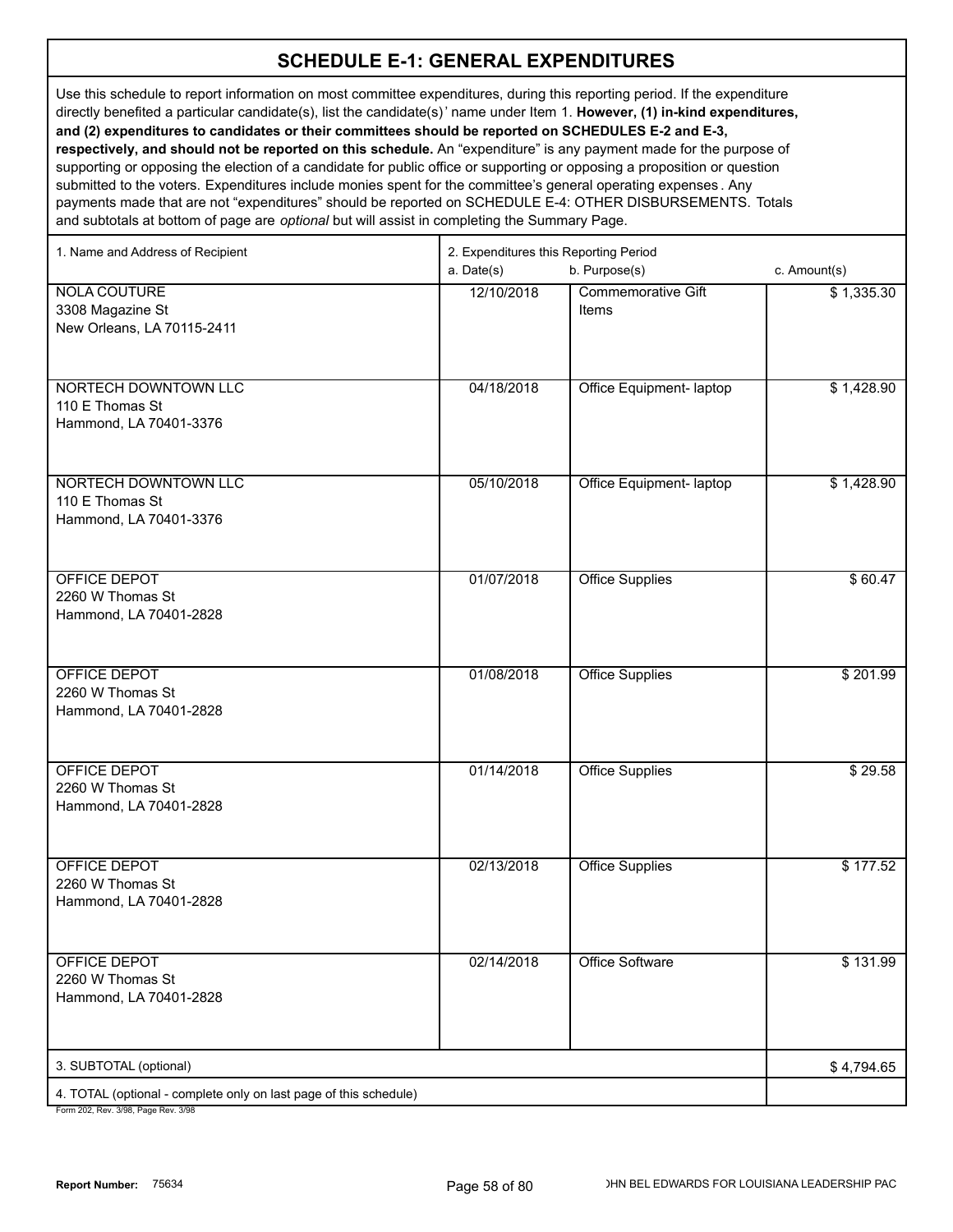Use this schedule to report information on most committee expenditures, during this reporting period. If the expenditure directly benefited a particular candidate(s), list the candidate(s)' name under Item 1. **However, (1) in-kind expenditures, and (2) expenditures to candidates or their committees should be reported on SCHEDULES E-2 and E-3, respectively, and should not be reported on this schedule.** An "expenditure" is any payment made for the purpose of supporting or opposing the election of a candidate for public office or supporting or opposing a proposition or question submitted to the voters. Expenditures include monies spent for the committee's general operating expenses . Any payments made that are not "expenditures" should be reported on SCHEDULE E-4: OTHER DISBURSEMENTS. Totals

and subtotals at bottom of page are *optional* but will assist in completing the Summary Page.

| 1. Name and Address of Recipient                                                                     | 2. Expenditures this Reporting Period |                        |              |  |
|------------------------------------------------------------------------------------------------------|---------------------------------------|------------------------|--------------|--|
|                                                                                                      | a. Date(s)                            | b. Purpose(s)          | c. Amount(s) |  |
| OFFICE DEPOT<br>2260 W Thomas St<br>Hammond, LA 70401-2828                                           | 03/05/2018                            | <b>Office Supplies</b> | \$8.02       |  |
| OFFICE DEPOT<br>2260 W Thomas St<br>Hammond, LA 70401-2828                                           | 04/18/2018                            | <b>Office Supplies</b> | \$41.60      |  |
| OFFICE DEPOT<br>2260 W Thomas St<br>Hammond, LA 70401-2828                                           | 08/15/2018                            | <b>Office Supplies</b> | \$94.65      |  |
| OFFICE DEPOT<br>2260 W Thomas St<br>Hammond, LA 70401-2828                                           | 10/09/2018                            | <b>Office Supplies</b> | \$170.69     |  |
| OFFICE DEPOT<br>2260 W Thomas St<br>Hammond, LA 70401-2828                                           | 10/12/2018                            | <b>Office Supplies</b> | \$18.60      |  |
| OFFICE DEPOT<br>2260 W Thomas St<br>Hammond, LA 70401-2828                                           | 10/31/2018                            | <b>Event Signage</b>   | \$65.64      |  |
| OFFICE DEPOT<br>2260 W Thomas St<br>Hammond, LA 70401-2828                                           | 11/06/2018                            | <b>Office Supplies</b> | \$657.94     |  |
| OFFICE DEPOT<br>2260 W Thomas St<br>Hammond, LA 70401-2828                                           | 11/09/2018                            | <b>Office Supplies</b> | \$94.97      |  |
| 3. SUBTOTAL (optional)                                                                               |                                       |                        | \$1,152.11   |  |
| 4. TOTAL (optional - complete only on last page of this schedule)<br>Form 202 Rev 3/08 Rage Rev 3/08 |                                       |                        |              |  |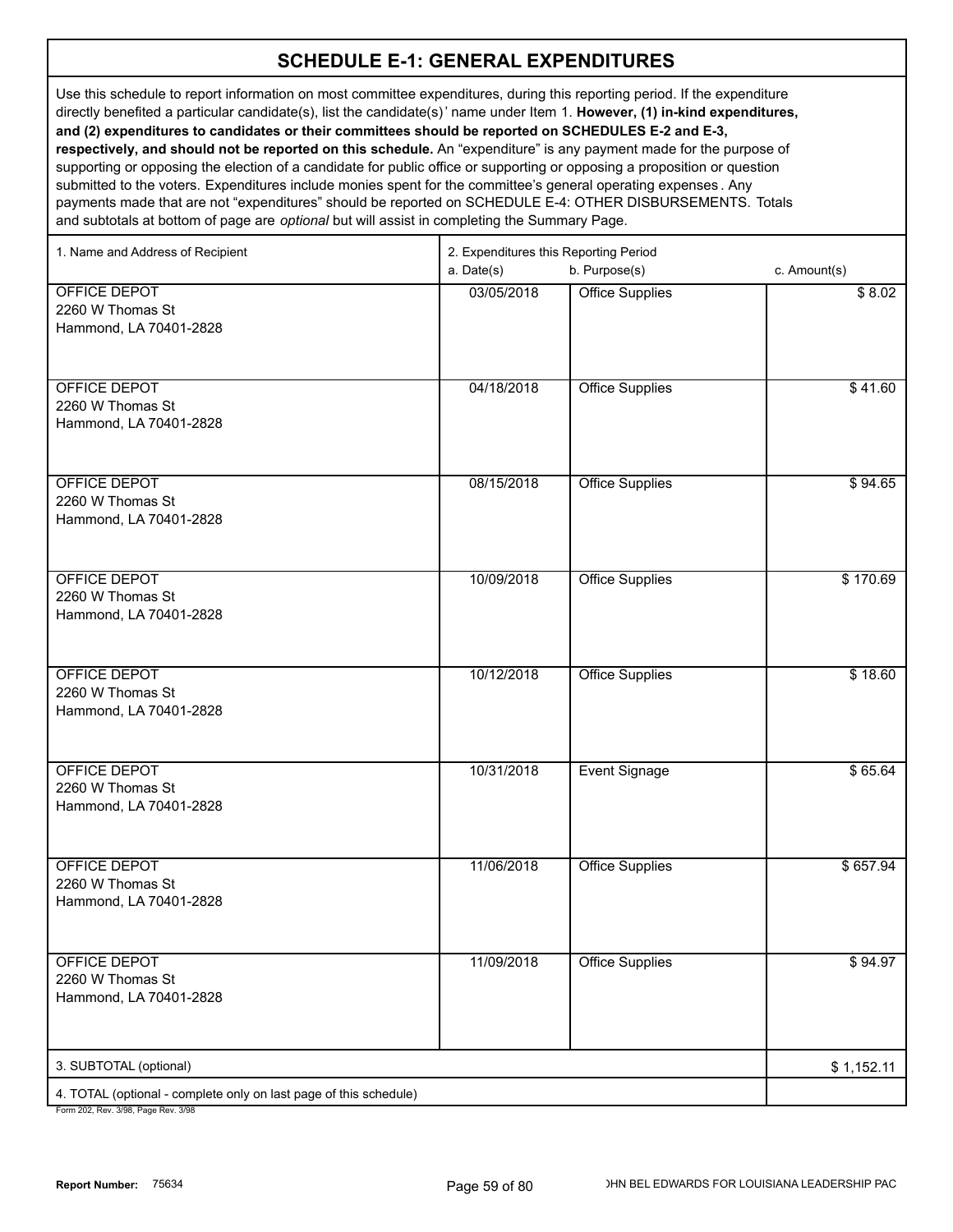Use this schedule to report information on most committee expenditures, during this reporting period. If the expenditure directly benefited a particular candidate(s), list the candidate(s)' name under Item 1. **However, (1) in-kind expenditures, and (2) expenditures to candidates or their committees should be reported on SCHEDULES E-2 and E-3, respectively, and should not be reported on this schedule.** An "expenditure" is any payment made for the purpose of supporting or opposing the election of a candidate for public office or supporting or opposing a proposition or question submitted to the voters. Expenditures include monies spent for the committee's general operating expenses . Any

payments made that are not "expenditures" should be reported on SCHEDULE E-4: OTHER DISBURSEMENTS. Totals and subtotals at bottom of page are *optional* but will assist in completing the Summary Page.

| 1. Name and Address of Recipient                                  | 2. Expenditures this Reporting Period |                        |              |  |
|-------------------------------------------------------------------|---------------------------------------|------------------------|--------------|--|
|                                                                   | a. Date(s)                            | b. Purpose(s)          | c. Amount(s) |  |
| <b>OFFICE DEPOT</b>                                               | 11/11/2018                            | <b>Office Supplies</b> | \$35.24      |  |
| 2260 W Thomas St                                                  |                                       |                        |              |  |
| Hammond, LA 70401-2828                                            |                                       |                        |              |  |
|                                                                   |                                       |                        |              |  |
|                                                                   |                                       |                        |              |  |
| OFFICE DEPOT                                                      | 11/13/2018                            | <b>Event Supplies</b>  | \$108.74     |  |
| 2260 W Thomas St                                                  |                                       |                        |              |  |
| Hammond, LA 70401-2828                                            |                                       |                        |              |  |
|                                                                   |                                       |                        |              |  |
|                                                                   |                                       |                        |              |  |
| <b>OFFICE DEPOT</b>                                               | 12/28/2018                            | Office equipment       | \$281.81     |  |
| 3116 College Dr                                                   |                                       |                        |              |  |
| Baton Rouge, LA 70808-3119                                        |                                       |                        |              |  |
|                                                                   |                                       |                        |              |  |
| OMNI STORAGE LLC/RED DOT                                          | 01/03/2018                            | <b>Storage Unit</b>    | \$155.95     |  |
| 18577 LA-22                                                       |                                       |                        |              |  |
| Ponchatoula, LA 70454                                             |                                       |                        |              |  |
|                                                                   |                                       |                        |              |  |
|                                                                   |                                       |                        |              |  |
| OMNI STORAGE LLC/RED DOT                                          | 02/05/2018                            | <b>Storage Unit</b>    | \$155.95     |  |
| 18577 LA-22                                                       |                                       |                        |              |  |
| Ponchatoula, LA 70454                                             |                                       |                        |              |  |
|                                                                   |                                       |                        |              |  |
|                                                                   |                                       |                        |              |  |
| OMNI STORAGE LLC/RED DOT                                          | 03/05/2018                            | <b>Storage Unit</b>    | \$155.95     |  |
| 18577 LA-22                                                       |                                       |                        |              |  |
| Ponchatoula, LA 70454                                             |                                       |                        |              |  |
|                                                                   |                                       |                        |              |  |
| OMNI STORAGE LLC/RED DOT                                          |                                       |                        |              |  |
| 18577 LA-22                                                       | 04/03/2018                            | <b>Storage Unit</b>    | \$155.95     |  |
| Ponchatoula, LA 70454                                             |                                       |                        |              |  |
|                                                                   |                                       |                        |              |  |
|                                                                   |                                       |                        |              |  |
| OMNI STORAGE LLC/RED DOT                                          | 05/01/2018                            | <b>Storage Unit</b>    | \$155.95     |  |
| 18577 LA-22                                                       |                                       |                        |              |  |
| Ponchatoula, LA 70454                                             |                                       |                        |              |  |
|                                                                   |                                       |                        |              |  |
|                                                                   |                                       |                        |              |  |
| 3. SUBTOTAL (optional)                                            |                                       |                        | \$1,205.54   |  |
| 4. TOTAL (optional - complete only on last page of this schedule) |                                       |                        |              |  |
| Form 202 Roy 2/08 Bogo Roy 2/08                                   |                                       |                        |              |  |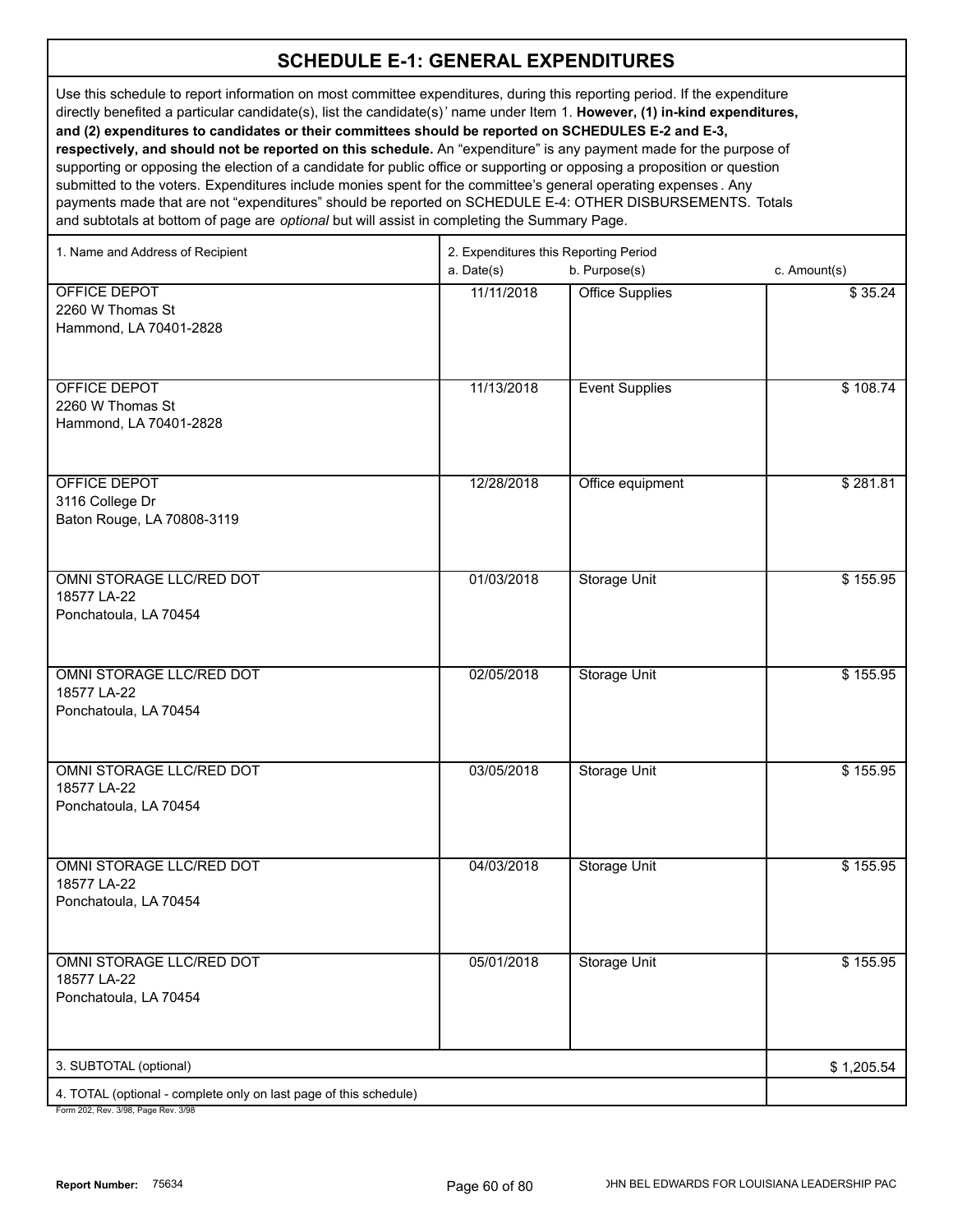Use this schedule to report information on most committee expenditures, during this reporting period. If the expenditure directly benefited a particular candidate(s), list the candidate(s)' name under Item 1. **However, (1) in-kind expenditures, and (2) expenditures to candidates or their committees should be reported on SCHEDULES E-2 and E-3, respectively, and should not be reported on this schedule.** An "expenditure" is any payment made for the purpose of supporting or opposing the election of a candidate for public office or supporting or opposing a proposition or question

submitted to the voters. Expenditures include monies spent for the committee's general operating expenses . Any payments made that are not "expenditures" should be reported on SCHEDULE E-4: OTHER DISBURSEMENTS. Totals and subtotals at bottom of page are *optional* but will assist in completing the Summary Page.

| 1. Name and Address of Recipient                                  | 2. Expenditures this Reporting Period |                     |              |  |
|-------------------------------------------------------------------|---------------------------------------|---------------------|--------------|--|
|                                                                   | a. Date(s)                            | b. Purpose(s)       | c. Amount(s) |  |
| OMNI STORAGE LLC/RED DOT                                          | 06/01/2018                            | <b>Storage Unit</b> | \$155.95     |  |
| 18577 LA-22                                                       |                                       |                     |              |  |
| Ponchatoula, LA 70454                                             |                                       |                     |              |  |
|                                                                   |                                       |                     |              |  |
| OMNI STORAGE LLC/RED DOT                                          | 07/01/2018                            | <b>Storage Unit</b> | \$155.95     |  |
| 18577 LA-22                                                       |                                       |                     |              |  |
| Ponchatoula, LA 70454                                             |                                       |                     |              |  |
|                                                                   |                                       |                     |              |  |
| OMNI STORAGE LLC/RED DOT                                          | 08/01/2018                            | <b>Storage Unit</b> | \$155.95     |  |
| 18577 LA-22                                                       |                                       |                     |              |  |
| Ponchatoula, LA 70454                                             |                                       |                     |              |  |
|                                                                   |                                       |                     |              |  |
|                                                                   |                                       |                     |              |  |
| OMNI STORAGE LLC/RED DOT                                          | 09/01/2018                            | <b>Storage Unit</b> | \$155.95     |  |
| 18577 LA-22<br>Ponchatoula, LA 70454                              |                                       |                     |              |  |
|                                                                   |                                       |                     |              |  |
|                                                                   |                                       |                     |              |  |
| OMNI STORAGE LLC/RED DOT                                          | 10/01/2018                            | <b>Storage Unit</b> | \$155.95     |  |
| 18577 LA-22                                                       |                                       |                     |              |  |
| Ponchatoula, LA 70454                                             |                                       |                     |              |  |
|                                                                   |                                       |                     |              |  |
| OMNI STORAGE LLC/RED DOT                                          | 11/02/2018                            | <b>Storage Unit</b> | \$155.00     |  |
| 18577 LA-22                                                       |                                       |                     |              |  |
| Ponchatoula, LA 70454                                             |                                       |                     |              |  |
|                                                                   |                                       |                     |              |  |
| OMNI STORAGE LLC/RED DOT                                          | 12/02/2018                            | <b>Storage Unit</b> | \$155.00     |  |
| 18577 LA-22                                                       |                                       |                     |              |  |
| Ponchatoula, LA 70454                                             |                                       |                     |              |  |
|                                                                   |                                       |                     |              |  |
| ORIENTAL TRADING COMPANY/OTC BRANDS INC.                          | 03/09/2018                            | Parade throws       | \$445.35     |  |
| PO Box 2308                                                       |                                       |                     |              |  |
| Omaha, NE 68103-2308                                              |                                       |                     |              |  |
|                                                                   |                                       |                     |              |  |
|                                                                   |                                       |                     |              |  |
| 3. SUBTOTAL (optional)                                            |                                       |                     | \$1,535.10   |  |
| 4. TOTAL (optional - complete only on last page of this schedule) |                                       |                     |              |  |
| Form 202 Rev 3/98 Page Rev 3/98                                   |                                       |                     |              |  |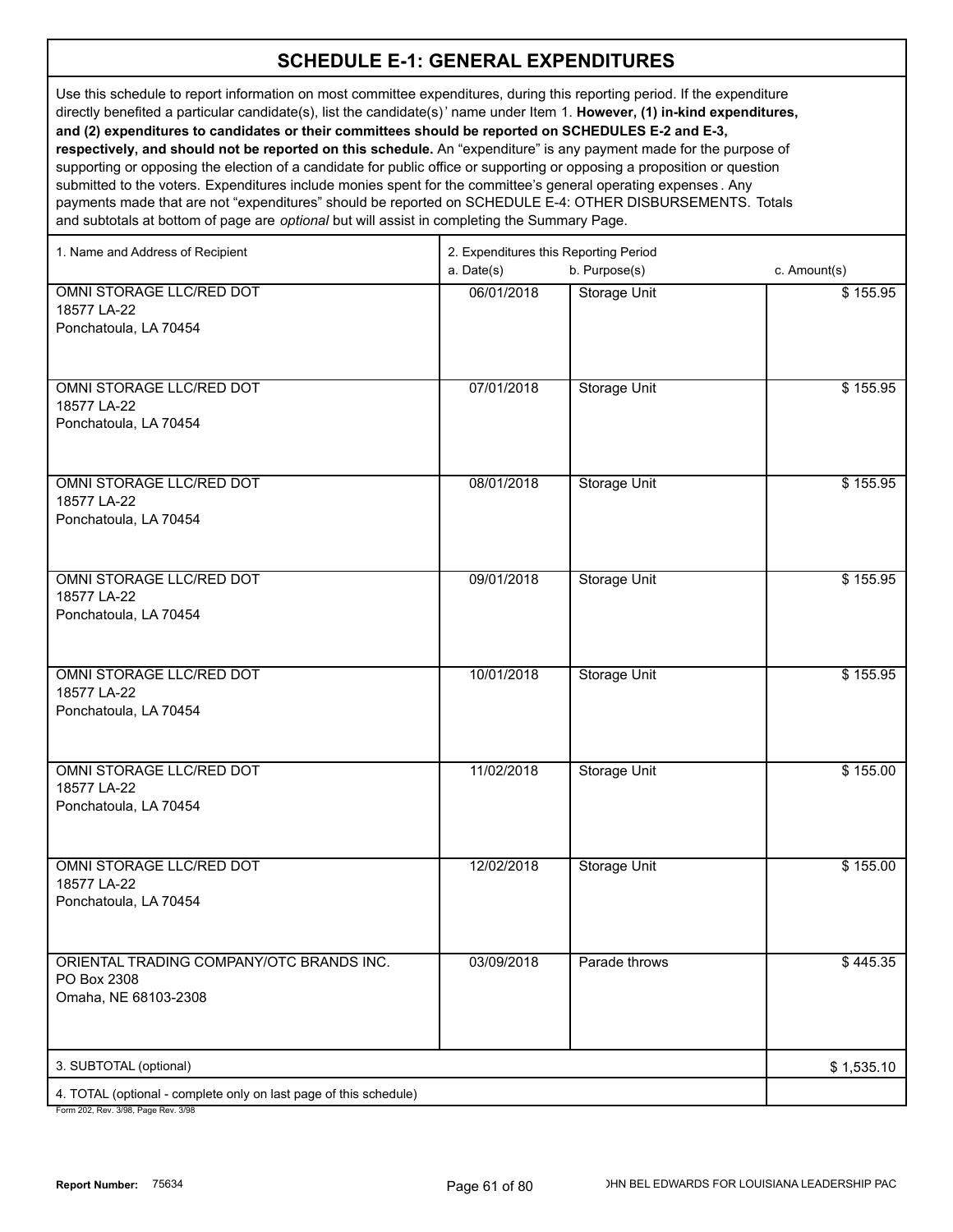Use this schedule to report information on most committee expenditures, during this reporting period. If the expenditure directly benefited a particular candidate(s), list the candidate(s)' name under Item 1. **However, (1) in-kind expenditures, and (2) expenditures to candidates or their committees should be reported on SCHEDULES E-2 and E-3, respectively, and should not be reported on this schedule.** An "expenditure" is any payment made for the purpose of supporting or opposing the election of a candidate for public office or supporting or opposing a proposition or question submitted to the voters. Expenditures include monies spent for the committee's general operating expenses . Any payments made that are not "expenditures" should be reported on SCHEDULE E-4: OTHER DISBURSEMENTS. Totals

and subtotals at bottom of page are *optional* but will assist in completing the Summary Page.

| 1. Name and Address of Recipient                                                       | 2. Expenditures this Reporting Period |                                                                |                  |
|----------------------------------------------------------------------------------------|---------------------------------------|----------------------------------------------------------------|------------------|
|                                                                                        | a. Date(s)                            | b. Purpose(s)                                                  | c. Amount(s)     |
| <b>PARKMOBILE LLC</b><br>1100 Spring St NW<br><b>Ste 200</b><br>Atlanta, GA 30309-2824 | 01/11/2018                            | Parking                                                        | \$8.00           |
| PARTY CENTRAL EVENTS FOR RENT<br>408 Maurice St<br>Lafayette, LA 70506-5620            | 05/23/2018                            | <b>Equipment Rental: ULL</b><br><b>Special Session Address</b> | \$3,046.04       |
| $\overline{PEI}$<br>500 Fortune Blvd<br>Milford, MA 01757-1722                         | 09/26/2018                            | <b>Commemorative Gift</b><br>Items                             | \$6,752.04       |
| <b>PELICAN PUBLISHING</b><br>1001 Burmaster St<br>Gretna, LA 70053-2245                | 02/28/2018                            | Childrens books                                                | \$216.49         |
| PENTECOSTALS OF ALEXANDRIA<br>3411 Bayou Rapides Rd<br>Alexandria, LA 71303-3650       | 03/23/2018                            | Donaton                                                        | \$200.00         |
| <b>PITNEY BOWES</b><br>3001 Summer St<br>Stamford, CT 06905-4317                       | 09/18/2018                            | Postage machine<br>quarterly fees                              | $\sqrt{$357.11}$ |
| <b>PITNEY BOWES</b><br>3001 Summer St<br>Stamford, CT 06905-4317                       | 10/12/2018                            | Postage machine ink                                            | \$217.77         |
| <b>PITNEY BOWES</b><br>3001 Summer St<br>Stamford, CT 06905-4317                       | 12/18/2018                            | Postage machine<br>quarterly fees                              | \$357.11         |
| 3. SUBTOTAL (optional)                                                                 |                                       |                                                                | \$11,154.56      |
| 4. TOTAL (optional - complete only on last page of this schedule)                      |                                       |                                                                |                  |
|                                                                                        |                                       |                                                                |                  |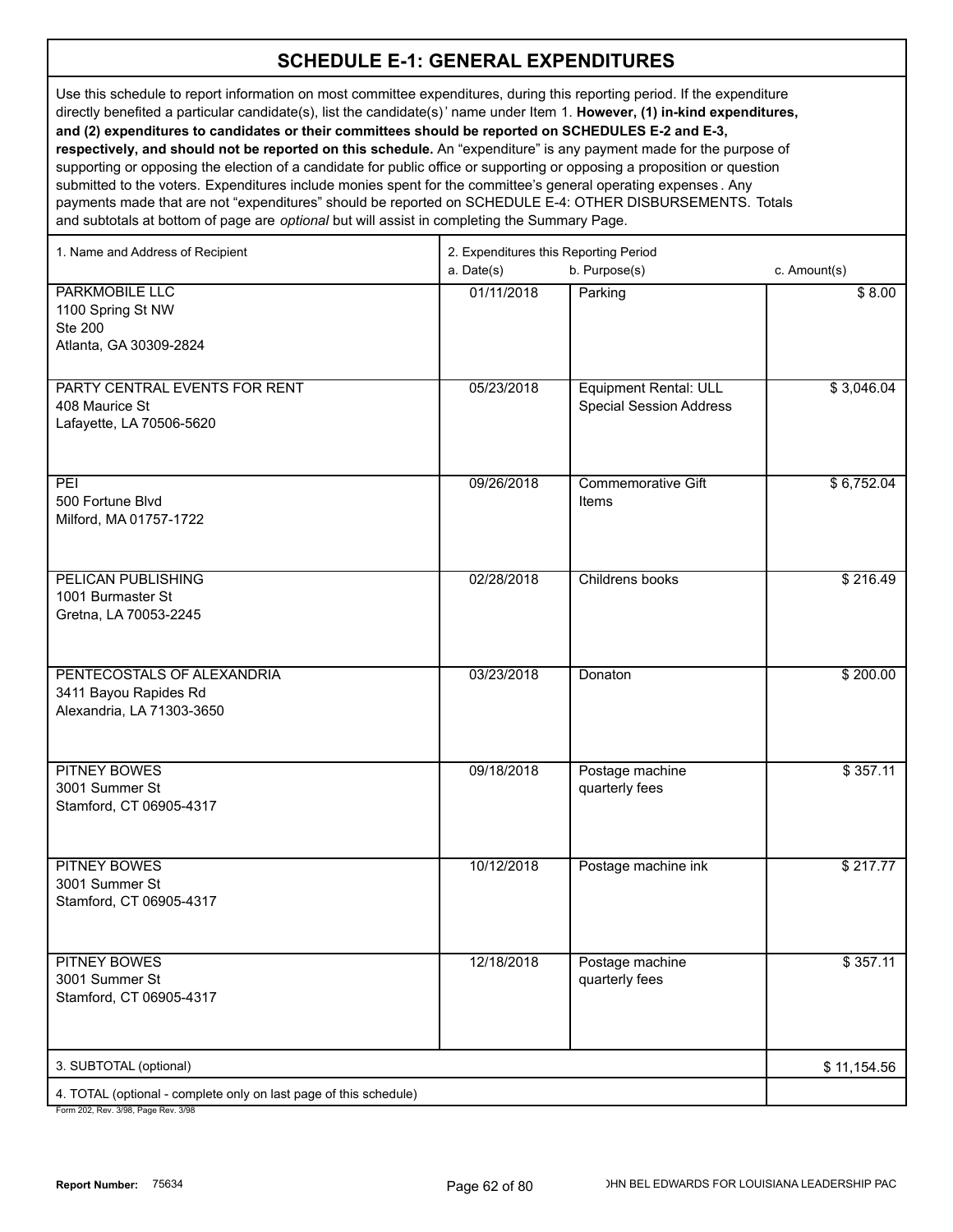Use this schedule to report information on most committee expenditures, during this reporting period. If the expenditure directly benefited a particular candidate(s), list the candidate(s)' name under Item 1. **However, (1) in-kind expenditures, and (2) expenditures to candidates or their committees should be reported on SCHEDULES E-2 and E-3, respectively, and should not be reported on this schedule.** An "expenditure" is any payment made for the purpose of supporting or opposing the election of a candidate for public office or supporting or opposing a proposition or question submitted to the voters. Expenditures include monies spent for the committee's general operating expenses . Any payments made that are not "expenditures" should be reported on SCHEDULE E-4: OTHER DISBURSEMENTS. Totals

and subtotals at bottom of page are *optional* but will assist in completing the Summary Page. 1. Name and Address of Recipient 2. Expenditures this Reporting Period

|                                                                                                      | a. Date(s) | b. Purpose(s)                     | c. Amount(s) |
|------------------------------------------------------------------------------------------------------|------------|-----------------------------------|--------------|
| <b>PITNEY BOWES</b><br>3001 Summer St<br>Stamford, CT 06905-4317                                     | 12/18/2018 | Postage                           | \$400.00     |
| PONCHATOULA STRAWBERRY FESTIVAL<br>PO Box 446<br>Ponchatoula, LA 70454-0446                          | 03/07/2018 | Parade Fee                        | \$50.00      |
| PORT BARRE LIONS CLUB<br>198 Lahaye Rd<br>Port Barre, LA 70577-5486                                  | 09/18/2018 | Parade Fee                        | \$25.00      |
| <b>POWELL &amp; ASSOCIATES</b><br>1440 Highway 51<br>Ponchatoula, LA 70454-6371                      | 03/15/2018 | Truck: Add driver to<br>insurance | \$329.00     |
| <b>POWELL &amp; ASSOCIATES</b><br>1440 Highway 51<br>Ponchatoula, LA 70454-6371                      | 04/20/2018 | Parade truck insurance<br>renewal | \$2,794.00   |
| <b>POWELL &amp; ASSOCIATES</b><br>1440 Highway 51<br>Ponchatoula, LA 70454-6371                      | 10/26/2018 | Parade truck Insurance<br>renewal | \$1,715.00   |
| PREMIUM PARKING SERVICES LLC<br>1010 Common St<br>Ste 2950<br>New Orleans, LA 70112-2422             | 01/11/2018 | Parking                           | \$19.00      |
| PROGRESSIVE INSURANCE COMPANY<br>PO Box 105428<br>Atlanta, GA 30348-5428                             | 12/21/2018 | Vehicle Insurance 1 year          | \$573.00     |
| 3. SUBTOTAL (optional)                                                                               |            |                                   | \$5,905.00   |
| 4. TOTAL (optional - complete only on last page of this schedule)<br>Form 202 Roy 2/08 Bogo Roy 2/08 |            |                                   |              |

12, Rev. 3/98, Page Rev. 3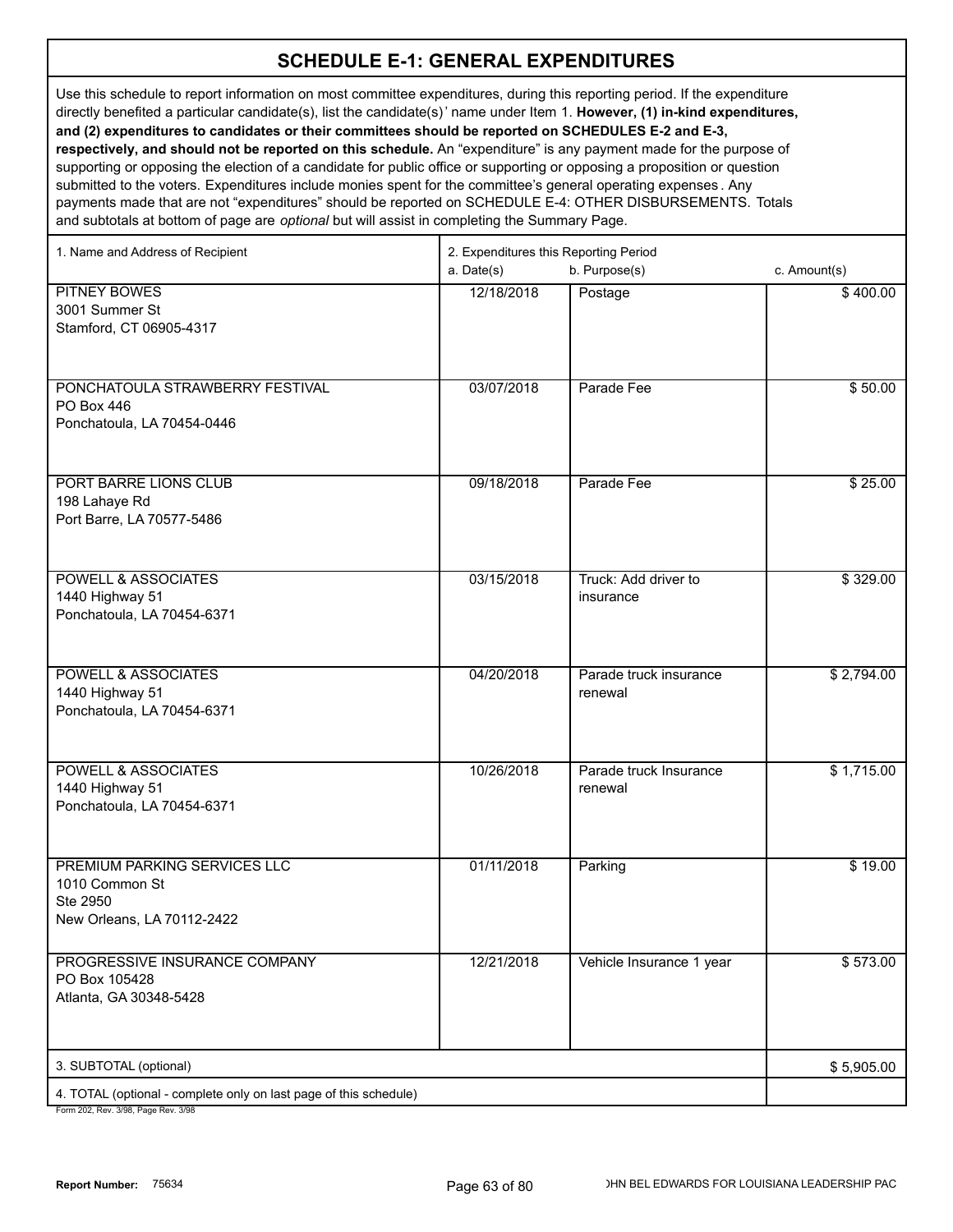Use this schedule to report information on most committee expenditures, during this reporting period. If the expenditure directly benefited a particular candidate(s), list the candidate(s)' name under Item 1. **However, (1) in-kind expenditures, and (2) expenditures to candidates or their committees should be reported on SCHEDULES E-2 and E-3, respectively, and should not be reported on this schedule.** An "expenditure" is any payment made for the purpose of supporting or opposing the election of a candidate for public office or supporting or opposing a proposition or question submitted to the voters. Expenditures include monies spent for the committee's general operating expenses . Any payments made that are not "expenditures" should be reported on SCHEDULE E-4: OTHER DISBURSEMENTS. Totals

and subtotals at bottom of page are *optional* but will assist in completing the Summary Page.

| 1. Name and Address of Recipient                                                                             | 2. Expenditures this Reporting Period |                                          |              |
|--------------------------------------------------------------------------------------------------------------|---------------------------------------|------------------------------------------|--------------|
|                                                                                                              | a. Date(s)                            | b. Purpose(s)                            | c. Amount(s) |
| QUEENS MEDALLION - NYC TAXI-YELLOW CAB<br><b>COMPANY</b><br>2103 44th Ave<br>Long Island City, NY 11101-5007 | 09/11/2018                            | <b>Travel: Taxi</b>                      | \$11.15      |
| QUEENS MEDALLION - NYC TAXI-YELLOW CAB<br><b>COMPANY</b><br>2103 44th Ave<br>Long Island City, NY 11101-5007 | 09/12/2018                            | <b>Travel: Taxi</b>                      | \$12.96      |
| <b>RAGAN LLC</b><br>11439 Pennywood Ave<br>Baton Rouge, LA 70809-4276                                        | 04/06/2018                            | Event food                               | \$723.69     |
| RAISING CANE'S- BATON ROUGE<br>10020 Perkins Rd<br>Baton Rouge, LA 70810-1527                                | 03/24/2018                            | Event food                               | \$127.02     |
| <b>RED STICK ENTERTAINMENT</b><br>11997 Airline Hwy<br>Baton Rouge, LA 70817-4406                            | 02/07/2018                            | <b>Equipment Rental: Easter</b><br>event | \$1,864.00   |
| RENAISSANCE PERE MARQUETTE FRENCH<br><b>QUARTER</b><br>817 Common St<br>New Orleans, LA 70112-2307           | 11/29/2018                            | Meeting: Hotel DGA                       | \$2,850.54   |
| RENAISSANCE PERE MARQUETTE FRENCH<br><b>QUARTER</b><br>817 Common St<br>New Orleans, LA 70112-2307           | 12/01/2018                            | <b>DGA</b> parking                       | \$85.88      |
| RENAISSANCE PERE MARQUETTE FRENCH<br><b>QUARTER</b><br>817 Common St<br>New Orleans, LA 70112-2307           | 12/02/2018                            | <b>DGA</b> parking                       | \$144.04     |
| 3. SUBTOTAL (optional)                                                                                       |                                       |                                          | \$5,819.28   |
| 4. TOTAL (optional - complete only on last page of this schedule)                                            |                                       |                                          |              |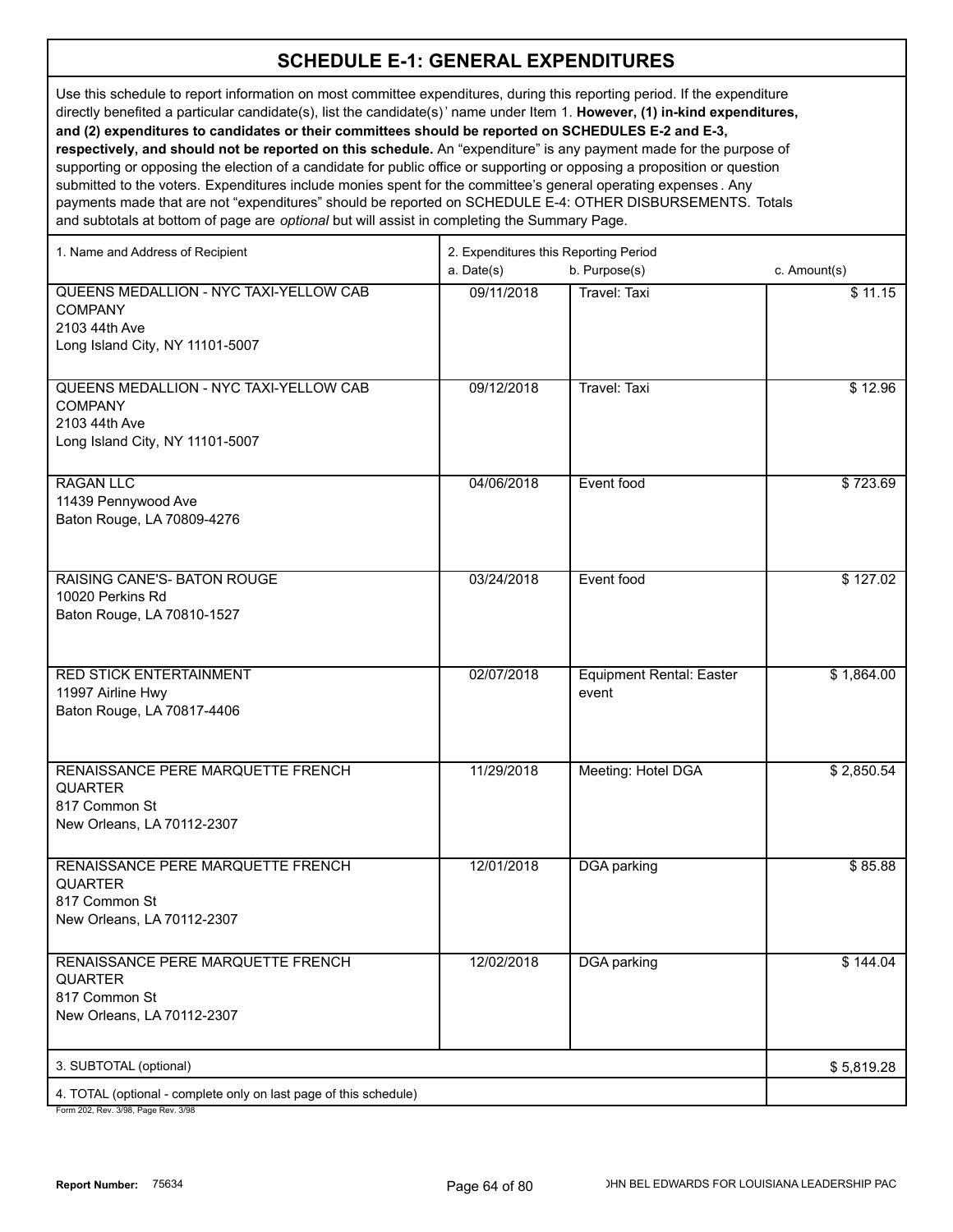Use this schedule to report information on most committee expenditures, during this reporting period. If the expenditure directly benefited a particular candidate(s), list the candidate(s)' name under Item 1. **However, (1) in-kind expenditures, and (2) expenditures to candidates or their committees should be reported on SCHEDULES E-2 and E-3, respectively, and should not be reported on this schedule.** An "expenditure" is any payment made for the purpose of supporting or opposing the election of a candidate for public office or supporting or opposing a proposition or question submitted to the voters. Expenditures include monies spent for the committee's general operating expenses . Any payments made that are not "expenditures" should be reported on SCHEDULE E-4: OTHER DISBURSEMENTS. Totals

and subtotals at bottom of page are *optional* but will assist in completing the Summary Page.

| 1. Name and Address of Recipient                                                                       | 2. Expenditures this Reporting Period |                           |              |
|--------------------------------------------------------------------------------------------------------|---------------------------------------|---------------------------|--------------|
|                                                                                                        | a. Date(s)                            | b. Purpose(s)             | c. Amount(s) |
| <b>RISTORANTE FOODIES</b>                                                                              | 02/01/2018                            | Meeting: Lunch            | \$70.00      |
| 129 E Pine St                                                                                          |                                       |                           |              |
| Ponchatoula, LA 70454-2501                                                                             |                                       |                           |              |
|                                                                                                        |                                       |                           |              |
| <b>RISTORANTE FOODIES</b>                                                                              | 02/15/2018                            | Meeting: Lunch            | \$143.00     |
| 129 E Pine St                                                                                          |                                       |                           |              |
| Ponchatoula, LA 70454-2501                                                                             |                                       |                           |              |
|                                                                                                        |                                       |                           |              |
| <b>RISTORANTE FOODIES</b>                                                                              | 04/04/2018                            |                           |              |
| 129 E Pine St                                                                                          |                                       | Meeting: Lunch            | \$129.90     |
| Ponchatoula, LA 70454-2501                                                                             |                                       |                           |              |
|                                                                                                        |                                       |                           |              |
|                                                                                                        |                                       |                           |              |
| <b>RISTORANTE FOODIES</b>                                                                              | 04/18/2018                            | Meeting: Lunch            | \$75.00      |
| 129 E Pine St<br>Ponchatoula, LA 70454-2501                                                            |                                       |                           |              |
|                                                                                                        |                                       |                           |              |
|                                                                                                        |                                       |                           |              |
| <b>RISTORANTE FOODIES</b>                                                                              | 07/20/2018                            | Meeting: Lunch            | \$30.00      |
| 129 E Pine St                                                                                          |                                       |                           |              |
| Ponchatoula, LA 70454-2501                                                                             |                                       |                           |              |
|                                                                                                        |                                       |                           |              |
| <b>RISTORANTE FOODIES</b>                                                                              | 08/02/2018                            | Meeting: Lunch            | \$57.00      |
| 129 E Pine St                                                                                          |                                       |                           |              |
| Ponchatoula, LA 70454-2501                                                                             |                                       |                           |              |
|                                                                                                        |                                       |                           |              |
| <b>RISTORANTE FOODIES</b>                                                                              | 08/16/2018                            | Event food                | \$509.00     |
| 129 E Pine St                                                                                          |                                       |                           |              |
| Ponchatoula, LA 70454-2501                                                                             |                                       |                           |              |
|                                                                                                        |                                       |                           |              |
| <b>RITZ CARLTON</b>                                                                                    | 12/01/2018                            | <b>DGA Meeting: Lunch</b> | \$52.18      |
| 921 Canal St                                                                                           |                                       |                           |              |
| New Orleans, LA 70112-2503                                                                             |                                       |                           |              |
|                                                                                                        |                                       |                           |              |
|                                                                                                        |                                       |                           |              |
| 3. SUBTOTAL (optional)                                                                                 |                                       |                           | \$1,066.08   |
| 4. TOTAL (optional - complete only on last page of this schedule)<br>Form 202 Rev. 3/08 Page Rev. 3/08 |                                       |                           |              |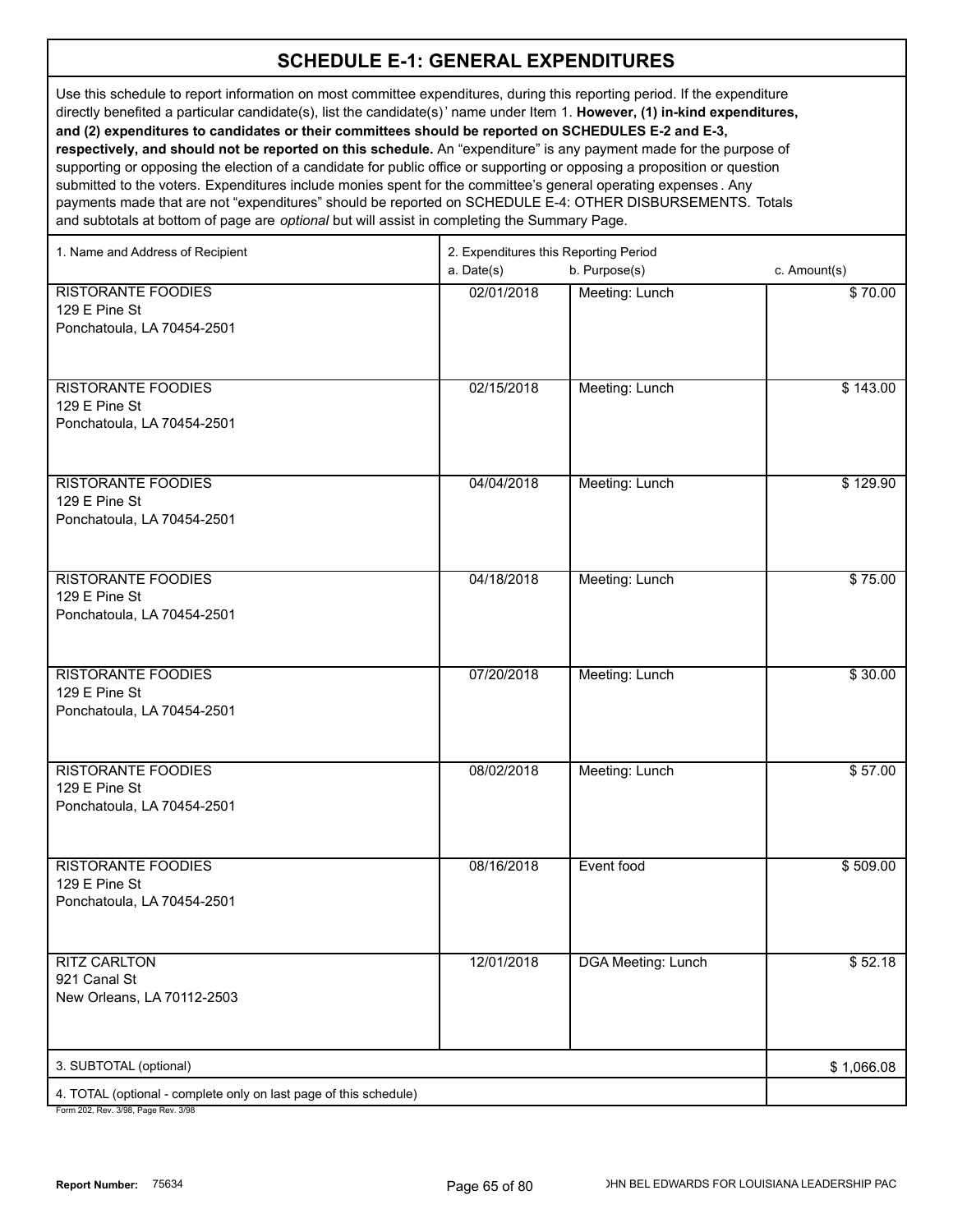Use this schedule to report information on most committee expenditures, during this reporting period. If the expenditure directly benefited a particular candidate(s), list the candidate(s)' name under Item 1. **However, (1) in-kind expenditures, and (2) expenditures to candidates or their committees should be reported on SCHEDULES E-2 and E-3, respectively, and should not be reported on this schedule.** An "expenditure" is any payment made for the purpose of supporting or opposing the election of a candidate for public office or supporting or opposing a proposition or question

submitted to the voters. Expenditures include monies spent for the committee's general operating expenses . Any payments made that are not "expenditures" should be reported on SCHEDULE E-4: OTHER DISBURSEMENTS. Totals and subtotals at bottom of page are *optional* but will assist in completing the Summary Page.

| 1. Name and Address of Recipient                                  | 2. Expenditures this Reporting Period |                               |              |  |
|-------------------------------------------------------------------|---------------------------------------|-------------------------------|--------------|--|
|                                                                   | a. Date(s)                            | b. Purpose(s)                 | c. Amount(s) |  |
| <b>RITZ CARLTON</b>                                               | 12/01/2018                            | <b>DGA Meeting: Dinner</b>    | \$91.31      |  |
| 921 Canal St                                                      |                                       |                               |              |  |
| New Orleans, LA 70112-2503                                        |                                       |                               |              |  |
|                                                                   |                                       |                               |              |  |
|                                                                   |                                       |                               |              |  |
| RIVERSIDE TRANSPORTATION                                          | 04/11/2018                            | <b>Travel: Transportation</b> | \$996.88     |  |
| PO Box 80647                                                      |                                       | bus                           |              |  |
| Baton Rouge, LA 70898-0647                                        |                                       |                               |              |  |
|                                                                   |                                       |                               |              |  |
|                                                                   |                                       |                               |              |  |
| ROSE'S LUXURY RESTAURANT<br>717 8th St SE                         | 04/24/2018                            | <b>Travel: Meal</b>           | \$252.68     |  |
| Washington, DC 20003-2802                                         |                                       |                               |              |  |
|                                                                   |                                       |                               |              |  |
|                                                                   |                                       |                               |              |  |
| <b>ROUX &amp; BREW SEAFOOD</b>                                    | 01/16/2018                            | Meeting: Dinner               | \$222.00     |  |
| 135 SW Railroad Ave                                               |                                       |                               |              |  |
| Ponchatoula, LA 70454-3338                                        |                                       |                               |              |  |
|                                                                   |                                       |                               |              |  |
|                                                                   |                                       |                               |              |  |
| <b>RUTH'S CHRIS STEAK HOUSE</b>                                   | 09/06/2018                            | Meeting: Lunch                | \$728.98     |  |
| 1801 Connecticut Ave NW                                           |                                       |                               |              |  |
| Lbby<br>Washington, DC 20009-5759                                 |                                       |                               |              |  |
|                                                                   |                                       |                               |              |  |
| <b>RUTH'S CHRIS STEAK HOUSE</b>                                   | 11/29/2018                            | <b>DGA Meeting: Dinner</b>    | \$466.40     |  |
| 1801 Connecticut Ave NW                                           |                                       |                               |              |  |
| Lbby                                                              |                                       |                               |              |  |
| Washington, DC 20009-5759                                         |                                       |                               |              |  |
|                                                                   |                                       |                               |              |  |
| SALTY JOE'S BBQ HAMMOND                                           | 10/02/2018                            | Meeting: Lunch                | \$65.00      |  |
| 43344 S Range Rd                                                  |                                       |                               |              |  |
| Hammond, LA 70403-6371                                            |                                       |                               |              |  |
|                                                                   |                                       |                               |              |  |
|                                                                   |                                       |                               |              |  |
| <b>SAMASH</b>                                                     | 08/29/2018                            | Parade Equpment               | \$131.32     |  |
| 7726 Cheri Ct                                                     |                                       |                               |              |  |
| Tampa, FL 33634-2419                                              |                                       |                               |              |  |
|                                                                   |                                       |                               |              |  |
| 3. SUBTOTAL (optional)                                            |                                       |                               | \$2,954.57   |  |
|                                                                   |                                       |                               |              |  |
| 4. TOTAL (optional - complete only on last page of this schedule) |                                       |                               |              |  |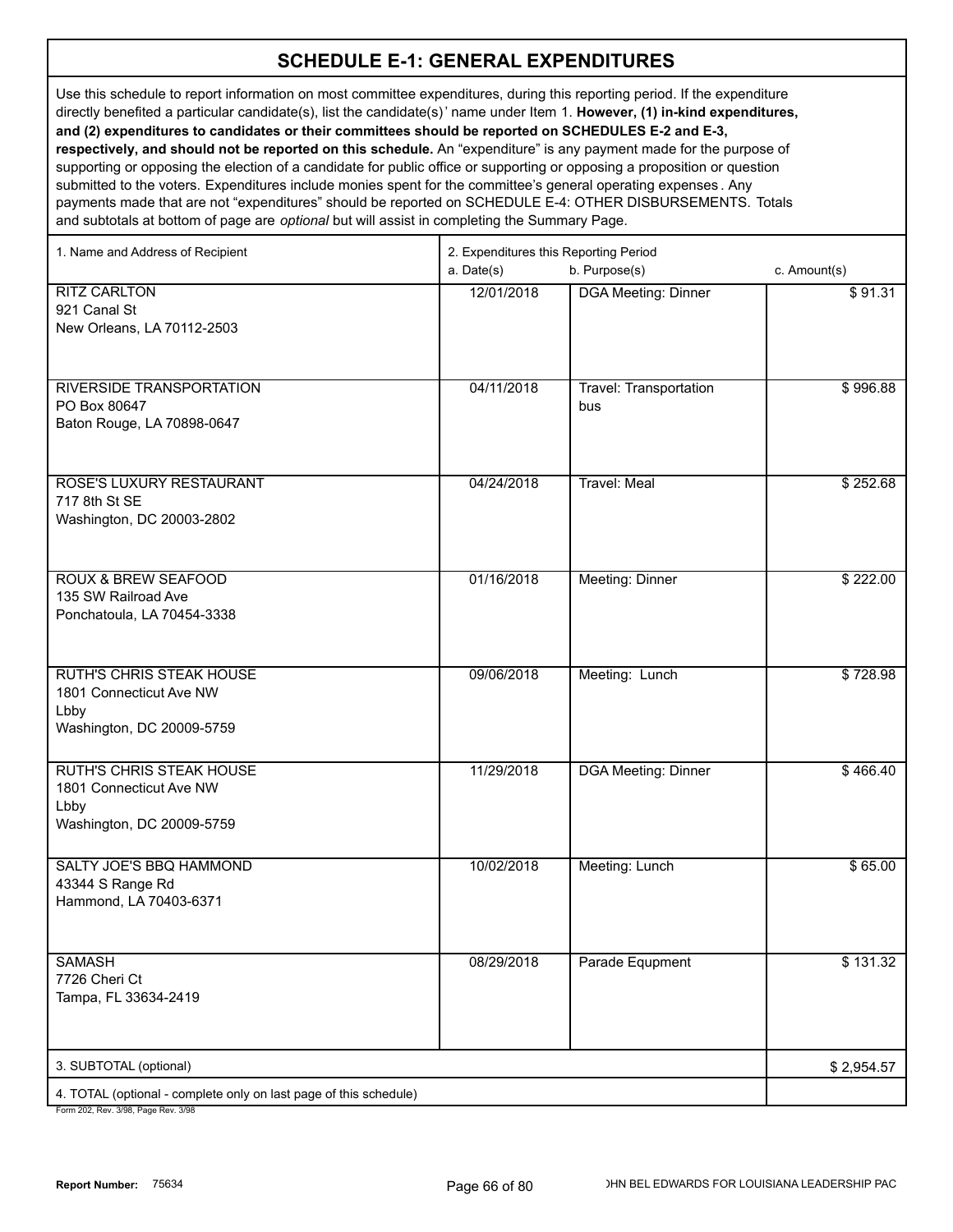Use this schedule to report information on most committee expenditures, during this reporting period. If the expenditure directly benefited a particular candidate(s), list the candidate(s)' name under Item 1. **However, (1) in-kind expenditures, and (2) expenditures to candidates or their committees should be reported on SCHEDULES E-2 and E-3, respectively, and should not be reported on this schedule.** An "expenditure" is any payment made for the purpose of

supporting or opposing the election of a candidate for public office or supporting or opposing a proposition or question submitted to the voters. Expenditures include monies spent for the committee's general operating expenses . Any payments made that are not "expenditures" should be reported on SCHEDULE E-4: OTHER DISBURSEMENTS. Totals and subtotals at bottom of page are *optional* but will assist in completing the Summary Page.

| 1. Name and Address of Recipient                                                                              | 2. Expenditures this Reporting Period |                              |              |  |
|---------------------------------------------------------------------------------------------------------------|---------------------------------------|------------------------------|--------------|--|
|                                                                                                               | a. Date(s)                            | b. Purpose(s)                | c. Amount(s) |  |
| <b>SANTA ROSA - TEL AVIV</b><br><b>Community Street</b><br>Thessaloniki 11<br>Tel Aviv,                       | 10/31/2018                            | <b>Travel: Food Tel Aviv</b> | \$96.06      |  |
| SENATE DEMOCRATIC CAMPAIGN COMMITTEE<br>OF THE LA DEMOCRATIC STATE CENTRAL<br>COMMITTEE (SDCC)<br>PO Box 4385 | 05/01/2018                            | Event Sponsorship            | \$2,500.00   |  |
| SHADE MASTERS WINDOW TINTING<br>115 S 1st St<br>Amite, LA 70422-2701                                          | 03/28/2018                            | Parade Truck Equipment       | \$180.00     |  |
| <b>SHORTS TRAVEL</b><br>1203 W Ridgeway Ave<br>Waterloo, IA 50701-4017                                        | 02/19/2018                            | Travel: Service Fee          | \$19.50      |  |
| <b>SHORTS TRAVEL</b><br>1203 W Ridgeway Ave<br>Waterloo, IA 50701-4017                                        | 06/20/2018                            | Travel: Service Fee          | \$19.50      |  |
| <b>SHORTS TRAVEL</b><br>1203 W Ridgeway Ave<br>Waterloo, IA 50701-4017                                        | 08/28/2018                            | <b>Travel: Service Fee</b>   | \$35.00      |  |
| <b>SHORTS TRAVEL</b><br>1203 W Ridgeway Ave<br>Waterloo, IA 50701-4017                                        | 08/30/2018                            | <b>Travel: Service Fee</b>   | \$19.50      |  |
| <b>SLS HOTEL AT BEVERLY HILLS</b><br>465 S La Cienega Blvd<br>Los Angeles, CA 90048-4001                      | 10/04/2018                            | Travel: Hotel Los Angeles    | \$3,162.19   |  |
| 3. SUBTOTAL (optional)                                                                                        |                                       |                              | \$6,031.75   |  |
| 4. TOTAL (optional - complete only on last page of this schedule)<br>$2/00$ Bess Beut $2/00$                  |                                       |                              |              |  |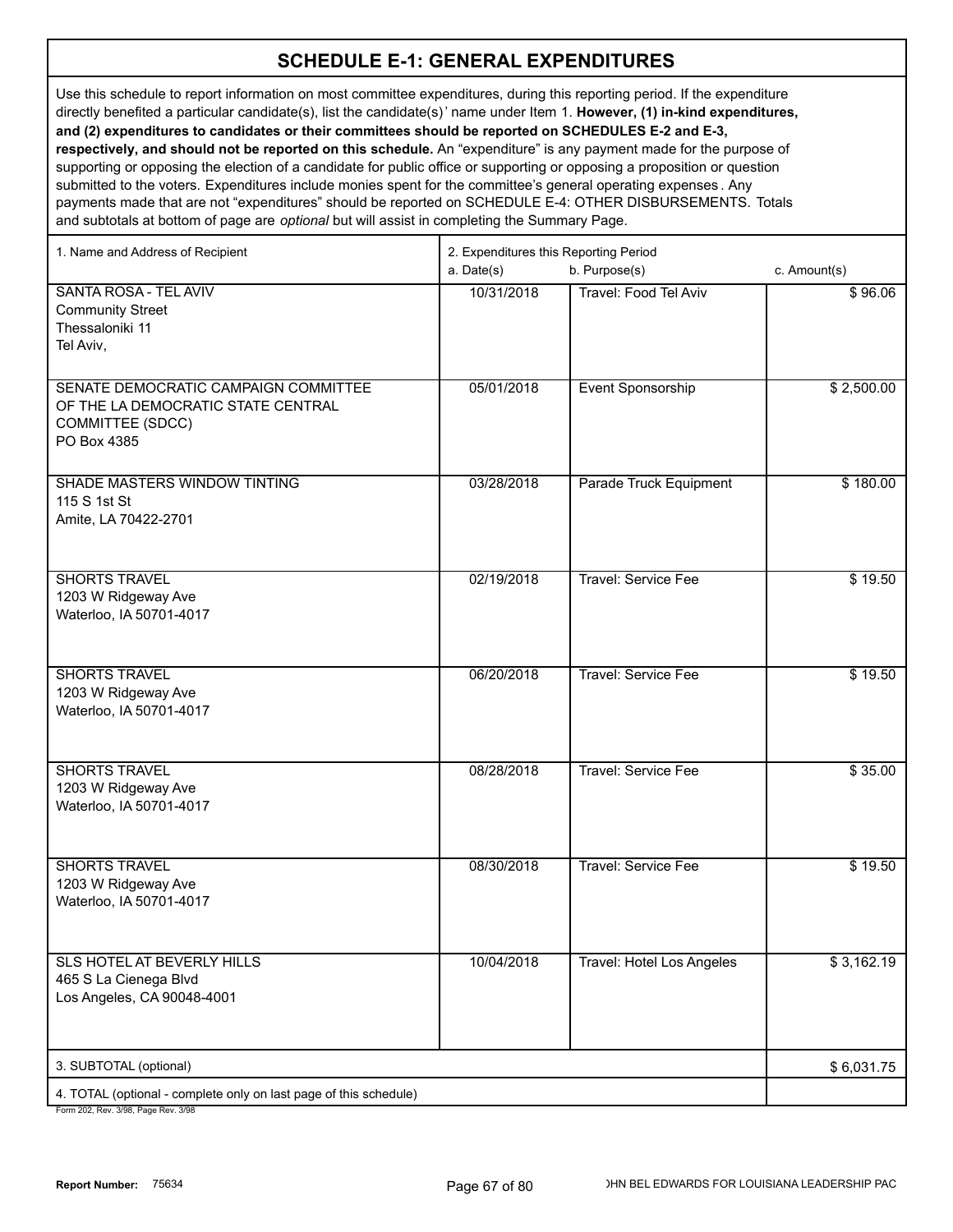Use this schedule to report information on most committee expenditures, during this reporting period. If the expenditure directly benefited a particular candidate(s), list the candidate(s)' name under Item 1. **However, (1) in-kind expenditures, and (2) expenditures to candidates or their committees should be reported on SCHEDULES E-2 and E-3, respectively, and should not be reported on this schedule.** An "expenditure" is any payment made for the purpose of supporting or opposing the election of a candidate for public office or supporting or opposing a proposition or question

submitted to the voters. Expenditures include monies spent for the committee's general operating expenses . Any payments made that are not "expenditures" should be reported on SCHEDULE E-4: OTHER DISBURSEMENTS. Totals and subtotals at bottom of page are *optional* but will assist in completing the Summary Page.

| 1. Name and Address of Recipient                                  | 2. Expenditures this Reporting Period |                           |              |
|-------------------------------------------------------------------|---------------------------------------|---------------------------|--------------|
|                                                                   | a. Date(s)                            | b. Purpose(s)             | c. Amount(s) |
| <b>SOCIAL SOUTHERN</b>                                            | 05/10/2018                            | Meeting: Lunch            | \$105.47     |
| 3901 Johnston St                                                  |                                       |                           |              |
| Lafayette, LA 70503-3809                                          |                                       |                           |              |
|                                                                   |                                       |                           |              |
| SOFITEL LA AT BEVERLY HILLS                                       | 11/14/2018                            | Travel: Hotel Los Angeles | \$1,230.60   |
| 8555 Beverly Blvd                                                 |                                       |                           |              |
| Los Angeles, CA 90048-3303                                        |                                       |                           |              |
|                                                                   |                                       |                           |              |
| SOUTHERN GATEWAY AME INC                                          | 04/04/2018                            | Rent                      | \$665.00     |
| 125 E Pine St                                                     |                                       |                           |              |
| Ponchatoula, LA 70454-2501                                        |                                       |                           |              |
|                                                                   |                                       |                           |              |
|                                                                   |                                       |                           |              |
| SOUTHERN GATEWAY AME INC<br>125 E Pine St                         | 05/04/2018                            | Rent                      | \$665.00     |
| Ponchatoula, LA 70454-2501                                        |                                       |                           |              |
|                                                                   |                                       |                           |              |
|                                                                   |                                       |                           |              |
| SOUTHERN GATEWAY AME INC                                          | 06/04/2018                            | Rent                      | \$665.00     |
| 125 E Pine St                                                     |                                       |                           |              |
| Ponchatoula, LA 70454-2501                                        |                                       |                           |              |
|                                                                   |                                       |                           |              |
| SOUTHERN GATEWAY AME INC                                          | 07/02/2018                            | Rent                      | \$665.00     |
| 125 E Pine St                                                     |                                       |                           |              |
| Ponchatoula, LA 70454-2501                                        |                                       |                           |              |
|                                                                   |                                       |                           |              |
| SOUTHERN GATEWAY AME INC                                          | 08/03/2018                            | Rent                      | \$665.00     |
| 125 E Pine St                                                     |                                       |                           |              |
| Ponchatoula, LA 70454-2501                                        |                                       |                           |              |
|                                                                   |                                       |                           |              |
| SOUTHERN GATEWAY AME INC                                          | 09/04/2018                            | Rent                      | \$665.00     |
| 125 E Pine St                                                     |                                       |                           |              |
| Ponchatoula, LA 70454-2501                                        |                                       |                           |              |
|                                                                   |                                       |                           |              |
| 3. SUBTOTAL (optional)                                            |                                       |                           | \$5,326.07   |
| 4. TOTAL (optional - complete only on last page of this schedule) |                                       |                           |              |
| Form 202 Rev. 3/08 Rage Rev. 3/08                                 |                                       |                           |              |

12, Rev. 3/98, Page Rev. 3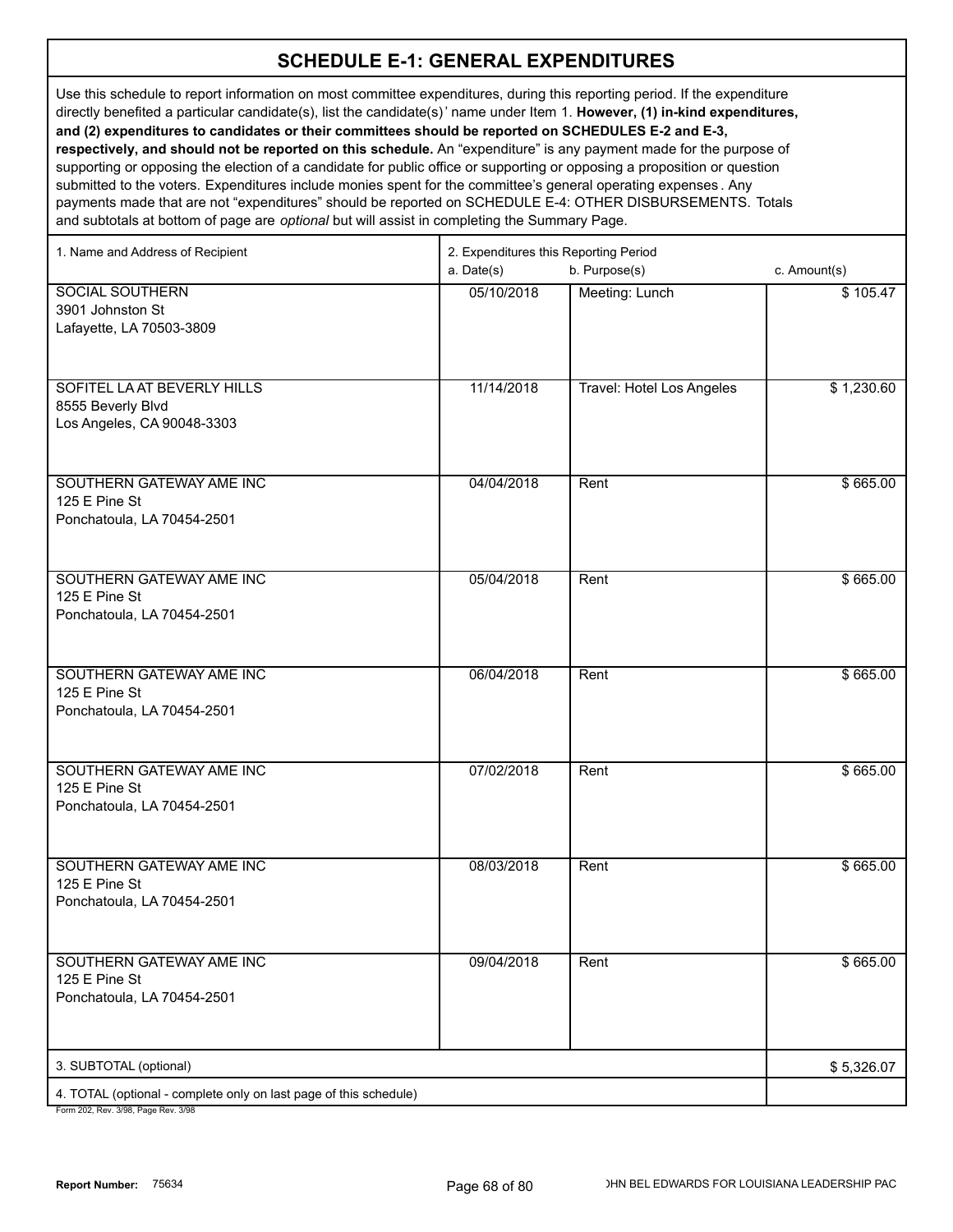Use this schedule to report information on most committee expenditures, during this reporting period. If the expenditure directly benefited a particular candidate(s), list the candidate(s)' name under Item 1. **However, (1) in-kind expenditures, and (2) expenditures to candidates or their committees should be reported on SCHEDULES E-2 and E-3, respectively, and should not be reported on this schedule.** An "expenditure" is any payment made for the purpose of supporting or opposing the election of a candidate for public office or supporting or opposing a proposition or question submitted to the voters. Expenditures include monies spent for the committee's general operating expenses . Any

payments made that are not "expenditures" should be reported on SCHEDULE E-4: OTHER DISBURSEMENTS. Totals and subtotals at bottom of page are *optional* but will assist in completing the Summary Page.

| 1. Name and Address of Recipient                                  | 2. Expenditures this Reporting Period |                    |              |  |
|-------------------------------------------------------------------|---------------------------------------|--------------------|--------------|--|
|                                                                   | a. Date(s)                            | b. Purpose(s)      | c. Amount(s) |  |
| SOUTHERN GATEWAY AME INC                                          | 10/02/2018                            | Rent               | \$665.00     |  |
| 125 E Pine St                                                     |                                       |                    |              |  |
| Ponchatoula, LA 70454-2501                                        |                                       |                    |              |  |
|                                                                   |                                       |                    |              |  |
|                                                                   |                                       |                    |              |  |
| SOUTHERN GATEWAY AME INC                                          | 11/01/2018                            | Rent               | \$665.00     |  |
| 125 E Pine St<br>Ponchatoula, LA 70454-2501                       |                                       |                    |              |  |
|                                                                   |                                       |                    |              |  |
|                                                                   |                                       |                    |              |  |
| SOUTHERN GATEWAY AME INC                                          | 12/01/2018                            | Rent               | \$665.00     |  |
| 125 E Pine St                                                     |                                       |                    |              |  |
| Ponchatoula, LA 70454-2501                                        |                                       |                    |              |  |
|                                                                   |                                       |                    |              |  |
|                                                                   |                                       |                    |              |  |
| SOUTHERN UNIVERSITY                                               | 08/29/2018                            | Parade Fee         | \$350.00     |  |
| PO Box 13405                                                      |                                       |                    |              |  |
| Office of Student Life: Homecoming                                |                                       |                    |              |  |
| Baton Rouge, LA 70813-0001                                        |                                       |                    |              |  |
|                                                                   |                                       |                    |              |  |
| <b>SOUTHWEST AIRLINES</b><br>PO Box 36647-1CR                     | 01/16/2018                            | Travel: Airfare DC | \$102.98     |  |
| Dallas, TX 75235                                                  |                                       |                    |              |  |
|                                                                   |                                       |                    |              |  |
|                                                                   |                                       |                    |              |  |
| <b>SOUTHWEST AIRLINES</b>                                         | 01/17/2018                            | Travel: Airfare DC | \$384.00     |  |
| PO Box 36647-1CR                                                  |                                       |                    |              |  |
| Dallas, TX 75235                                                  |                                       |                    |              |  |
|                                                                   |                                       |                    |              |  |
|                                                                   |                                       |                    |              |  |
| <b>SOUTHWEST AIRLINES</b><br>PO Box 36647-1CR                     | 01/31/2018                            | Travel: Airfare DC | \$358.00     |  |
| Dallas, TX 75235                                                  |                                       |                    |              |  |
|                                                                   |                                       |                    |              |  |
|                                                                   |                                       |                    |              |  |
| <b>SOUTHWEST AIRLINES</b>                                         | 02/19/2018                            | Travel: Airfare DC | \$488.35     |  |
| PO Box 36647-1CR                                                  |                                       |                    |              |  |
| Dallas, TX 75235                                                  |                                       |                    |              |  |
|                                                                   |                                       |                    |              |  |
|                                                                   |                                       |                    |              |  |
| 3. SUBTOTAL (optional)                                            |                                       |                    | \$3,678.33   |  |
| 4. TOTAL (optional - complete only on last page of this schedule) |                                       |                    |              |  |
| Form 202 Rev. 3/08 Rage Rev. 3/08                                 |                                       |                    |              |  |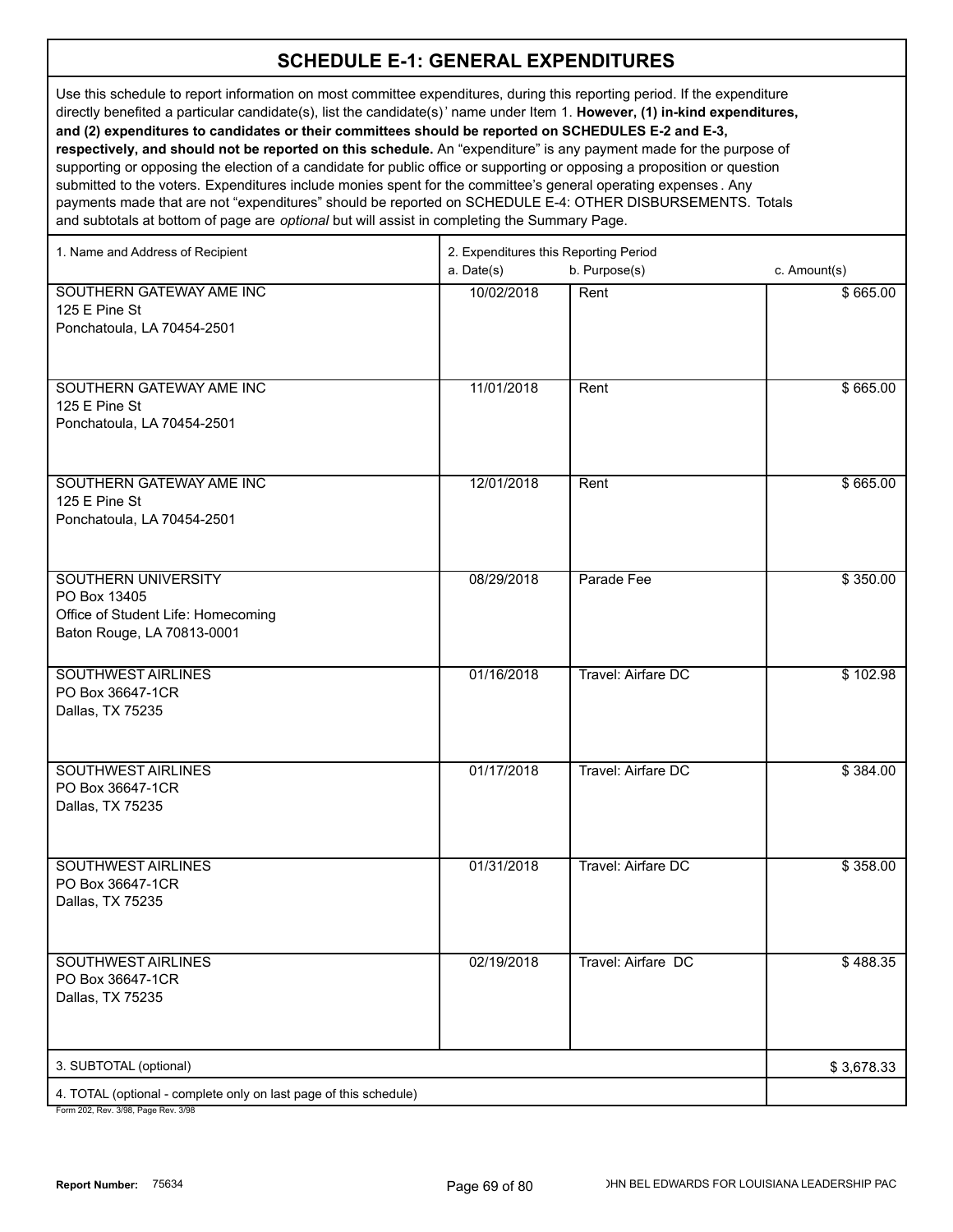Use this schedule to report information on most committee expenditures, during this reporting period. If the expenditure directly benefited a particular candidate(s), list the candidate(s)' name under Item 1. **However, (1) in-kind expenditures, and (2) expenditures to candidates or their committees should be reported on SCHEDULES E-2 and E-3, respectively, and should not be reported on this schedule.** An "expenditure" is any payment made for the purpose of supporting or opposing the election of a candidate for public office or supporting or opposing a proposition or question

submitted to the voters. Expenditures include monies spent for the committee's general operating expenses . Any payments made that are not "expenditures" should be reported on SCHEDULE E-4: OTHER DISBURSEMENTS. Totals and subtotals at bottom of page are *optional* but will assist in completing the Summary Page.

| 1. Name and Address of Recipient                                                                | 2. Expenditures this Reporting Period |                       |              |  |
|-------------------------------------------------------------------------------------------------|---------------------------------------|-----------------------|--------------|--|
|                                                                                                 | a. Date(s)                            | b. Purpose(s)         | c. Amount(s) |  |
| <b>SOUTHWEST AIRLINES</b><br>PO Box 36647-1CR<br>Dallas, TX 75235                               | 08/10/2018                            | Travel: Airfare Aspen | \$356.96     |  |
| SOUTHWEST AIRLINES<br>PO Box 36647-1CR<br>Dallas, TX 75235                                      | 12/02/2018                            | Travel: Airfare DC    | \$429.00     |  |
| <b>SPANGLER CANDY</b><br>400 N Portland St<br>PO Box 109<br>Bryan, OH 43506-1200                | 03/26/2018                            | Parade throws         | \$547.20     |  |
| <b>SPANGLER CANDY</b><br>400 N Portland St<br>PO Box 109<br>Bryan, OH 43506-1200                | 08/14/2018                            | Parade throws         | \$912.00     |  |
| <b>SPANGLER CANDY</b><br>400 N Portland St<br>PO Box 109<br>Bryan, OH 43506-1200                | 10/12/2018                            | Parade throws         | \$912.00     |  |
| ST REGIS RESORT ASPEN<br>315 E Dean St<br>Aspen, CO 81611-1807                                  | 08/14/2018                            | Travel: Hotel Aspen   | \$3,422.73   |  |
| ST. JUDE'S CHILDREN RESEARCH HOSPITAL<br>PO Box 167<br>Memphis, TN 38101-0167                   | 04/10/2018                            | Donation              | \$100.00     |  |
| STAMPS.COM<br>1990 E Grand Ave<br>#E1<br>El Segundo, CA 90245-5013                              | 01/11/2018                            | Postage and supplies  | \$57.80      |  |
| 3. SUBTOTAL (optional)                                                                          |                                       |                       | \$6,737.69   |  |
| 4. TOTAL (optional - complete only on last page of this schedule)<br>202 Bey 2/08 Bege Bey 2/08 |                                       |                       |              |  |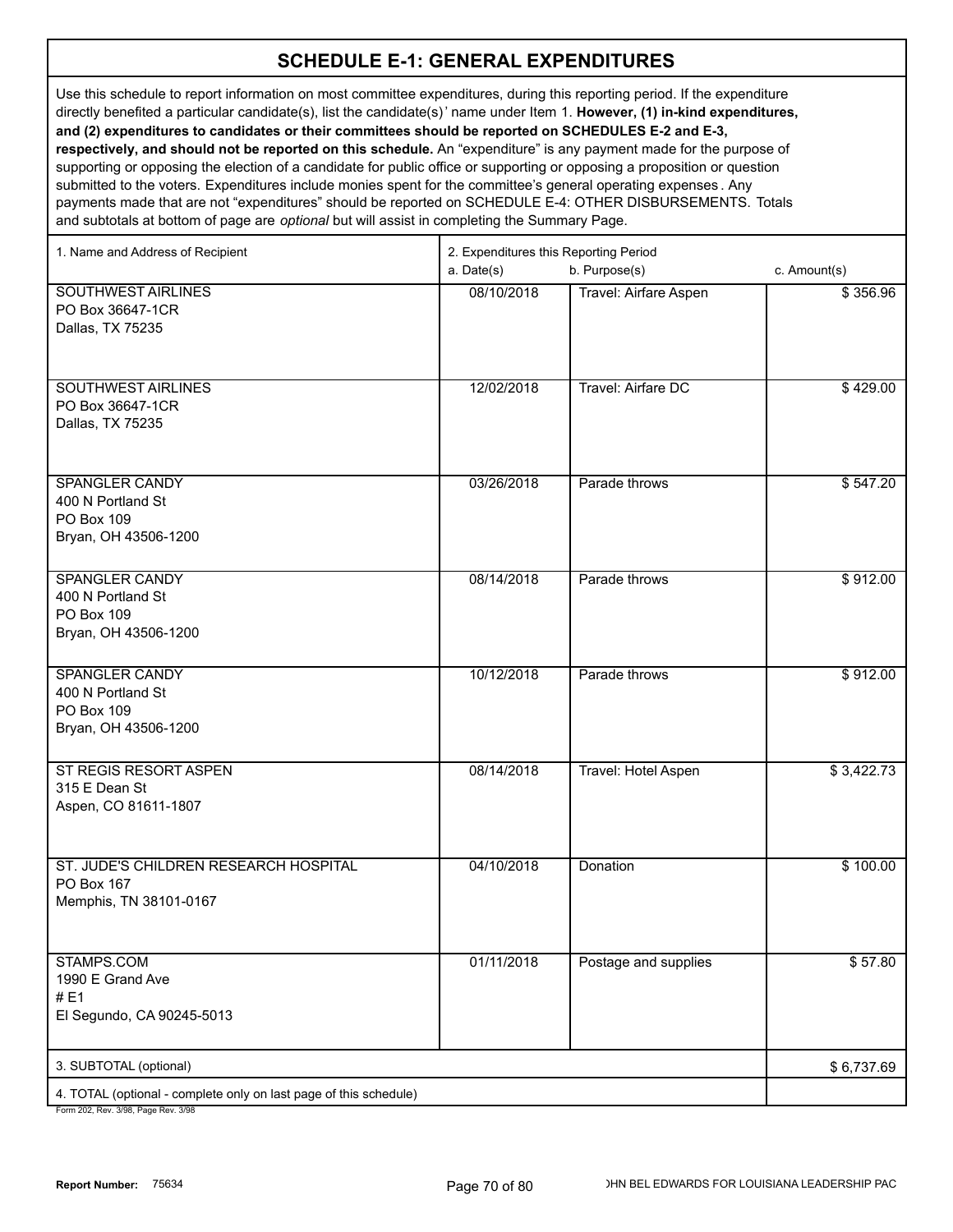Use this schedule to report information on most committee expenditures, during this reporting period. If the expenditure directly benefited a particular candidate(s), list the candidate(s)' name under Item 1. **However, (1) in-kind expenditures, and (2) expenditures to candidates or their committees should be reported on SCHEDULES E-2 and E-3, respectively, and should not be reported on this schedule.** An "expenditure" is any payment made for the purpose of supporting or opposing the election of a candidate for public office or supporting or opposing a proposition or question submitted to the voters. Expenditures include monies spent for the committee's general operating expenses . Any payments made that are not "expenditures" should be reported on SCHEDULE E-4: OTHER DISBURSEMENTS. Totals

and subtotals at bottom of page are *optional* but will assist in completing the Summary Page.

| 1. Name and Address of Recipient                                                                     | 2. Expenditures this Reporting Period |                             |              |  |
|------------------------------------------------------------------------------------------------------|---------------------------------------|-----------------------------|--------------|--|
|                                                                                                      | a. Date(s)                            | b. Purpose(s)               | c. Amount(s) |  |
| STAMPS.COM<br>1990 E Grand Ave<br>#E1<br>El Segundo, CA 90245-5013                                   | 12/10/2018                            | Service fee-11 months       | \$175.89     |  |
| STEP REPEAT/NEW VISION IMAGING SYSTEMS<br>INC.<br>28159 Avenue Stanford<br>Ste 195                   | 02/15/2018                            | Photo Backdrop              | \$773.47     |  |
| STEP REPEAT/NEW VISION IMAGING SYSTEMS<br>INC.<br>28159 Avenue Stanford<br>Ste 195                   | 11/12/2018                            | Photo Backdrop and<br>Frame | \$1,098.10   |  |
| STEP REPEAT/NEW VISION IMAGING SYSTEMS<br>INC.<br>28159 Avenue Stanford<br>Ste 195                   | 11/15/2018                            | <b>Table Cover</b>          | \$284.60     |  |
| <b>SUBWAY - LAFAYETTE</b><br>200 E Saint Mary Blvd<br>Lafayette, LA 70503-2036                       | 05/22/2018                            | Event food                  | \$87.20      |  |
| SULLIVAN'S STEAKHOUSE - BATON ROUGE<br>5252 Corporate Blvd<br>Baton Rouge, LA 70808-2503             | 04/17/2018                            | Meeting: Dinner             | \$157.01     |  |
| <b>SYMBOL ARTS</b><br>6083 S 1550 E<br>Ogden, UT 84405-5006                                          | 03/15/2018                            | <b>Commemorative Coins</b>  | \$2,160.00   |  |
| <b>SYSCO NEW ORLEANS</b><br>1451 River Oaks Rd W<br>Harahan, LA 70123-2176                           | 04/06/2018                            | Event food                  | \$380.33     |  |
| 3. SUBTOTAL (optional)                                                                               |                                       |                             | \$5,116.60   |  |
| 4. TOTAL (optional - complete only on last page of this schedule)<br>$002.701$ $P_{av}$ , $2/00.708$ |                                       |                             |              |  |

12, Rev. 3/98, Page Rev. 3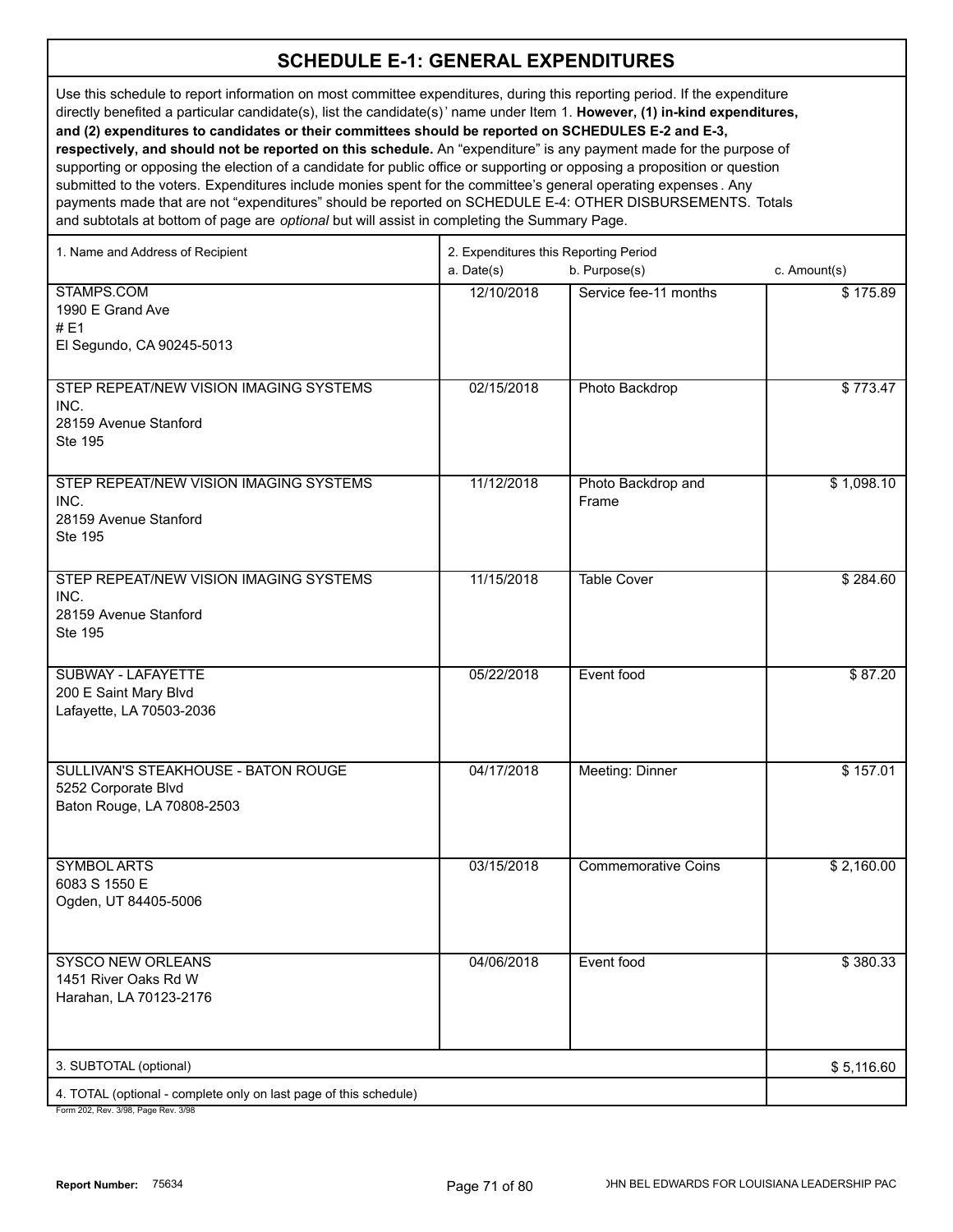Use this schedule to report information on most committee expenditures, during this reporting period. If the expenditure directly benefited a particular candidate(s), list the candidate(s)' name under Item 1. **However, (1) in-kind expenditures, and (2) expenditures to candidates or their committees should be reported on SCHEDULES E-2 and E-3, respectively, and should not be reported on this schedule.** An "expenditure" is any payment made for the purpose of supporting or opposing the election of a candidate for public office or supporting or opposing a proposition or question submitted to the voters. Expenditures include monies spent for the committee's general operating expenses . Any payments made that are not "expenditures" should be reported on SCHEDULE E-4: OTHER DISBURSEMENTS. Totals and subtotals at bottom of page are *optional* but will assist in completing the Summary Page.

1. Name and Address of Recipient 2. Expenditures this Reporting Period a. Date(s) b. Purpose(s) c. Amount(s) T.J.'S FOR HER INC PO Box 977 Amite, LA 70422-0977 10/08/2018 Chamber booklet (1/2 page) \$ 400.00 TABASCO COUNTRY STORE CATALOGUE Hwy 329 Avery Island, LA 70513 11/27/2018 | Gift items DGA | \$ 202.00 TALA AIR LOGISTICS LLC 17771 Highway 3235 Galliano, LA 70354-3578 12/31/2018 Travel: Airfare DC \$ 501.98 TANGI GRAPHICS 19256 Highway 16 Amite, LA 70422-4716 02/09/2018 | Signs \$ 122.63 TANGI GRAPHICS 19256 Highway 16 Amite, LA 70422-4716 08/03/2018 | Parade shirts for riders | \$ 1,013.72 TANGI GRAPHICS 19256 Highway 16 Amite, LA 70422-4716 08/21/2018 | Bumper Stickers **\$ 545.00** TANGI GRAPHICS 19256 Highway 16 Amite, LA 70422-4716 10/26/2018 | Parade shirts for riders | \$ 317.46 TANGI GRAPHICS 19256 Highway 16 Amite, LA 70422-4716 12/21/2018 Parade shirts for riders 1 \$ 420.74 3. SUBTOTAL (optional) 4. TOTAL (optional - complete only on last page of this schedule) Form 202, Rev. 3/98, Page Rev. 3/98 \$ 3,523.53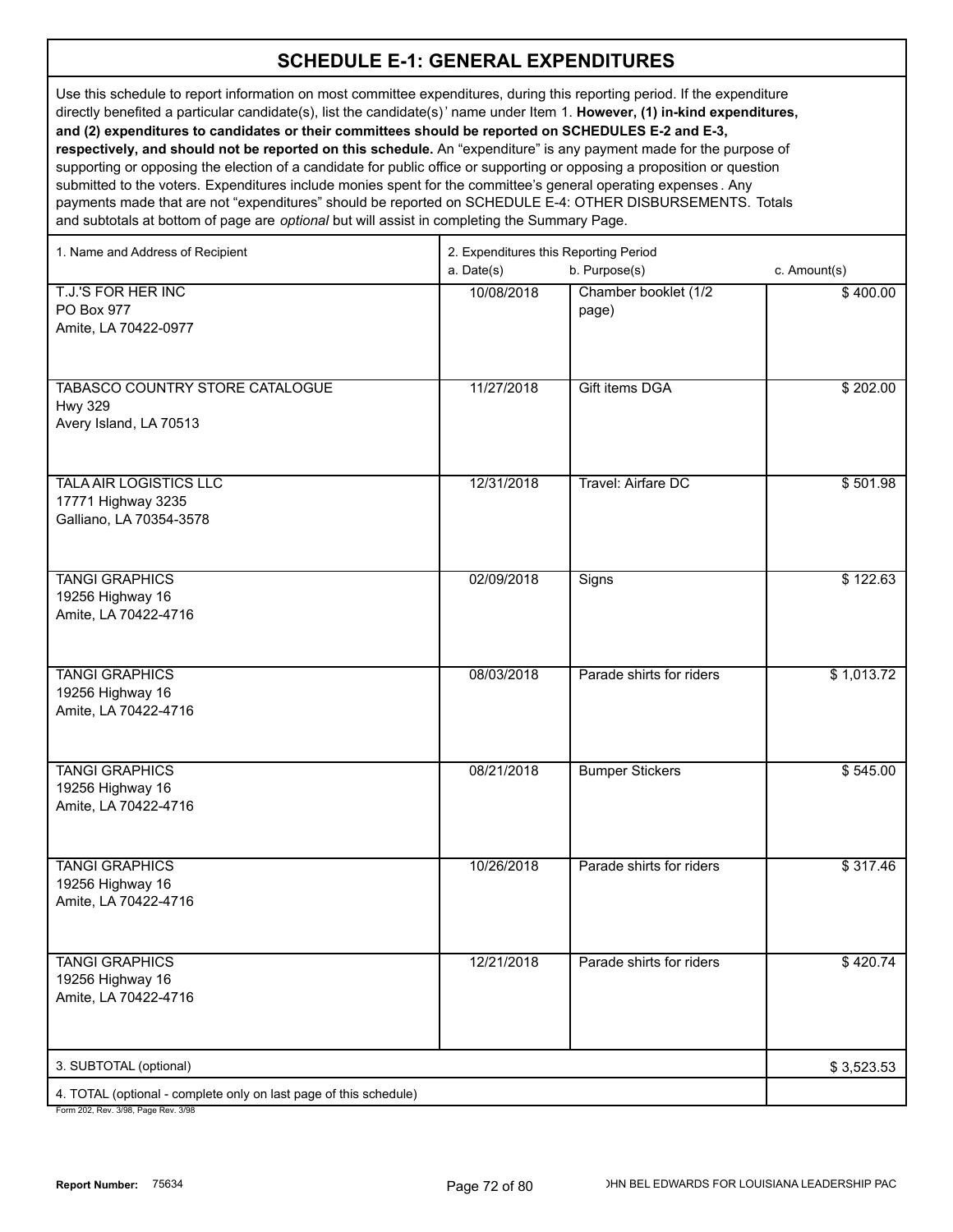Use this schedule to report information on most committee expenditures, during this reporting period. If the expenditure directly benefited a particular candidate(s), list the candidate(s)' name under Item 1. **However, (1) in-kind expenditures, and (2) expenditures to candidates or their committees should be reported on SCHEDULES E-2 and E-3, respectively, and should not be reported on this schedule.** An "expenditure" is any payment made for the purpose of supporting or opposing the election of a candidate for public office or supporting or opposing a proposition or question submitted to the voters. Expenditures include monies spent for the committee's general operating expenses . Any payments made that are not "expenditures" should be reported on SCHEDULE E-4: OTHER DISBURSEMENTS. Totals

and subtotals at bottom of page are *optional* but will assist in completing the Summary Page.

| 1. Name and Address of Recipient                                            |            |                                     |              |
|-----------------------------------------------------------------------------|------------|-------------------------------------|--------------|
|                                                                             | a. Date(s) | b. Purpose(s)                       | c. Amount(s) |
| <b>TELMAX TELEPROMPTERS</b><br>825 35th Ct SW<br>Vero Beach, FL 32968-5062  | 02/15/2018 | Teleprompter equipment:<br>purchase | \$4,843.88   |
| THE BOSTON RESTAURANT<br>100 NE Central Ave<br>Amite, LA 70422-2547         | 10/10/2018 | Meeting: Lunch                      | \$76.98      |
| THE CAPITAL GRILLE<br>601 Pennsylvania Ave NW<br>Washington, DC 20004-2601  | 04/25/2018 | DC Legislator's Lunch               | \$906.75     |
| THE CATHOLIC COMPANY<br>615 E Westinghouse Blvd<br>Charlotte, NC 28273-5809 | 11/06/2018 | <b>Commemorative Santa</b><br>Gift  | \$52.90      |
| THE CREATIVE TOUCH<br>7725 Jefferson Hwy<br>Baton Rouge, LA 70809-1104      | 02/26/2018 | <b>Commemorative Gift</b><br>Items  | \$530.83     |
| THE CREATIVE TOUCH<br>7725 Jefferson Hwy<br>Baton Rouge, LA 70809-1104      | 03/01/2018 | <b>JBE Banner</b>                   | \$64.96      |
| THE CREATIVE TOUCH<br>7725 Jefferson Hwy<br>Baton Rouge, LA 70809-1104      | 08/08/2018 | Monogram services                   | \$45.94      |
| THE CREATIVE TOUCH<br>7725 Jefferson Hwy<br>Baton Rouge, LA 70809-1104      | 09/20/2018 | Monogram services                   | \$67.86      |
| 3. SUBTOTAL (optional)                                                      |            |                                     | \$6,590.10   |
| 4. TOTAL (optional - complete only on last page of this schedule)           |            |                                     |              |
|                                                                             |            |                                     |              |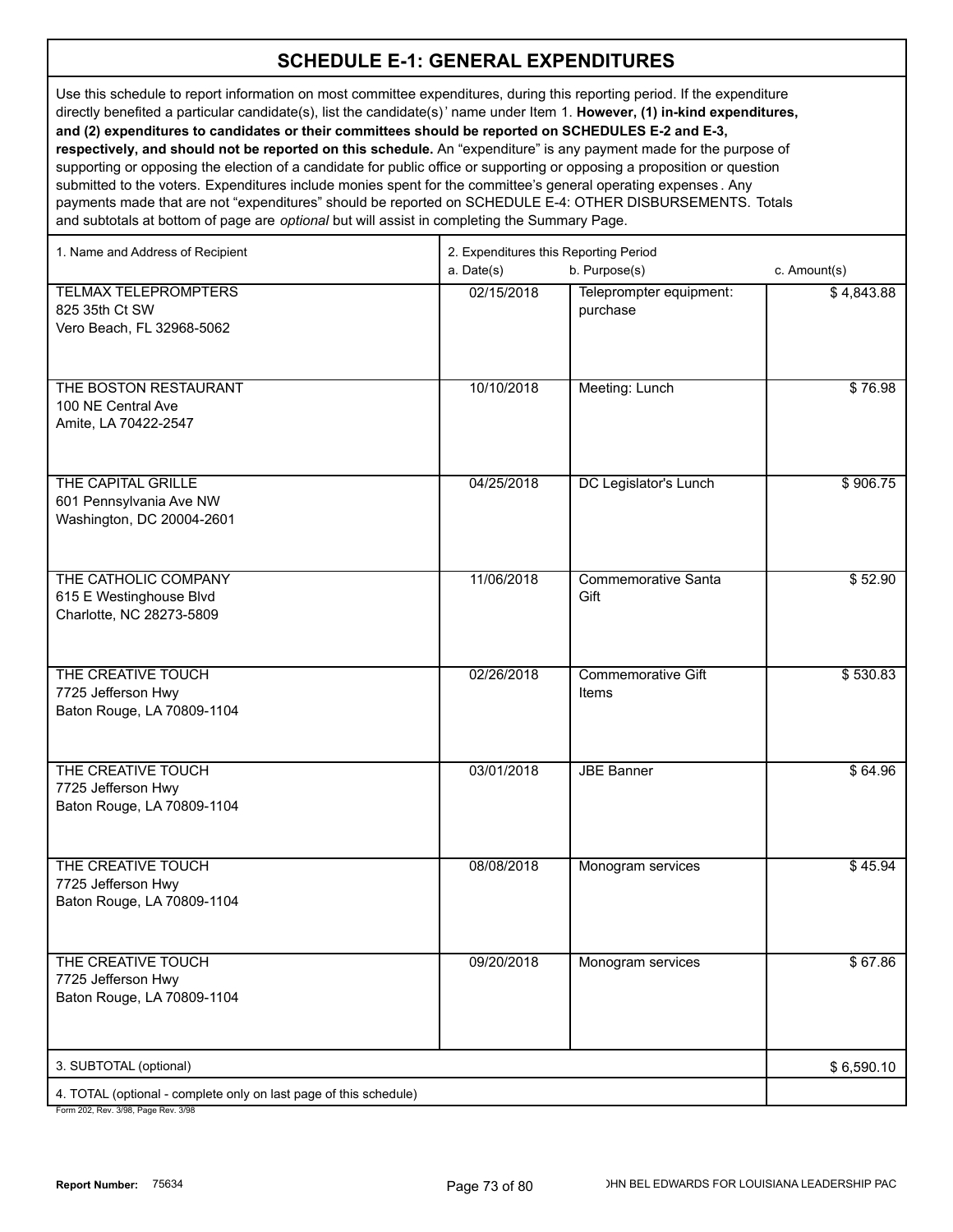Use this schedule to report information on most committee expenditures, during this reporting period. If the expenditure directly benefited a particular candidate(s), list the candidate(s)' name under Item 1. **However, (1) in-kind expenditures, and (2) expenditures to candidates or their committees should be reported on SCHEDULES E-2 and E-3, respectively, and should not be reported on this schedule.** An "expenditure" is any payment made for the purpose of

supporting or opposing the election of a candidate for public office or supporting or opposing a proposition or question submitted to the voters. Expenditures include monies spent for the committee's general operating expenses . Any payments made that are not "expenditures" should be reported on SCHEDULE E-4: OTHER DISBURSEMENTS. Totals and subtotals at bottom of page are *optional* but will assist in completing the Summary Page.

| 1. Name and Address of Recipient                                  | 2. Expenditures this Reporting Period |                           |              |  |
|-------------------------------------------------------------------|---------------------------------------|---------------------------|--------------|--|
|                                                                   | a. Date(s)                            | b. Purpose(s)             | c. Amount(s) |  |
| THE HOME DEPOT                                                    | 09/07/2018                            | Parade truck supplies     | \$49.16      |  |
| 400 W Minnesota Park Rd<br>Hammond, LA 70403-6153                 |                                       |                           |              |  |
|                                                                   |                                       |                           |              |  |
|                                                                   |                                       |                           |              |  |
| THE KING DAVID HOTEL                                              | 10/29/2018                            | Travel: Food Jerusalem    | \$224.72     |  |
| King David 23<br>Jerusalem,                                       |                                       |                           |              |  |
|                                                                   |                                       |                           |              |  |
|                                                                   |                                       |                           |              |  |
| THE LOUISIANA FORESTRY ASSOCIATION                                | 11/15/2018                            | Dues                      | \$26.53      |  |
| PO Box 5067<br>Alexandria, LA 71307-5067                          |                                       |                           |              |  |
|                                                                   |                                       |                           |              |  |
|                                                                   |                                       |                           |              |  |
| THE LOUISIANA LEGISLATIVE BLACK CAUCUS FO                         | 12/10/2018                            | Sponsorship: Bayou        | \$5,000.00   |  |
| PO Box 44003<br>Baton Rouge, LA 70804-4003                        |                                       | Classic Jazz Brunch       |              |  |
|                                                                   |                                       |                           |              |  |
|                                                                   |                                       |                           |              |  |
| THE PELICAN STORE                                                 | 08/29/2018                            | Parade equipment          | \$323.17     |  |
| 2395 S Burrell St<br>Milwaukee, WI 53207-1519                     |                                       |                           |              |  |
|                                                                   |                                       |                           |              |  |
|                                                                   |                                       |                           |              |  |
| TSUNAMI SUSHI - BATON ROUGE                                       | 06/29/2018                            | Meeting: Dinner           | \$39.60      |  |
| 100 Lafayette St<br>Baton Rouge, LA 70801-1201                    |                                       |                           |              |  |
|                                                                   |                                       |                           |              |  |
|                                                                   |                                       |                           |              |  |
| TSUNAMI SUSHI NEW ORLEANS<br>601 Poydras St                       | 01/11/2018                            | Meeting: Lunch            | \$87.60      |  |
| New Orleans, LA 70130-6029                                        |                                       |                           |              |  |
|                                                                   |                                       |                           |              |  |
|                                                                   |                                       |                           |              |  |
| <b>TURO CORPORATE</b><br>116 New Montgomery St                    | 08/01/2018                            | <b>Travel: Car Rental</b> | \$522.76     |  |
| FI <sub>7</sub>                                                   |                                       |                           |              |  |
| San Francisco, CA 94105-3607                                      |                                       |                           |              |  |
|                                                                   |                                       |                           |              |  |
| 3. SUBTOTAL (optional)                                            |                                       |                           | \$6,273.54   |  |
| 4. TOTAL (optional - complete only on last page of this schedule) |                                       |                           |              |  |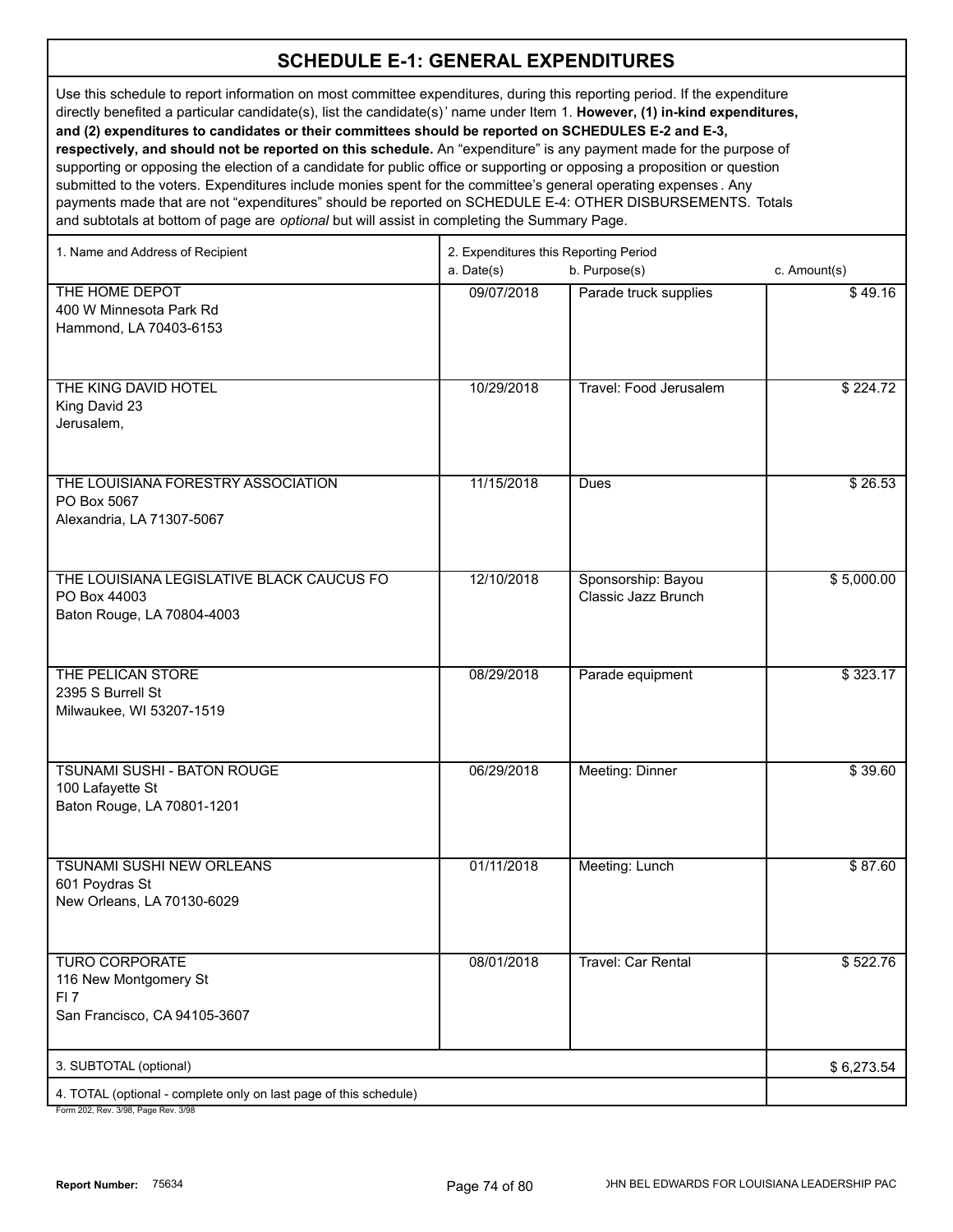Use this schedule to report information on most committee expenditures, during this reporting period. If the expenditure directly benefited a particular candidate(s), list the candidate(s)' name under Item 1. **However, (1) in-kind expenditures, and (2) expenditures to candidates or their committees should be reported on SCHEDULES E-2 and E-3, respectively, and should not be reported on this schedule.** An "expenditure" is any payment made for the purpose of supporting or opposing the election of a candidate for public office or supporting or opposing a proposition or question submitted to the voters. Expenditures include monies spent for the committee's general operating expenses . Any payments made that are not "expenditures" should be reported on SCHEDULE E-4: OTHER DISBURSEMENTS. Totals

and subtotals at bottom of page are *optional* but will assist in completing the Summary Page. 1. Name and Address of Recipient 2. Expenditures this Reporting Period a. Date(s) b. Purpose(s) c. Amount(s) UBER CORPORATE OFFICE HQ 182 Howard St Ste 8 San Francisco, CA 94105-1611 01/11/2018 | Event transportation | \$ 18.69 ULINE 980 W Bethel Rd Coppell, TX 75019-4451 08/29/2018 | Supplies: mailers | \$ 161.08 UNIGUEST INC. 2926 Kraft Dr Uniguest Headquarters Nashville, TN 37204-3623 10/02/2018 Hotel computing/printing services \$ 30.61 UNITED AIRLINES PO Box 6649 Chicago, IL 60606-0649 08/28/2018 | Travel: Airfare | \$ 1.513.72 UNITED AIRLINES PO Box 6649 Chicago, IL 60606-0649 10/23/2018 | Baggage Fees | \$400.00 UNITED CABS INC. 1634 Euterpe St New Orleans, LA 70130-4434 12/01/2018 Taxi service \$ 17.28 USPS Bennington Ave. Baton Rouge, LA 70808 01/11/2018 Postage & shipping \$ 10.39 USPS Bennington Ave. Baton Rouge, LA 70808 01/11/2018 | Postage & shipping | \$ 100.00 3. SUBTOTAL (optional) 4. TOTAL (optional - complete only on last page of this schedule) \$ 2,251.77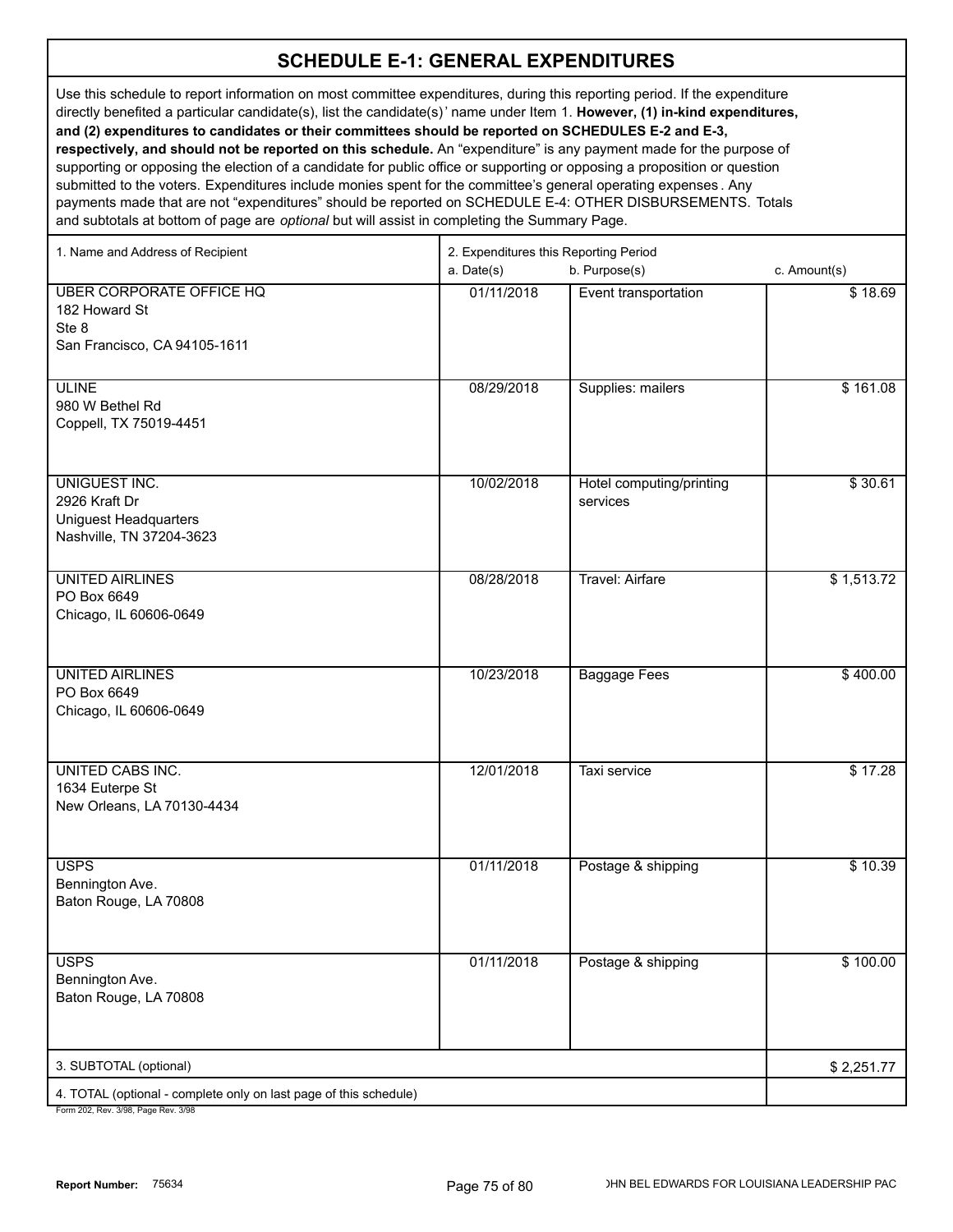Use this schedule to report information on most committee expenditures, during this reporting period. If the expenditure directly benefited a particular candidate(s), list the candidate(s)' name under Item 1. **However, (1) in-kind expenditures, and (2) expenditures to candidates or their committees should be reported on SCHEDULES E-2 and E-3, respectively, and should not be reported on this schedule.** An "expenditure" is any payment made for the purpose of supporting or opposing the election of a candidate for public office or supporting or opposing a proposition or question submitted to the voters. Expenditures include monies spent for the committee's general operating expenses . Any payments made that are not "expenditures" should be reported on SCHEDULE E-4: OTHER DISBURSEMENTS. Totals and subtotals at bottom of page are *optional* but will assist in completing the Summary Page.

| 1. Name and Address of Recipient                                                                     | 2. Expenditures this Reporting Period<br>a. Date(s) | c. Amount(s)                        |            |
|------------------------------------------------------------------------------------------------------|-----------------------------------------------------|-------------------------------------|------------|
| <b>USPS</b>                                                                                          | 10/09/2018                                          | b. Purpose(s)<br>Postage & shipping | \$572.75   |
| Bennington Ave.                                                                                      |                                                     |                                     |            |
| Baton Rouge, LA 70808                                                                                |                                                     |                                     |            |
|                                                                                                      |                                                     |                                     |            |
|                                                                                                      |                                                     |                                     |            |
| <b>USPS</b>                                                                                          | 10/31/2018                                          | Postage & shipping                  | \$250.00   |
| Bennington Ave.<br>Baton Rouge, LA 70808                                                             |                                                     |                                     |            |
|                                                                                                      |                                                     |                                     |            |
|                                                                                                      |                                                     |                                     |            |
| <b>USPS</b>                                                                                          | 12/21/2018                                          | Post Office Box Rent-1              | \$74.00    |
| Bennington Ave.                                                                                      |                                                     | year                                |            |
| Baton Rouge, LA 70808                                                                                |                                                     |                                     |            |
|                                                                                                      |                                                     |                                     |            |
| <b>VANTIV ECOMMERCE</b>                                                                              | 01/09/2018                                          | Online service fee                  | \$0.50     |
|                                                                                                      |                                                     |                                     |            |
| ,                                                                                                    |                                                     |                                     |            |
|                                                                                                      |                                                     |                                     |            |
|                                                                                                      |                                                     |                                     |            |
| <b>VANTIV ECOMMERCE</b>                                                                              | 02/09/2018                                          | Online service fee                  | \$0.50     |
| $\,$                                                                                                 |                                                     |                                     |            |
|                                                                                                      |                                                     |                                     |            |
|                                                                                                      |                                                     |                                     |            |
| <b>VANTIV ECOMMERCE</b>                                                                              | 04/10/2018                                          | Online service fee                  | \$0.81     |
|                                                                                                      |                                                     |                                     |            |
|                                                                                                      |                                                     |                                     |            |
|                                                                                                      |                                                     |                                     |            |
| <b>VANTIV ECOMMERCE</b>                                                                              | 05/09/2018                                          | Online service fee                  | \$0.50     |
|                                                                                                      |                                                     |                                     |            |
|                                                                                                      |                                                     |                                     |            |
|                                                                                                      |                                                     |                                     |            |
| <b>VANTIV ECOMMERCE</b>                                                                              | 09/11/2018                                          | <b>Online Processing Fee</b>        | \$713.12   |
|                                                                                                      |                                                     |                                     |            |
|                                                                                                      |                                                     |                                     |            |
|                                                                                                      |                                                     |                                     |            |
| 3. SUBTOTAL (optional)                                                                               |                                                     |                                     |            |
|                                                                                                      |                                                     |                                     | \$1,612.18 |
| 4. TOTAL (optional - complete only on last page of this schedule)<br>Form 202 Rev 3/08 Rage Rev 3/08 |                                                     |                                     |            |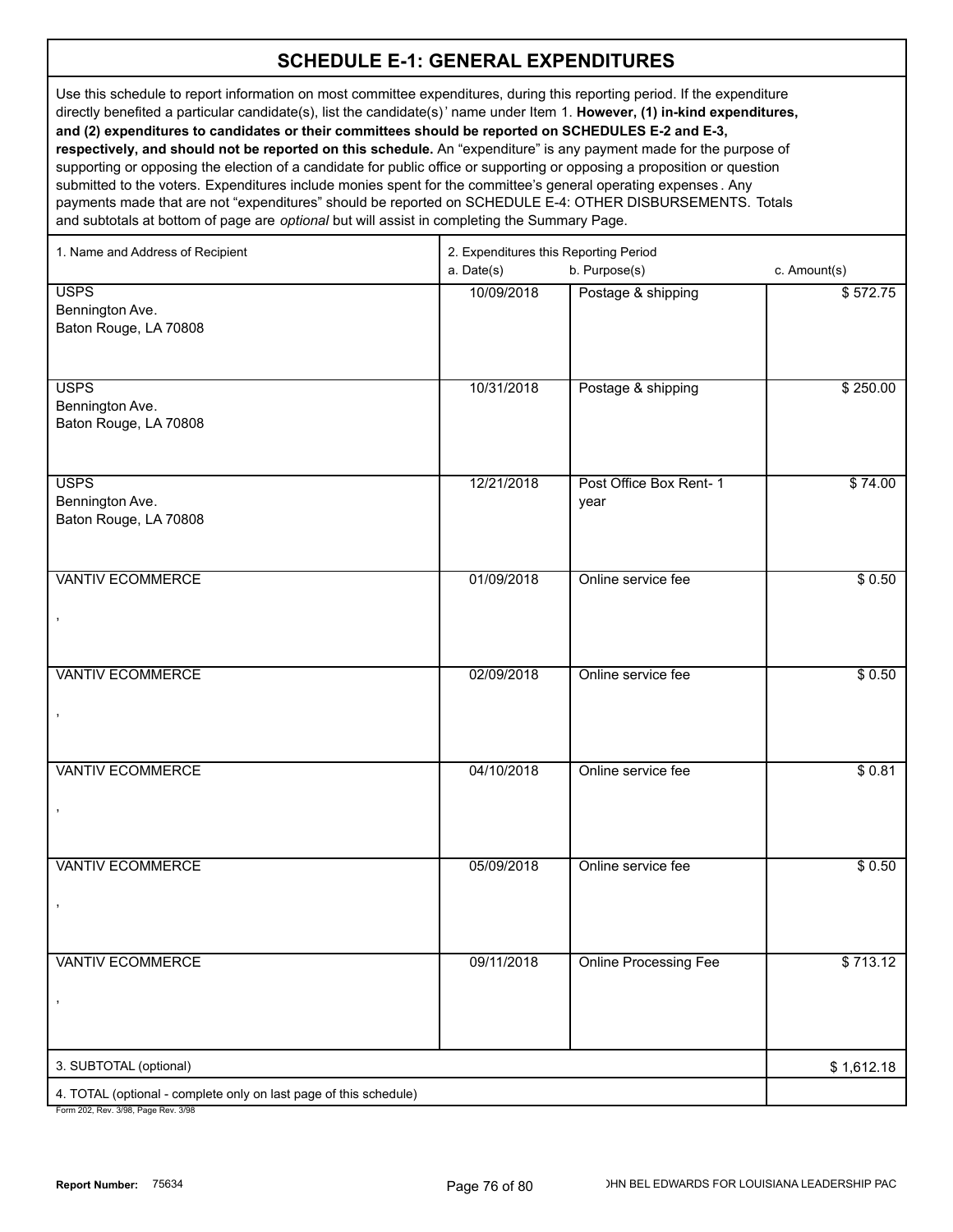Use this schedule to report information on most committee expenditures, during this reporting period. If the expenditure directly benefited a particular candidate(s), list the candidate(s)' name under Item 1. **However, (1) in-kind expenditures, and (2) expenditures to candidates or their committees should be reported on SCHEDULES E-2 and E-3, respectively, and should not be reported on this schedule.** An "expenditure" is any payment made for the purpose of supporting or opposing the election of a candidate for public office or supporting or opposing a proposition or question submitted to the voters. Expenditures include monies spent for the committee's general operating expenses . Any payments made that are not "expenditures" should be reported on SCHEDULE E-4: OTHER DISBURSEMENTS. Totals

and subtotals at bottom of page are *optional* but will assist in completing the Summary Page.

| 1. Name and Address of Recipient                                                                       | 2. Expenditures this Reporting Period |                               |              |
|--------------------------------------------------------------------------------------------------------|---------------------------------------|-------------------------------|--------------|
|                                                                                                        | a. Date(s)                            | b. Purpose(s)                 | c. Amount(s) |
| <b>VANTIV ECOMMERCE</b>                                                                                | 10/10/2018                            | <b>Online Processing Fee</b>  | \$856.12     |
| <b>VANTIV ECOMMERCE</b>                                                                                | 11/05/2018                            | <b>Online Service Fee</b>     | \$0.50       |
| <b>VARIDESK LLC</b><br>PO Box 3588<br>Coppell, TX 75019-9588                                           | 03/27/2018                            | <b>Office Equipment</b>       | \$869.00     |
| <b>VERIZON</b><br>PO Box 660108<br>Dallas, TX 75266-0108                                               | 02/09/2018                            | Campaign digital<br>equipment | \$615.96     |
| <b>VERIZON</b><br>PO Box 660108<br>Dallas, TX 75266-0108                                               | 11/09/2018                            | <b>Digital Equipment</b>      | \$167.12     |
| <b>VERIZON</b><br>PO Box 660108<br>Dallas, TX 75266-0108                                               | 11/09/2018                            | <b>Digital Equipment</b>      | \$318.69     |
| <b>WALMART - BATON ROUGE</b><br>3132 College Dr<br>Baton Rouge, LA 70808-3180                          | 11/27/2018                            | <b>DGA gift supplies</b>      | \$27.29      |
| <b>WALMART - BATON ROUGE</b><br>3132 College Dr<br>Baton Rouge, LA 70808-3180                          | 11/27/2018                            | <b>DGA</b> gift supplies      | \$92.44      |
| 3. SUBTOTAL (optional)                                                                                 |                                       |                               | \$2,947.12   |
| 4. TOTAL (optional - complete only on last page of this schedule)<br>Form 202 Rev. 3/08 Page Rev. 3/08 |                                       |                               |              |

02, Rev. 3/98, Page Rev. 3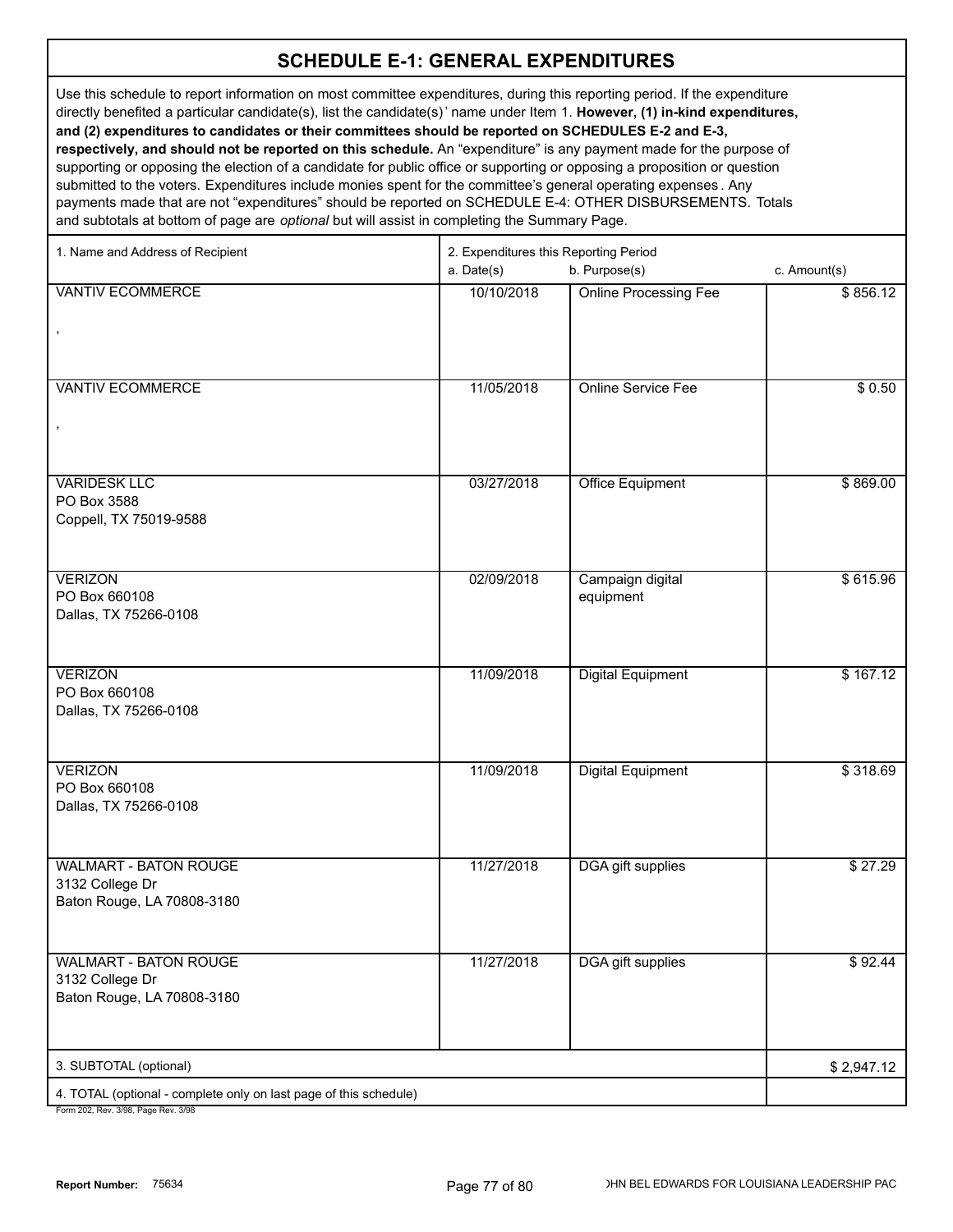Use this schedule to report information on most committee expenditures, during this reporting period. If the expenditure directly benefited a particular candidate(s), list the candidate(s)' name under Item 1. **However, (1) in-kind expenditures, and (2) expenditures to candidates or their committees should be reported on SCHEDULES E-2 and E-3, respectively, and should not be reported on this schedule.** An "expenditure" is any payment made for the purpose of supporting or opposing the election of a candidate for public office or supporting or opposing a proposition or question submitted to the voters. Expenditures include monies spent for the committee's general operating expenses . Any payments made that are not "expenditures" should be reported on SCHEDULE E-4: OTHER DISBURSEMENTS. Totals and subtotals at bottom of page are *optional* but will assist in completing the Summary Page.

| 1. Name and Address of Recipient                                                                         | 2. Expenditures this Reporting Period |                                                   |              |
|----------------------------------------------------------------------------------------------------------|---------------------------------------|---------------------------------------------------|--------------|
|                                                                                                          | a. Date(s)                            | b. Purpose(s)                                     | c. Amount(s) |
| <b>WHEELERPIX LLC</b><br>18165 Highland Trce<br>Independence, LA 70443-2691                              | 06/28/2018                            | <b>Photography Services</b><br>materials mailouts | \$10,136.72  |
| <b>WHEELERPIX LLC</b><br>18165 Highland Trce<br>Independence, LA 70443-2691                              | 12/24/2018                            | <b>Christmas Cards</b>                            | \$5,501.44   |
| <b>WHITNEY BANK</b><br>700 SW Railroad Ave<br>Hammond, LA 70403-4956                                     | 11/04/2018                            | <b>International Conversion</b><br>Fees           | \$7.54       |
| <b>WILLIE G'S POST OAK</b><br>1640 West Loop S<br>Houston, TX 77027-3002                                 | 08/19/2018                            | Meeting: Lunch                                    | \$140.83     |
| <b>WINDSOR COURT HOTEL</b><br>Gravier St.<br>New Orleans, LA 70130                                       | 04/21/2018                            | Hotel: NOLA<br>Tricentennial                      | \$93.44      |
| 3. SUBTOTAL (optional)                                                                                   |                                       |                                                   | \$15,879.97  |
| 4. TOTAL (optional - complete only on last page of this schedule)<br>Form 202, Rev. 3/98, Page Rev. 3/98 |                                       |                                                   | \$358,149.29 |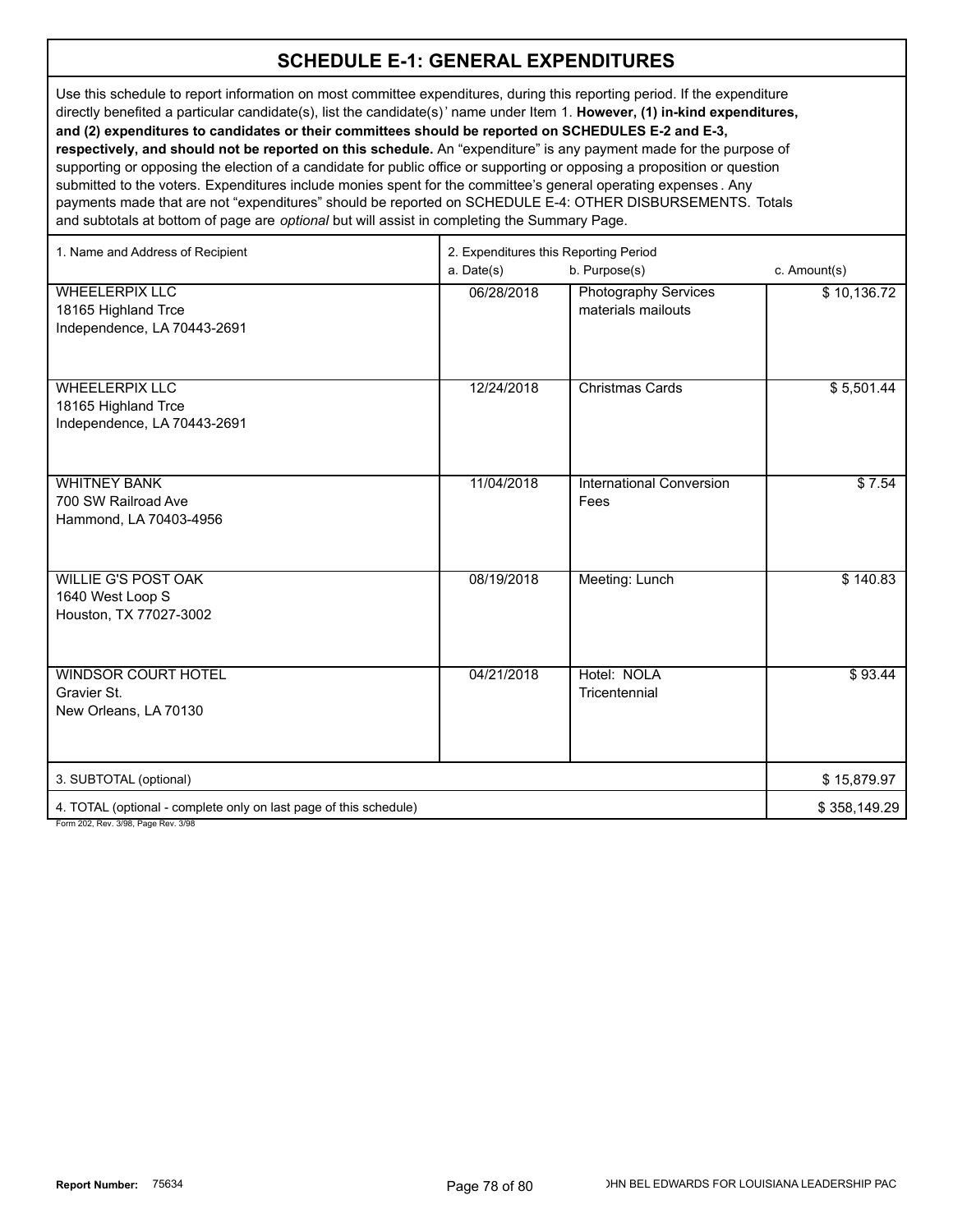#### **SCHEDULE E-3: CONTRIBUTIONS MADE TO CANDIDATES**

The following information must be provided for direct contributions made to candidates or their campaign committees, during this reporting period, except for in-kind expenditures. All candidates listed on this schedule should also be listed on the Cover Page in Item 5. Report all in-kind expenditures, including those made to candidates, on SCHEDULE E-2: IN-KIND EXPENDITURES. Totals and subtotals at bottom of the page are *optional*. Completion of totals and subtotals may assist in calculating totals that must be reported on the Summary Page.

| 1. Name and Address of Recipient Candidate                                             | 2. Contributions Made this Reporting Period<br>a. Date(s) | b. Amount(s) |
|----------------------------------------------------------------------------------------|-----------------------------------------------------------|--------------|
| ABRAMS FOR GOVERNOR<br>1270 Caroline St NE<br>Ste D120-447<br>Atlanta, GA 30307-2758   | 10/31/2018                                                | \$5,000.00   |
| ANDREW GILLUM FOR GOVERNOR<br>1427 Piedmont Dr E<br>E #2<br>Tallahassee, FL 32308-7975 | 10/31/2018                                                | \$3,000.00   |
| <b>BARIA FOR MISSISSIPPI</b><br>153 Main St<br>Bay St Louis, MS 39520-4558             | 04/20/2018                                                | \$2,700.00   |
| CONOR LAMB FOR CONGRESS<br>PO Box 10381<br>Pittsburgh, PA 15234-0381                   | 03/05/2018                                                | \$1,000.00   |
| FOSTER CAMPBELL CAMPAIGN<br>1800 Jimmie Davis Hwy<br>Bossier City, LA 71112-4595       | 04/27/2018                                                | \$5,000.00   |
| <b>MJ FOR TEXAS</b><br>PO Box 8108<br>Round Rock, TX 78683-8108                        | 06/28/2018                                                | \$1,000.00   |
| 3. SUBTOTAL (optional)                                                                 |                                                           | \$17,700.00  |
| 4. TOTAL (optional - complete only on last page of this schedule)                      |                                                           | \$17,700.00  |